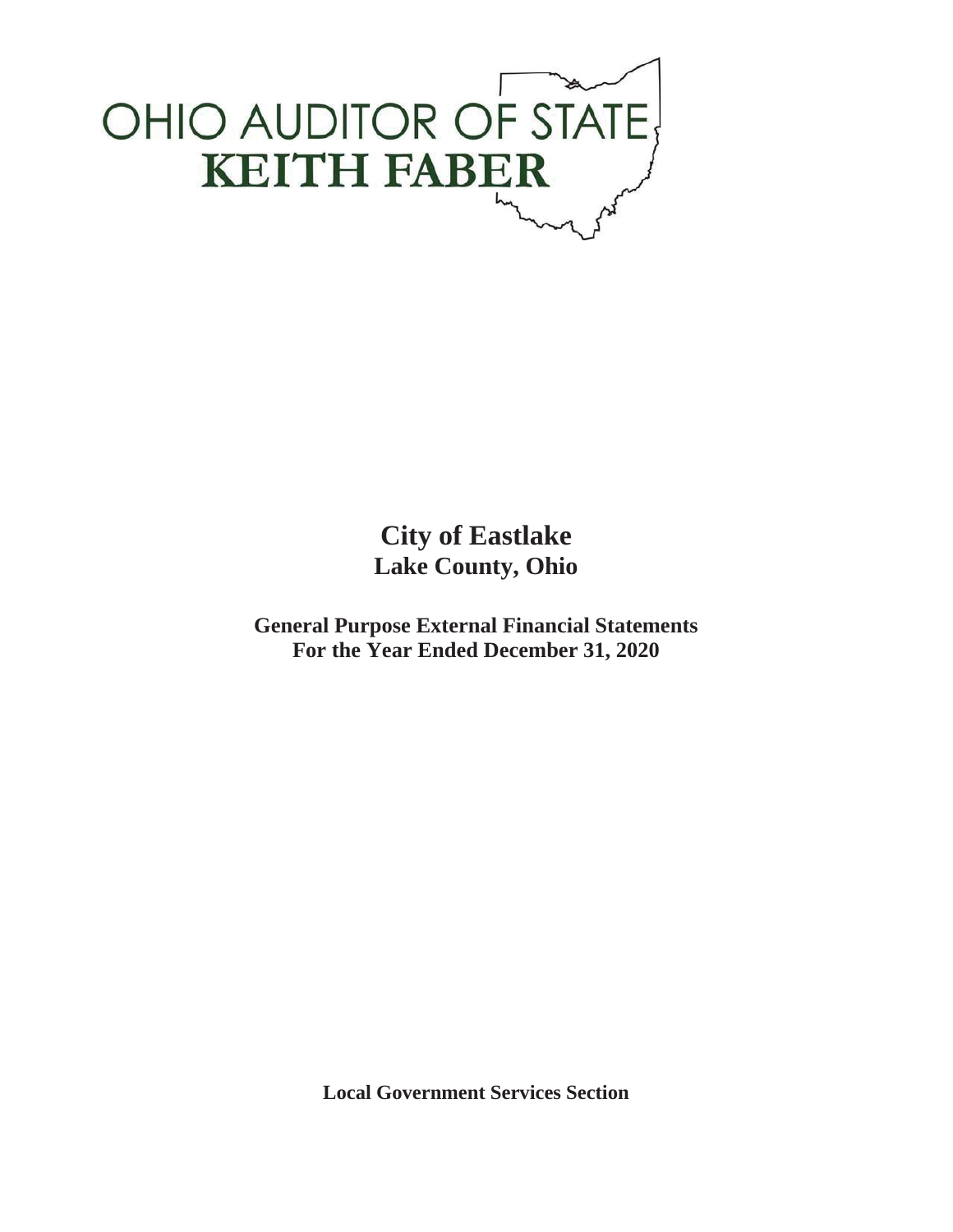# *Basic Financial Statements For the Year Ended December 31, 2020 Table of Contents*

# Page

| <b>Basic Financial Statements:</b>                                                                       |
|----------------------------------------------------------------------------------------------------------|
| Government-wide Financial Statements:                                                                    |
|                                                                                                          |
|                                                                                                          |
| <b>Fund Financial Statements:</b>                                                                        |
|                                                                                                          |
| Reconciliation of Total Governmental Fund Balances to                                                    |
| Statement of Revenues, Expenditures and Changes in                                                       |
| Reconciliation of the Statement of Revenues, Expenditures and Changes in                                 |
| Statement of Revenues, Expenditures and Changes in Fund<br>Balance - Budget (Non-GAAP Basis) and Actual: |
|                                                                                                          |
| Statement of Revenues, Expenses and Changes in                                                           |
|                                                                                                          |
|                                                                                                          |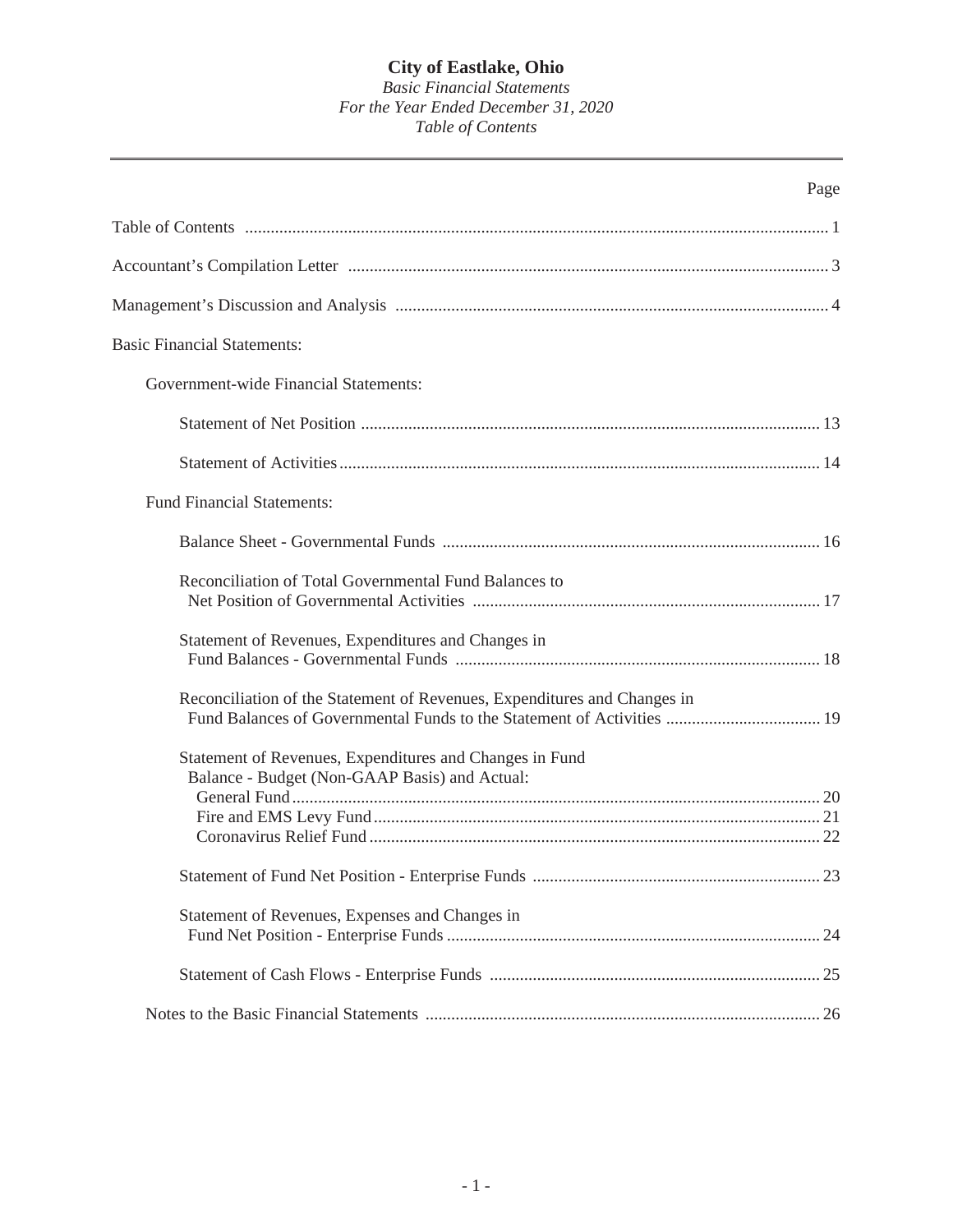Required Supplementary Information

| Schedule of the City's Proportionate Share of the Net Pension Liability -<br>Ohio Public Employees Retirement System of Ohio – Traditional Plan – Last Seven Years  78 |
|------------------------------------------------------------------------------------------------------------------------------------------------------------------------|
| Schedule of the City's Proportionate Share of the Net OPEB Liability -<br>Ohio Public Employees Retirement System of Ohio - Traditional Plan - Last Four Years 80      |
| Schedule of the City's Proportionate Share of the Net Pension Liability -                                                                                              |
| Schedule of the City's Proportionate Share of the Net OPEB Liability -                                                                                                 |
| Schedule of the City's Contributions -<br>Ohio Public Employees Retirement System of Ohio – Traditional Plan – Last Eight Years  86                                    |
| Schedule of the City's Contributions -                                                                                                                                 |
|                                                                                                                                                                        |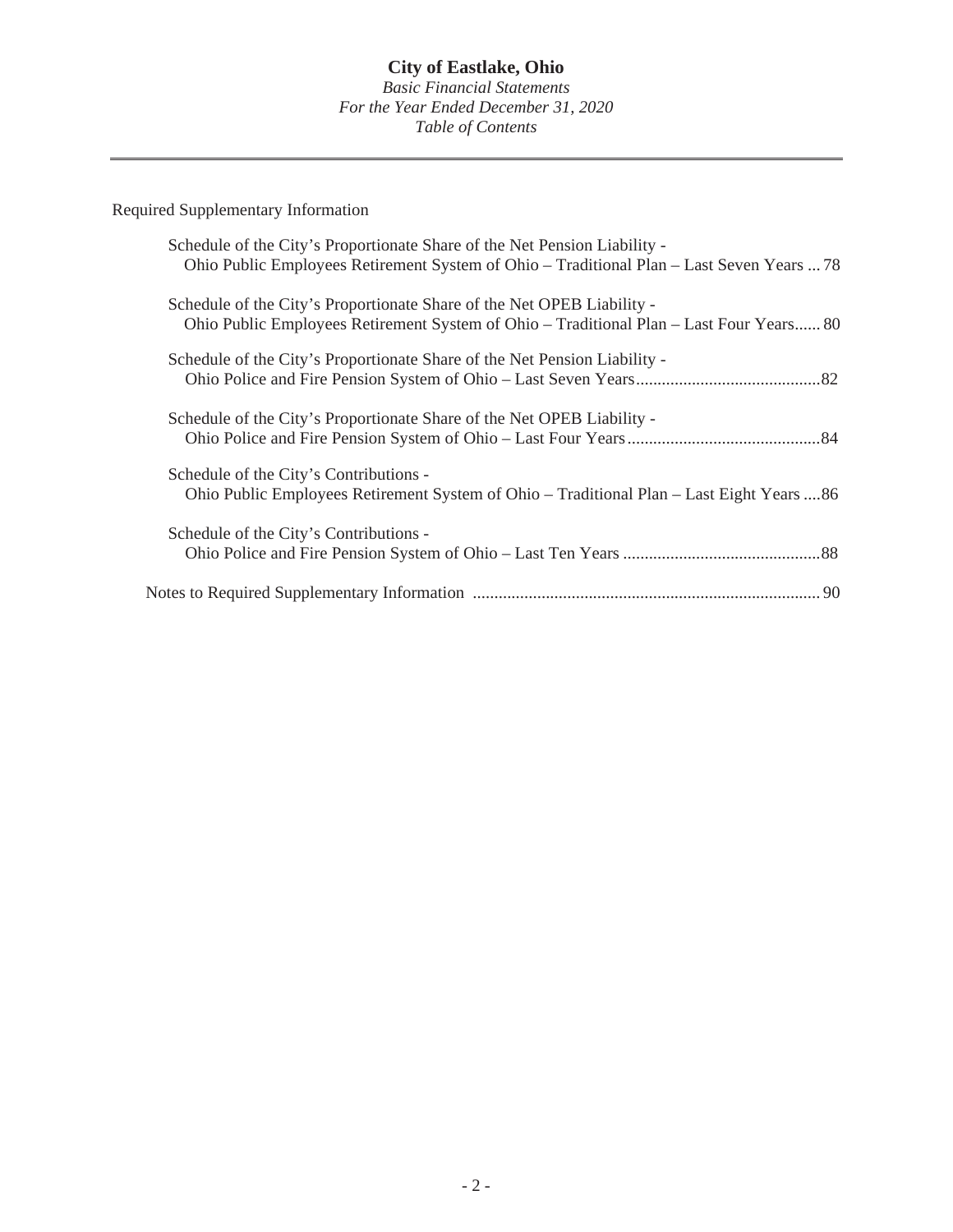

Local Government Services 88 East Broad Street, Fourth Floor Columbus, Ohio 43215-3506 (614) 466-4717 or (800) 345-2519 ContactLGS@ohioauditor.gov

Members of Council City of Eastlake 35150 Lakeshore Boulevard Eastlake, Ohio 44095

# **Accountant's Compilation Report**

Management is responsible for the accompanying basic financial statements of the City of Eastlake as of and for the year ended December 31, 2020, in accordance with accounting principles generally accepted in the United States of America. We have performed compilation engagements in accordance with Statements on Standards for Accounting and Review Services promulgated by the Accounting and Review Services Committee of the AICPA. We did not audit or review the accompanying financial statements nor were we required to perform any procedures to verify the accuracy or completeness of the information provided by management. Accordingly, we do not express an opinion, a conclusion, nor provide any form of assurance on these financial statements.

Management's Discussion and Analysis is supplementary information required by the Governmental Accounting Standards Board and was prepared by management. We did not compile, review or audit the information nor do we express an opinion, a conclusion, nor provide any assurance on the information.

The Schedules of the City's Proportionate Share of Net Pension Liability, the Schedules of the City's Proportionate Share of Net OPEB Liability and the Schedules of the City's Contributions are not part of the basic financial statements but the Governmental Accounting Standards Board requires their presentation to supplement the basic financial statement. We have compiled these schedules without audit or review and, accordingly, we do not express an opinion, a conclusion, nor provide any assurance on this information.

KEITH FABER Auditor of State

vid B. Thompson

David B. Thompson Chief of Local Government Services

May 24, 2021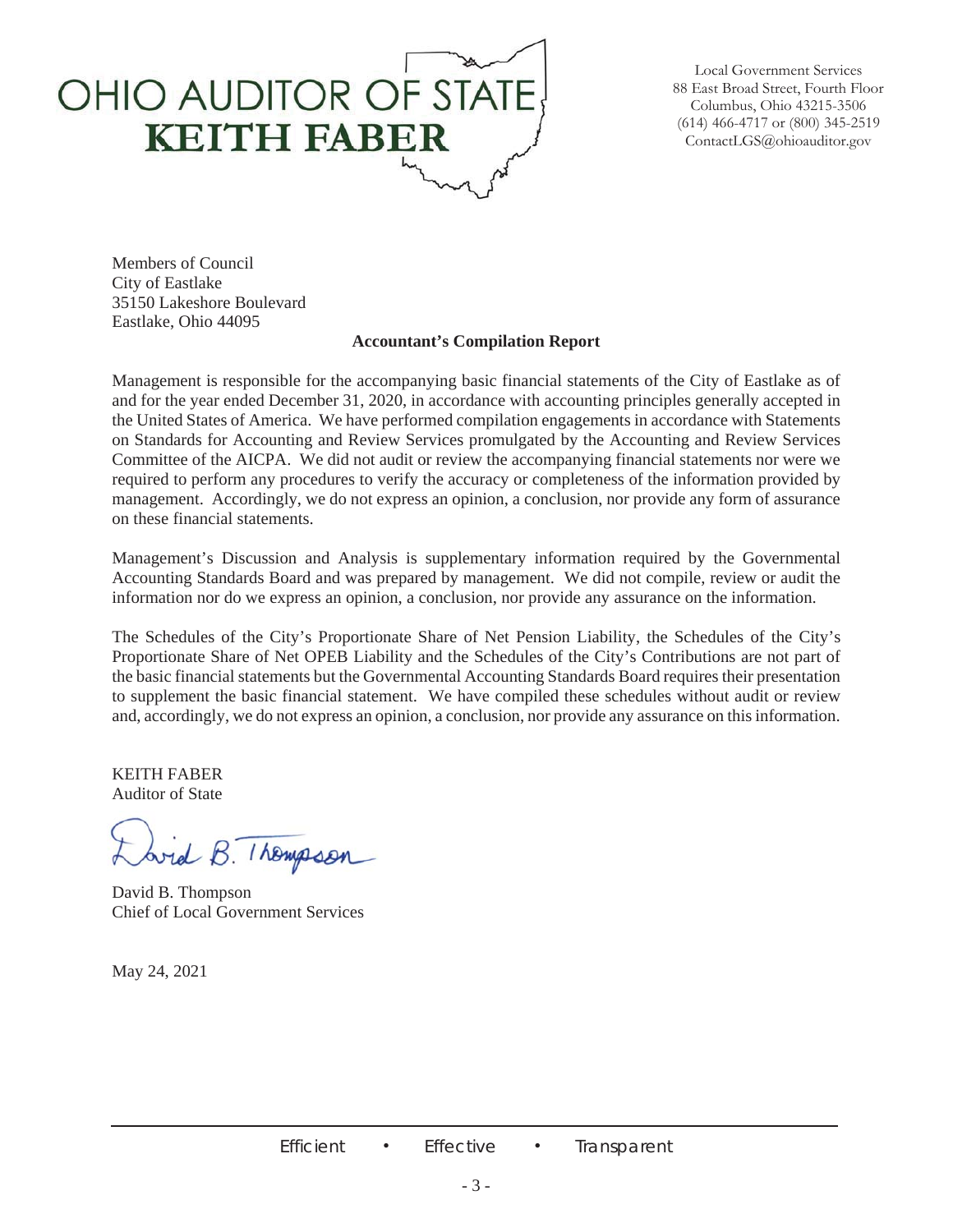The discussion and analysis of the City of Eastlake's financial performance provides an overall review of the City's financial activities for the year ended December 31, 2020. The intent of this discussion and analysis is to look at the City's financial performance as a whole. Readers are encouraged to consider the information presented here in conjunction with the additional information contained in the basic financial statements and notes to enhance their understanding of the City's financial performance.

# **Financial Highlights**

Financial highlights for 2020 are as follows:

- In 2020, the City's governmental fund balance increased by \$2,241,887. The general fund increased by \$1,279,371.
- The City continues to focus on the maintenance and repair of streets. During 2020, the City completed significant work to Willowick Drive and continued with improvements to Stevens Boulevard and Stevens Pavement.
- In 2020, the City continued work on a \$3.5 million project for storm sewer and pump station improvements to the Galalina Area Pump Station as well as a \$6 million Waverly Road sewer repair project. The City also has several projects at Willoway beach, Plymouth Drive, Quentin Road, North Parkway and Wicklow, totaling \$1 million.

# **Using This Annual Financial Report**

This discussion and analysis is intended to serve as an introduction to the City of Eastlake's basic financial statements. These statements are organized so that readers can understand the City as a financial whole or as an entire operating entity. The statements then proceed to provide an increasing detailed look at specific financial conditions.

The statement of net position and statement of activities provide information about the activities of the whole City. They provide both an aggregate view of the City's finances in addition to a longer-term view of those finances. Major fund financial statements provide the next level of detail. For governmental funds, these statements tell how services were financed in the short-term as well as what dollars remain for future spending. The fund financial statements also look at the City's most significant funds with all other nonmajor funds presented in total in one column.

# *The City of Eastlake as a Whole*

# *Statement of Net Position and the Statement of Activities*

While this document contains information about the funds used by the City to provide services to our citizens, the view of the City as a whole looks at all financial transactions and asks the questions, "How did we do financially during 2020?" The statement of net position and the statement of activities answer this question. These statements include all (non-fiduciary) assets and deferred outflows of resources and all liabilities and deferred inflows of resources using the accrual basis of accounting similar to the accounting used by the private sector. The basis for this accounting takes into account all of the current year's revenues and expenses regardless of when the cash is received or paid.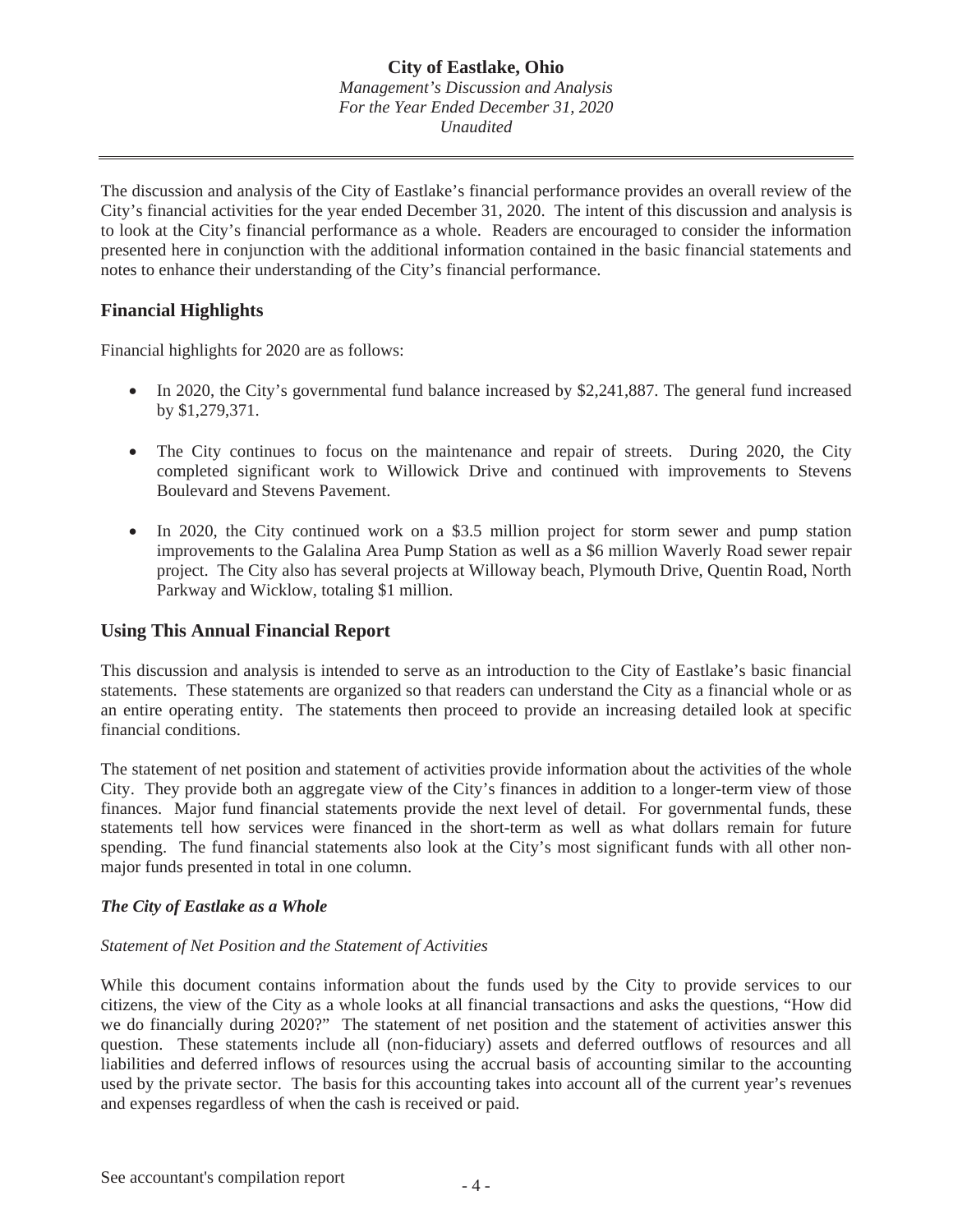The statement of net position presents information on all of the City of Eastlake's assets and deferred outflows of resources and liabilities and deferred inflows of resources, with the difference between all the elements reported as net position. Over time, increases or decreases in net position may serve as a useful indicator of whether the financial position of the City of Eastlake is improving or deteriorating. However, the analysis on the City's condition must also look at the City's tax base, property tax evaluation and the condition of the City's assets.

The statement of activities presents information showing how the City's net position changed during the recent year. All changes in net position are reported as soon as the underlying event giving rise to the change occurs, regardless of the timing of cash flows. Thus, revenues and expenses are reported in this statement for some items that will only result in cash flows in the future fiscal periods (e.g. uncollected taxes and earned but unused vacation leave).

Both of the government-wide financial statements distinguish functions of the City of Eastlake that are principally supported by taxes and intergovernmental revenues (governmental activities) from other functions that are intended to recover all or a significant portion of their costs through user fees and charges (business-type activities). The governmental activities of the City of Eastlake include general government, security of persons and property (police and fire), public health services, leisure time activities, community environment, basic utility services and transportation. Business-type activities include sanitary sewer and storm water operations.

# *Reporting the City's Most Significant Funds*

**Fund Financial Statements** A *fund* is a grouping of related accounts that is used to maintain control over resources that have been segregated for specific activities or objectives. The City of Eastlake, like other state and local governments, uses fund accounting to ensure and demonstrate compliance with finance-related legal requirements. All of the funds of the City of Eastlake can be divided into two categories: governmental and proprietary.

**Governmental Funds** Governmental funds are used to account for essentially the same functions reported as governmental activities in the government-wide financial statements. However, unlike the governmentwide financial statements, governmental funds financial statements focus on near-term inflows and outflows of expendable resources, as well as on balances of expendable resources available at the end of the year.

Because the focus of governmental funds is narrower than that of the government-wide financial statements, it is useful to compare the information presented for governmental funds with similar information presented for governmental activities in the government-wide financial statements. By doing so, readers may better understand the long-term impact of the government's near term financing decisions. Both the governmental fund balance sheet and the governmental fund statement of revenues, expenditures and changes in fund balances provide a reconciliation to facilitate this comparison between *governmental funds and governmental activities.* 

The City of Eastlake maintains 38 individual governmental funds. Information is presented separately in the governmental funds balance sheet and in the governmental funds statement of revenues, expenditures and changes in fund balances for the general fund, fire and ems levy and coronavirus relief special revenue funds, general bond retirement debt service fund and the road improvement capital projects fund, which are considered to be major funds. Data from the other governmental funds are combined into single, aggregated presentation.

The City of Eastlake adopts an annual appropriated budget for each of its funds to demonstrate budgetary compliance.

- 5 - See accountant's compilation report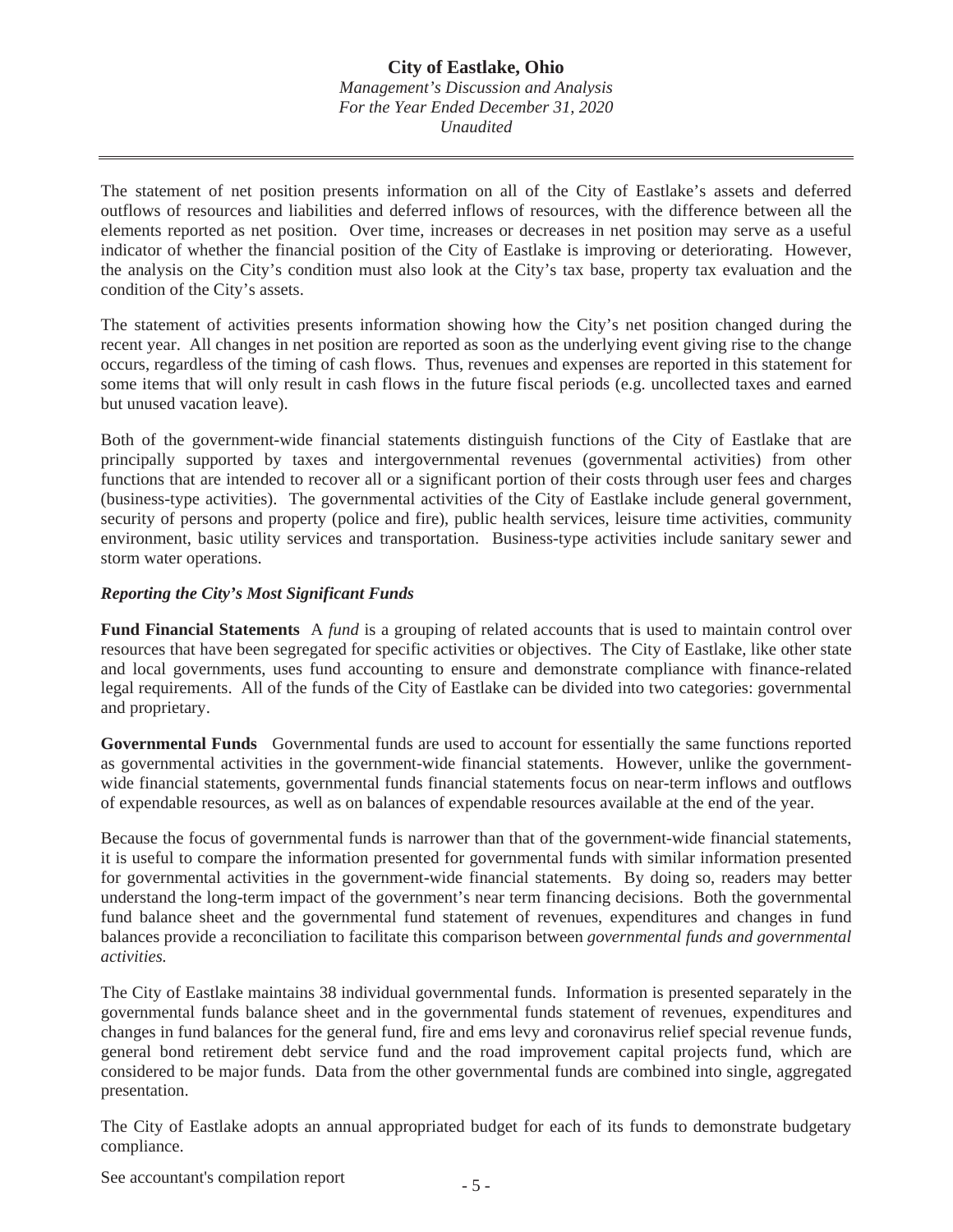**Proprietary Funds** The City of Eastlake's proprietary funds are the sanitary sewer and storm water enterprise funds. Proprietary fund statements provide the same type of information as the government-wide financial statements, only in more detail.

**Notes to the Basic Financial Statements** The notes provide additional information that are essential for a full understanding of the data provided in the government-wide and fund financial statements.

# **The City as a Whole**

As noted earlier, the statement of net position looks at the City as a whole. The following table provides a summary of the City's net position for 2020 compared to 2019.

|                                             |                         | Table 1<br><b>Net Position</b> |                                 |                |              |              |
|---------------------------------------------|-------------------------|--------------------------------|---------------------------------|----------------|--------------|--------------|
|                                             | Governmental Activities |                                | <b>Business-Type Activities</b> |                | Total        |              |
|                                             | 2020                    | 2019                           | 2020                            | 2019           | 2020*        | 2019*        |
| <b>Assets</b>                               |                         |                                |                                 |                |              |              |
| <b>Current and Other Assets</b>             | \$21,427,794            | \$18,623,008                   | \$5,479,731                     | \$5,335,890    | \$26,907,525 | \$23,958,898 |
| Capital Assets, Net                         | 38,568,602              | 34,125,325                     | 12,465,853                      | 10,633,287     | 51,034,455   | 44,758,612   |
| <b>Total Assets</b>                         | 59,996,396              | 52,748,333                     | 17,945,584                      | 15,969,177     | 77,941,980   | 68,717,510   |
| <b>Deferred Outflows of Resources</b>       |                         |                                |                                 |                |              |              |
| Deferred Charge on Refunding                | 469,220                 | 369,986                        | $\theta$                        | $\Omega$       | 469,220      | 369,986      |
| Asset Retirement Obligation                 | 14,439                  | 14,819                         | 642,500                         | 771,000        | 656,939      | 785,819      |
| Pension                                     | 2,568,760               | 5,408,013                      | 89,086                          | 68,624         | 2,561,575    | 5,272,703    |
| <b>OPEB</b>                                 | 1,650,947               | 1,508,998                      | 52,868                          | 20,274         | 1,642,226    | 1,407,916    |
| <b>Total Deferred Outflows of Resources</b> | 4,703,366               | 7,301,816                      | 784,454                         | 859,898        | 5,329,960    | 7,836,424    |
| <b>Liabilities</b>                          |                         |                                |                                 |                |              |              |
| <b>Current Liabilities</b>                  | 1,406,068               | 1,309,220                      | 986,682                         | 2,702,746      | 2,392,750    | 4,011,966    |
| Long-Term Liabilities                       |                         |                                |                                 |                |              |              |
| Due Within One Year                         | 1,547,442               | 1,271,923                      | 29,387                          | 27,249         | 1,576,829    | 1,299,172    |
| Due in More Than One Year                   | 8,784,757               | 8,941,132                      | 8,173,650                       | 4,802,890      | 16,958,407   | 13,744,022   |
| Net Pension Liability                       | 14,788,574              | 18,329,325                     | 242,031                         | 230,648        | 15,030,605   | 18,559,973   |
| Net OPEB Liability                          | 3,789,765               | 3,500,543                      | 157,524                         | 102,345        | 3,947,289    | 3,602,888    |
| <b>Total Liabilities</b>                    | 30,316,606              | 33, 352, 143                   | 9,589,274                       | 7,865,878      | 39,905,880   | 41,218,021   |
| <b>Deferred Inflows of Resources</b>        |                         |                                |                                 |                |              |              |
| Property Tax                                | 4,714,601               | 4,742,569                      | $\theta$                        | $\overline{0}$ | 4,714,601    | 4,742,569    |
| Pension                                     | 2,079,752               | 436.573                        | 147,610                         | 207,490        | 2,131,091    | 440,129      |
| <b>OPEB</b>                                 | 1,031,959               | 612,605                        | 84,017                          | 121,634        | 1,054,387    | 612,883      |
| <b>Total Deferred Inflows of Resources</b>  | 7,826,312               | 5,791,747                      | 231,627                         | 329,124        | 7,900,079    | 5,795,581    |
| <b>Net Position</b>                         |                         |                                |                                 |                |              |              |
| Net Investment in Capital Assets            | 29,784,972              | 25,330,241                     | 6,082,654                       | 5,831,312      | 35,867,626   | 31,161,553   |
| Restricted for:                             |                         |                                |                                 |                |              |              |
| Capital Projects                            | 1,516,979               | 2,094,078                      | $\theta$                        | $\left($       | 1,516,979    | 2,094,078    |
| Debt Service                                | 493,536                 | 504,100                        | $\theta$                        | 0              | 493.536      | 504,100      |
| Other Purposes                              | 3,583,345               | 2,158,822                      | $\theta$                        | $\Omega$       | 3,583,345    | 2,158,822    |
| Unrestricted (Deficit)                      | (8,821,988)             | (9,180,982)                    | 2,826,483                       | 2,802,761      | (5,995,505)  | (6,378,221)  |
| <b>Total Net Position</b>                   | \$26,556,844            | \$20,906.259                   | \$8,909,137                     | \$8,634,073    | \$35,465,981 | \$29,540,332 |

\* After deferred outflows of resources and deferred inflows of resources related the change in

internal proportionate share of pension/OPEB related items have been eliminated.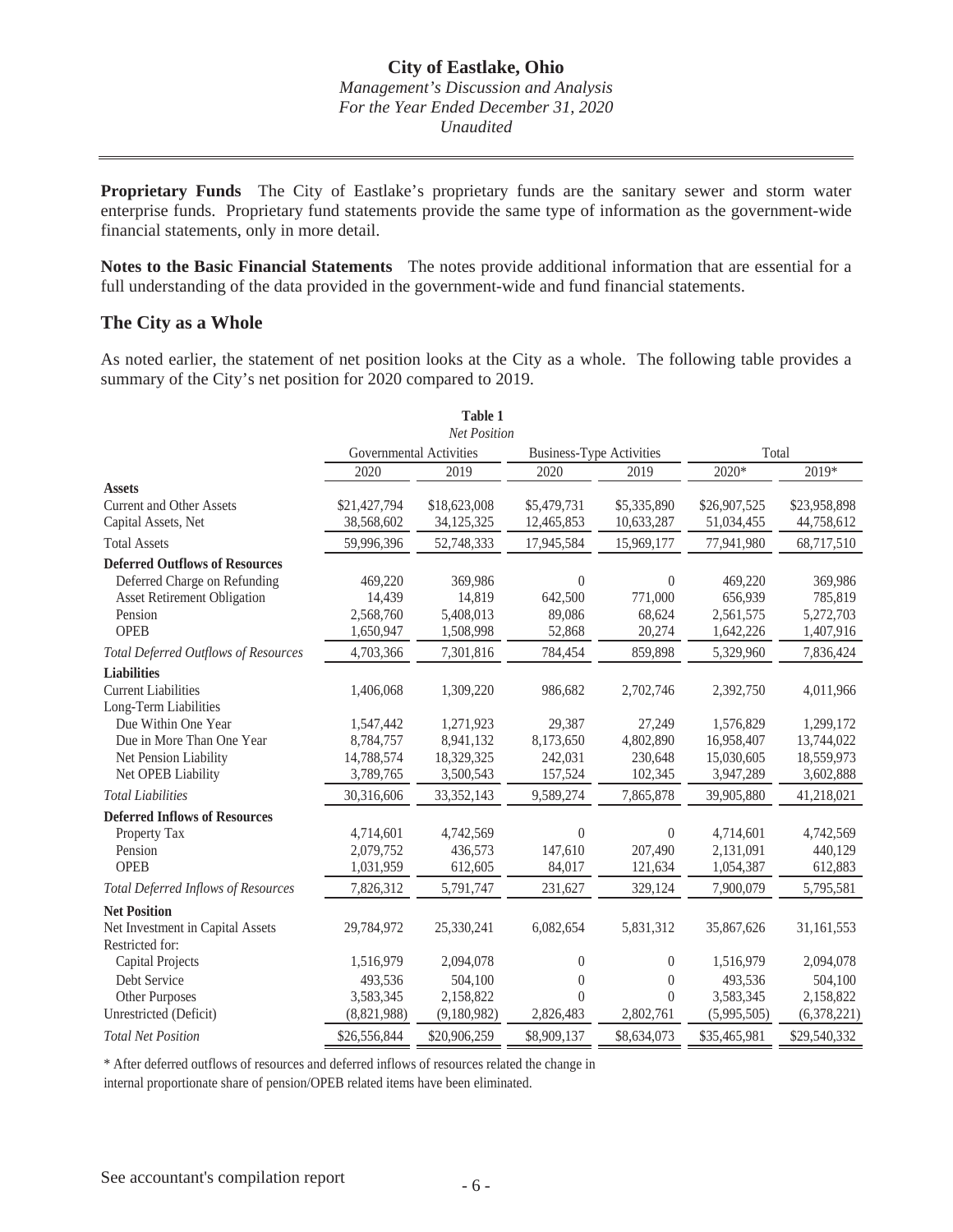The net pension liability (NPL) is the largest single liability reported by the City at December 31, 2020. GASB notes that pension and OPEB obligations, whether funded or unfunded, are part of the "employment exchange" – that is, the employee is trading his or her labor in exchange for wages, benefits, and the promise of a future pension and other postemployment benefits. GASB noted that the unfunded portion of this promise is a present obligation of the government, part of a bargained-for benefit to the employee, and should accordingly be reported by the government as a liability since they received the benefit of the exchange. However, the City is not responsible for certain key factors affecting the balance of these liabilities. In Ohio, the employee shares the obligation of funding pension benefits with the employer. Both employer and employee contribution rates are capped by State statute. A change in these caps requires action of both Houses of the General Assembly and approval of the Governor. Benefit provisions are also determined by State statute. The Ohio revised Code permits, but does not require the retirement systems to provide healthcare to eligible benefit recipients. The retirement systems may allocate a portion of the employer contributions to provide for these OPEB benefits.

Most long-term liabilities have set repayment schedules or, in the case of compensated absences (i.e. sick and vacation leave), are satisfied through paid time-off or termination payments. There is no repayment schedule for the net pension liability or the net OPEB liability. As explained above, changes in benefits, contribution rates, and return on investments affect the balance of these liabilities, but are outside the control of the local government. In the event that contributions, investment returns, and other changes are insufficient to keep up with required payments, State statute does not assign/identify the responsible party for the unfunded portion. Due to the unique nature of how the net pension liability and the net OPEB liability are satisfied, these liabilities are separately identified within the long-term liability section of the statement of net position.

Total net position for governmental activities showed an increase from 2019. This was largely due to increases in operating grants and contributions. Total net position for business-type activities saw an increase in capital grants and contributions outpacing the expenses.

In order to further understand what makes up the changes in net position for the current year, the following table gives readers further details regarding the results of activities for the current year.

|                                    |                         | Table 2<br>Change in Net Position |                          |             |             |             |
|------------------------------------|-------------------------|-----------------------------------|--------------------------|-------------|-------------|-------------|
|                                    | Governmental Activities |                                   | Business-Type Activities |             | Total       |             |
|                                    | 2020                    | 2019                              | 2020                     | 2019        | 2020        | 2019        |
| <b>Revenues</b>                    |                         |                                   |                          |             |             |             |
| Program Revenues                   |                         |                                   |                          |             |             |             |
| <b>Charges for Services</b>        | \$1,491,481             | \$1,780,013                       | \$2,760,804              | \$2,675,959 | \$4,252,285 | \$4,455,972 |
| Operating Grants and Contributions | 4,235,817               | 1,548,767                         | 598,200                  | 3,092       | 4,834,017   | 1,551,859   |
| Capital Grants and Interest        | 557,168                 | 440,179                           |                          |             | 557,168     | 440,179     |
| <b>Total Program Revenues</b>      | 6,284,466               | 3,768,959                         | 3,359,004                | 2,679,051   | 9,643,470   | 6,448,010   |

(continued)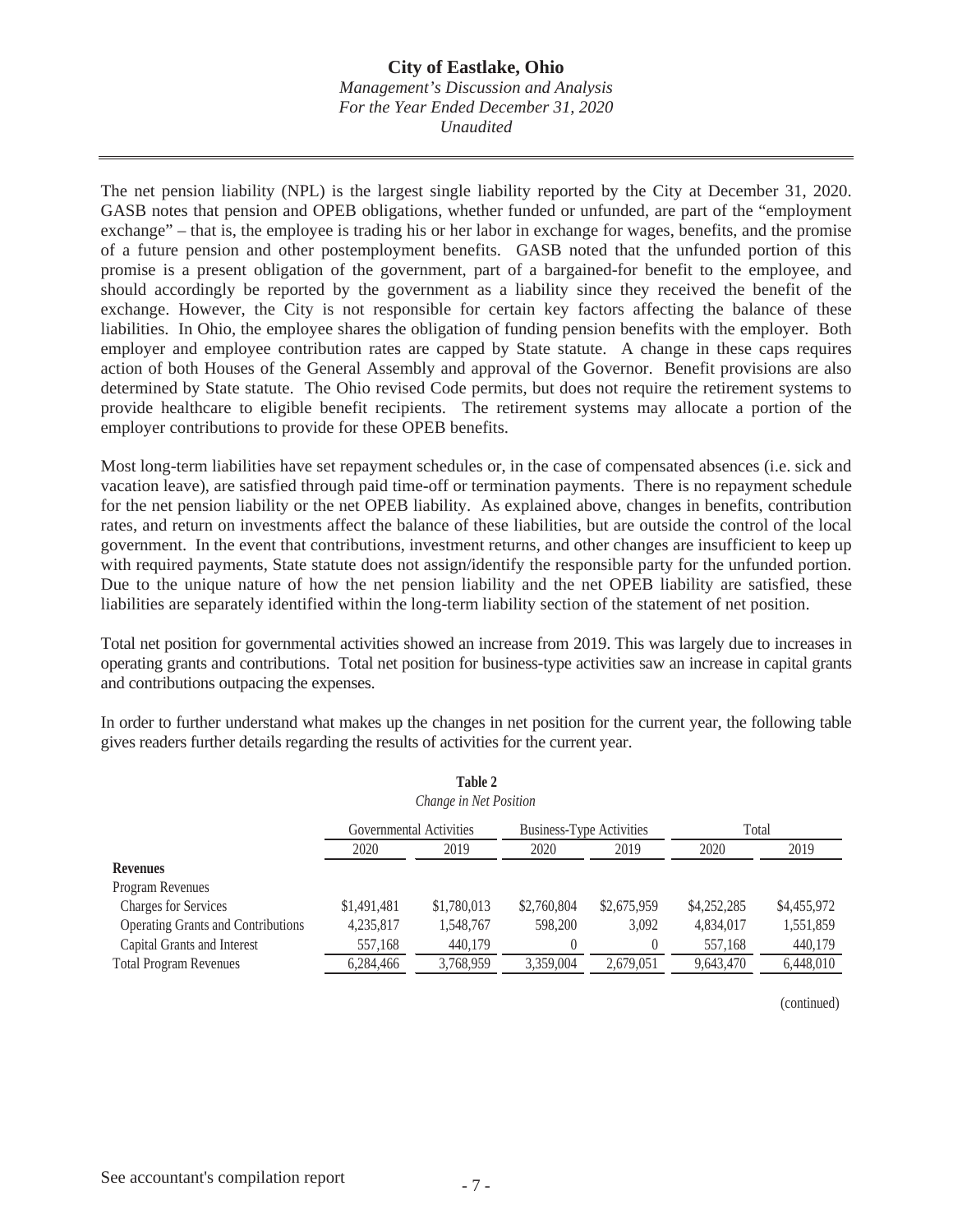*Management's Discussion and Analysis For the Year Ended December 31, 2020 Unaudited*

| ۰,<br>.,<br>۰.<br>×<br>۰, |  |
|---------------------------|--|
|---------------------------|--|

*Change in Net Position (continued)*

|                                     | Governmental Activities |                  | <b>Business-Type Activities</b> |                  | Total            |              |
|-------------------------------------|-------------------------|------------------|---------------------------------|------------------|------------------|--------------|
|                                     | 2020                    | 2019             | 2020                            | 2019             | 2020             | 2019         |
| Revenues (continued)                |                         |                  |                                 |                  |                  |              |
| <b>General Revenues</b>             |                         |                  |                                 |                  |                  |              |
| <b>Property Taxes</b>               | \$5,139,261             | \$5,049,411      | \$0                             | \$0              | \$5,139,261      | \$5,049,411  |
| Municipal Income Taxes              | 7,933,806               | 8,353,461        | $\boldsymbol{0}$                | $\theta$         | 7,933,806        | 8,353,461    |
| <b>Hotel Taxes</b>                  | 30,273                  | 66,530           | $\boldsymbol{0}$                | $\boldsymbol{0}$ | 30,273           | 66,530       |
| Permissive MVL Taxes                | 113,274                 | 136,143          | $\boldsymbol{0}$                | $\boldsymbol{0}$ | 113,274          | 136,143      |
| <b>Grants and Entitlements</b>      | 1,994,686               | 1,364,071        | $\boldsymbol{0}$                | $\boldsymbol{0}$ | 1,994,686        | 1,364,071    |
| <b>Franchise Taxes</b>              | 259,470                 | 214,623          | $\boldsymbol{0}$                | $\boldsymbol{0}$ | 259,470          | 214,623      |
| Interest                            | 74,133                  | 239,131          | $\boldsymbol{0}$                | $\overline{0}$   | 74,133           | 239,131      |
| Other                               | 46,281                  | 416,424          | $\boldsymbol{0}$                | $\boldsymbol{0}$ | 46,281           | 416,424      |
| <b>Total General Revenues</b>       | 15,591,184              | 15,839,794       | $\overline{0}$                  | $\overline{0}$   | 15,591,184       | 15,839,794   |
| <b>Total Revenues</b>               | 21,875,650              | 19,608,753       | 3,359,004                       | 2,679,051        | 25,234,654       | 22,287,804   |
| <b>Program Expenses</b>             |                         |                  |                                 |                  |                  |              |
| <b>General Government</b>           | 4,040,185               | 3,788,171        | $\boldsymbol{0}$                | $\theta$         | 4,040,185        | 3,788,171    |
| Security of Persons and Property    | 6,195,453               | 547,413          | $\boldsymbol{0}$                | $\boldsymbol{0}$ | 6,195,453        | 547,413      |
| <b>Public Health Services</b>       | 222,377                 | 172,245          | $\theta$                        | $\theta$         | 222,377          | 172,245      |
| Transportation                      | 3,286,553               | 2,728,629        | $\boldsymbol{0}$                | $\boldsymbol{0}$ | 3,286,553        | 2,728,629    |
| <b>Community Environment</b>        | 975,971                 | 304,451          | $\theta$                        | $\theta$         | 975,971          | 304,451      |
| <b>Basic Utility Services</b>       | 415,760                 | 343,414          | $\theta$                        | $\theta$         | 415,760          | 343,414      |
| Leisure Time Activities             | 838,949                 | 756,102          | $\boldsymbol{0}$                | $\theta$         | 838,949          | 756,102      |
| <b>Interest and Fiscal Charges</b>  | 252,944                 | 349,427          | $\theta$                        | $\theta$         | 252,944          | 349,427      |
| <b>Sanitary Sewer</b>               | $\overline{0}$          | $\boldsymbol{0}$ | 2,737,536                       | 1,987,098        | 2,737,536        | 1,987,098    |
| <b>Storm Water</b>                  | $\theta$                | $\theta$         | 343,277                         | 201,700          | 343,277          | 201,700      |
| <b>Total Expenses</b>               | 16,228,192              | 8,989,852        | 3,080,813                       | 2,188,798        | 19,309,005       | 11,178,650   |
| Increase (Decrease) in Net Position |                         |                  |                                 |                  |                  |              |
| <b>Before Transfers</b>             | 5,647,458               | 10,618,901       | 278,191                         | 490,253          | 5,925,649        | 11,109,154   |
| Transfers                           | 3,127                   | 4,692            | (3,127)                         | (4,692)          | $\boldsymbol{0}$ | $\theta$     |
| Change in Net Position              | 5,650,585               | 10,623,593       | 275,064                         | 485,561          | 5,925,649        | 11,109,154   |
| Net Position Beginning of Year      | 20,906,259              | 10,282,666       | 8,634,073                       | 8,148,512        | 29,540,332       | 18,431,178   |
| Net Position End of Year            | \$26,556,844            | \$20,906,259     | \$8,909,137                     | \$8,634,073      | \$35,465,981     | \$29,540,332 |

## *Governmental Activities*

Several revenue sources fund governmental activities with City municipal income tax being the largest contributor. The City has a current municipal income tax rate of 2 percent and grants a 2 percent credit to residents who pay municipal income tax to another city. Property tax collections are the next largest source of general revenue for governmental activities. The City collects 3 mills of inside millage and has approved 9.8 mills of outside millage. The outside millage is generated from a 1.8 mill general fund operating levy, 3 mill road levy, a .5 mill fire levy and a new additional 4.5 mill fire levy. The 1.8 mill operating levy was renewed by the voters on May 2, 2017. The .5 mill fire levy was renewed by the voters in the November 2010 election and an additional 4.5 mill fire levy was passed by the voters on May 2, 2017. On November 3, 2020, voters

See accountant's compilation report  $-8$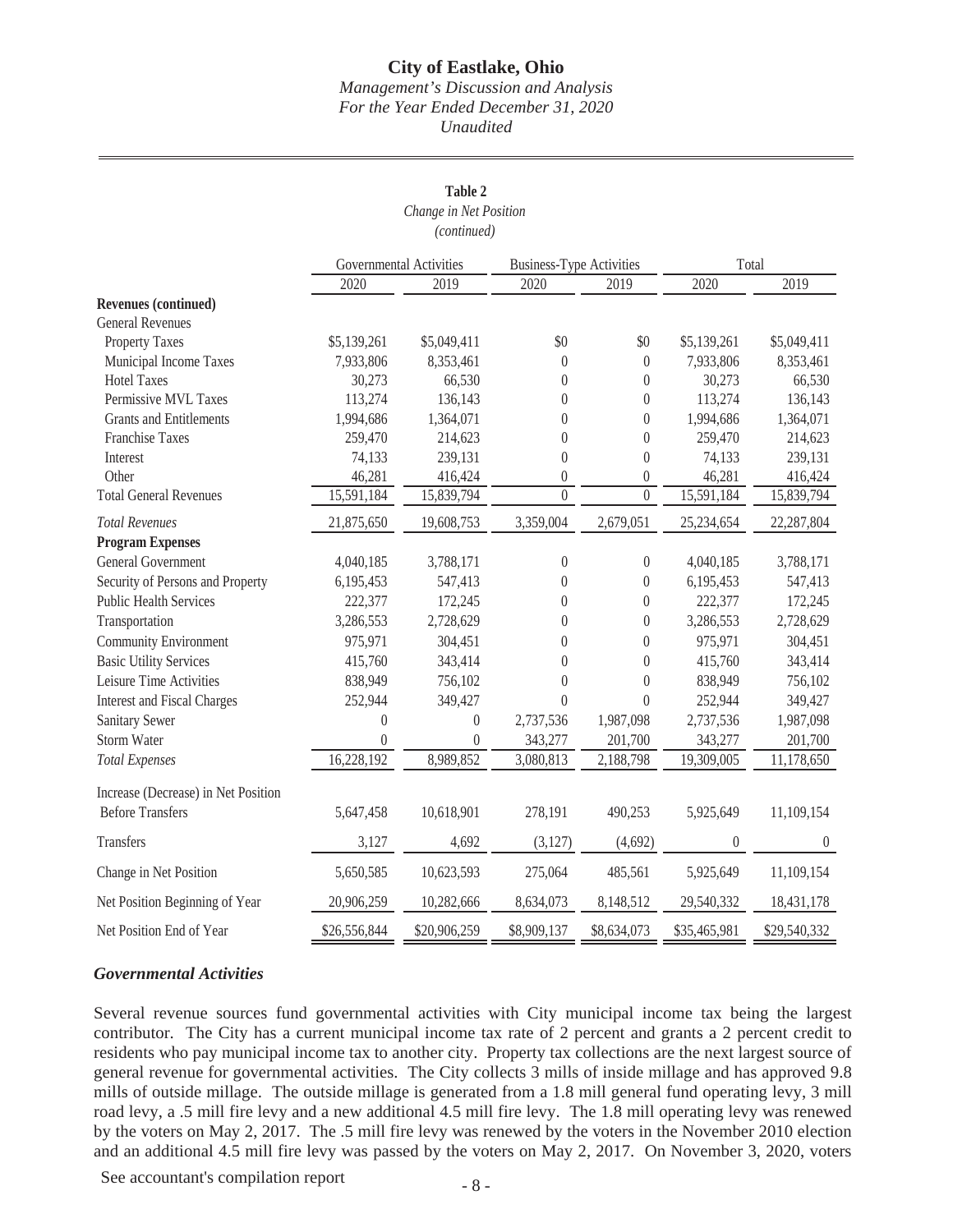renewed the 3 mill road levy for an additional 5 years with collections starting in 2021. The City is constantly reviewing its fee structure to ensure that all fees constitute a fair charge for the cost of providing government services. During 2020, property tax revenue collections remained consistent with the prior year. Municipal income taxes saw a decrease from 2019 largely due to the coronavirus pandemic and the effect it has had on the local economy.

Program expenses increased from 2019 levels. The most substantial increase was in security of persons and property due to changes in benefit terms with the Ohio Police and Fire Pension (OP&F) For 2019, OP&F recognized a change in benefit terms for their OPEB plan. Under this new model, OP&F provides eligible retirees with a fixed stipend earmarked to pay for health care and Medicare Part B reimbursements. This new model replaced the self-insured health care plan used in prior years. These changes contributed to OPEB expense increasing from (\$7,648,514) in 2019 to \$183,078 for 2020.

Table 3 indicates the total cost of services and the net cost of services for governmental activities. The statement of activities reflects the cost of program services and the charges for services, grants, and contributions offsetting those services. The net cost of services identifies the cost of those services supported by tax revenues and unrestricted grants and entitlements.

**Table 3** 

|                                  | Table 3<br>Total and Net Cost of Program Services<br>Governmental Activities<br>2020 |                        | 2019                            |                        |
|----------------------------------|--------------------------------------------------------------------------------------|------------------------|---------------------------------|------------------------|
|                                  | <b>Total Cost</b><br>of Service                                                      | Net Cost<br>of Service | <b>Total Cost</b><br>of Service | Net Cost<br>of Service |
| General Government               | \$4,040,185                                                                          | $(\$3,121,075)$        | \$3,788,171                     | $(\$3,253,084)$        |
| Security of Persons and Property | 6,195,453                                                                            | (3,654,597)            | 547,413                         | 541.196                |
| <b>Public Health Services</b>    | 222,377                                                                              | (191, 834)             | 172,245                         | (142, 416)             |
| Transportation                   | 3,286,553                                                                            | (1,894,797)            | 2,728,629                       | (1,197,725)            |
| <b>Community Environment</b>     | 975,971                                                                              | (21, 264)              | 304,451                         | (249, 748)             |
| <b>Basic Utility Services</b>    | 415,760                                                                              | (415, 758)             | 343,414                         | 67,962                 |
| Leisure Time Activities          | 838,949                                                                              | (391, 457)             | 756,102                         | (538, 401)             |
| Interest and Fiscal Charges      | 252,944                                                                              | (252, 944)             | 349,427                         | (349, 427)             |
| Total                            | \$16,228,192                                                                         | $(\$9,943,726)$        | \$8,989,852                     | $(\$5,121,643)$        |

# *Business-Type Activities*

The City's business-type activities are comprised of two enterprise funds, which are the City's sanitary sewer system and storm water collection. Revenues saw an increase for 2020 due to capital grants the City applied for and received for storm sewer improvements. The expenses increased due to an increase in sewer projects the City is currently working on.

# *Governmental Funds Financial Analysis*

A review of the City's governmental funds provides information on near-term flows and balances of expendable resources and serves as a useful measure of the City's net resources. Governmental fund information can be found beginning on page 16 and is accounted for using the modified accrual basis of accounting.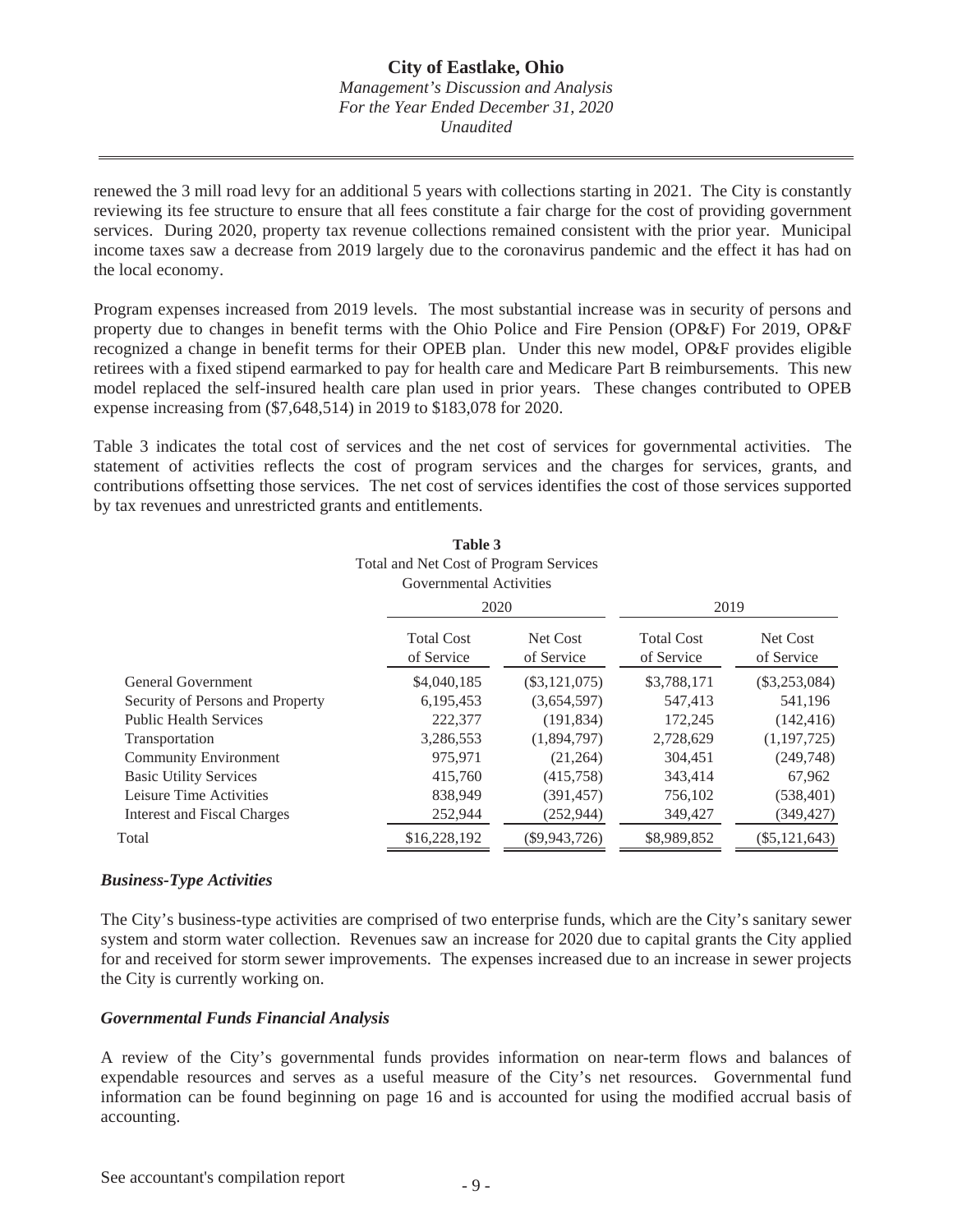The City's major governmental funds are the general fund, fire and EMS levy and coronavirus relief special revenue funds, general bond retirement debt service fund and the road improvement capital projects fund. The general fund revenues exceeded expenditures for the year after transfers out are included. Municipal income taxes saw a decrease in collections from 2019. Expenditures increased slightly. Management continues to monitor it's spending to stay in line with the budget. The fire and ems levy special revenue fund balance increased due to a decrease in expenditures for the year. The coronavirus relief fund is showing an increase in fund balance due to computer software support services prepaid in 2020. The general bond retirement fund saw a decrease in fund balance as a result of refunding prior bonds for a lower interest rate. The road improvement capital projects fund saw a decrease in fund balance as property tax revenues and intergovernmental revenues were lower than the prior year. The City also completed significant work on Willowick Drive as well as continued improvements to Stevens Boulevard.

# **General Fund Budgeting Highlights**

The City's budget is prepared according to Ohio law and is based on accounting for certain transactions on a basis of cash receipts, disbursements, and encumbrances. The most significant budgeted fund is the general fund. During the course of 2020, the City amended its general fund accordingly to avoid waiting until the end of the year to adjust appropriations. All recommendations for budget changes are presented to the Finance Committee of Council before going to City Council for legislative action to approve the change. Budgetary changes normally consist of requests for additional funds to cover grant reimbursed expenditures and emergency construction work. The control level of the general fund is by object within each department. This allows the City to make small interdepartmental budget modifications within departments. The general fund is monitored closely with regard to revenues and related expenditures. There was an increase in revenues from the final budget due to an increased amount of municipal income taxes, charges for services, fees, licenses and permits, franchise taxes and other revenue received than expected. There was a decrease in actual expenditures made compared to the final budget. This was due to restricting spending as much as possible in the City's efforts to continue its financial recovery.

# **Capital Assets and Debt Administration**

# *Capital Assets*

Table 4 shows 2020 balances of capital assets as compared to 2019.

| Table 4<br>Capital Assets at December 31<br>(Net of Accumulated Depreciation) |                         |              |                                 |              |              |              |
|-------------------------------------------------------------------------------|-------------------------|--------------|---------------------------------|--------------|--------------|--------------|
|                                                                               | Governmental Activities |              | <b>Business-Type Activities</b> |              | Total        |              |
|                                                                               | 2020                    | 2019         | 2020                            | 2019         | 2020         | 2019         |
| Land                                                                          | \$7,792,984             | \$7,442,984  | \$75,556                        | \$75,556     | \$7,868,540  | \$7,518,540  |
| Construction in Progress                                                      | 2,339,377               | 1.373.964    | 1,118,812                       | 6,427,549    | 3,458,189    | 7,801,513    |
| Land Improvements                                                             | 11,182,352              | 11,502,910   | $\theta$                        | $\bf{0}$     | 11,182,352   | 11,502,910   |
| Buildings and Improvements                                                    | 4,094,997               | 3,845,008    | 8,822,140                       | 1,595,391    | 12,917,137   | 5,440,399    |
| Machinery and Equipment                                                       | 2,336,242               | 1,636,264    | 670.230                         | 692.178      | 3,006,472    | 2,328,442    |
| <b>Vehicles</b>                                                               | 3,507,307               | 1,878,767    | 126,371                         | 131,269      | 3,633,678    | 2,010,036    |
| Infrastructure                                                                | 7,315,343               | 6,445,428    | 1,652,744                       | 1,711,344    | 8,968,087    | 8,156,772    |
| <b>Total Capital Assets</b>                                                   | \$38,568,602            | \$34,125,325 | \$12,465,853                    | \$10,633,287 | \$51,034,455 | \$44,758,612 |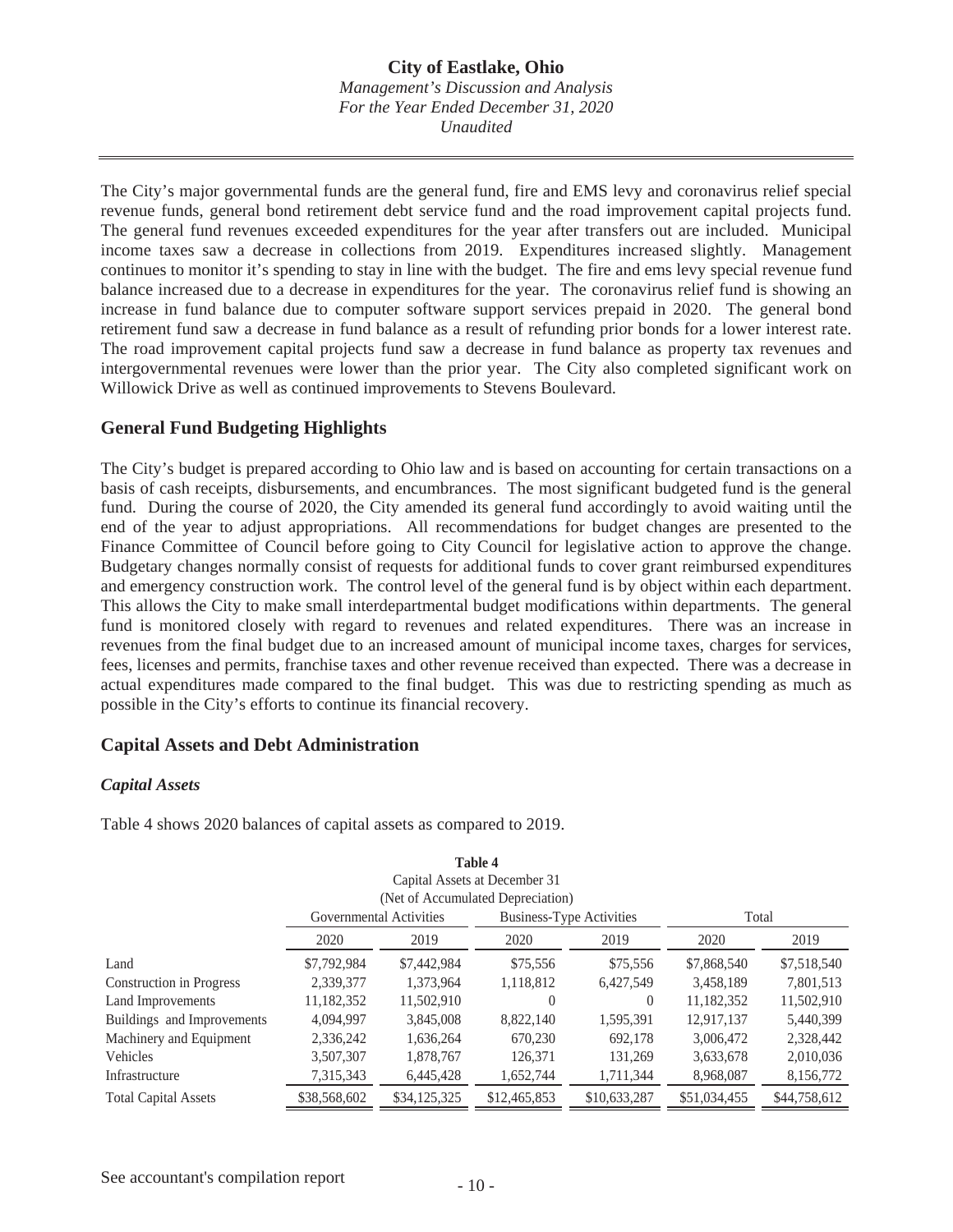For 2020, the primary additions for governmental activities included construction in progress that includes Stevens Boulevard, Stevens Pavement, improvements to North Parkway, Wicklow, Willoway beach shoreline, Jakse pool and roof repairs. Various building improvements throughout the City were in response to the pandemic. The City also purchased two F150 trucks for the road department, two Chevy Tahoes and four Dodge Durangos for the police department as well as a new ambulance and two fire trucks for the fire department. The fire engines are being financed through a lease agreement. These additions were offset by another year of deprecation.

The City is engaged in large storm water projects at Plymouth Drive and Quentin Road as well as improvements to the Galalina area pump station and Waverly Road sewer repairs which constitutes additions to construction in progress for business-type activities. Additional information concerning the City's capital assets can be found in Note 11 to the basic financial statements.

## *Debt*

Table 5 summarizes the City's long-term obligations outstanding at December 31, 2020.

| 1 avie 5<br>Outstanding Long-Term Obligations at Year End |                         |              |             |                                 |              |              |  |
|-----------------------------------------------------------|-------------------------|--------------|-------------|---------------------------------|--------------|--------------|--|
|                                                           | Governmental Activities |              |             | <b>Business-Type Activities</b> |              | Total        |  |
|                                                           | 2020                    | 2019         | 2020        | 2019                            | 2020         | 2019         |  |
| <b>General Obligation Bonds</b>                           | \$7,745,000             | \$8,402,455  | \$0         | \$0                             | \$7,745,000  | \$8,402,455  |  |
| <b>OPWC</b> Loans                                         | 219,859                 | 230,282      | 91,555      | 87,680                          | 311,414      | 317,962      |  |
| <b>OWDA Loans</b>                                         |                         | $\theta$     | 5,505,119   | 4,705,050                       | 5,505,119    | 4,705,050    |  |
| Capital Leases                                            | 948,873                 | 245.110      |             |                                 | 948,873      | 245,110      |  |
| <b>Compensated Absences</b>                               | 1,331,968               | 1,333,958    | 36,363      | 37.409                          | 1,368,331    | 1,371,367    |  |
| Workers' Compensation Liability                           |                         | 1.250        |             |                                 | $\Omega$     | 1,250        |  |
| <b>Asset Retirement Obligation</b>                        | 86,499                  | 86.499       | 2.570,000   | 2.570,000                       | 2,656,499    | 2,656,499    |  |
| Net Pension Liability                                     | 14,788,574              | 18,329,325   | 242,031     | 230,648                         | 15,030,605   | 18,559,973   |  |
| Net OPEB Liability                                        | 3,789,765               | 3,500,543    | 157,524     | 102,345                         | 3,947,289    | 3,602,888    |  |
| Total                                                     | \$28,910,538            | \$32,129,422 | \$8,602,592 | \$7,733,132                     | \$37,513,130 | \$39,862,554 |  |

**Table 5**

At December 31, 2020, the general obligation bonds outstanding consist of the 2020 general obligation refunding bonds. During 2020, the City was able to fully retire 2004 various purpose term bonds and refinance their 2011 tax exempt and 2013 taxable bonds for a lower interest rate. The OPWC loans outstanding are for infrastructure improvement projects, which are being repaid using road improvement capital project revenues as well as storm and sewer improvement capital contributions.

In addition to the debt discussed above, the City's long-term obligations also include OWDA loans, capital leases, compensated absences, asset retirement obligation liability, pension and OPEB. Additional information concerning debt issuances can be found in Note 16 to the basic financial statements.

# **Current Related Financial Activities**

The City maintains a careful watch over its financial operations. This, coupled with an improving economy, should help the City continue to remain financially strong. In addition, the City of Eastlake has a strong internal control system, and has implemented even more stringent budgeting and procurement standards to help the City meet the challenges of the future. The City remains open to providing the Citizens of Eastlake with full disclosure of the financial position of the City.

See accountant's compilation report [1] -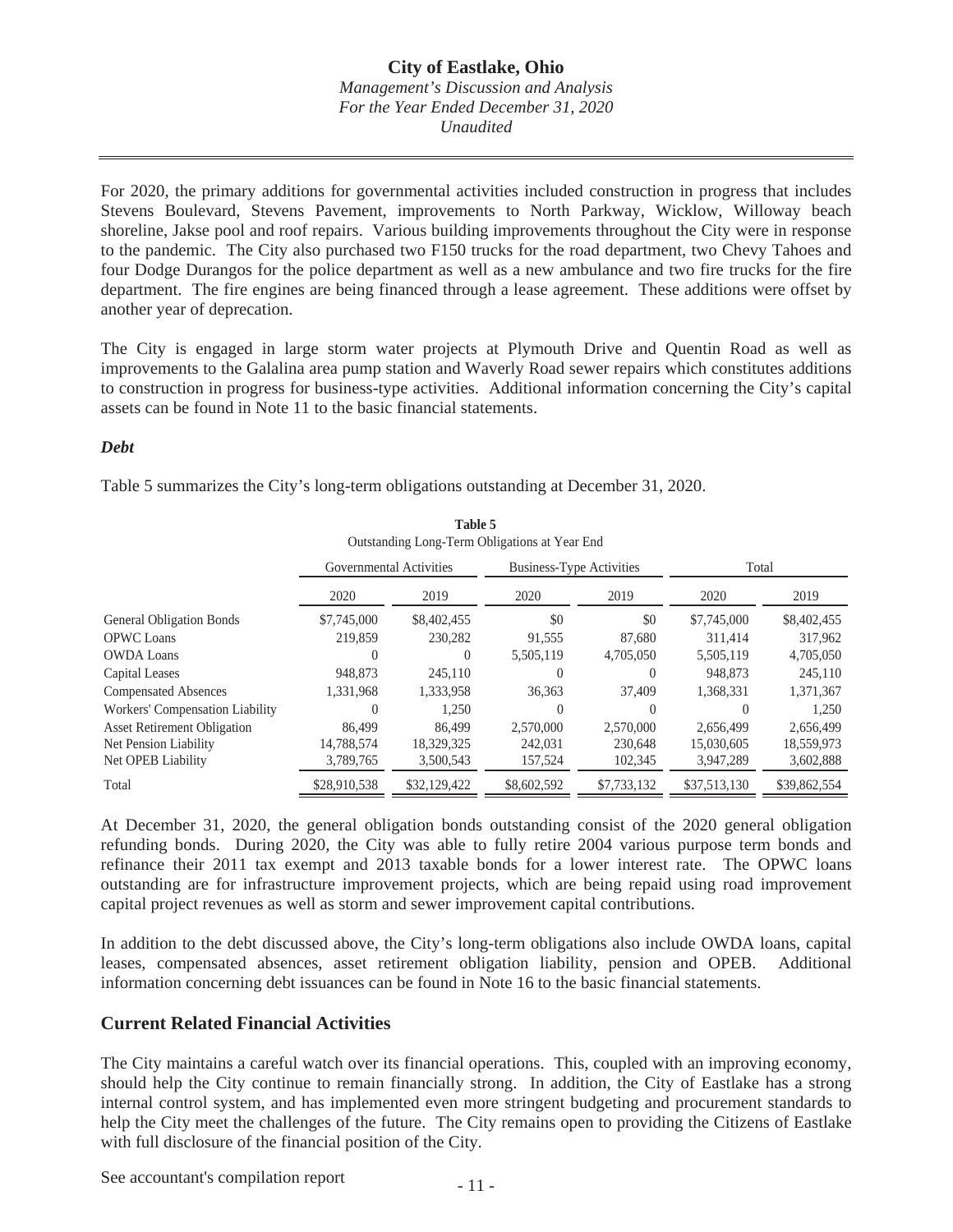# **Contacting the City of Eastlake's Financial Management**

This financial report is designed to provide the citizens, taxpayers, creditors, and investors with a general overview of the City's finances and to show the City's accountability for the money it receives. If you have any questions about this report or need additional information, contact the Finance Director, City of Eastlake, 35150 Lakeshore Boulevard, Eastlake, Ohio 44095.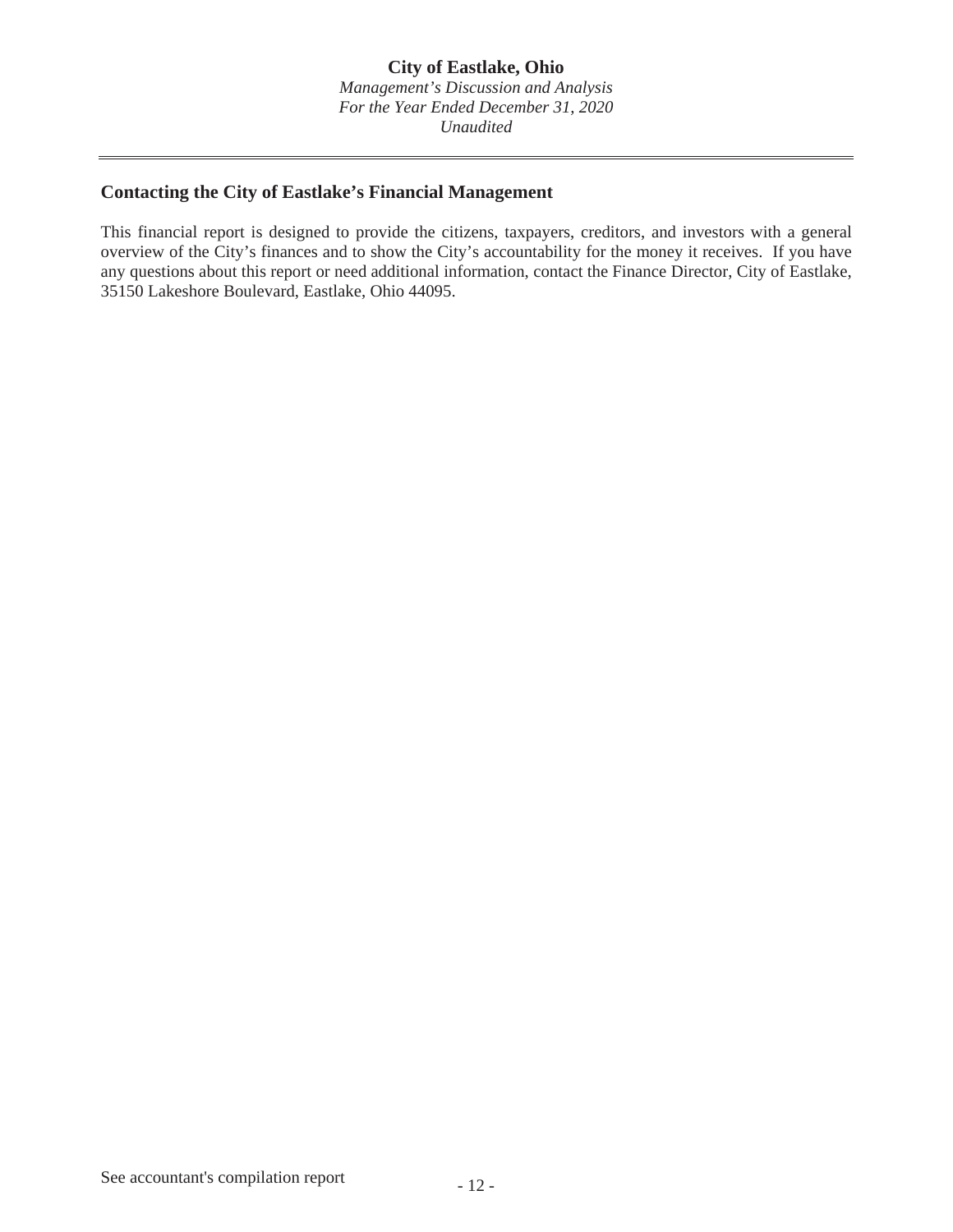*Statement of Net Position December 31, 2020*

|                                               | Governmental<br>Activities | Business-Type<br>Activities | Total*       |
|-----------------------------------------------|----------------------------|-----------------------------|--------------|
| <b>Assets</b>                                 |                            |                             |              |
| Equity in Pooled Cash and Cash Equivalents    | \$11,879,264               | \$4,259,297                 | \$16,138,561 |
| <b>Accounts Receivable</b>                    | 318,840                    | 456,344                     | 775,184      |
| Intergovernmental Receivable                  | 1,295,908                  | 738,630                     | 2,034,538    |
| Municipal Income Taxes Receivable             | 2,244,992                  | 0                           | 2,244,992    |
| <b>Hotel Taxes Receivable</b>                 | 6,296                      | $\boldsymbol{0}$            | 6,296        |
| Permissive Motor Vehicle Taxes Receivable     | 49,391                     | $\overline{0}$              | 49,391       |
| Prepaid Items                                 | 230,561                    | $\overline{0}$              | 230,561      |
| Materials and Supplies Inventory              | 210,910                    | 1,156                       | 212,066      |
| Property Taxes Receivable                     | 5,191,632                  | $\Omega$                    | 5,191,632    |
| Special Assessments Receivable                | $\Omega$                   | 24,304                      | 24,304       |
| Nondepreciable Capital Assets                 | 10,132,361                 | 1,194,368                   | 11,326,729   |
| Depreciable Capital Assets, Net               | 28,436,241                 | 11,271,485                  | 39,707,726   |
| <b>Total Assets</b>                           | 59,996,396                 | 17,945,584                  | 77,941,980   |
|                                               |                            |                             |              |
| <b>Deferred Outflows of Resources</b>         |                            |                             |              |
| Deferred Charge on Refunding                  | 469,220                    | $\theta$                    | 469,220      |
| <b>Asset Retirement Obligation</b><br>Pension | 14,439                     | 642,500                     | 656,939      |
|                                               | 2,568,760                  | 89,086                      | 2,561,575    |
| <b>OPEB</b>                                   | 1,650,947                  | 52,868                      | 1,642,226    |
| <b>Total Deferred Outflows of Resources</b>   | 4,703,366                  | 784,454                     | 5,329,960    |
| <b>Liabilities</b>                            |                            |                             |              |
| <b>Accounts Payable</b>                       | 353,940                    | 22,831                      | 376,771      |
| <b>Contracts Payable</b>                      | 426,214                    | 748,343                     | 1,174,557    |
| <b>Accrued Wages</b>                          | 315,431                    | 6,430                       | 321,861      |
| Retainage Payable                             | 11,206                     | 38,182                      | 49,388       |
| Matured Compensated Absences Payable          | 33,596                     | $\theta$                    | 33,596       |
| Intergovernmental Payable                     | 90,289                     | 170,896                     | 261,185      |
| Deposits Held Payable                         | 148,603                    | $\boldsymbol{0}$            | 148,603      |
| Accrued Interest Payable                      | 26,789                     | $\overline{0}$              | 26,789       |
| Long-Term Liabilities:                        |                            |                             |              |
| Due Within One Year                           | 1,547,442                  | 29,387                      | 1,576,829    |
| Due In More Than One Year                     | 8,784,757                  | 8,173,650                   | 16,958,407   |
| Net Pension Liability (See Note 13)           | 14,788,574                 | 242,031                     | 15,030,605   |
| Net OPEB Liability (See Note 14)              | 3,789,765                  | 157,524                     | 3,947,289    |
| <b>Total Liabilities</b>                      | 30,316,606                 | 9,589,274                   | 39,905,880   |
| <b>Deferred Inflows of Resources</b>          |                            |                             |              |
| <b>Property Taxes</b>                         | 4,714,601                  | $\mathbf{0}$                | 4,714,601    |
| Pension                                       | 2,079,752                  | 147,610                     | 2,131,091    |
| <b>OPEB</b>                                   | 1,031,959                  | 84,017                      | 1,054,387    |
| Total Deferred Inflows of Resources           | 7,826,312                  | 231,627                     | 7,900,079    |
| <b>Net Position</b>                           |                            |                             |              |
| Net Investment in Capital Assets              | 29,784,972                 | 6,082,654                   | 35,867,626   |
| Restricted for:                               |                            |                             |              |
| <b>Capital Projects</b>                       | 1,516,979                  | $\boldsymbol{0}$            | 1,516,979    |
| Debt Service                                  | 493,536                    | $\boldsymbol{0}$            | 493,536      |
| Other Purposes                                | 3,583,345                  | $\boldsymbol{0}$            | 3,583,345    |
| Unrestricted (Deficit)                        | (8,821,988)                | 2,826,483                   | (5,995,505)  |
| <b>Total Net Position</b>                     | \$26,556,844               | \$8,909,137                 | \$35,465,981 |

\*After deferred outflows of resources and deferred inflows of resources related to the change in internal proportionate share of pension/OPEB-related items have been eliminated.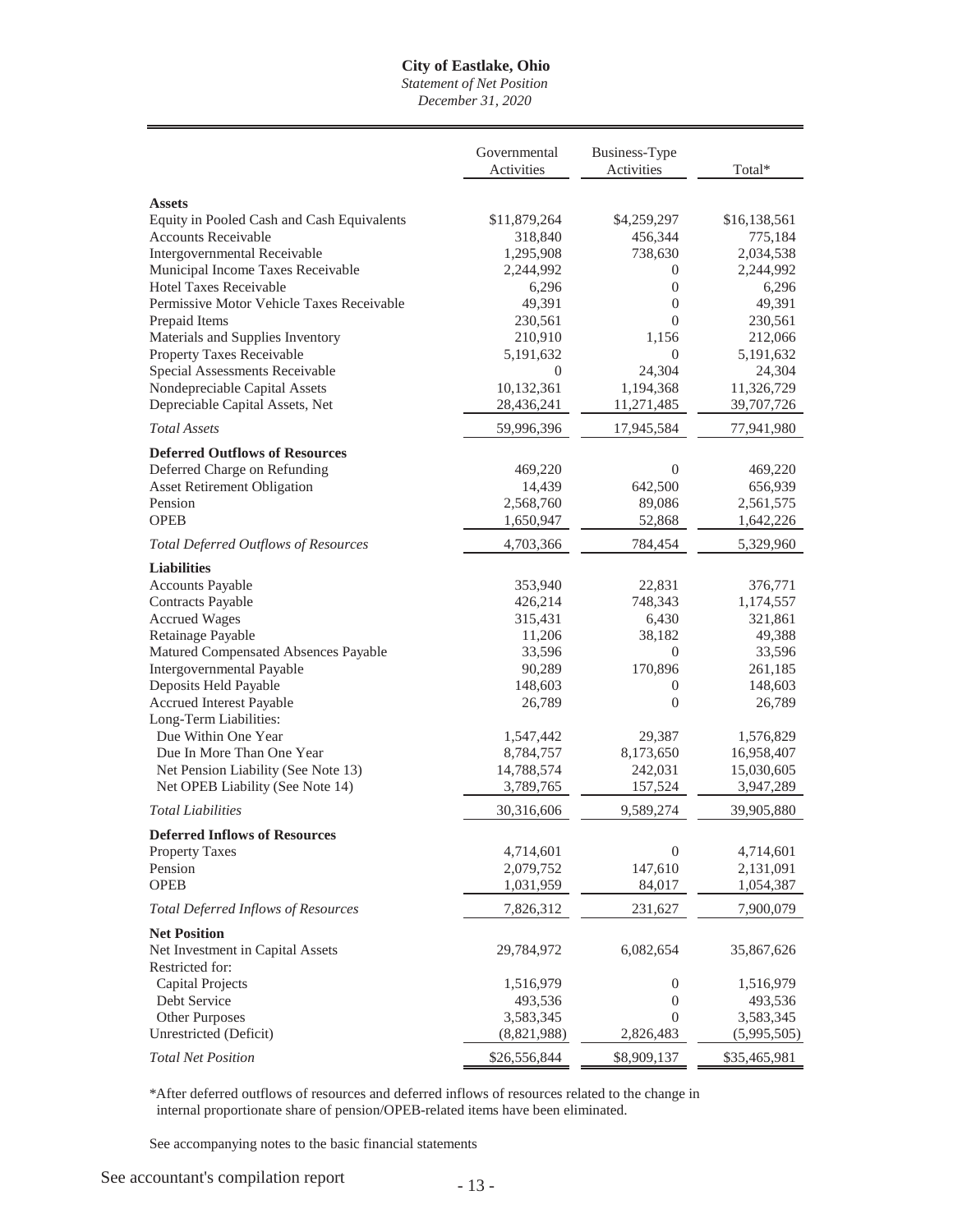#### *Statement of Activities For the Year Ended December 31, 2020*

|                                       |              | <b>Program Revenues</b> |                                          |                                        |  |  |
|---------------------------------------|--------------|-------------------------|------------------------------------------|----------------------------------------|--|--|
|                                       | Expenses     | Charges<br>for Services | Operating<br>Grants and<br>Contributions | Capital<br>Grants and<br>Contributions |  |  |
| <b>Governmental Activities:</b>       |              |                         |                                          |                                        |  |  |
| Current:                              |              |                         |                                          |                                        |  |  |
| General Government                    | \$4,040,185  | \$499,913               | \$419,197                                | \$0                                    |  |  |
| Security of Persons and Property      | 6,195,453    | 674,669                 | 1,850,551                                | 15,636                                 |  |  |
| <b>Public Health Services</b>         | 222,377      | 30,543                  | $\Omega$                                 | $\Omega$                               |  |  |
| Transportation                        | 3,286,553    | 73,950                  | 1,023,603                                | 294,203                                |  |  |
| <b>Community Environment</b>          | 975,971      | 50,656                  | 656,722                                  | 247,329                                |  |  |
| <b>Basic Utility Services</b>         | 415,760      | 2                       | 0                                        | $\left( \right)$                       |  |  |
| Leisure Time Activities               | 838,949      | 161,748                 | 285,744                                  | 0                                      |  |  |
| Interest and Fiscal Charges           | 252,944      | 0                       | $\theta$                                 | $\Omega$                               |  |  |
| <b>Total Governmental Activities</b>  | 16,228,192   | 1,491,481               | 4,235,817                                | 557,168                                |  |  |
| <b>Business-Type Activities:</b>      |              |                         |                                          |                                        |  |  |
| <b>Sanitary Sewer</b>                 | 2,737,536    | 2,424,271               | $\overline{0}$                           | 1,674,615                              |  |  |
| Storm Water                           | 1,770,892    | 336,533                 | $\overline{0}$                           | 351,200                                |  |  |
| <b>Total Business-Type Activities</b> | 4,508,428    | 2,760,804               | $\overline{0}$                           | 2,025,815                              |  |  |
| Total                                 | \$20,736,620 | \$4,252,285             | \$4,235,817                              | \$2,582,983                            |  |  |

## **General Revenues**

Property Taxes Levied for: General Purposes Debt Service Police Pension Fire Pension Fire and EMS Operations Roads Municipal Income Tax Levied for General Purposes Hotel Taxes Permissive Motor Vehicle License Taxes Grants and Entitlements not Restricted to Specific Programs Franchise Taxes Interest Other *Total General Revenues* **Transfers** *Total General Revenues and Transfers* Change in Net Position

*Net Position Beginning of Year (Restated - See Note 3)*

*Net Position End of Year*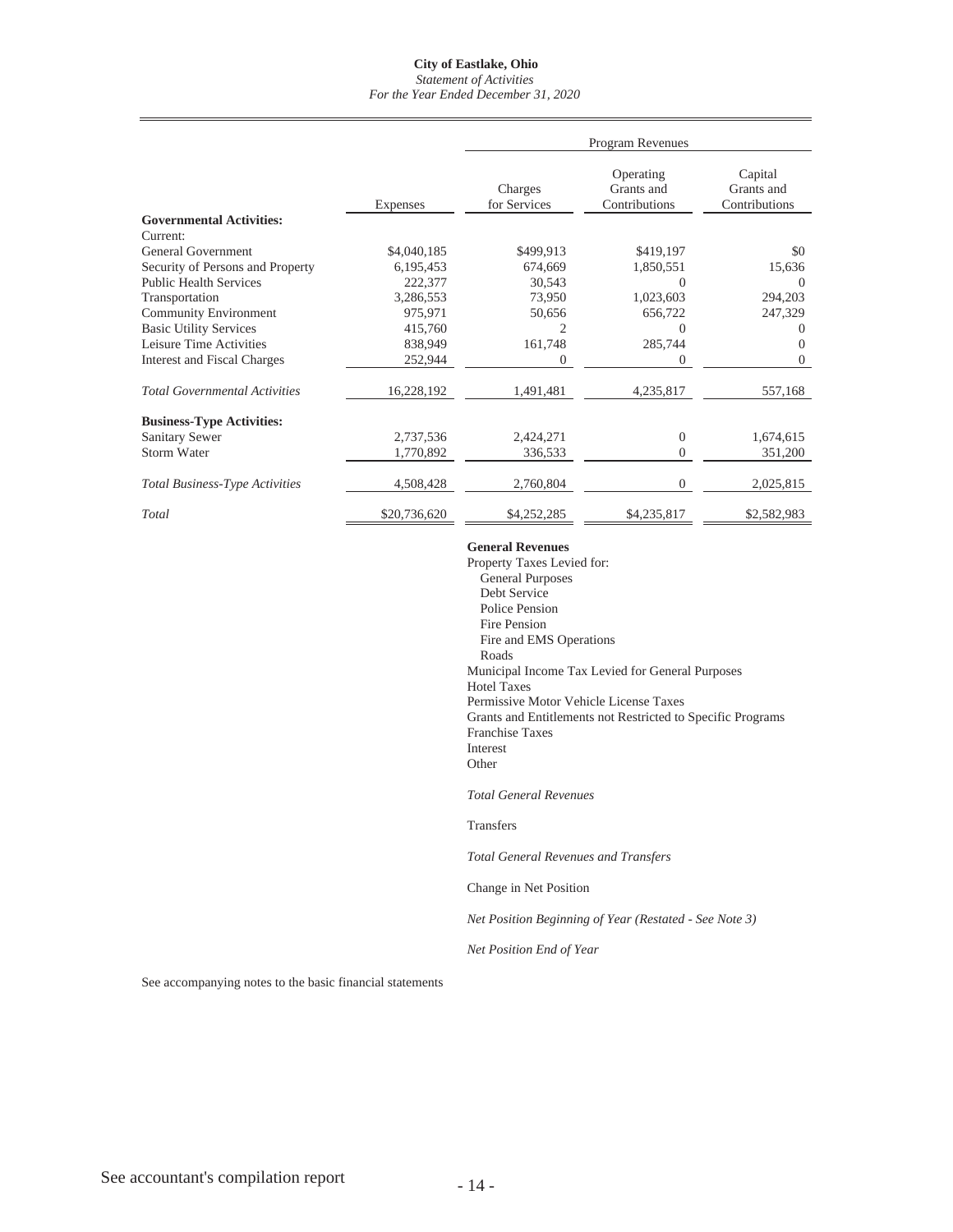| Net (Expense) Revenue and Changes in Net Position |                  |                 |  |  |  |
|---------------------------------------------------|------------------|-----------------|--|--|--|
|                                                   |                  |                 |  |  |  |
| Governmental                                      | Business-Type    |                 |  |  |  |
| Activities                                        | Activities       | Total           |  |  |  |
|                                                   |                  |                 |  |  |  |
| $(\$3,121,075)$                                   | \$0              | $(\$3,121,075)$ |  |  |  |
| (3,654,597)                                       | $\boldsymbol{0}$ | (3,654,597)     |  |  |  |
| (191, 834)                                        | $\theta$         | (191, 834)      |  |  |  |
| (1,894,797)                                       | $\boldsymbol{0}$ | (1,894,797)     |  |  |  |
| (21, 264)                                         | $\boldsymbol{0}$ | (21, 264)       |  |  |  |
| (415, 758)                                        | $\overline{0}$   | (415,758)       |  |  |  |
| (391, 457)                                        | $\boldsymbol{0}$ | (391, 457)      |  |  |  |
| (252, 944)                                        | $\theta$         | (252, 944)      |  |  |  |
| (9,943,726)                                       | 0                | (9,943,726)     |  |  |  |
|                                                   |                  |                 |  |  |  |
| $\boldsymbol{0}$                                  | 1,361,350        | 1,361,350       |  |  |  |
| 0                                                 | (1,083,159)      | (1,083,159)     |  |  |  |
| 0                                                 | 278,191          | 278,191         |  |  |  |
| (9,943,726)                                       | 278,191          | (9,665,535)     |  |  |  |
|                                                   |                  |                 |  |  |  |
| 1,402,031                                         | $\boldsymbol{0}$ | 1,402,031       |  |  |  |
| 192,299                                           | $\boldsymbol{0}$ | 192,299         |  |  |  |
| 137,356                                           | 0                | 137,356         |  |  |  |
| 137,357                                           | $\boldsymbol{0}$ | 137,357         |  |  |  |
| 2,298,261                                         | $\theta$         | 2,298,261       |  |  |  |
| 971,957                                           | 0                | 971,957         |  |  |  |
| 7,933,806                                         | $\boldsymbol{0}$ | 7,933,806       |  |  |  |
| 30,273                                            | $\boldsymbol{0}$ | 30,273          |  |  |  |
| 113,274                                           | $\overline{0}$   | 113,274         |  |  |  |
| 1,994,686                                         | $\boldsymbol{0}$ | 1,994,686       |  |  |  |
| 259,470                                           | $\boldsymbol{0}$ | 259,470         |  |  |  |
| 74,133                                            | $\boldsymbol{0}$ | 74,133          |  |  |  |
| 46,281                                            | $\theta$         | 46,281          |  |  |  |
| 15,591,184                                        | $\boldsymbol{0}$ | 15,591,184      |  |  |  |
| 3,127                                             | (3,127)          | 0               |  |  |  |
| 15,594,311                                        | (3,127)          | 15,591,184      |  |  |  |
| 5,650,585                                         | 275,064          | 5,925,649       |  |  |  |
| 20,906,259                                        | 8,634,073        | 29,540,332      |  |  |  |
| \$26,556,844                                      | \$8,909,137      | \$35,465,981    |  |  |  |

 $\overline{a}$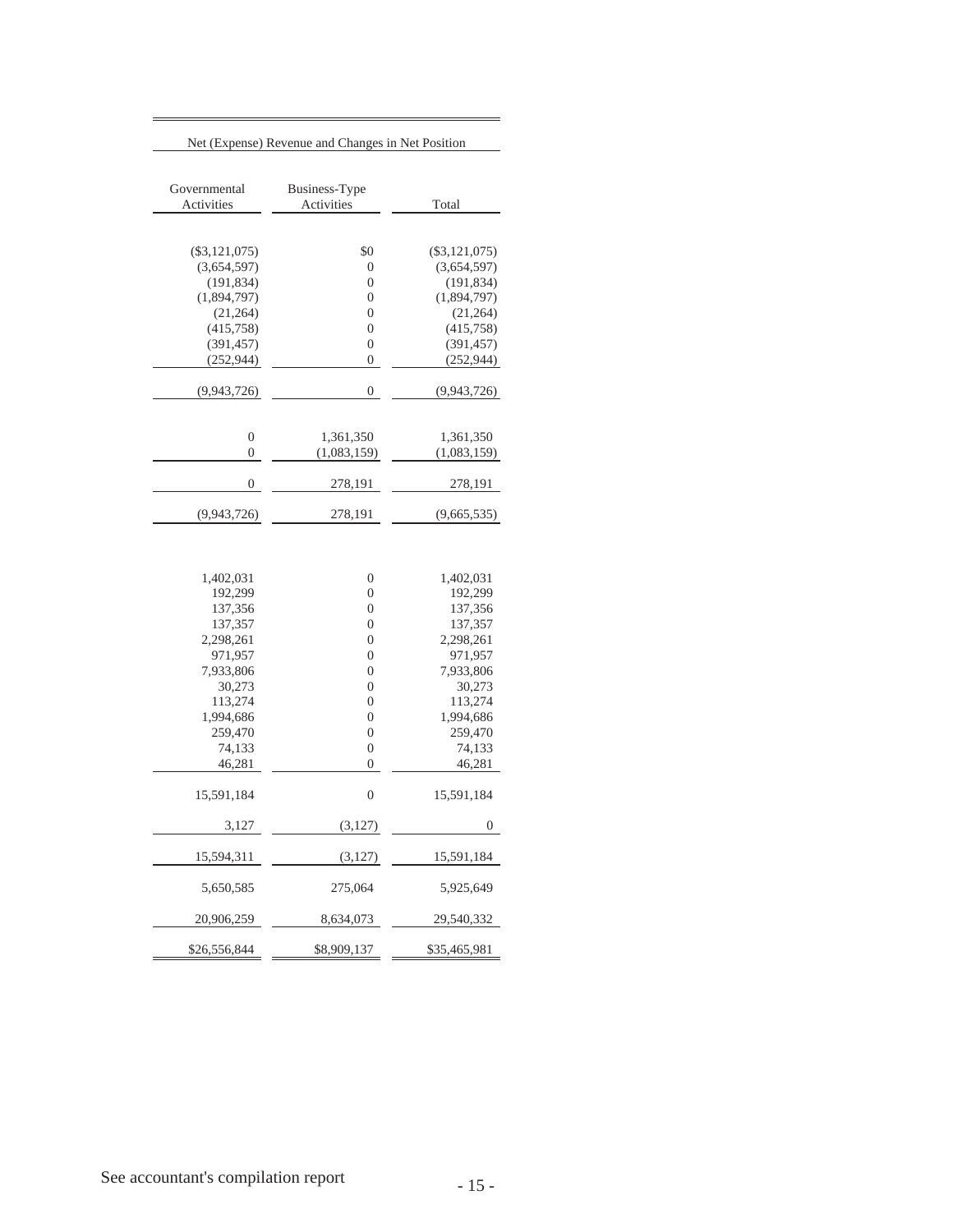*Balance Sheet Governmental Funds*

*December 31, 2020*

|                                                     | General        | Fire and EMS<br>Levy | Coronavirus<br>Relief | General Bond<br>Retirement | Road<br>Improvement |
|-----------------------------------------------------|----------------|----------------------|-----------------------|----------------------------|---------------------|
| <b>Assets</b>                                       |                |                      |                       |                            |                     |
| Equity in Pooled Cash and                           |                |                      |                       |                            |                     |
| Cash Equivalents                                    | \$7,106,571    | \$1,212,729          | \$0                   | \$492.314                  | \$932,912           |
| Accounts Receivable                                 | 318,840        | $\Omega$             | $\Omega$              | $\Omega$                   | 0                   |
| Intergovernmental Receivable                        | 621,272        | 25,957               | $\overline{0}$        | 10,143                     | 133,289             |
| Municipal Income Taxes Receivable                   | 2,244,992      | $\mathbf{0}$         | $\overline{0}$        | $\mathbf{0}$               | $\boldsymbol{0}$    |
| <b>Hotel Taxes Receivable</b>                       | $\overline{0}$ | $\overline{0}$       | $\overline{0}$        | $\theta$                   | $\overline{0}$      |
| Permissive Motor Vehicle                            |                |                      |                       |                            |                     |
| <b>Taxes Receivable</b>                             | $\overline{0}$ | $\mathbf{0}$         | $\overline{0}$        | $\overline{0}$             | $\overline{0}$      |
| Prepaid Items                                       | 224,424        | $\overline{0}$       | 5.637                 | $\Omega$                   | $\Omega$            |
| Materials and Supplies Inventory                    | 8,554          | $\Omega$             | $\overline{0}$        | $\Omega$                   | 181,814             |
| Property Taxes Receivable                           | 1,413,225      | 2,144,517            | $\Omega$              | 194,809                    | 980,025             |
| <b>Restricted Assets:</b>                           |                |                      |                       |                            |                     |
| Equity in Pooled Cash and                           |                | $\Omega$             |                       |                            |                     |
| Cash Equivalents in Segregated Accounts             | 156,322        |                      | $\overline{0}$        | $\boldsymbol{0}$           | $\mathbf{0}$        |
| <b>Total Assets</b>                                 | \$12,094,200   | \$3,383,203          | \$5,637               | \$697,266                  | \$2,228,040         |
| <b>Liabilities</b>                                  |                |                      |                       |                            |                     |
|                                                     | \$301,823      | \$0                  | \$0                   | \$0                        | \$13,125            |
| <b>Accounts Payable</b><br><b>Contracts Payable</b> | 269,448        | $\overline{0}$       | $\mathbf{0}$          | $\Omega$                   | 156,766             |
| <b>Accrued Wages</b>                                | 285,635        | $\Omega$             | $\mathbf{0}$          | $\mathbf{0}$               | 6,758               |
| Retainage Payable                                   | 11,206         | $\Omega$             | $\Omega$              | $\Omega$                   | $\Omega$            |
| Matured Compensated Absences Payable                | 33,596         | $\overline{0}$       | $\overline{0}$        | $\overline{0}$             | $\Omega$            |
| Intergovernmental Payable                           | 73,539         | $\theta$             | $\theta$              | $\Omega$                   | 1,014               |
| Deposits Held Payable                               | 148,603        | $\theta$             | $\theta$              | $\overline{0}$             | $\Omega$            |
|                                                     |                |                      |                       |                            |                     |
| <b>Total Liabilities</b>                            | 1,123,850      | $\overline{0}$       | $\overline{0}$        | $\overline{0}$             | 177,663             |
| <b>Deferred Inflows of Resources</b>                |                |                      |                       |                            |                     |
| <b>Property Taxes</b>                               | 1,285,280      | 1,953,381            | $\overline{0}$        | 176,941                    | 882,804             |
| Unavailable Revenue                                 | 1,722,481      | 217,093              | $\Omega$              | 28,011                     | 134,853             |
| <b>Total Deferred Inflows of Resources</b>          | 3,007,761      | 2,170,474            | $\overline{0}$        | 204,952                    | 1,017,657           |
|                                                     |                |                      |                       |                            |                     |
| <b>Fund Balances</b>                                |                |                      |                       |                            |                     |
| Nonspendable                                        | 240,697        | $\overline{0}$       | 5.637                 | $\mathbf{0}$               | 181,814             |
| Restricted                                          | $\overline{0}$ | 1,212,729            | $\Omega$              | 492,314                    | 850,906             |
| Committed                                           | $\theta$       | $\overline{0}$       | $\overline{0}$        | $\Omega$                   | 0                   |
| Assigned                                            | 2,964,288      | $\theta$             | $\Omega$              | $\theta$                   | $\Omega$            |
| Unassigned                                          | 4,757,604      | $\Omega$             | $\Omega$              | $\Omega$                   | $\Omega$            |
| <b>Total Fund Balances</b>                          | 7,962,589      | 1,212,729            | 5,637                 | 492,314                    | 1,032,720           |
|                                                     |                |                      |                       |                            |                     |
| Total Liabilities, Deferred Inflows of              |                |                      |                       |                            |                     |
| <b>Resources and Fund Balances</b>                  | \$12,094,200   | \$3,383,203          | \$5,637               | \$697,266                  | \$2,228,040         |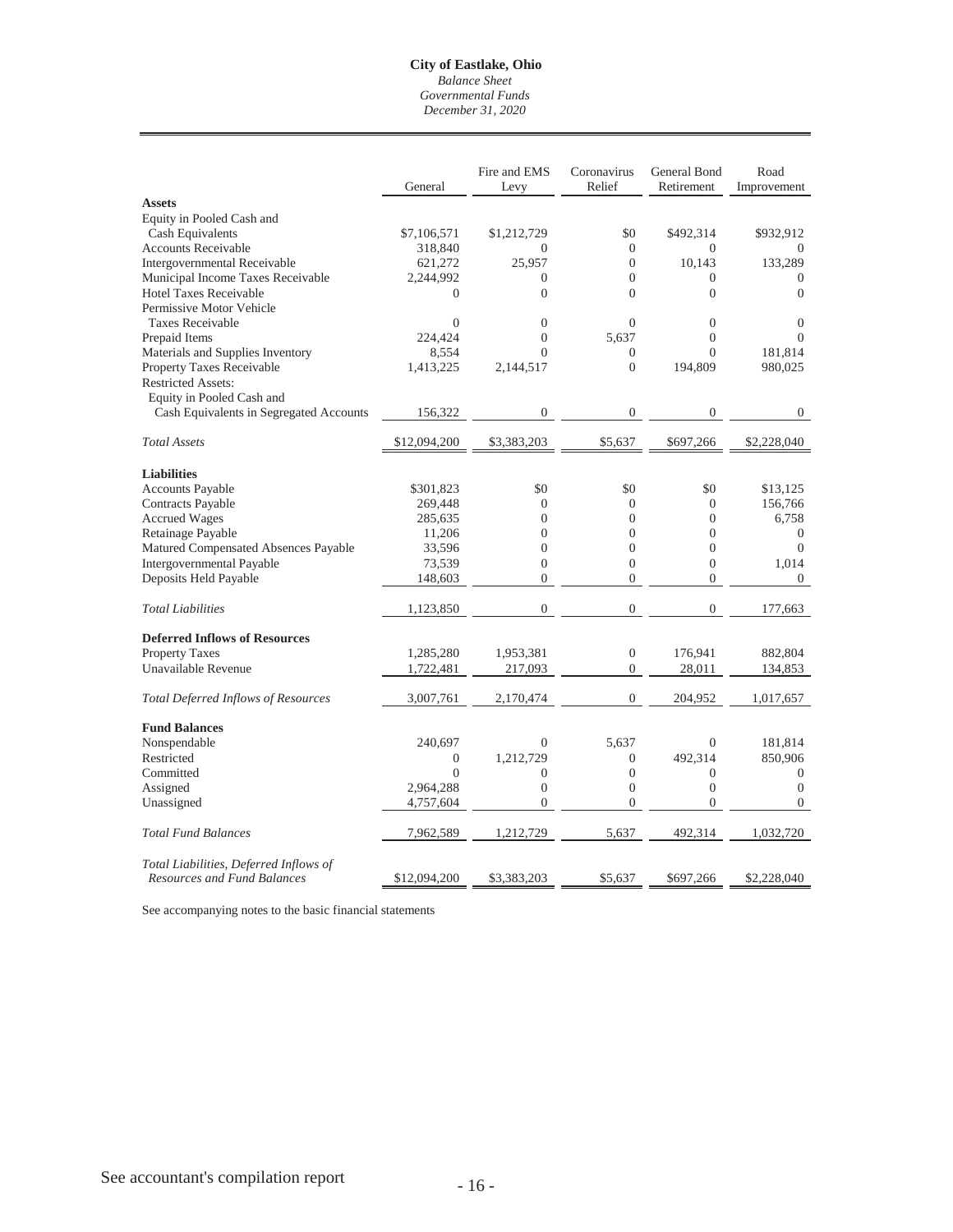*Reconciliation of Total Governmental Fund Balances to Net Position of Governmental Activities December 31, 2020*

| Other<br>Governmental<br>Funds | Total<br>Governmental<br>Funds |
|--------------------------------|--------------------------------|
|                                |                                |
| \$1,978,416                    | \$11,722,942                   |
| $\theta$                       | 318,840                        |
| 505,247                        | 1,295,908                      |
| $\Omega$                       | 2,244,992                      |
| 6,296                          | 6,296                          |
| 49,391                         | 49,391                         |
| 500                            | 230,561                        |
| 20,542                         | 210,910                        |
| 459,056                        | 5,191,632                      |
|                                |                                |
| $\theta$                       | 156,322                        |
| \$3,019,448                    | \$21,427,794                   |
|                                |                                |
| \$38,992                       | \$353,940                      |
| $\theta$                       | 426,214                        |
| 23,038                         | 315,431                        |
| $\theta$                       | 11,206                         |
| $\overline{0}$                 | 33,596                         |
| 15,736                         | 90,289                         |
| $\overline{0}$                 | 148,603                        |
| 77,766                         | 1,379,279                      |
|                                |                                |
| 416,195                        | 4,714,601                      |
| 391,836                        | 2,494,274                      |
| 808,031                        | 7,208,875                      |
|                                |                                |
|                                |                                |
| 21,042                         | 449,190                        |
| 2,050,698<br>61,911            | 4,606,647                      |
| $\overline{0}$                 | 61,911<br>2,964,288            |
| 0                              | 4,757,604                      |
|                                |                                |
| 2,133,651                      | 12,839,640                     |
|                                |                                |
| \$3,019,448                    | \$21,427,794                   |

| Other               | Total               | <b>Total Governmental Funds Balances</b>                                           | \$12,839,640   |
|---------------------|---------------------|------------------------------------------------------------------------------------|----------------|
| overnmental         | Governmental        |                                                                                    |                |
| Funds               | Funds               | Amounts reported for governmental activities in the                                |                |
|                     |                     | statement of net position are different because:                                   |                |
| \$1,978,416         | \$11,722,942        | Capital assets used in governmental activities are not                             |                |
| $\Omega$            | 318,840             | financial resources and therefore are not reported in the funds.                   | 38,568,602     |
| 505,247             | 1,295,908           |                                                                                    |                |
| $\Omega$            | 2,244,992           | Other long-term assets are not available to pay for current period expenditures    |                |
| 6,296               | 6,296               | and therefore are reported as unavailable in the funds:                            |                |
|                     |                     | <b>Delinquent Property Taxes</b><br>477,031                                        |                |
| 49,391              | 49,391              | Intergovernmental<br>788,059                                                       |                |
| 500                 | 230,561             | Municipal Income Taxes<br>988,915                                                  |                |
| 20,542              | 210,910             | Charges for Services<br>207,582                                                    |                |
| 459,056             | 5,191,632           | Fees, Licenses and Permits<br>2,160                                                |                |
|                     |                     | <b>Hotel Taxes</b><br>1,796                                                        |                |
|                     |                     | Permissive Sales Tax<br>28,731                                                     |                |
| $\overline{0}$      | 156,322             | Total                                                                              | 2,494,274      |
| \$3,019,448         | \$21,427,794        | In the statement of activities, interest is accrued on outstanding bonds, whereas  |                |
|                     |                     |                                                                                    |                |
|                     |                     | in governmental funds, an interest expenditure is reported when due.               | (26,789)       |
| \$38.992            | \$353,940           | Deferred outflows of resources represent deferred charges on refunding             |                |
| $\mathbf{0}$        | 426,214             | which are not reported in the funds.                                               | 469,220        |
| 23,038              | 315,431             |                                                                                    |                |
| $\mathbf{0}$        | 11,206              | Long-term liabilities are not due and payable in the current                       |                |
| $\overline{0}$      | 33,596              | period and therefore are not reported in the funds:                                |                |
| 15,736              | 90,289              | <b>General Obligation Bonds</b><br>(7,745,000)                                     |                |
| $\overline{0}$      | 148,603             | <b>OPWC</b> Loans Payable<br>(219, 859)                                            |                |
|                     |                     | Capital Leases Payable<br>(948, 873)                                               |                |
| 77,766              | 1,379,279           | <b>Compensated Absences Payable</b><br>(1,331,968)                                 |                |
|                     |                     | Deferred Outflows - Asset Retirement<br>14,439                                     |                |
|                     |                     | <b>Asset Retirement Obligation</b><br>(86, 499)                                    |                |
| 416,195             | 4,714,601           | Total                                                                              | (10,317,760)   |
| 391,836             | 2,494,274           |                                                                                    |                |
|                     |                     | The net pension liability and net OPEB liability are not due and payable in the    |                |
| 808,031             | 7,208,875           | current period; therefore, the liability and related deferred inflows/outflows are |                |
|                     |                     | not reported in the governmental funds:<br>Deferred Outflows - Pension             |                |
| 21,042              | 449,190             | 2,568,760<br>Net Pension Liability                                                 |                |
|                     |                     | (14,788,574)<br>Deferred Inflows - Pension                                         |                |
| 2,050,698<br>61,911 | 4,606,647<br>61,911 | (2,079,752)<br>Deferred Outflows - OPEB<br>1,650,947                               |                |
| $\boldsymbol{0}$    | 2,964,288           | Net OPEB Liability<br>(3,789,765)                                                  |                |
| $\overline{0}$      | 4,757,604           | Deferred Inflows - OPEB<br>(1,031,959)                                             |                |
|                     |                     | Total                                                                              | (17, 470, 343) |
| 2,133,651           | 12,839,640          |                                                                                    |                |
|                     |                     | <b>Net Position of Governmental Activities</b>                                     | \$26,556,844   |
|                     |                     |                                                                                    |                |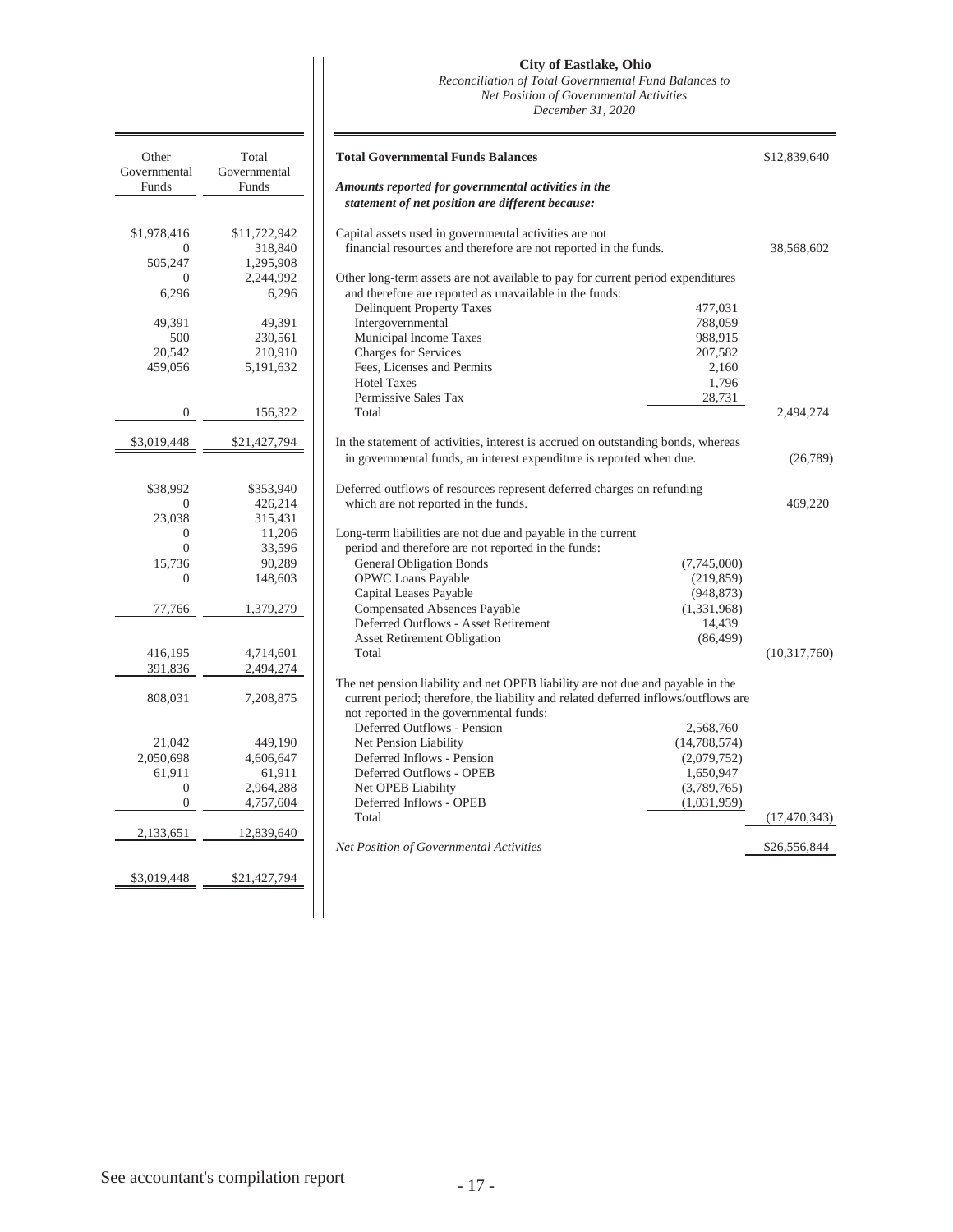#### **City of Eastlake, Ohio** *Statement of Revenues, Expenditures and Changes in Fund Balances Governmental Funds For the Year Ended December 31, 2020*

|                                           |                  | Fire and EMS     | Coronavirus      | General Bond   | Road             | Other<br>Governmental |
|-------------------------------------------|------------------|------------------|------------------|----------------|------------------|-----------------------|
|                                           | General          | Levy             | Relief           | Retirement     | Improvement      | Funds                 |
| <b>Revenues</b>                           |                  |                  |                  |                |                  |                       |
| <b>Property Taxes</b>                     | \$1,322,417      | \$2,007,814      | \$0              | \$181,591      | \$905,098        | \$427,441             |
| Municipal Income Taxes                    | 7,716,272        | $\theta$         | $\overline{0}$   | $\mathbf{0}$   | $\mathbf{0}$     | $\Omega$              |
| <b>Hotel Taxes</b>                        | $\mathbf{0}$     | $\overline{0}$   | $\overline{0}$   | $\overline{0}$ | $\overline{0}$   | 28,477                |
| Permissive Motor Vehicle Taxes            | $\theta$         | $\theta$         | $\theta$         | $\theta$       | $\Omega$         | 131,097               |
| Intergovernmental                         | 2,037,656        | 51,913           | 2,791,855        | 20.285         | 294,362          | 1,736,208             |
| Charges for Services                      | 732,863          | $\mathbf{0}$     | $\overline{0}$   | $\overline{0}$ | $\mathbf{0}$     | 66,316                |
| Fees, Licenses and Permits                | 496,267          | $\overline{0}$   | $\overline{0}$   | $\overline{0}$ | $\overline{0}$   | 3,855                 |
| <b>Franchise Taxes</b>                    | 259,470          | $\mathbf{0}$     | $\overline{0}$   | $\overline{0}$ | $\overline{0}$   | $\Omega$              |
| Fines and Forfeitures                     | 125,183          | $\mathbf{0}$     | $\overline{0}$   | $\overline{0}$ | $\overline{0}$   | 2,946                 |
| Interest                                  | 65,889           | $\theta$         | 1.221            | $\theta$       | $\theta$         | 7,023                 |
| Rentals                                   | $\mathbf{0}$     | $\overline{0}$   | $\overline{0}$   | $\overline{0}$ | $\overline{0}$   | 24,206                |
| Contributions and Donations               | $\overline{0}$   | $\overline{0}$   | $\overline{0}$   | $\overline{0}$ | $\overline{0}$   | 19,406                |
| Other                                     | 46,281           | $\overline{0}$   | $\overline{0}$   | $\overline{0}$ | $\overline{0}$   | $\overline{0}$        |
| <b>Total Revenues</b>                     | 12,802,298       | 2,059,727        | 2,793,076        | 201,876        | 1,199,460        | 2,446,975             |
| <b>Expenditures</b>                       |                  |                  |                  |                |                  |                       |
| Current:                                  |                  |                  |                  |                |                  |                       |
| General Government                        | 3,636,835        | $\mathbf{0}$     | 396,355          | 2,026          | $\overline{0}$   | 9,606                 |
| Security of Persons and Property          | 4,899,043        | 1,281,302        | 1,537,745        | $\overline{0}$ | $\theta$         | 315.163               |
| <b>Public Health Services</b>             | 222,377          | $\overline{0}$   | $\overline{0}$   | $\overline{0}$ | $\Omega$         | $\overline{0}$        |
| Transportation                            | 534,637          | $\boldsymbol{0}$ | $\theta$         | $\theta$       | 1,863,599        | 787,746               |
| Community Environment                     | 354,339          | $\overline{0}$   | 657,009          | $\overline{0}$ | $\Omega$         | 352,500               |
| <b>Basic Utility Services</b>             | 14               | $\overline{0}$   | $\mathbf{0}$     | $\overline{0}$ | $\overline{0}$   | $\overline{0}$        |
| Leisure Time Activities                   | 509,997          | $\mathbf{0}$     | 196,330          | $\overline{0}$ | $\overline{0}$   | 88,550                |
| Capital Outlay                            | $\mathbf{0}$     | $\theta$         | $\theta$         | $\theta$       | 55,676           | 1,112,228             |
| Debt Service:                             |                  |                  |                  |                |                  |                       |
| Principal Retirement                      | 9.875            | $\overline{0}$   | $\theta$         | 900,000        | 27.429           | 309,376               |
| <b>Interest and Fiscal Charges</b>        | $\boldsymbol{0}$ | $\overline{0}$   | $\overline{0}$   | 208,657        | $\boldsymbol{0}$ | 43,581                |
| <b>Bond Issuance Costs</b>                | $\overline{0}$   | $\Omega$         | $\overline{0}$   | 100,000        | $\overline{0}$   | $\overline{0}$        |
| <b>Total Expenditures</b>                 | 10,167,117       | 1,281,302        | 2,787,439        | 1,210,683      | 1,946,704        | 3,018,750             |
| Excess of Revenues Over                   |                  |                  |                  |                |                  |                       |
| (Under) Expenditures                      | 2,635,181        | 778,425          | 5,637            | (1,008,807)    | (747, 244)       | (571, 775)            |
| <b>Other Financing Sources (Uses)</b>     |                  |                  |                  |                |                  |                       |
| General Obligation Refunding Bonds Issued | $\overline{0}$   | $\overline{0}$   | $\mathbf{0}$     | 7,745,000      | $\overline{0}$   | $\overline{0}$        |
| Payment to Refunded Bond Escrow Agent     | $\overline{0}$   | $\theta$         | $\overline{0}$   | (7,637,677)    | $\Omega$         | $\Omega$              |
| <b>OPWC</b> Loan Issued                   | $\theta$         | $\theta$         | $\overline{0}$   | $\Omega$       | 17,006           |                       |
| Capital Lease Issued                      | $\theta$         | $\theta$         | $\theta$         | $\theta$       | $\Omega$         | 1,023,014             |
| Transfers In                              | $\overline{0}$   | $\overline{0}$   | $\boldsymbol{0}$ | 845,000        | 253,127          | 260,810               |
| <b>Transfers Out</b>                      | (1,355,810)      | $\theta$         | $\overline{0}$   | $\overline{0}$ | $\overline{0}$   | $\overline{0}$        |
| Total Other Financing Sources (Uses)      | (1,355,810)      | $\overline{0}$   | $\overline{0}$   | 952,323        | 270,133          | 1,283,824             |
| Net Change in Fund Balances               | 1,279,371        | 778,425          | 5,637            | (56, 484)      | (477, 111)       | 712,049               |
| Fund Balances Beginning of Year           | 6,683,218        | 434,304          | $\overline{0}$   | 548,798        | 1,509,831        | 1,421,602             |
| Fund Balances End of Year                 | \$7,962,589      | \$1,212,729      | \$5,637          | \$492.314      | \$1,032,720      | \$2,133,651           |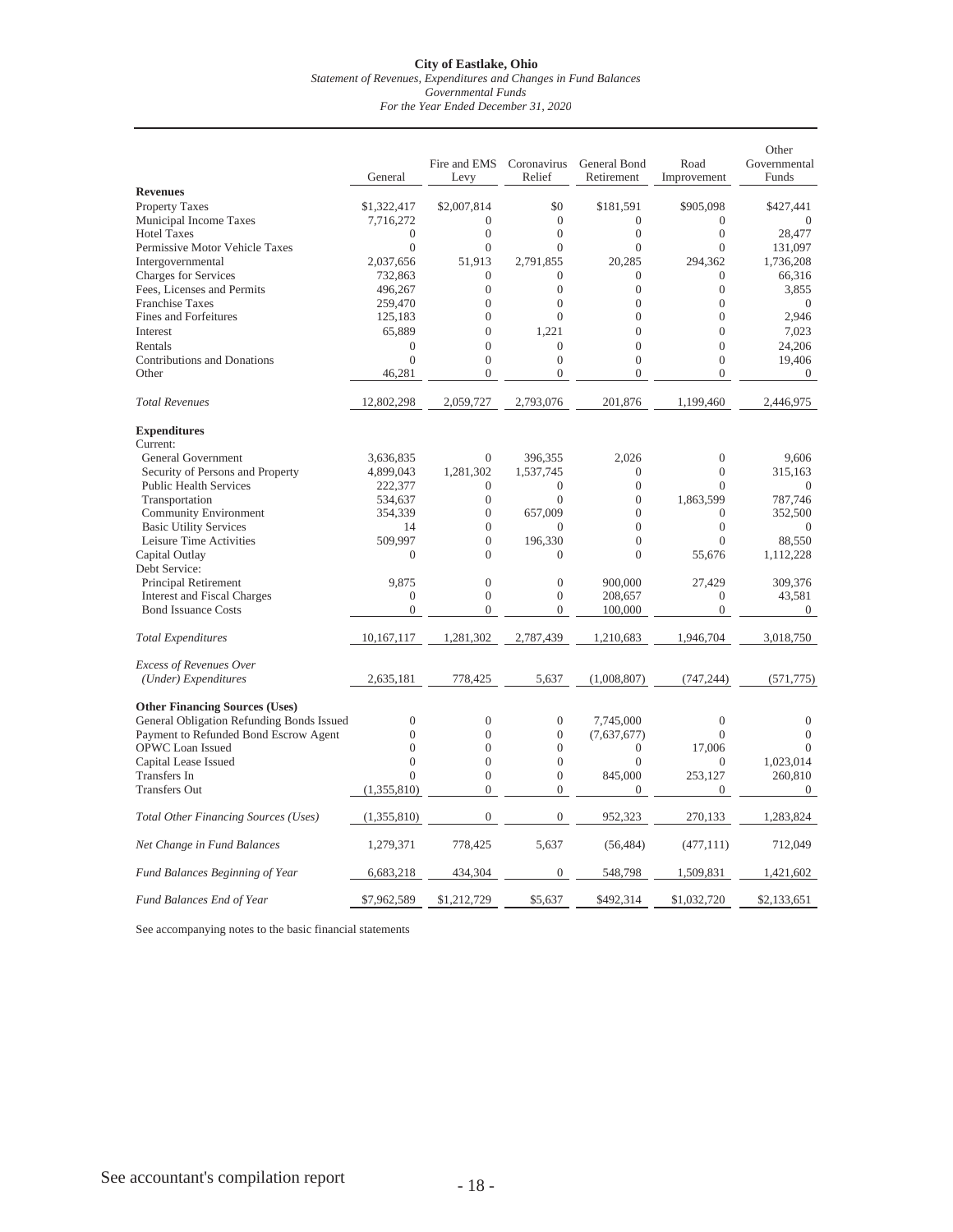*Reconciliation of the Statement of Revenues, Expenditures and Changes in Fund Balances of Governmental Funds to the Statement of Activities For the Year Ended December 31, 2020*

| Total                    | <b>Net Change in Fund Balances - Total Governmental Funds</b>                                                                                                                       | \$2,241,887 |
|--------------------------|-------------------------------------------------------------------------------------------------------------------------------------------------------------------------------------|-------------|
| Governmental<br>Funds    | Amounts reported for governmental activities in the statement of activities                                                                                                         |             |
|                          | are different because:                                                                                                                                                              |             |
| \$4,844,361              |                                                                                                                                                                                     |             |
| 7,716,272                | Governmental funds report capital outlays as expenditures. However, in the statement                                                                                                |             |
| 28,477<br>131,097        | of activities, the cost of those assets is allocated over their estimated useful lives as<br>depreciation expense. This is the amount by which capital outlay exceeded depreciation |             |
| 6,932,279                | in the current period:                                                                                                                                                              |             |
| 799,179                  | Capital Outlays<br>6,046,918                                                                                                                                                        |             |
| 500,122                  | Depreciation<br>(1,507,159)                                                                                                                                                         |             |
| 259,470                  | Total                                                                                                                                                                               | 4,539,759   |
| 128,129                  |                                                                                                                                                                                     |             |
| 74,133                   | Governmental funds only report the disposal of capital assets to the extent proceeds are                                                                                            |             |
| 24,206                   | received from the sale. In the statement of activities, a loss is reported for each disposal.                                                                                       | (96, 482)   |
| 19,406<br>46,281         | Revenue in the statement of activities that do not provide current financial resources are                                                                                          |             |
|                          | not reported as revenue in governmental funds:                                                                                                                                      |             |
| 21,503,412               | <b>Delinquent Property Taxes</b><br>294,900                                                                                                                                         |             |
|                          | Municipal Income Taxes<br>217,534                                                                                                                                                   |             |
|                          | Intergovernmental<br>(164, 014)                                                                                                                                                     |             |
|                          | <b>Charges for Services</b><br>37,685                                                                                                                                               |             |
| 4,044,822                | Fees, Licenses and Permits<br>2,160                                                                                                                                                 |             |
| 8,033,253                | <b>Hotel Taxes</b><br>1,796<br>Permissive Sales Tax                                                                                                                                 |             |
| 222,377<br>3,185,982     | (17, 823)<br>Total                                                                                                                                                                  | 372,238     |
| 1,363,848                |                                                                                                                                                                                     |             |
| 14                       | Repayment of principal is an expenditure in the governmental funds, but the repayment                                                                                               |             |
| 794,877                  | reduces long-term liabilities in the statement of net position.                                                                                                                     |             |
| 1,167,904                | Principal Retirement<br>1,246,680                                                                                                                                                   |             |
|                          | Payment to Refunded Bond Escrow Agent<br>7,637,677                                                                                                                                  |             |
| 1,246,680<br>252,238     | Total                                                                                                                                                                               | 8,884,357   |
| 100,000                  | Other financing sources in the governmental funds increase long-term liabilities in the                                                                                             |             |
|                          | statement of net position are not reported as revenues in the statement activitie                                                                                                   |             |
| 20,411,995               | General Obligation Refunding Bonds Issued<br>(7,745,000)                                                                                                                            |             |
|                          | <b>OPWC</b> Loans Issued<br>(17,006)                                                                                                                                                |             |
|                          | Capital Lease Issued<br>(1,023,014)                                                                                                                                                 |             |
| 1,091,417                | Total                                                                                                                                                                               | (8,785,020) |
|                          | Interest is reported as an expenditure when due in the governmental funds, but is accrued                                                                                           |             |
| 7,745,000                | on outstanding debt on the statement of net position:                                                                                                                               |             |
| (7,637,677)              | <b>Accrued Interest</b><br>35,282                                                                                                                                                   |             |
| 17,006                   | Amortization of Accounting Loss<br>(34, 752)                                                                                                                                        |             |
| 1,023,014                | Amortization of Discount<br>(1,236)<br>Total                                                                                                                                        |             |
| 1,358,937<br>(1,355,810) |                                                                                                                                                                                     | (706)       |
|                          | Amortization of deferred outflows related to the asset retirement obligation is reported                                                                                            |             |
| 1,150,470                | as an expense in the statement of activities.                                                                                                                                       | (380)       |
|                          |                                                                                                                                                                                     |             |
| 2,241,887                | Some expenses reported in the statement of activities do not require the use of current financial                                                                                   |             |
|                          | resources and, therefore, are not reported as expenditures in governmental funds:                                                                                                   |             |
| 10,597,753               | 1,990<br><b>Compensated Absences</b><br>Claims<br>1,250                                                                                                                             |             |
| \$12,839,640             | Total                                                                                                                                                                               | 3,240       |
|                          |                                                                                                                                                                                     |             |
|                          | Contractually required contributions are reported as expenditures in governmental funds;                                                                                            |             |
|                          | however, the statement of net position reports these amounts in deferred outflows.                                                                                                  |             |
|                          | 1,248,982<br>Pension                                                                                                                                                                |             |
|                          | <b>OPEB</b><br>21,123                                                                                                                                                               |             |
|                          | Total                                                                                                                                                                               | 1,270,105   |
|                          | Except for amounts reported as deferred inflows/outflows, changes in the net pension                                                                                                |             |
|                          | liability are reported as pension expense in the statement of activities.                                                                                                           |             |
|                          | Pension<br>(2,190,663)                                                                                                                                                              |             |
|                          | <b>OPEB</b><br>(587,750)                                                                                                                                                            |             |
|                          | Total                                                                                                                                                                               | (2,778,413) |
|                          | Change in Net Position of Governmental Activities                                                                                                                                   | \$5,650,585 |
|                          |                                                                                                                                                                                     |             |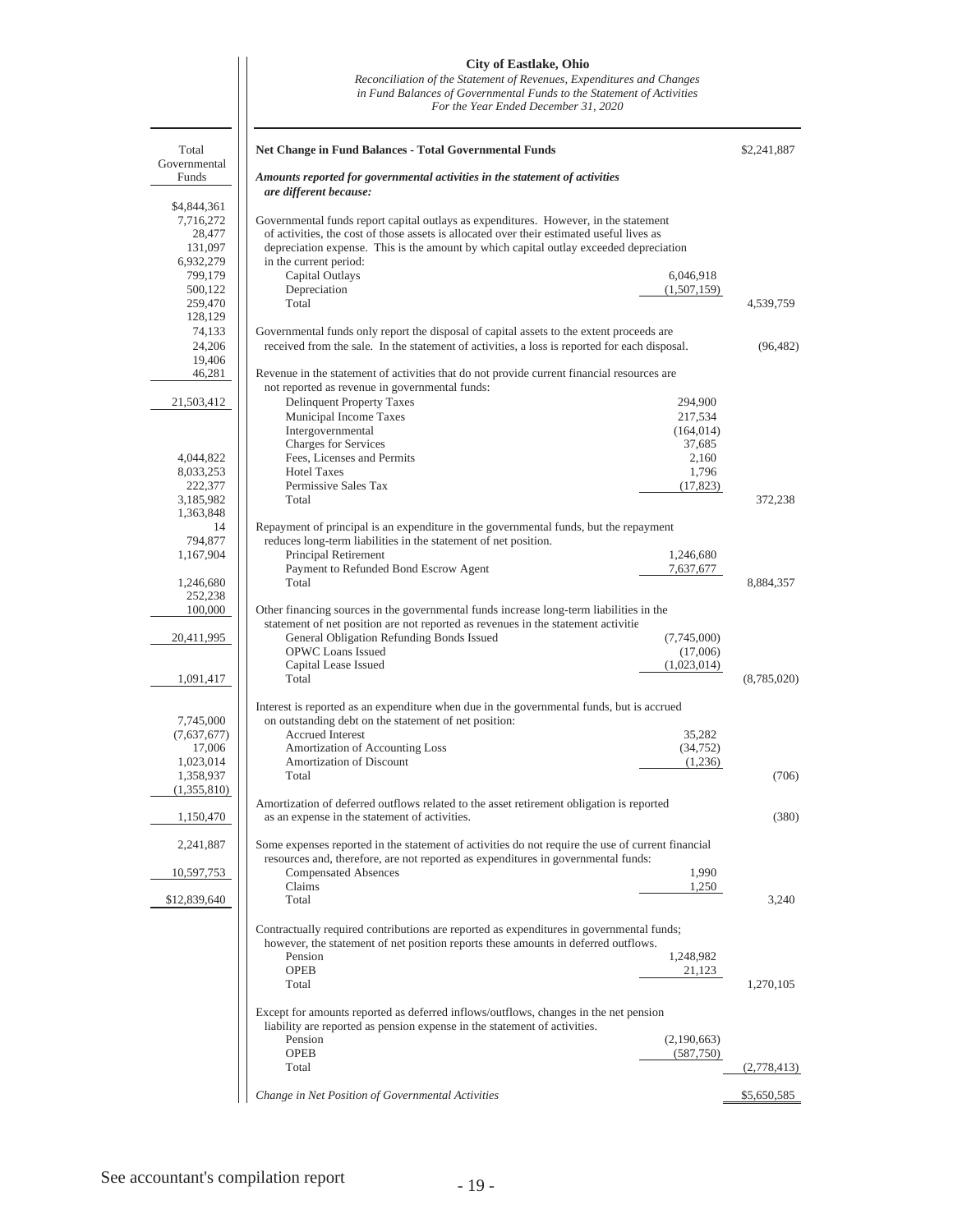#### *For the Year Ended December 31, 2020 Statement of Revenues, Expenditures and Changes In Fund Balance - Budget (Non-GAAP Basis) and Actual General Fund*

|                                                     | <b>Budgeted Amounts</b> |             |             | Variance with<br><b>Final Budget</b> |
|-----------------------------------------------------|-------------------------|-------------|-------------|--------------------------------------|
|                                                     | Original                | Final       | Actual      | Positive<br>(Negative)               |
| <b>Revenues</b>                                     |                         |             |             |                                      |
| <b>Property Taxes</b>                               | \$1,327,621             | \$1,327,621 | \$1,322,417 | $(\$5,204)$                          |
| Municipal Income Taxes                              | 7,435,440               | 7,810,121   | 7,911,973   | 101,852                              |
| Intergovernmental                                   | 1,367,202               | 2,148,489   | 2,030,755   | (117, 734)                           |
| <b>Charges for Services</b>                         | 679,336                 | 713,569     | 722,791     | 9,222                                |
| Fees, Licenses and Permits                          | 465,674                 | 485,671     | 492,236     | 6,565                                |
| <b>Franchise Taxes</b>                              | 245,437                 | 257,805     | 261,333     | 3,528                                |
| <b>Fines and Forfeitures</b>                        | 118,336                 | 124,299     | 126,194     | 1,895                                |
| Interest                                            | 62,455                  | 65,602      | 65,889      | 287                                  |
| Other                                               | 717,685                 | 34,679      | 44,781      | 10,102                               |
| <b>Total Revenues</b>                               | 12,419,187              | 12,967,856  | 12,978,369  | 10,513                               |
| <b>Expenditures</b>                                 |                         |             |             |                                      |
| Current:                                            |                         |             |             |                                      |
| <b>General Government</b>                           | 4,884,716               | 4,861,558   | 4,079,240   | 782,318                              |
| Security of Persons and Property                    | 5,752,770               | 5,584,960   | 5,112,596   | 472,364                              |
| <b>Public Health Services</b>                       | 222,377                 | 222,377     | 222,377     | $\overline{0}$                       |
| Transportation                                      | 270,880                 | 818,346     | 705,477     | 112,869                              |
| <b>Community Environment</b>                        | 530,404                 | 554,120     | 349,950     | 204,170                              |
| <b>Basic Utility Services</b>                       | 1,500                   | 1,500       | 14          | 1,486                                |
| Leisure Time Activities                             | 764,876                 | 730,691     | 631,333     | 99,358                               |
| <b>Total Expenditures</b>                           | 12,427,523              | 12,773,552  | 11,100,987  | 1,672,565                            |
| <b>Excess of Revenues Over Expenditures</b>         | (8, 336)                | 194,304     | 1,877,382   | 1,683,078                            |
| <b>Other Financing Uses</b><br><b>Transfers Out</b> | (1,158,000)             | (1,355,810) | (1,355,810) | $\overline{0}$                       |
| Net Change in Fund Balance                          | (1,166,336)             | (1,161,506) | 521,572     | 1,683,078                            |
| Fund Balance Beginning of Year                      | 5,178,262               | 5,178,262   | 5,178,262   | $\overline{0}$                       |
| Prior Year Encumbrances Appropriated                | 388,479                 | 388,479     | 388,479     | $\theta$                             |
| Fund Balance End of Year                            | \$4,400,405             | \$4,405,235 | \$6,088,313 | \$1,683,078                          |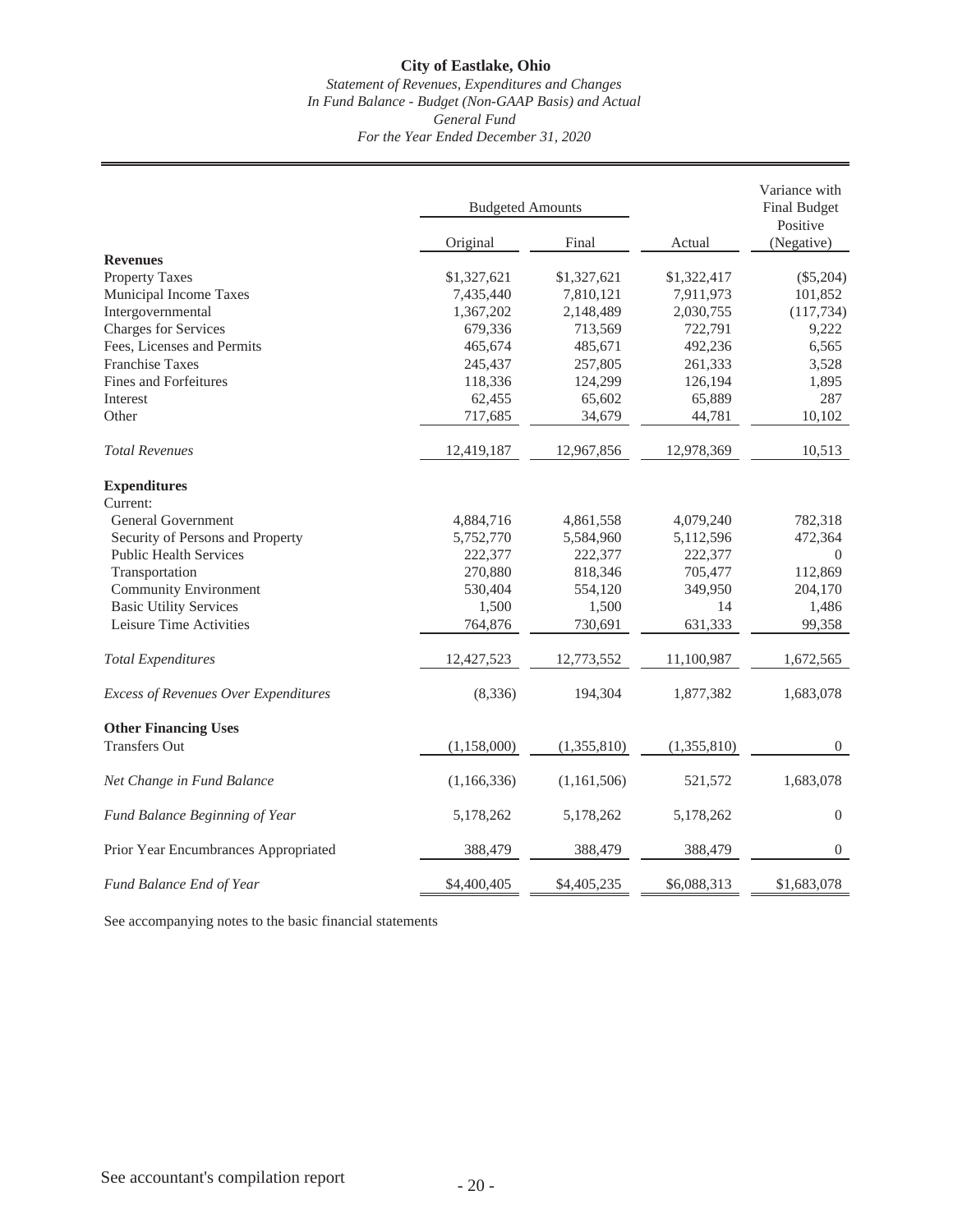#### **City of Eastlake, Ohio** *Statement of Revenues, Expenditures and Changes In Fund Balance - Budget (Non-GAAP Basis) and Actual Coronavirus Relief Fund For the Year Ended December 31, 2020*

|                                       | <b>Budgeted Amounts</b> |             |                | Variance with<br>Final Budget |
|---------------------------------------|-------------------------|-------------|----------------|-------------------------------|
|                                       | Original                | Final       | Actual         | Positive<br>(Negative)        |
| <b>Revenues</b>                       |                         |             |                |                               |
| Intergovernmental                     | \$2,791,855             | \$2,791,855 | \$2,791,855    | \$0                           |
| Interest                              | 1,221                   | 1,221       | 1,221          | $\overline{0}$                |
| <b>Total Revenues</b>                 | 2,793,076               | 2,793,076   | 2,793,076      | $\overline{0}$                |
| <b>Expenditures</b>                   |                         |             |                |                               |
| Current:                              |                         |             |                |                               |
| General Government                    | 401,992                 | 401,992     | 401,992        | $\Omega$                      |
| Security of Persons and Property      | 1,537,745               | 1,537,745   | 1,537,745      | $\theta$                      |
| <b>Community Environment</b>          | 657,009                 | 657,009     | 657,009        | $\Omega$                      |
| Leisure Time Activities               | 196,330                 | 196,330     | 196,330        | $\overline{0}$                |
| <b>Total Expenditures</b>             | 2,793,076               | 2,793,076   | 2,793,076      | $\overline{0}$                |
| Net Change in Fund Balance            | $\Omega$                | $\theta$    | $\overline{0}$ | $\theta$                      |
| <b>Fund Balance Beginning of Year</b> | $\overline{0}$          | $\theta$    | $\theta$       | $\overline{0}$                |
| Fund Balance End of Year              | \$0                     | \$0         | \$0            | \$0                           |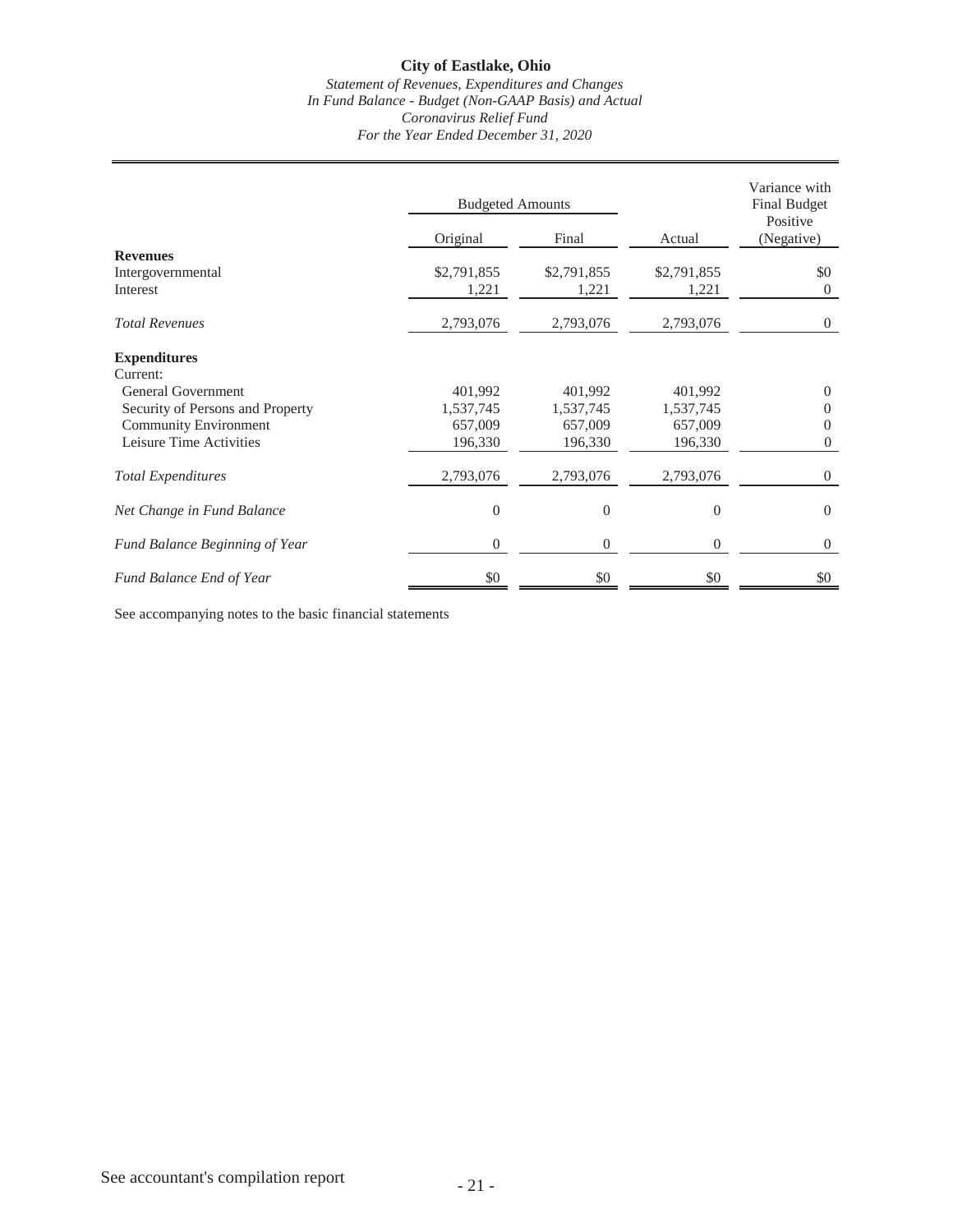#### *Statement of Revenues, Expenditures and Changes In Fund Balance - Budget (Non-GAAP Basis) and Actual Fire and EMS Levy Fund For the Year Ended December 31, 2020*

|                                  | <b>Budgeted Amounts</b> |             |             | Variance with<br><b>Final Budget</b> |
|----------------------------------|-------------------------|-------------|-------------|--------------------------------------|
|                                  | Original                | Final       | Actual      | Positive<br>(Negative)               |
| <b>Revenues</b>                  |                         |             |             |                                      |
| <b>Property Taxes</b>            | \$1,973,951             | \$1,973,951 | \$2,007,814 | \$33,863                             |
| Intergovernmental                | 51,037                  | 51,037      | 51,913      | 876                                  |
| <b>Total Revenues</b>            | 2,024,988               | 2,024,988   | 2,059,727   | 34,739                               |
| <b>Expenditures</b>              |                         |             |             |                                      |
| Current:                         |                         |             |             |                                      |
| Security of Persons and Property | 2,094,687               | 2,094,687   | 1,281,302   | 813,385                              |
| Net Change in Fund Balance       | (69, 699)               | (69, 699)   | 778,425     | 848,124                              |
| Fund Balance Beginning of Year   | 434,304                 | 434,304     | 434,304     | $\Omega$                             |
| Fund Balance End of Year         | \$364,605               | \$364,605   | \$1,212,729 | \$848,124                            |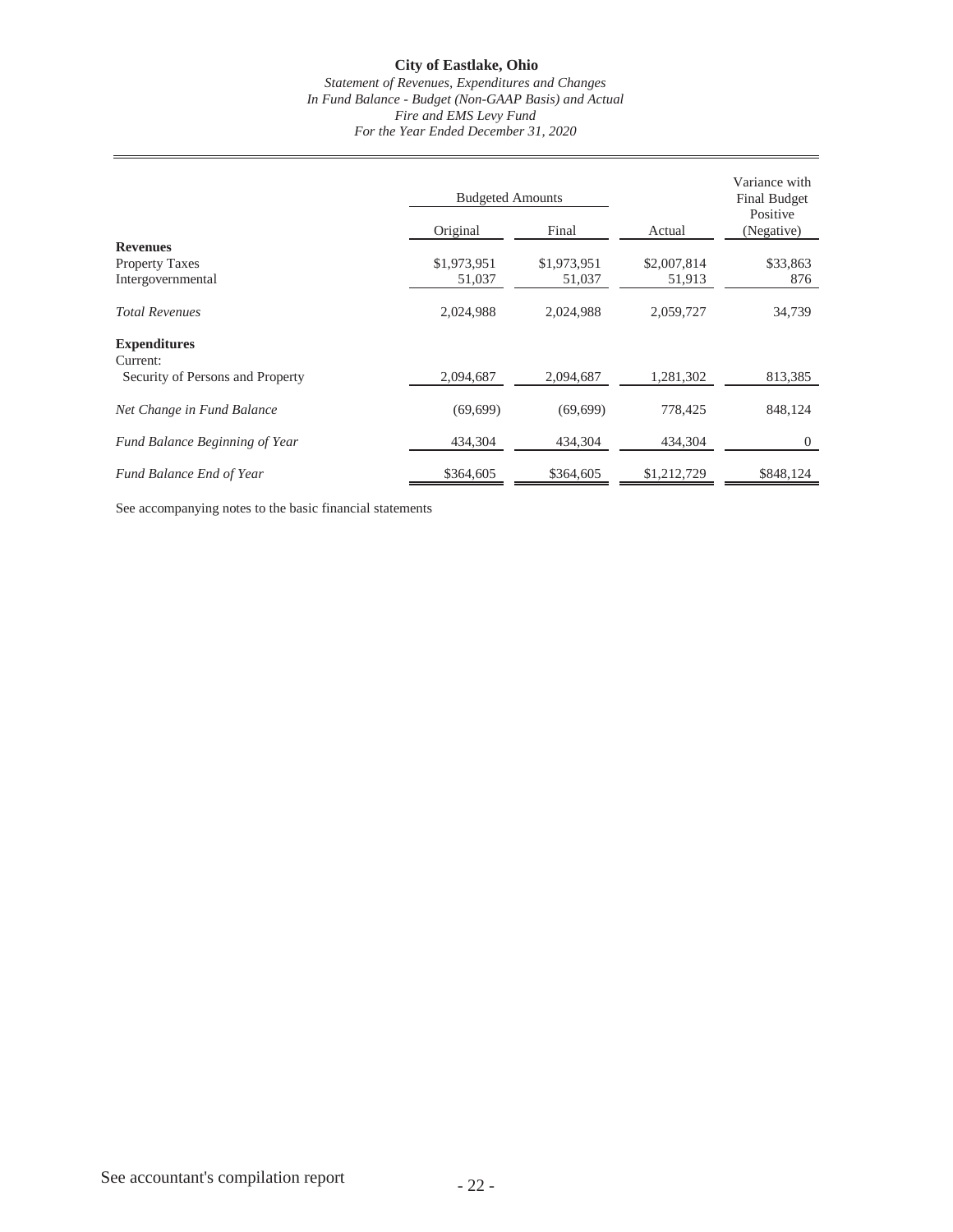*Statement of Fund Net Position Enterprise Funds*

*December 31, 2020*

|                                                                          | <b>Sanitary Sewer</b> | Storm Water       | Total       |
|--------------------------------------------------------------------------|-----------------------|-------------------|-------------|
|                                                                          |                       |                   |             |
| <b>Assets</b>                                                            |                       |                   |             |
| <b>Current Assets</b>                                                    | \$4,186,457           | \$72,840          | \$4,259,297 |
| Equity in Pooled Cash and Cash Equivalents<br><b>Accounts Receivable</b> | 456,344               | 0                 | 456,344     |
| Intergovernmental Receivable                                             | 0                     | 738,630           | 738,630     |
| Materials and Supplies Inventory                                         | 1,156                 | $\sigma$          | 1,156       |
| <b>Total Current Assets</b>                                              | 4,643,957             | 811,470           | 5,455,427   |
|                                                                          |                       |                   |             |
| <b>Noncurrent Assets</b>                                                 | 24,304                |                   | 24,304      |
| Special Assessments Receivable<br>Nondepreciable Capital Assets          | 1,194,368             | $\mathbf{0}$<br>0 | 1,194,368   |
| Depreciable Capital Assets, Net                                          | 11,271,485            | 0                 | 11,271,485  |
|                                                                          |                       |                   |             |
| <b>Total Noncurrent Assets</b>                                           | 12,490,157            | 0                 | 12,490,157  |
| <b>Total Assets</b>                                                      | 17, 134, 114          | 811,470           | 17,945,584  |
| <b>Deferred Outflows of Resources</b>                                    |                       |                   |             |
| <b>Asset Retirement Obligation</b>                                       | 642,500               | $\boldsymbol{0}$  | 642,500     |
| Pension                                                                  | 89,086                | $\overline{0}$    | 89,086      |
| <b>OPEB</b>                                                              | 52,868                | 0                 | 52,868      |
| <b>Total Deferred Outflows of Resources</b>                              | 784,454               | 0                 | 784,454     |
| <b>Liabilities</b>                                                       |                       |                   |             |
| Current Liabilities                                                      |                       |                   |             |
| <b>Accounts Payable</b>                                                  | 17,328                | 5,503             | 22,831      |
| Contracts Payable                                                        | 0                     | 748,343           | 748,343     |
| Retainage Payable                                                        | $\overline{0}$        | 38,182            | 38,182      |
| <b>Accrued Wages</b>                                                     | 6,430                 | $\overline{0}$    | 6,430       |
| Intergovernmental Payable                                                | 24,253                | 146,643           | 170,896     |
| <b>Compensated Absences Payable</b>                                      | 21,872                | 0                 | 21,872      |
| <b>OPWC</b> Loan Payable                                                 | 7,515                 | $\theta$          | 7,515       |
| <b>Total Current Liabilities</b>                                         | 77,398                | 938,671           | 1,016,069   |
| Long-Term Liabilities (Net of Current Portion)                           |                       |                   |             |
| <b>Compensated Absences Payable</b>                                      | 14,491                | $\boldsymbol{0}$  | 14,491      |
| Asset Retirement Obligation Payable                                      | 2,570,000             | $\boldsymbol{0}$  | 2,570,000   |
| <b>OPWC</b> Loan Payable                                                 | 72,650                | $\overline{0}$    | 72,650      |
| <b>OWDA Loan Payable</b>                                                 | 4,960,711             | 555,798           | 5,516,509   |
| Net Pension Liability                                                    | 242,031               | $\theta$          | 242,031     |
| Net OPEB Liability                                                       | 157,524               | 0                 | 157,524     |
| Total Long-Term Liabilities                                              | 8,017,407             | 555,798           | 8,573,205   |
| <b>Total Liabilities</b>                                                 | 8,094,805             | 1,494,469         | 9,589,274   |
| <b>Deferred Inflows of Resources</b>                                     |                       |                   |             |
| Pension                                                                  | 147,610               | 0                 | 147,610     |
| <b>OPEB</b>                                                              | 84,017                | $\overline{0}$    | 84,017      |
|                                                                          |                       |                   |             |
| Total Inflows Outflows of Resources                                      | 231,627               | $\overline{0}$    | 231,627     |
| <b>Net Position</b>                                                      |                       |                   |             |
| Net Investment in Capital Assets                                         | 7,424,977             | (1,342,323)       | 6,082,654   |
| Unrestricted                                                             | 2,167,159             | 659,324           | 2,826,483   |
|                                                                          |                       |                   |             |
| <b>Total Net Position</b>                                                | \$9,592,136           | $(\$682,999)$     | \$8,909,137 |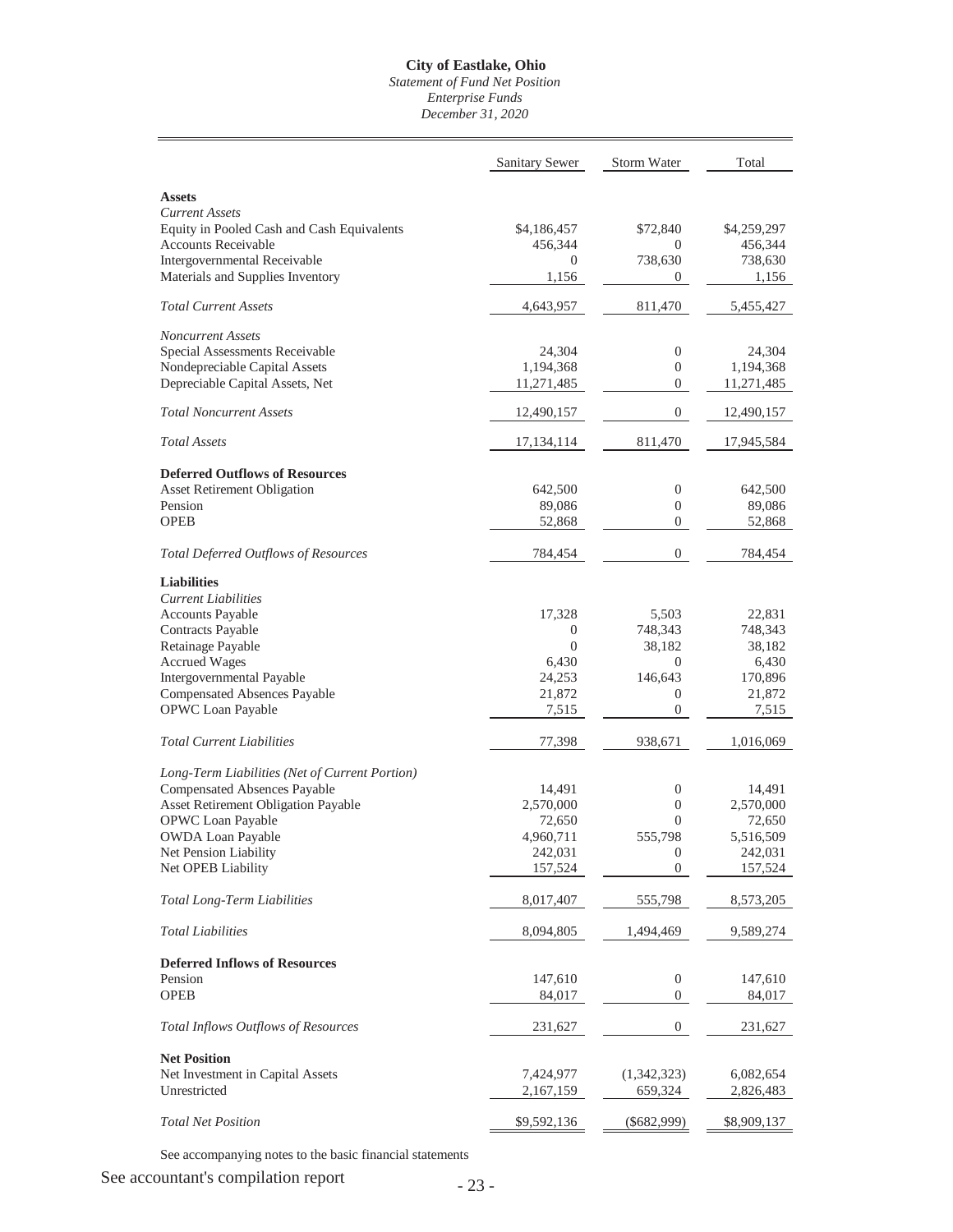# *Statement of Revenues, Expenses and Changes in Fund Net Position Enterprise Funds For the Year Ended December 31, 2020*

|                                                                                                                                | <b>Sanitary Sewer</b>                     | <b>Storm Water</b>                                        | Total                                     |
|--------------------------------------------------------------------------------------------------------------------------------|-------------------------------------------|-----------------------------------------------------------|-------------------------------------------|
| <b>Operating Revenue</b><br><b>Charges for Services</b><br>Tap-In Fees                                                         | \$2,423,921<br>350                        | \$336,533<br>0                                            | \$2,760,454<br>350                        |
| <b>Total Operating Revenues</b>                                                                                                | 2,424,271                                 | 336,533                                                   | 2,760,804                                 |
| <b>Operating Expenses</b><br><b>Personal Services</b><br><b>Contractual Services</b><br>Materials and Supplies<br>Depreciation | 169,454<br>2,188,382<br>20,566<br>227,355 | 32,427<br>1,738,465<br>$\boldsymbol{0}$<br>$\overline{0}$ | 201,881<br>3,926,847<br>20,566<br>227,355 |
| <b>Total Operating Expenses</b>                                                                                                | 2,605,757                                 | 1,770,892                                                 | 4,376,649                                 |
| Operating Income (Loss)                                                                                                        | (181, 486)                                | (1,434,359)                                               | (1,615,845)                               |
| <b>Non-Operating Expenses</b><br>Loss on Disposal of Capital Assets<br><b>Interest and Fiscal Charges</b>                      | (31, 426)<br>(100, 353)                   | $\mathbf{0}$<br>$\overline{0}$                            | (31, 426)<br>(100, 353)                   |
| <b>Total Non-Operating Expenses</b>                                                                                            | (131,779)                                 | $\overline{0}$                                            | (131,779)                                 |
| Income Before Capital Contributions<br>and Transfers                                                                           | (313,265)                                 | (1,434,359)                                               | (1,747,624)                               |
| <b>Capital Contributions</b><br><b>Transfers Out</b>                                                                           | 1,674,615<br>(3,127)                      | 351,200<br>$\Omega$                                       | 2,025,815<br>(3,127)                      |
| Change in Net Position                                                                                                         | 1,358,223                                 | (1,083,159)                                               | 275,064                                   |
| Net Position Beginning of Year -<br>Restated (See Note 3)                                                                      | 8,233,913                                 | 400,160                                                   | 8,634,073                                 |
| Net Position End of Year                                                                                                       | \$9,592,136                               | $(\$682,999)$                                             | \$8,909,137                               |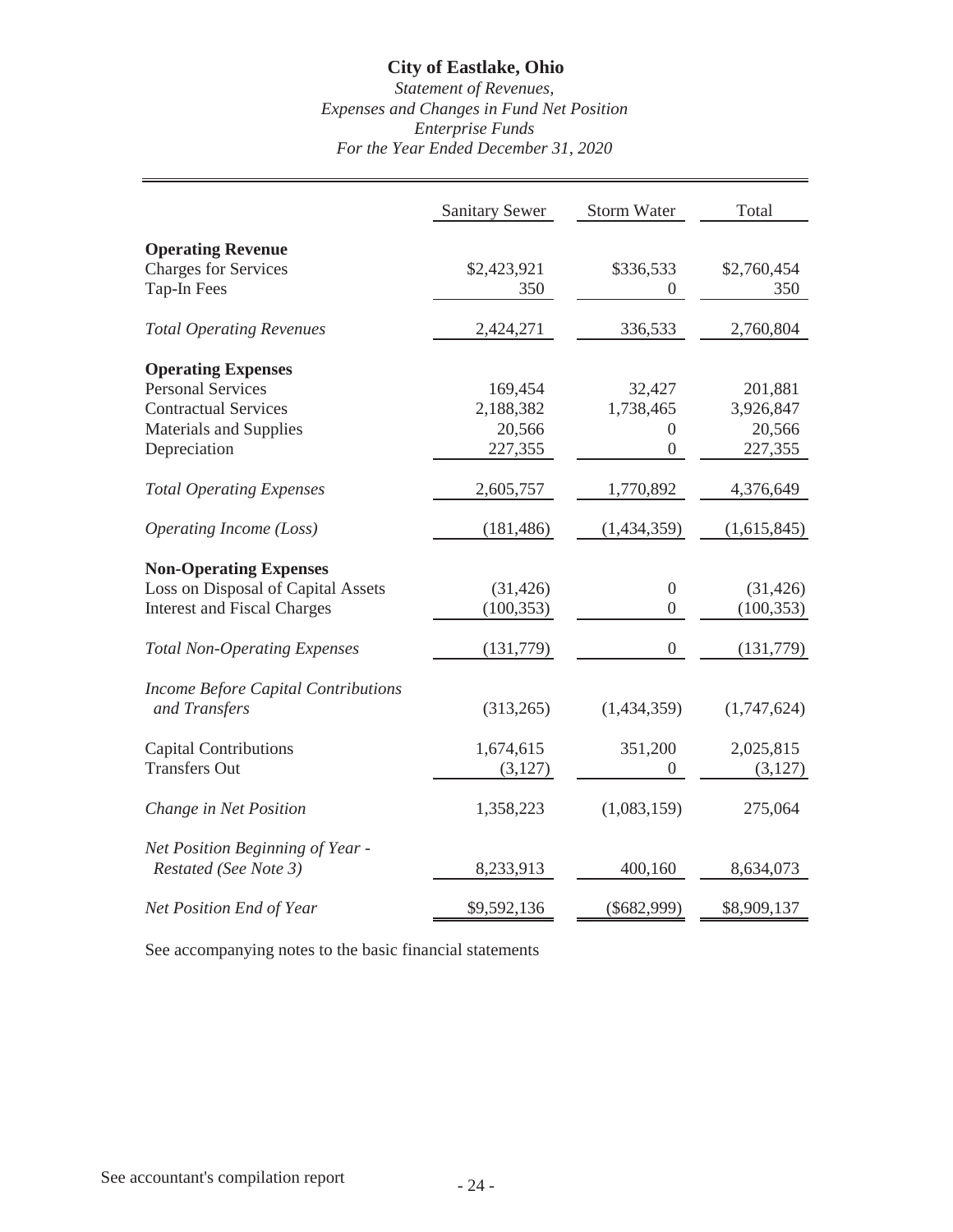## *Statement of Cash Flows*

*Enterprise Funds For the Year Ended December 31, 2020*

|                                                                                                                                                                                                                                                                                                                                                                                                                                  | <b>Sanitary Sewer</b>                                                                                | <b>Storm Water</b>                                                                                                                                           | Total                                                                                                 |
|----------------------------------------------------------------------------------------------------------------------------------------------------------------------------------------------------------------------------------------------------------------------------------------------------------------------------------------------------------------------------------------------------------------------------------|------------------------------------------------------------------------------------------------------|--------------------------------------------------------------------------------------------------------------------------------------------------------------|-------------------------------------------------------------------------------------------------------|
| <b>Increase (Decrease) in Cash and Cash Equivalents</b>                                                                                                                                                                                                                                                                                                                                                                          |                                                                                                      |                                                                                                                                                              |                                                                                                       |
| <b>Cash Flows from Operating Activities</b><br>Cash Received from Customers<br>Cash Payments to Suppliers for Goods and Services<br>Cash Payments for Employee Services and Benefits                                                                                                                                                                                                                                             | \$2,494,688<br>(2,154,069)<br>(254, 248)                                                             | \$419,941<br>(804, 417)<br>(32, 427)                                                                                                                         | \$2,914,629<br>(2,958,486)<br>(286, 675)                                                              |
| Net Cash Provided by (Used for) Operating Activities                                                                                                                                                                                                                                                                                                                                                                             | 86,371                                                                                               | (416,903)                                                                                                                                                    | (330, 532)                                                                                            |
| <b>Cash Flows from Capital and Related Financing Activities</b><br><b>Capital Contributions</b><br>Acquisition of Capital Assets<br><b>OWDA Loans Issued</b><br>Principal Paid on OPWC Loans<br>Principal Paid on OWDA Loans<br>Interest Paid on OWDA Loans                                                                                                                                                                      | 1,674,615<br>(2,098,064)<br>469,962<br>(7,515)<br>(214, 301)<br>(100, 353)                           | $\mathbf{0}$<br>$\overline{0}$<br>168,368<br>$\mathbf{0}$<br>$\boldsymbol{0}$<br>$\mathbf{0}$                                                                | 1,674,615<br>(2,098,064)<br>638,330<br>(7,515)<br>(214, 301)<br>(100, 353)                            |
| Net Cash Used for Capital and Related<br><b>Financing Activities</b>                                                                                                                                                                                                                                                                                                                                                             | (275, 656)                                                                                           | 168,368                                                                                                                                                      | (107, 288)                                                                                            |
| <b>Cash Flows from Noncapital Financing Activities</b><br><b>Transfer Out</b><br>Net Increase (Decrease) in Cash and Cash Equivalents                                                                                                                                                                                                                                                                                            | (3,127)<br>(192, 412)                                                                                | $\overline{0}$<br>(248, 535)                                                                                                                                 | (3,127)<br>(440, 947)                                                                                 |
| Cash and Cash Equivalents Beginning of Year                                                                                                                                                                                                                                                                                                                                                                                      | 4,378,869                                                                                            | 321,375                                                                                                                                                      | 4,700,244                                                                                             |
| Cash and Cash Equivalents End of Year                                                                                                                                                                                                                                                                                                                                                                                            | \$4,186,457                                                                                          | \$72,840                                                                                                                                                     | \$4,259,297                                                                                           |
| <b>Reconciliation of Operating Income</b><br>to Net Cash Provided by (Used for) Operating Activities                                                                                                                                                                                                                                                                                                                             |                                                                                                      |                                                                                                                                                              |                                                                                                       |
| Operating Income (Loss)                                                                                                                                                                                                                                                                                                                                                                                                          | (\$181,486)                                                                                          | $(\$1,434,359)$                                                                                                                                              | (\$1,615,845)                                                                                         |
| Adjustments:<br>Depreciation                                                                                                                                                                                                                                                                                                                                                                                                     | 227,355                                                                                              | $\boldsymbol{0}$                                                                                                                                             | 227,355                                                                                               |
| (Increase) Decrease in Assets and Deferred Outflows:<br><b>Accounts Receivable</b><br>Intergovernmental Receivable<br>Special Assessments Receivable<br>Materials and Supplies Inventory<br>Deferred Outflows - ARO<br>Deferred Outflows - Pension<br>Deferred Outflows - OPEB<br>Increase (Decrease) in Liabilities and Deferred Inflows:<br>Accounts Payable<br>Contracts Payable<br>Retainage Payable<br><b>Accrued Wages</b> | 67,380<br>0<br>3,037<br>17<br>128,500<br>75,391<br>49,494<br>1,594<br>0<br>$\boldsymbol{0}$<br>1,252 | $\overline{0}$<br>83,408<br>$\theta$<br>$\overline{0}$<br>$\overline{0}$<br>$\boldsymbol{0}$<br>$\mathbf{0}$<br>3,408<br>745,815<br>38,182<br>$\overline{0}$ | 67,380<br>83,408<br>3,037<br>17<br>128,500<br>75,391<br>49,494<br>5,002<br>745,815<br>38,182<br>1,252 |
| <b>Compensated Absences Payable</b><br>Intergovernmental Payable<br>Net Pension Liability<br>Net OPEB Liability<br>Deferred Inflows - Pension<br>Deferred Inflows - OPEB<br>Net Cash Provided by (Used for) Operating Activities                                                                                                                                                                                                 | (1,046)<br>(76, 241)<br>5,483<br>9,585<br>(149, 833)<br>(74, 111)<br>\$86,371                        | $\mathbf{0}$<br>146,643<br>$\overline{0}$<br>$\mathbf{0}$<br>$\mathbf{0}$<br>$\boldsymbol{0}$<br>(\$416,903)                                                 | (1,046)<br>70,402<br>5,483<br>9,585<br>(149, 833)<br>(74, 111)<br>$(\$330,532)$                       |
|                                                                                                                                                                                                                                                                                                                                                                                                                                  |                                                                                                      |                                                                                                                                                              |                                                                                                       |

#### **Non-Cash Capital Transactions**

In 2019, the sanitary sewer enterprise fund had contracts payable in the amount of \$6,717 related to capital acquisitions.

In 2020, the storm water enterprise fund paid for construction projects related to capital assets for the sanitary sewer enterprise fund in the amount of \$1,427,615.

At December 31, 2020, the City had intergovernmental receivables related to OPWC loans issued in the amount of \$11,390 in the storm water fund.

At December 31, 2020, the City had intergovernmental receivables related to OWDA loans issued in the amount of \$376,040 in the storm water fund.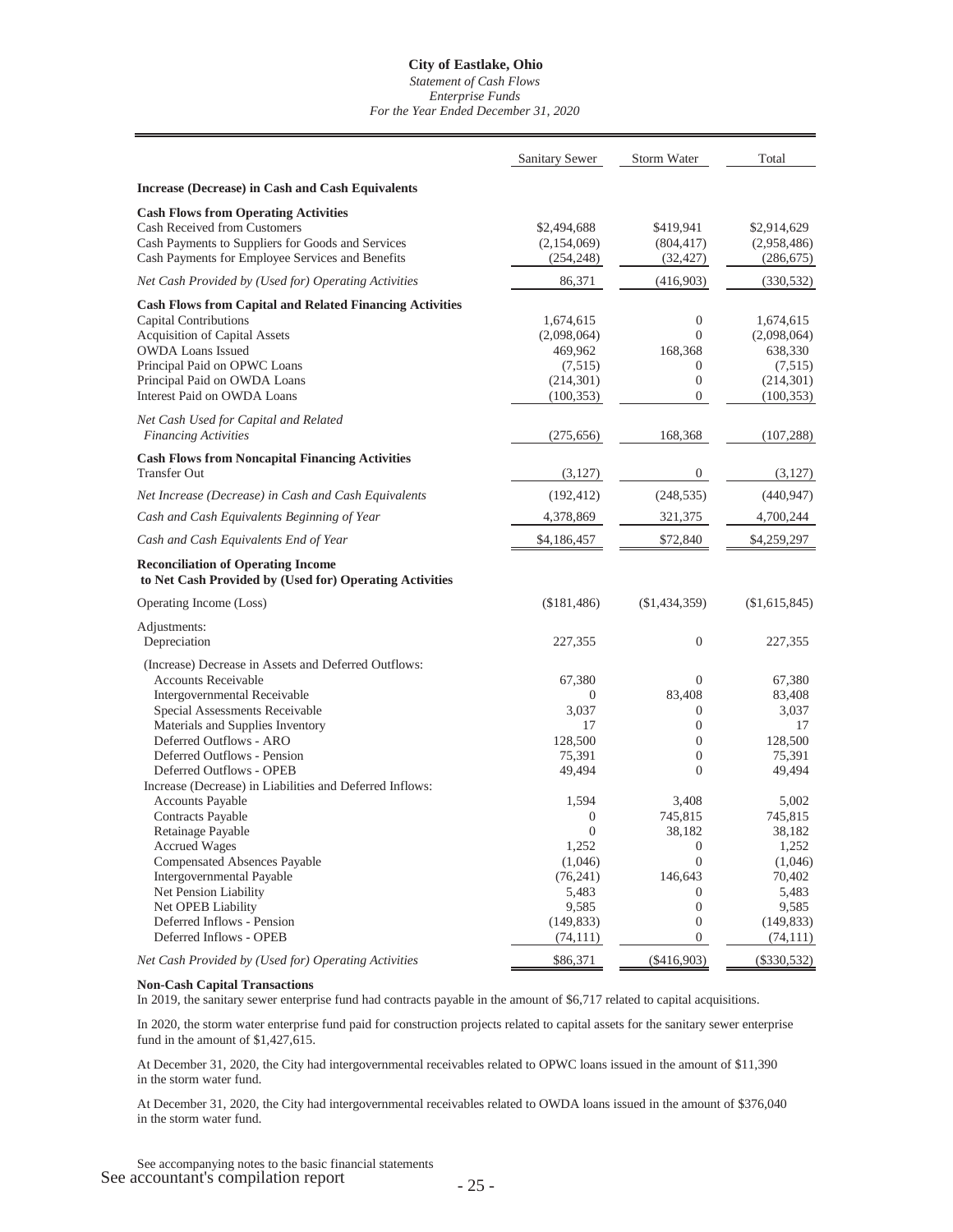# **Note 1 - Reporting Entity**

The City of Eastlake is a charter municipal corporation established and operated under the laws of the State of Ohio. The charter first became effective November 3, 1953. The current charter provides for a council-mayor form of government. Elected officials include seven council members and a mayor. The council members are elected for four year staggered terms. Three of the council members are elected at large. The mayor is elected for a four year term.

# *Reporting Entity*

A reporting entity is comprised of the primary government, component units, and other organizations that are included to ensure that the financial statements are not misleading. The primary government of the City consists of all funds, agencies, boards and departments that are not legally separate from the City. For the City of Eastlake, this includes the agencies and departments that provide the following services: police and fire protection, emergency medical response, parks and recreation, planning, zoning, street maintenance and repair, sanitary sewer service and general administrative services.

Component units are legally separate organizations for which the City is financially accountable. The City is financially accountable for an organization if the City appoints a voting majority of the organization's governing board and (1) the City is able to significantly influence the programs or services performed or provided by the organization; or (2) the City is legally entitled to or can otherwise access the organization's resources; the City is legally obligated or has otherwise assumed the responsibility to finance deficits of or provide financial support to the organization; or the City is obligated for the debt of the organization. Component units may also include organizations for which the City approves the budget, the issuance of debt, or the levying of taxes, and there is a potential for the organization to provide specific financial benefits to, or impose specific financial burdens on, the primary government. The reporting entity of the City does not include any component units.

The City participates in three jointly governed organizations and a shared risk pool. These organizations are the Northeast Ohio Public Energy Council, Regional Income Tax Agency (RITA), Lake County Communities Energy Special Improvement District, Lake County Communities Shoreline Special Improvement District and the Northern Ohio Risk Management Association (NORMA). The City is also involved with the Eastlake Port Authority, a related organization. These organizations are presented in Notes 18, 19 and 20 to the basic financial statements.

The City's management believes these financial statements present all activities for which the City is financially accountable.

# **Note 2 - Summary of Significant Accounting Policies**

The financial statements of the City of Eastlake have been prepared in conformity with generally accepted accounting principles (GAAP) as applied to local governmental units. The Governmental Accounting Standards Board (GASB) is the accepted standard-setting body for establishing governmental accounting and financial principles. The more significant of the City's accounting policies are described as follows.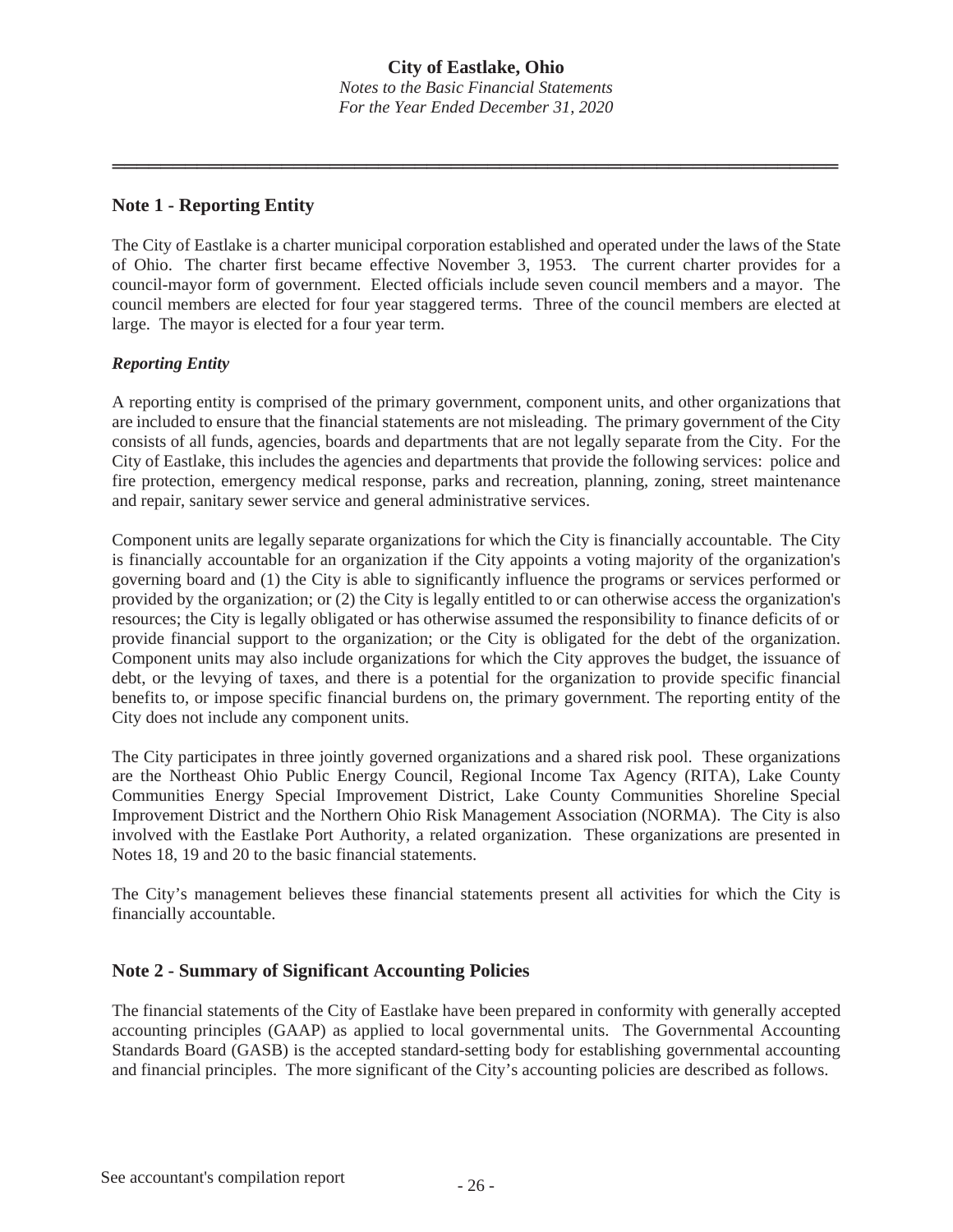## *Basis of Presentation*

The City's basic financial statements consist of government-wide statements, including a statement of net position and a statement of activities, and fund financial statements, which provide a more detailed level of financial information.

*Government-wide Financial Statements* The statement of net position and the statement of activities display information about the City as a whole. These statements include the financial activities of the primary government, except for fiduciary funds. The statements distinguish between those activities of the City that are governmental and those that are considered business-type.

The statement of net position presents the financial condition of the governmental and business-type activities of the City at year-end. The statement of activities presents a comparison between direct expenses and program revenues for each program or function of the City's governmental activities and for the business-type activities of the City. Direct expenses are those that are specifically associated with a service, program or department and therefore clearly identifiable to a particular function. Program revenues include charges paid by the recipient of the goods or services offered by the program, grants and contributions that are restricted to meeting the operational or capital requirements of a particular program and interest earned on grants that is required to be used to support a particular program. Revenues which are not classified as program revenues are presented as general revenues of the City, with certain limited exceptions. The comparison of direct expenses with program revenues identifies the extent to which each governmental program or business activity is self-financing or draws from the general revenues of the City.

*Fund Financial Statements* During the year, the City segregates transactions related to certain City functions or activities in separate funds in order to aid financial management and to demonstrate legal compliance. Fund financial statements are designed to present financial information of the City at this more detailed level. The focus of governmental and enterprise fund financial statements is on major funds. Each major fund is presented in a separate column. Nonmajor funds are aggregated and presented in a single column. Fiduciary funds are reported by type. However, the City has no fiduciary funds.

# *Fund Accounting*

The City uses funds to maintain its financial records during the year. A fund is defined as a fiscal and accounting entity with a self balancing set of accounts. There are two categories of funds the City uses: governmental and proprietary.

*Governmental Funds* Governmental funds are those through which most governmental functions are financed. Governmental fund reporting focuses on the sources, uses and balances of current financial resources. Expendable assets are assigned to the various governmental funds according to the purposes for which they may or must be used. Current liabilities are assigned to the fund from which they will be paid. The difference between governmental fund assets and deferred outflows of resources and liabilities and deferred inflows of resources is reported as fund balance. The following are the City's major governmental funds:

*General Fund* The general fund accounts for and reports all financial resources except those required to be accounted for and reported in another fund. The general fund balance is available to the City for any purpose provided it is expended or transferred according to the charter of the City of Eastlake and/or the general laws of Ohio.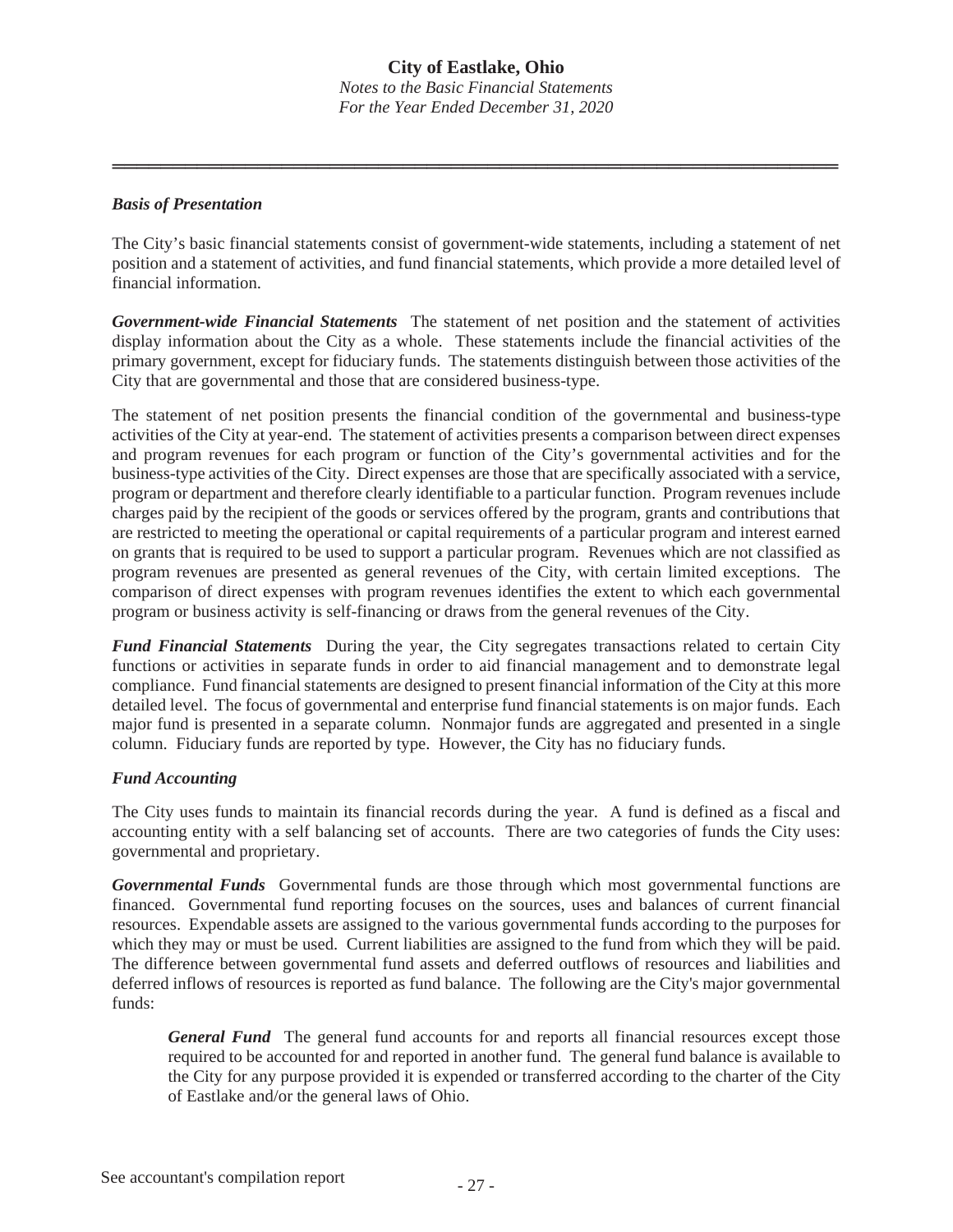*Fire and EMS Levy Fund* The fire and ems levy special revenue fund is used to account for and report restricted monies received from a 4.5 mill voted property tax levy for additional fire and emergency medical services to the City.

*Coronavirus Relief Fund* The coronavirus relief special revenue fund is used to account for and report restricted monies received from the federal government to assist local governments with the coronavirus pandemic.

*General Bond Retirement Fund* The general bond retirement debt service fund is used to account for and report restricted property tax revenues to be used for the payment of principal and interest and fiscal charges on general obligation debt.

*Road Improvement Fund* The road improvement capital projects fund is used to account for and report restricted monies received from a three percent voted property tax levy for road construction and improvements made to the City.

The other governmental funds of the City account for grants and other resources whose use is restricted, committed or assigned to a particular purpose.

*Proprietary Fund* Proprietary fund reporting focuses on the determination of operating income, changes in net position, financial position and cash flows. Proprietary funds are classified as either enterprise or internal service. The City has no internal service funds.

*Enterprise Funds* Enterprise funds may be used to account for any activity for which a fee is charged to external users for goods or services. The following are the City's major enterprise funds:

**Sanitary Sewer Fund** The sanitary sewer fund accounts for the operation of the City's sanitary sewer service.

*Storm Water Fund* The storm water fund accounts for the operations of the storm water collection system within the City.

# *Measurement Focus*

*Government-wide Financial Statements* The government-wide financial statements are prepared using a flow of economic resources measurement focus. All assets and deferred outflows of resources and all liabilities and deferred inflows of resources associated with the operation of the City are included on the statement of net position. The statement of activities presents increases (e.g. revenues) and decreases (e.g. expenses) in total net position.

*Fund Financial Statements* All governmental funds are accounted for using a flow of current financial resources measurement focus. With this measurement focus, only current assets and deferred outflows of resources and current liabilities and deferred inflows of resources generally are included on the balance sheet. The statement of revenues, expenditures and changes in fund balances reports on the sources (i.e., revenues and other financing sources) and uses (i.e., expenditures and other financing uses) of current financial resources. This approach differs from the manner in which the governmental activities of the government-wide financial statements are prepared. Governmental fund financial statements therefore include a reconciliation with brief explanations to better identify the relationship between the governmentwide statements and the statements for governmental funds.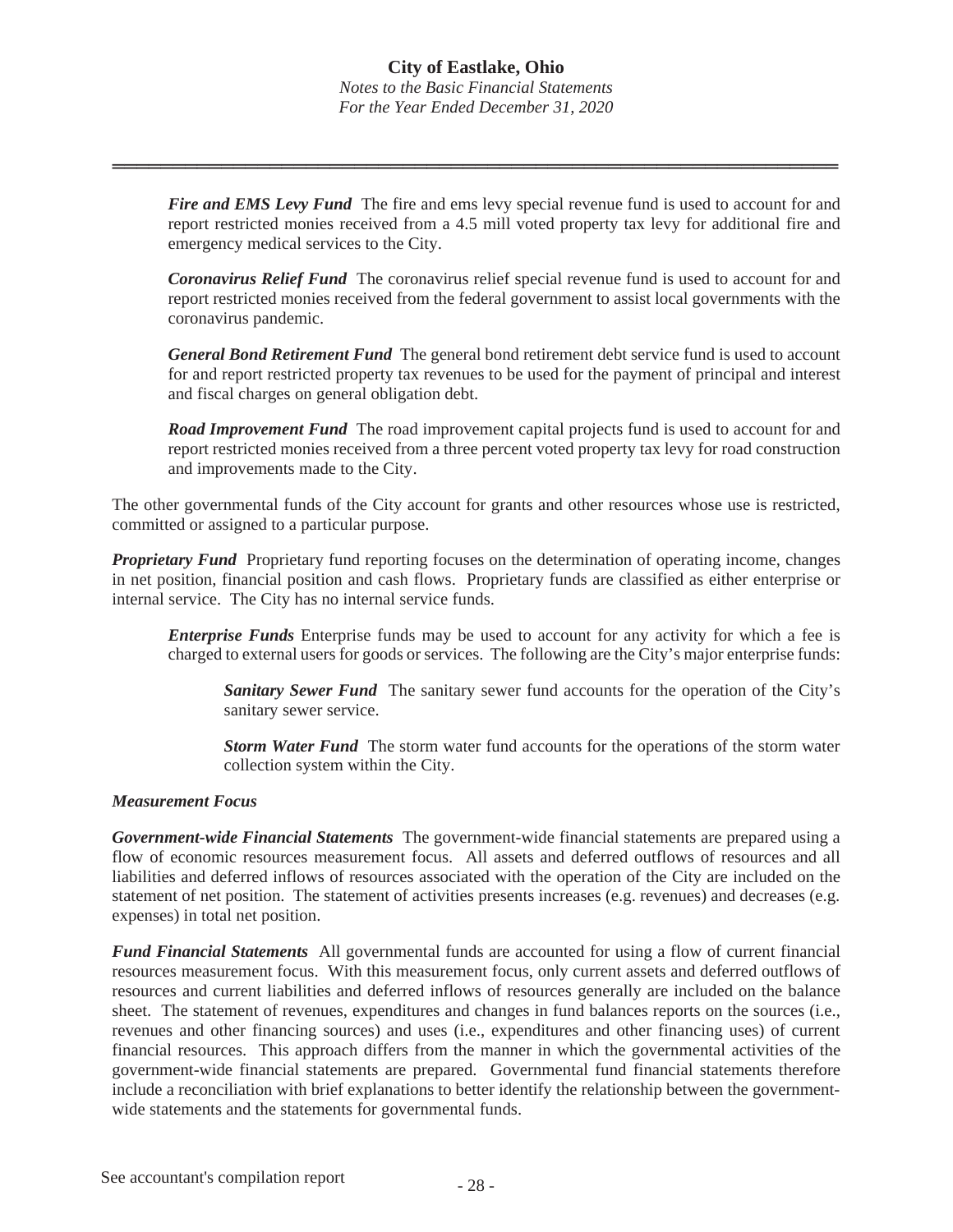Like the government-wide statements, the proprietary funds are accounted for on a flow of economic resources measurement focus. All assets and deferred outflows of resources and all liabilities and deferred inflows of resources associated with the operation of these funds are included on the statement of fund net position. The statement of changes in fund net position presents increases (i.e., revenues) and decreases (i.e., expenses) in total net position. The statement of cash flows provides information about how the City finances and meets the cash flow needs of its proprietary activities.

# *Basis of Accounting*

Basis of accounting determines when transactions are recorded in the financial records and reported on the financial statements. Government-wide financial statements and the statements presented for the proprietary funds are prepared using the accrual basis of accounting. Governmental funds use the modified accrual basis of accounting. Differences in the accrual and modified accrual basis of accounting arise in the recognition of revenue, the recording of deferred outflows/inflows of resources and in the presentation of expenses versus expenditures.

*Revenues - Exchange and Nonexchange Transactions* Revenue resulting from exchange transactions, in which each party gives and receives essentially equal value, is recorded on the accrual basis when the exchange takes place. On a modified accrual basis, revenue is recorded in the year in which the resources are measurable and become available. Available means that the resources will be collected within the current year or are expected to be collected soon enough thereafter to be used to pay liabilities of the current year. For the City, available means expected to be received within sixty days of year-end.

Nonexchange transactions, in which the City receives value without directly giving equal value in return, include income taxes, property taxes, grants and entitlements and donations. On an accrual basis, revenue from income taxes is recognized in the year in which the income is earned. Revenue from property taxes is recognized in the year for which the taxes are levied (See Note 7). Revenue from grants, entitlements and donations is recognized in the year in which all eligibility requirements have been satisfied. Eligibility requirements include timing requirements, which specify the year when the resources are required to be used or the year when use is first permitted, matching requirements, in which the City must provide local resources to be used for a specified purpose, and expenditure requirements, in which the resources are provided to the City on a reimbursement basis. On the modified accrual basis, revenue from nonexchange transactions must also be available before it can be recognized.

Under the modified accrual basis, the following revenue sources are considered to be both measurable and available at year-end: income tax, interest, Federal and State grants and subsidies, State-levied locally shared taxes (including gasoline tax and motor vehicle license fees), fees and fines and forfeitures.

*Deferred Outflows/Inflows of Resources* In addition to assets, the statements of financial position will sometimes report a separate section for deferred outflows of resources. Deferred outflows of resources, represents a consumption of net position that applies to a future period and will not be recognized as an outflow of resources (expense/expenditure) until then. For the City, deferred outflows of resources are reported on the government-wide statement of net position for deferred charges on refunding, asset retirement obligation and pension and OPEB. A deferred charge on refunding results from the difference in the carrying value of refunded debt and its reacquisition price. This amount is deferred and amortized over the shorter of the life of the refunded or refunding debt. The deferred outflows of resources related to asset retirement obligations is measured at the amount of the corresponding liability. This amount is deferred and amortized over the tangible asset's useful life. The deferred outflows of resources related to pension and OPEB plans are explained in Notes 13 and 14.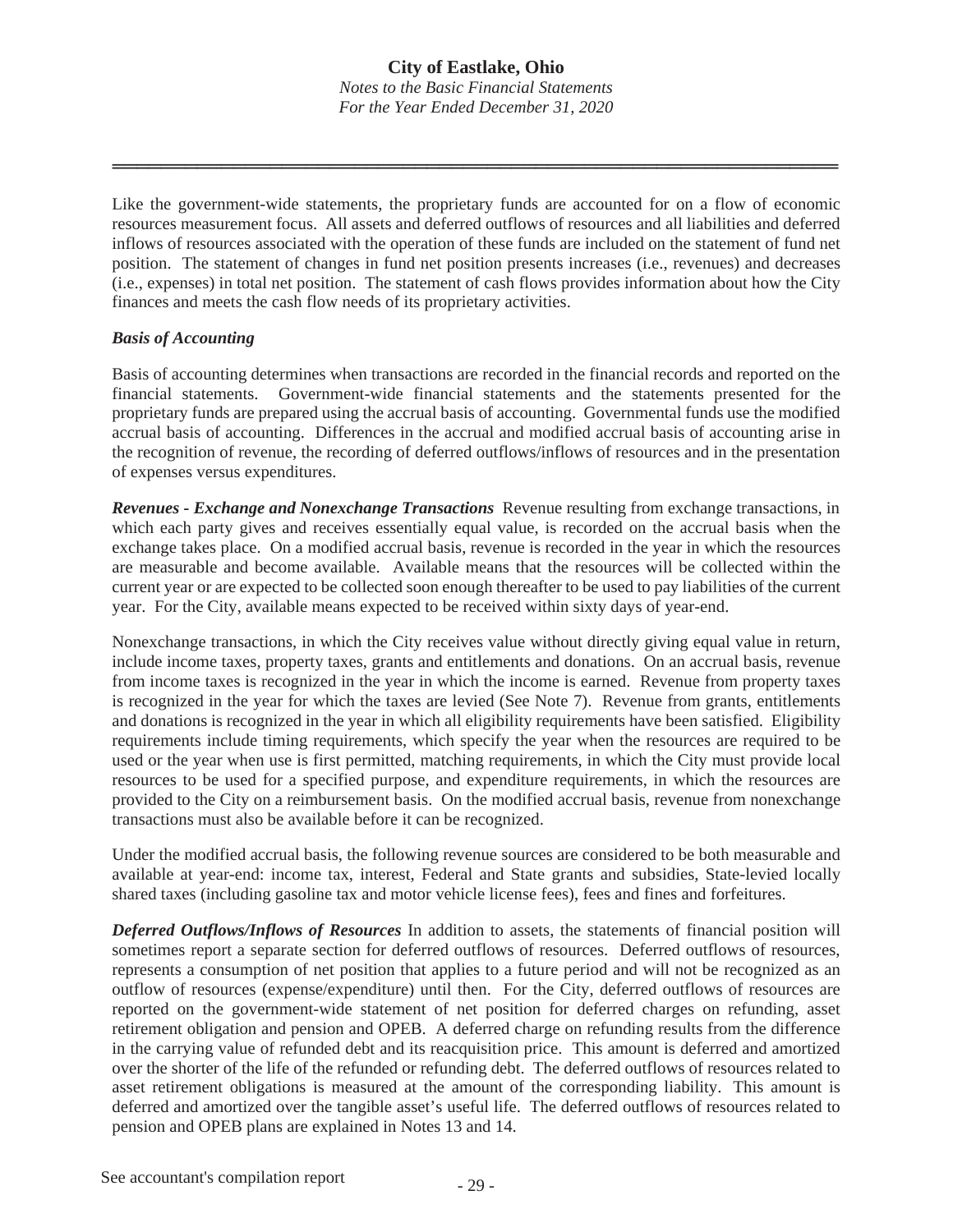*Notes to the Basic Financial Statements For the Year Ended December 31, 2020* 

*őőőőőőőőőőőőőőőőőőőőőőőőőőőőőőőőőőőőőőőőőőőőőőőőőőőőőőőőőőőő*

In addition to liabilities, the statements of financial position report a separate section for deferred inflows of resources. Deferred inflows of resources represent an acquisition of net position that applies to a future period and will not be recognized as an inflow of resources (revenue) until that time. For the City, deferred inflows of resources include property taxes, pension, OPEB and unavailable revenue. Property taxes represent amounts for which there is an enforceable legal claim as of December 31, 2020, but which were levied to finance fiscal year 2021 operations. These amounts have been recorded as a deferred inflow on both the government-wide statement of net position and the governmental fund financial statements. Unavailable revenue is reported only on the governmental funds balance sheet, and represents receivables which will not be collected within the available period. For the City unavailable revenue includes delinquent property taxes, income taxes, charges for services, permissive sales tax and intergovernmental grants. These amounts are deferred and recognized as an inflow of resources in the period the amounts become available. The details of these unavailable revenues are identified on the reconciliation of total governmental fund balance to net position of governmental activities found on page 17. Deferred inflows of resources related to pension and OPEB plans are reported on the government-wide statement of net position. (See Notes 13 and 14)

*Expenses/Expenditures* On the accrual basis of accounting, expenses are recognized at the time they are incurred.

The measurement focus of governmental fund accounting is on decreases in net financial resources (expenditures) rather than expenses. Expenditures are generally recognized in the accounting period in which the related fund liability is incurred, if measurable. Allocations of cost, such as depreciation and amortization, are not recognized in governmental funds.

# *Budgetary Data*

All funds are legally required to be budgeted and appropriated. The major documents prepared are the tax budget, the certificate of estimated resources, and the appropriations resolution, all of which are prepared on the budgetary basis of accounting. The tax budget demonstrates a need for existing or increased tax rates. The certificate of estimated resources establishes a limit on the amount Council may appropriate. The appropriations resolution is Council's authorization to spend resources and set annual limits on expenditures plus encumbrances at the level of control selected by Council. The legal level of control has been established by Council at the department level and personal services and other for all funds. Budgetary modifications may only be made by resolution of the City Council at the legal level of control. Authority to further allocate Council appropriations within departments has been given to the Director of Finance.

The certificate of estimated resources may be amended during the year if projected increases or decreases in revenue are identified by the Finance Director. The amounts reported as the original and final budgeted amounts on the budgetary statement reflect the amount on the amended certificate of estimated resources in effect at the time the original and final appropriations were enacted by Council.

The appropriation resolution is subject to amendment throughout the year with the restriction that appropriations cannot exceed estimated resources. The amounts reported as original budgeted amounts reflect the first appropriation resolution for that fund that covered the entire year, including amounts automatically carried forward from prior years. The amounts reported as the final budgeted amounts represent the final appropriation amounts passed by Council during that year.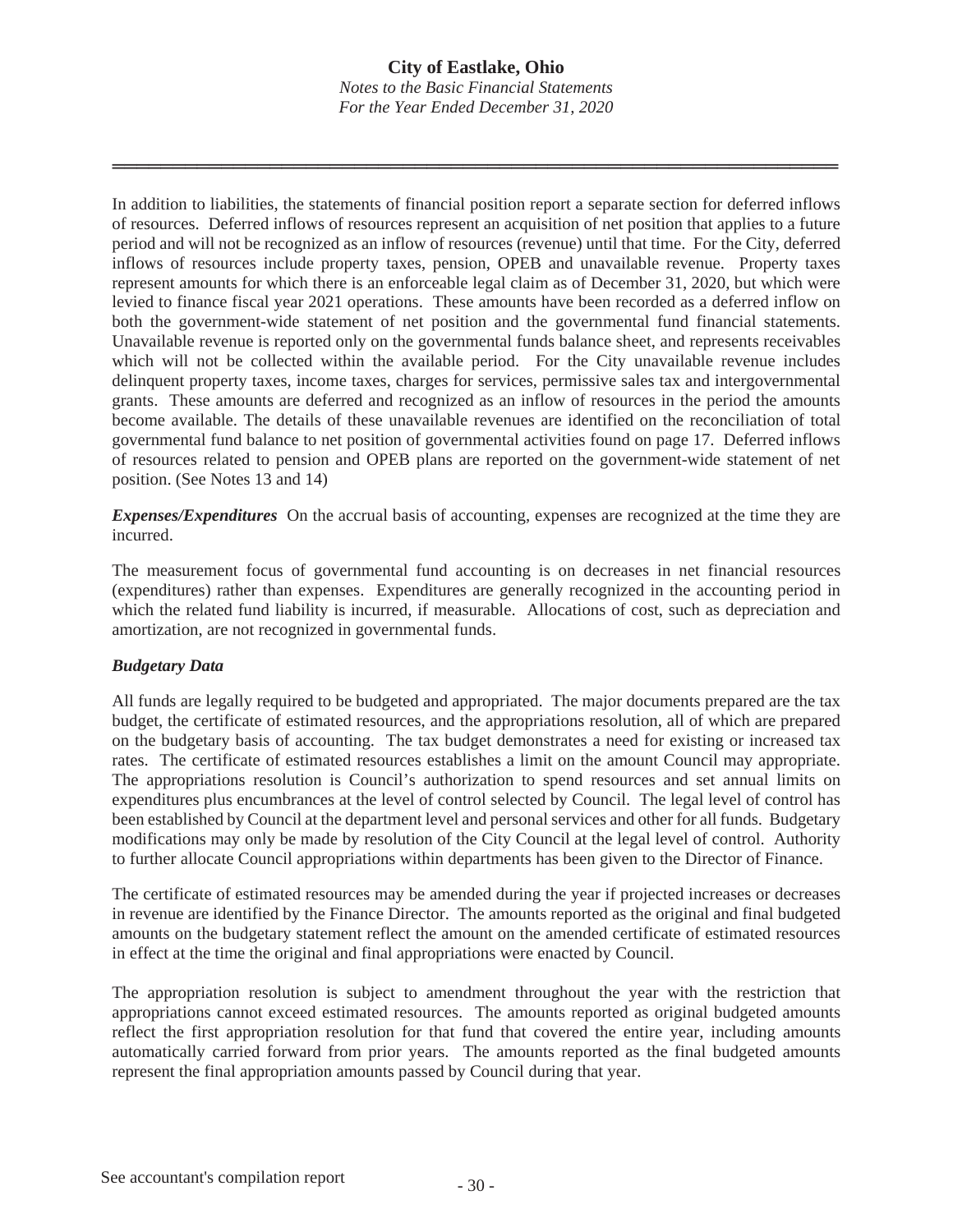## *Cash and Cash Equivalents*

To improve cash management, cash received by the City is pooled. Monies for all funds are maintained in this pool. Individual fund integrity is maintained through the City's records. Interest in the pool is presented as "equity in pooled cash and cash equivalents".

During 2020, the City invested in STAR Ohio. STAR Ohio (the State Treasury Asset Reserve of Ohio), is an investment pool managed by the State Treasurer's Office which allows governments within the State to pool their funds for investment purposes. STAR Ohio is not registered with the SEC as an investment company, but has adopted Governmental Accounting Standards Board (GASB), Statement No. 79, *Certain External Investment Pools and Pool Participants*. The City measures their investment in STAR Ohio at the net asset value (NAV) per share provided by STAR Ohio. The NAV per share is calculated on an amortized cost basis that provides an NAV per share that approximates fair value.

For 2020, there were no limitations or restrictions on any participant withdrawals due to redemption notice periods, liquidity fees, or redemption gates. However, twenty-four hours advance notice is appreciated for deposits and withdrawals of \$100 million or more. STAR Ohio reserves the right to limit the transactions to \$100 million per day, requiring the excess amount to be transacted the following business day(s), but only to the \$100 million limit. All accounts of the participant will be combined for these purposes.

Investment procedures are restricted by the provisions of the Ohio Revised Code. Interest revenue credited to the general fund during 2020 amounted to \$65,889, of which \$32,527 was assigned from other funds.

Investments of the cash management pool and investments with original maturities of three months or less at the time they are purchased by the City are presented on the financial statements as cash equivalents.

# *Prepaid Items*

Payments made to vendors for services that will benefit periods beyond December 31, 2020, are recorded as prepaid items using the consumption method by recording a current asset for the prepaid amount at the time of purchase and reflecting the expenditure/expense in the year in which the services are consumed.

#### *Inventory*

Inventories are presented at cost on a first-in, first-out basis and are expended/expensed when used. Inventory consists of expendable supplies held for consumption.

#### *Restricted Assets*

Assets are reported as restricted when limitations on their use change in nature or normal understanding of the availability of the asset. Such constraints are either externally imposed by creditors, contributors, grantors, or laws of other governments or imposed by law through constitutional provisions or enabling legislation. Restricted assets in the general fund represent money set aside for unclaimed monies and deposits held payables.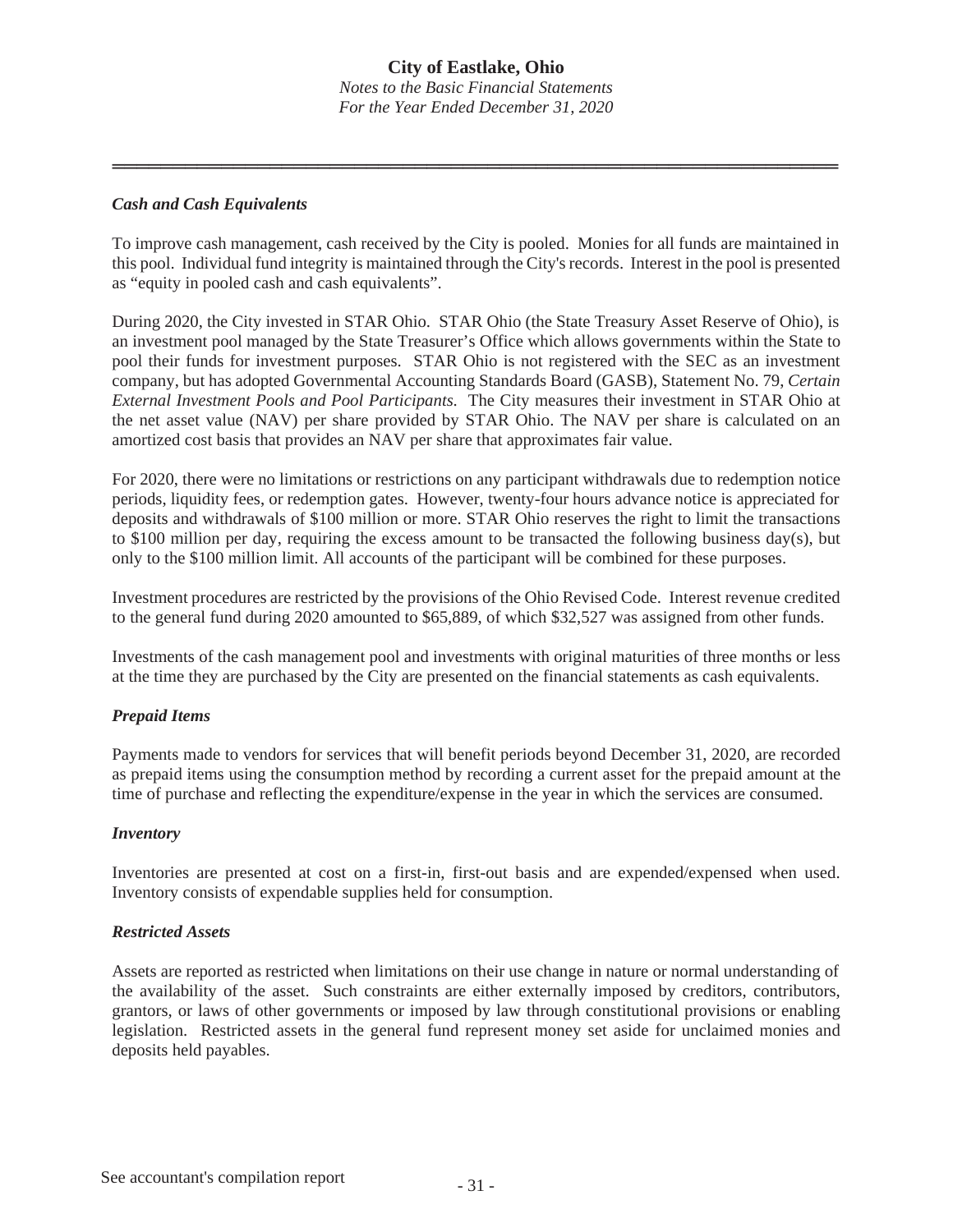# *Capital Assets*

General capital assets are capital assets which are associated with and generally arise from governmental activities. They generally result from expenditures in the governmental funds. General capital assets are reported in the governmental activities column of the government-wide statement of net position but are not reported in the fund financial statements. Capital assets utilized by the enterprise funds are reported both in the business-type activities column of the government-wide statement of net position and in the respective funds.

All capital assets are capitalized at cost (or estimated historical cost) and updated for additions and retirements during the year. The City was able to estimate the historical cost for the initial reporting of infrastructure by backtrending (i.e. estimating the current replacement cost of the asset to be capitalized and using an appropriate price-level index to deflate the cost to the acquisition year or estimated acquisition year). Donated capital assets are recorded at their acquisition values as of the date received. The City maintains a capitalization threshold of two thousand five hundred dollars. Improvements are capitalized; the costs of normal maintenance and repairs that do not add to the value of the asset or materially extend an asset's life are not.

All capital assets are depreciated except for land and construction in progress. Improvements are depreciated over the remaining useful lives of the related capital assets. Useful lives for infrastructure were estimated based on the City's historical records of necessary improvements and replacement.

| Description                | Governmental<br>Activities<br><b>Estimated Lives</b> | Business-Type<br>Activities<br><b>Estimated Lives</b> |
|----------------------------|------------------------------------------------------|-------------------------------------------------------|
| Land Improvements          | 50 years                                             | 50 years                                              |
| Buildings and Improvements | 50 years                                             | 50 years                                              |
| Machinery and Equipment    | $5 - 30$ years                                       | $5 - 30$ years                                        |
| Vehicles                   | $5 - 15$ years                                       | 5 - 15 years                                          |
| Infrastructure             | 25 years                                             | 50 years                                              |

Depreciation is computed using the straight-line method over the following useful lives:

The City's infrastructure consists of streets, sidewalks, and sanitary sewers and includes infrastructure acquired prior to December 31, 1980.

# *Compensated Absences*

Vacation benefits are accrued as a liability as the benefits are earned if the employees' rights to receive compensation are attributable to services already rendered and it is probable that the employer will compensate the employees for the benefits through paid time off or some other means. The City records a liability for all accumulated unused vacation time when earned for all employees with more than one year of service.

Sick leave benefits are accrued as a liability using the termination method. An accrual for sick leave is made to the extent it is probable that benefits will result in termination payments. The liability is an estimate based on the City's past experience of making termination payments. Accumulated unused sick leave is paid to employees who retire at various rates depending on City policy and length of service.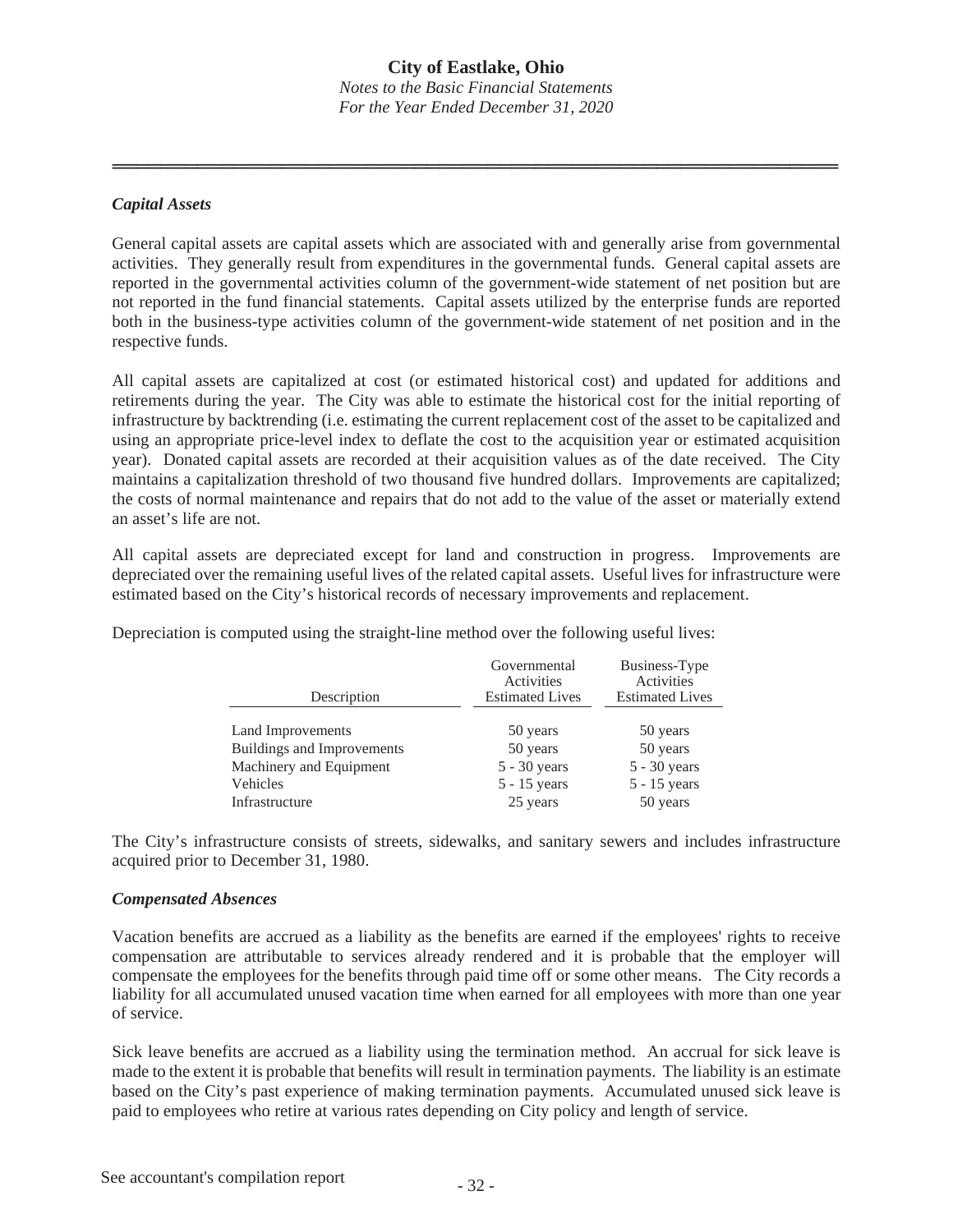The entire compensated absences liability is reported on the government-wide financial statements.

On the governmental fund financial statements and business-type financial statements, compensated absences are recognized as liabilities and expenditures to the extent payments came due each period upon the occurrence of employee resignations and retirements. These amounts are recorded in the account "matured compensated absences payable" in the funds from which the employees who have resigned or retired will be paid.

# *Accrued Liabilities and Long-Term Obligations*

All payables, accrued liabilities and long-term obligations are reported in the government-wide financial statements. In general, governmental fund payables and accrued liabilities that, once incurred, are paid in a timely manner and in full from current financial resources, are reported as obligations of the funds. However, claims and judgments, compensated absences that will be paid from governmental funds are reported as a liability in the fund financial statements only to the extent that they are due for payment during the current fiscal year. Bonds, capital leases and long-term loans are recognized as a liability in the fund financial statements when due. Net pension/OPEB liability should be recognized in the governmental funds to the extent that benefit payments are due and payable and the pension/OPEB plan's fiduciary net position is not sufficient for payment of those benefits.

# *Pensions/Other Postemployment Benefits (OPEB)*

For purposes of measuring the net pension/OPEB liability, deferred outflows of resources and deferred inflows of resources related to pensions/OPEB, and pension/OPEB expense, information about the fiduciary net position of the pension/OPEB plans and additions to/deductions from their fiduciary net positon have been determined on the same basis as they are reported by the pension/OPEB plan. For this purpose, benefit payments (including refunds of employee contributions) are recognized when due and payable in accordance with the benefit terms. The pension/OPEB plans report investments at fair value.

# *Net Position*

Net position represents the difference between all other elements in a statement of financial position. Net investment in capital assets, consists of capital assets, net of accumulated depreciation, reduced by the outstanding balances of any borrowing used for the acquisition, construction or improvement of those assets. Net position is reported as restricted when there are limitations imposed on their use either through enabling legislation adopted by the City or through external restrictions imposed by creditors, grantors or laws or regulations of other governments. Net position restricted for other purposes include police and fire operations.

The City applies restricted resources first when an expense is incurred for purposes for which both restricted and unrestricted net position is available.

# *Fund Balance*

Fund balance is divided into five classifications based primarily on the extent to which the City is bound to observe constraints imposed upon the use of the resources in the governmental funds. The classifications are as a follows: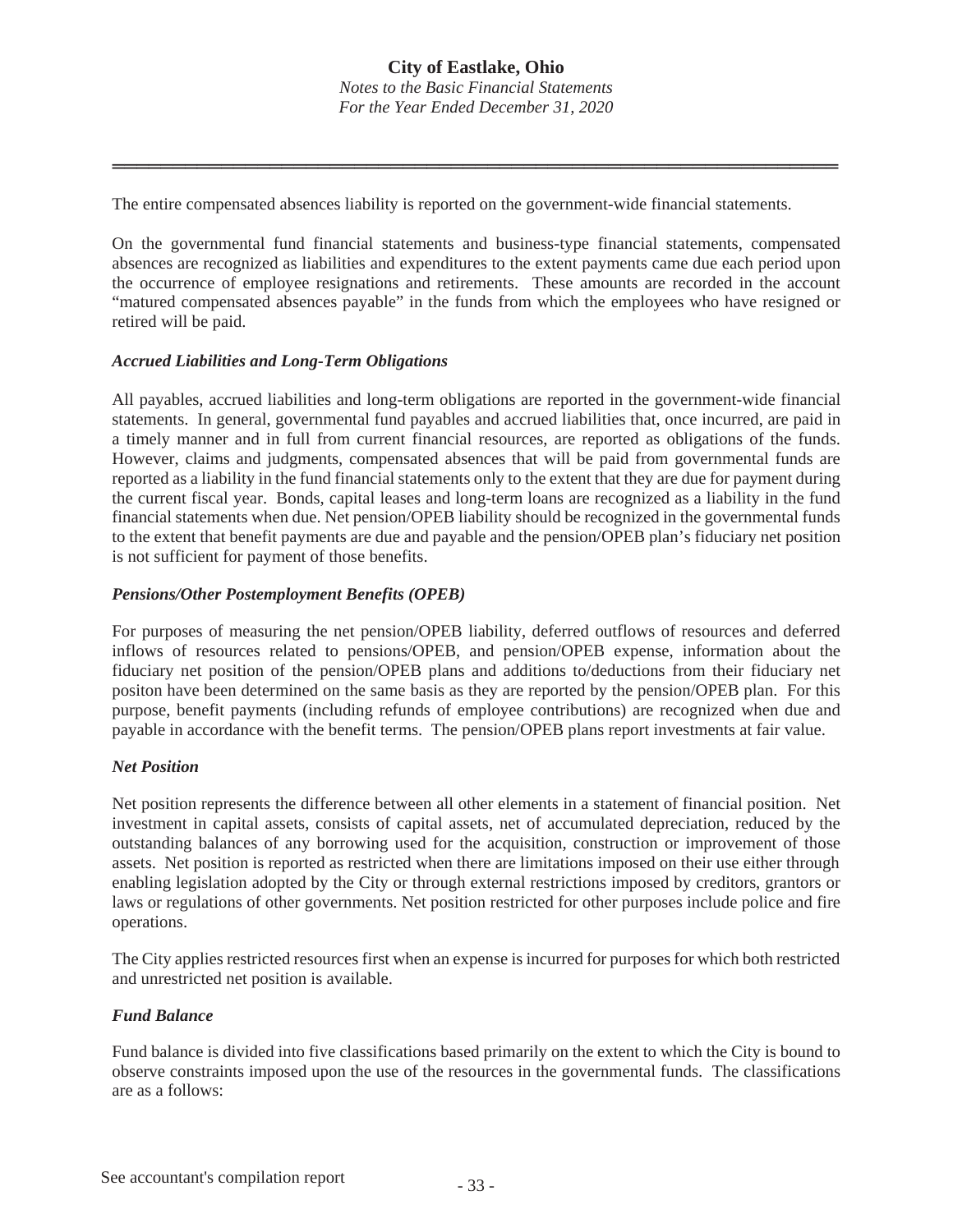*Nonspendable* The nonspendable fund balance category includes amounts that cannot be spent because they are not in spendable form, or legally or contractually required to be maintained intact. The "not in spendable form" criteria includes items that are not expected to be converted to cash. It also includes the property acquired for resale, unless the use of the proceeds from the sale of those properties is restricted, committed, or assigned.

*őőőőőőőőőőőőőőőőőőőőőőőőőőőőőőőőőőőőőőőőőőőőőőőőőőőőőőőőőőőő*

*Restricted* Fund balance is reported as restricted when constraints placed on the use of resources are either externally imposed by creditors (such as through debt covenants), grantors, contributors, or laws or regulations of other governments or is imposed by law through constitutional provisions or enabling legislation (City ordinances).

Enabling legislation authorizes the City to assess, levy, charge, or otherwise mandate payment of resources (from external resource providers) and includes a legally enforceable requirement that those resources be used only for the specific purposes stipulated in the legislation. Legal enforceability means that the City can be compelled by an external party-such as citizens, public interest groups, or the judiciary to use resources created by enabling legislation only for the purposes specified by legislation.

*Committed* The committed fund balance classification includes amounts that can be used only for the specific purposes imposed by a formal action (ordinance or resolution, as both are equally legally binding) of City Council. Those committed amounts cannot be used for any other purpose unless City Council removes or changes the specified use by taking the same type of action (ordinance or resolution) it employed to previously commit those amounts. In contrast to fund balance that is restricted by enabling legislation, committed fund balance classification may be redeployed for other purposes with appropriate due process. Constraints imposed on the use of committed amounts are imposed by City Council, separate from the authorization to raise the underlying revenue: therefore, compliance with these constraints are not considered to be legally enforceable. Committed fund balance also incorporates contractual obligations to the extent that existing resources in the fund have been specifically committed for use in satisfying those contractual requirements.

*Assigned* Amounts in the assigned fund balance classification are intended to be used by the City for specific purposes but do not meet the criteria to be classified as restricted or committed. In governmental funds other than the general fund, assigned fund balance represents the remaining amount that is not restricted or committed. These amounts are assigned by City Council. In the general fund, assigned amounts represent intended uses established by City Council or a City official delegated that authority by City Charter or ordinance, or by State Statute. State statute authorizes the finance director to assign fund balance for purchases on order provided such amounts have been lawfully appropriated. City Council assigned fund balance to cover a gap between estimated revenue and appropriations in 2021's appropriated budget.

*Unassigned* Unassigned fund balance is the residual classification for the general fund and includes all spendable amounts not contained in the other classifications. In other governmental funds, the unassigned classification is used only to report a deficit balance.

The City applies restricted resources first when expenditures are incurred for purposes for which either restricted or unrestricted (committed, assigned, and unassigned) amounts are available. Similarly, within unrestricted fund balance, committed amounts are reduced first followed by assigned, and then unassigned amounts when expenditures are incurred for purposes for which amounts in any of the unrestricted fund balance classifications could be used.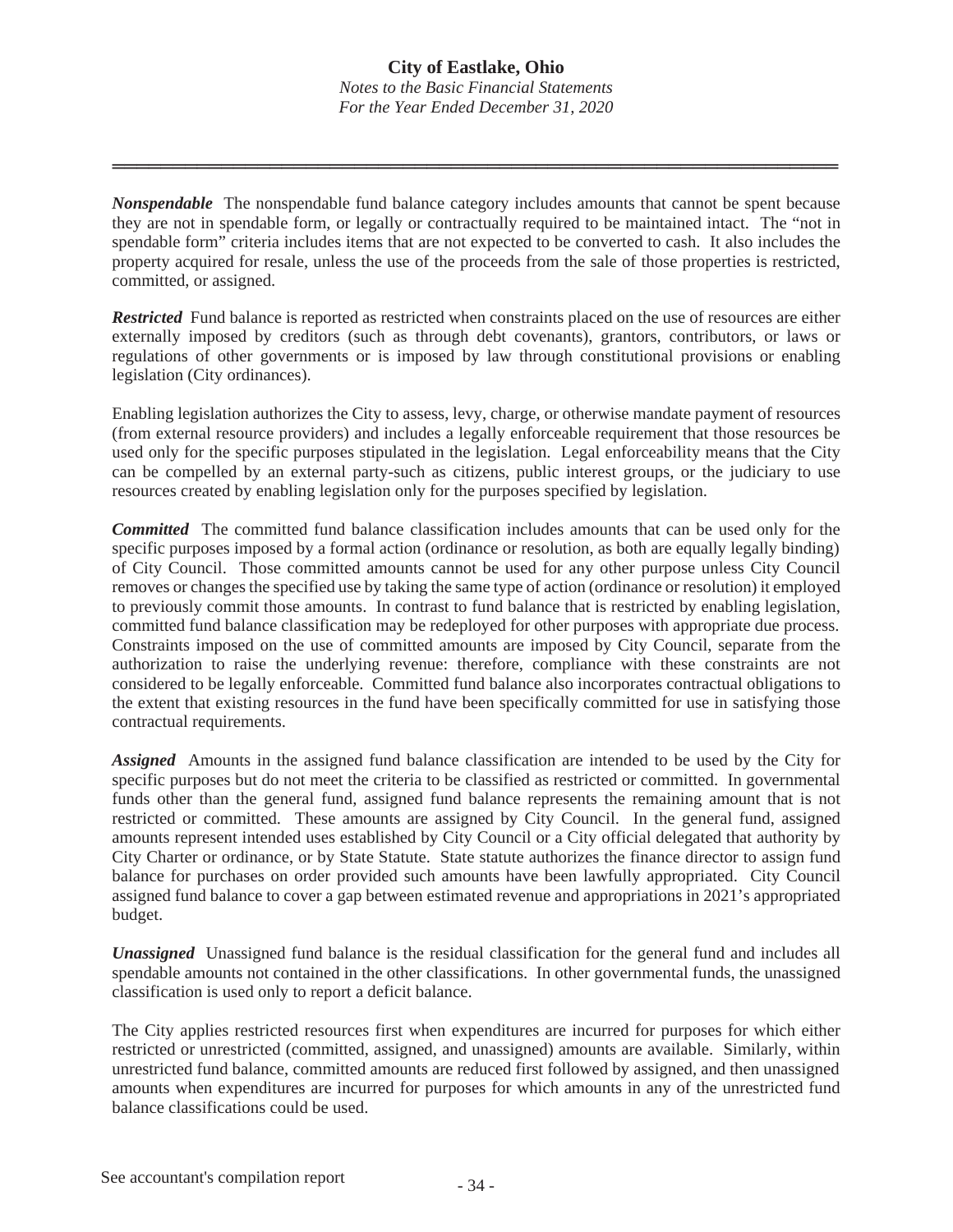## *Operating Revenues and Expenses*

Operating revenues are those revenues that are generated directly from the primary activity of the proprietary fund. For the City, these revenues are charges for services for sanitary sewer and storm water services. Operating expenses are necessary costs that have been incurred in order to provide the good or service that is the primary activity of the fund. Any revenues and expenses not meeting the definitions of operating are reported as nonoperating.

# *Interfund Activity*

Transfers between governmental and business-type activities on the government-wide statements are reported in the same manner as general revenues. Transfers between governmental activities are eliminated on the government-wide financial statements. Internal allocations of overhead expenses from one function to another or within the same function are eliminated on the statement of activities. Payments for interfund services provided and used are not eliminated.

Exchange transactions between funds are reported as revenues in the seller funds and as expenditures/expenses in the purchaser funds. Flows of cash or goods from one fund to another without a requirement for repayment are reported as interfund transfers. Interfund transfers are reported as other financing sources/uses in governmental funds and after non-operating revenues/expenses in proprietary funds. Repayments from funds responsible for particular expenditures/expenses to the funds initially paid for them are not presented on the financial statements.

#### *Internal Eliminations*

Deferred inflows of resources and deferred outflows of resources from the change in internal proportionate share related to pension items are eliminated in the governmental and business-type activities columns of the statement of net position, except for any net residual amounts between governmental and business-type activities. These residual amounts are eliminated in the total column of the entity wide statement of net position.

#### *Bond Discounts*

On the government-wide financial statements, bond discounts are deferred and amortized over the term of the bonds using the straight line method. On the government-wide financial statements, bond discounts are presented as a decrease of the face amount of the general obligation bonds payable. On the fund financial statements, bond discounts are expended in the year the bonds are issued.

# *Deferred Charge on Refunding*

On the government-wide financial statements, the difference between the reacquisition price (funds required to refund the old debt) and the net carrying amount of the old debt, the gain/loss on the refunding, is being amortized as a component of interest expense. This deferred amount is amortized over the life of the old or new debt, whichever is shorter, using the effective interest method and is presented as deferred outflows of resources on the statement of net position.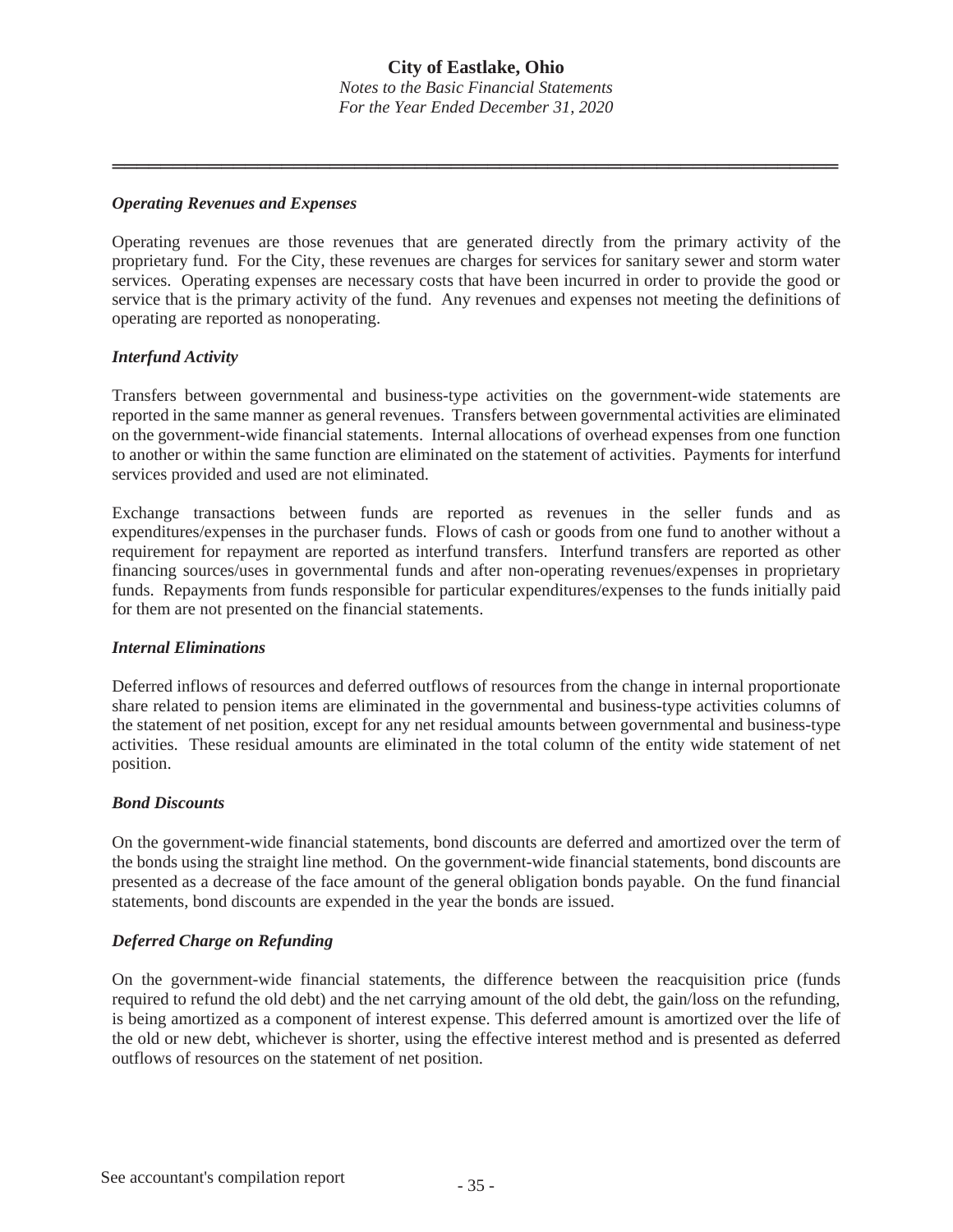#### *Estimates*

The preparation of the financial statements in conformity with generally accepted accounting principles requires management to make estimates and assumptions that affect the amounts reported in the financial statements and accompanying notes. Actual results may differ from those estimates.

## **Note 3 – Change in Accounting Principles and Restatement of Net Position**

### *Changes in Accounting Principles*

For 2020, the City implemented the Governmental Accounting Standard Board's (GASB) Statement No. 83, Certain Asset Retirement Obligations. GASB Statement 83 addresses accounting and financial reporting for certain asset retirement obligations (AROs). An ARO is a legally enforceable liability associated with the retirement of a tangible capital asset.

### *Restatement of Net Position*

The implementation of GASB Statement No. 83 had the following effect on net position as of December 31, 2019:

|                                                                                         | Governmental<br>Activities | <b>Business Type</b><br>Activities |
|-----------------------------------------------------------------------------------------|----------------------------|------------------------------------|
| Net Position December 31, 2019                                                          | \$20,977,939               | \$10,433,073                       |
| Deferred Outflows - Asset Retirement Obligations<br><b>Asset Retirement Obligations</b> | 14,819<br>(86, 499)        | 771,000<br>(2,570,000)             |
| Restated Net Position December 31, 2019                                                 | \$20,906,259               | \$8,634,073                        |

## **Note 4 - Budgetary Basis of Accounting**

While the City is reporting financial position, results of operations and changes in fund balance on the basis of generally accepted accounting principles (GAAP basis), the budgetary basis as provided by law is based upon accounting for certain transactions on a basis of cash receipts, disbursements and encumbrances. The statement of revenues, expenditures and changes in fund balance - budget (non-GAAP basis) and Actual presented for the general fund and fire and ems levy and coronavirus relief special revenue funds are presented on the budgetary basis to provide a meaningful comparison of actual results with the budget.

The major differences between the budget basis and GAAP basis are that:

- 1. Revenues are recorded when received in cash (budget basis) as opposed to when susceptible to accrual (GAAP basis).
- 2. Expenditures are recorded when paid in cash (budget basis) as opposed to when the liability is incurred (GAAP basis).
- 3. Encumbrances are treated as expenditures (budget basis) rather than as restricted, committed or assigned fund balance (GAAP basis).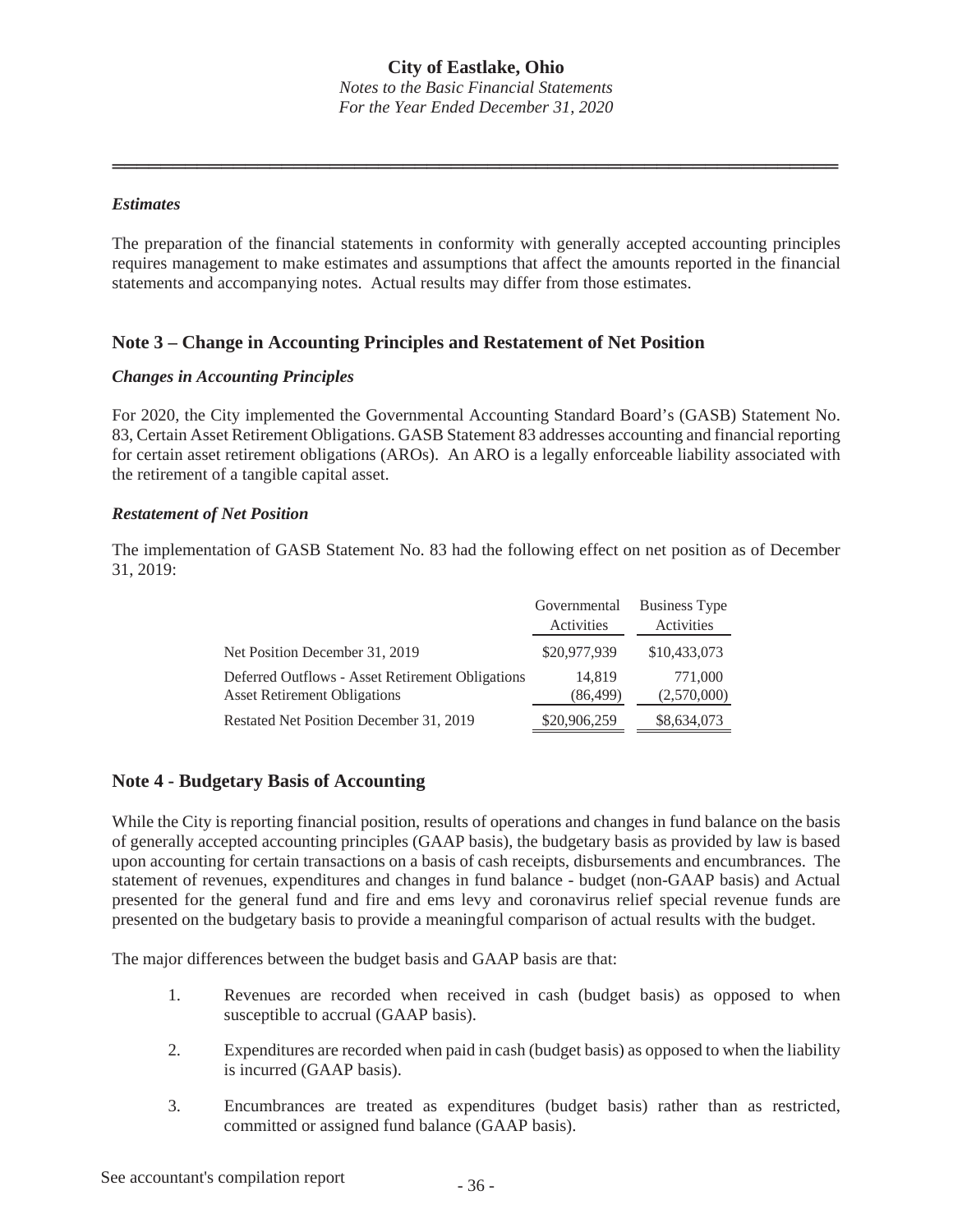*Notes to the Basic Financial Statements For the Year Ended December 31, 2020* 

The following table summarizes the adjustments necessary to reconcile the GAAP basis statement to the budgetary basis statement for the general fund and fire and ems levy and coronavirus relief special revenue funds.

*őőőőőőőőőőőőőőőőőőőőőőőőőőőőőőőőőőőőőőőőőőőőőőőőőőőőőőőőőőőő*

|                                         | General     | Fire and EMS | Coronavirus Relief |
|-----------------------------------------|-------------|--------------|--------------------|
| <b>GAAP Basis</b>                       | \$1,279,371 | \$778,425    | \$5,637            |
| Net Adjustment for Revenue Accruals     | 176,071     |              |                    |
| Net Adjustment for Expenditure Accruals | (2,108,450) |              | (5,637)            |
| Encumbrances                            | 1,174,580   |              |                    |
| <b>Budget Basis</b>                     | \$521,572   | \$778,425    | \$0                |

#### **Note 5 - Fund Balance**

Fund balance is classified as nonspendable, restricted, committed, assigned and/or unassigned based primarily on the extent to which the City is bound to observe constraints imposed upon the use of the resources in the government funds. The constraints placed on fund balance for the major governmental funds and all other governmental funds are presented as follows.

|                                  |                |                  |                  |                |                | Other          |              |
|----------------------------------|----------------|------------------|------------------|----------------|----------------|----------------|--------------|
|                                  |                | Fire and EMS     | Coronavirus      | General Bond   | Road           | Governmental   |              |
| <b>Fund Balances</b>             | General        | Levy             | Relief           | Retirement     | Improvement    | Funds          | Total        |
| Nonspendable:                    |                |                  |                  |                |                |                |              |
| Prepaid Items                    | \$224,424      | \$0              | \$5,637          | \$0            | \$0            | \$500          | \$230,561    |
| Materials and Supplies Inventory | 8,554          | $\theta$         | $\overline{0}$   | $\overline{0}$ | 181,814        | 20,542         | 210,910      |
| <b>Unclaimed Monies</b>          | 7,719          | $\overline{0}$   | $\overline{0}$   | $\Omega$       | $\Omega$       | $\theta$       | 7,719        |
| Total Nonspendable               | 240,697        | $\overline{0}$   | 5,637            | $\Omega$       | 181.814        | 21,042         | 449,190      |
| <b>Restricted for:</b>           |                |                  |                  |                |                |                |              |
| Road Improvements                | $\overline{0}$ | $\theta$         | $\mathbf{0}$     | $\overline{0}$ | 850,906        | 1,127,325      | 1,978,231    |
| Public Safety                    | $\theta$       | $\theta$         | $\mathbf{0}$     | $\Omega$       | 0              | 179,866        | 179,866      |
| Fire Operations                  | $\theta$       | $\theta$         | $\theta$         | $\overline{0}$ | $\theta$       | 113,741        | 113,741      |
| Police and Fire Pension          | $\theta$       | $\Omega$         | $\theta$         | 0              | $\overline{0}$ | 339,927        | 339,927      |
| Fire and EMS Levy                | $\overline{0}$ | 1,212,729        | $\mathbf{0}$     | 0              | $\theta$       | $\theta$       | 1,212,729    |
| <b>Senior Citizens</b>           | $\theta$       | $\overline{0}$   | $\mathbf{0}$     | 0              | $\theta$       | 74,821         | 74,821       |
| <b>Stadium Maintenance</b>       | $\theta$       | $\overline{0}$   | $\mathbf{0}$     | $\Omega$       | $\overline{0}$ | 141,211        | 141,211      |
| Recreation Land Acquisition      | $\theta$       | $\overline{0}$   | $\mathbf{0}$     | $\Omega$       | $\overline{0}$ | 73,807         | 73,807       |
| Debt Service Payments            | $\theta$       | $\overline{0}$   | $\boldsymbol{0}$ | 492,314        | $\overline{0}$ | $\theta$       | 492,314      |
| <b>Total Restricted</b>          | $\Omega$       | 1,212,729        | $\theta$         | 492,314        | 850,906        | 2,050,698      | 4,606,647    |
| <b>Committed to</b>              |                |                  |                  |                |                |                |              |
| Donations                        | $\overline{0}$ | $\boldsymbol{0}$ | $\boldsymbol{0}$ | $\mathbf{0}$   | $\mathbf{0}$   | 61,911         | 61,911       |
| Assigned to:                     |                |                  |                  |                |                |                |              |
| Purchases on order:              |                |                  |                  |                |                |                |              |
| <b>General Government</b>        | 292,938        | $\overline{0}$   | $\theta$         | $\overline{0}$ | $\theta$       | $\theta$       | 292,938      |
| Security of Persons and Property | 250,611        | $\Omega$         | $\Omega$         | 0              | $\Omega$       | $\Omega$       | 250,611      |
| Leisure Time Activities          | 124,894        | $\Omega$         | $\Omega$         | 0              | $\Omega$       | $\Omega$       | 124,894      |
| <b>Community Environment</b>     | 146            | $\theta$         | $\theta$         | 0              | $\theta$       | $\Omega$       | 146          |
| Transportation                   | 440,602        | $\theta$         | $\overline{0}$   | $\Omega$       | $\Omega$       | $\theta$       | 440,602      |
| 2021 Appropriations              | 1,855,097      | $\overline{0}$   | $\overline{0}$   | $\theta$       | $\Omega$       | $\overline{0}$ | 1,855,097    |
| <b>Total Assigned</b>            | 2,964,288      | $\Omega$         | $\overline{0}$   | $\Omega$       | $\Omega$       | $\Omega$       | 2,964,288    |
| <b>Unassigned</b>                | 4,757,604      | $\overline{0}$   | $\theta$         | $\overline{0}$ | $\overline{0}$ | $\theta$       | 4,757,604    |
| <b>Total Fund Balances</b>       | \$7,962,589    | \$1,212,729      | \$5,637          | \$492,314      | \$1,032,720    | \$2,133,651    | \$12,839,640 |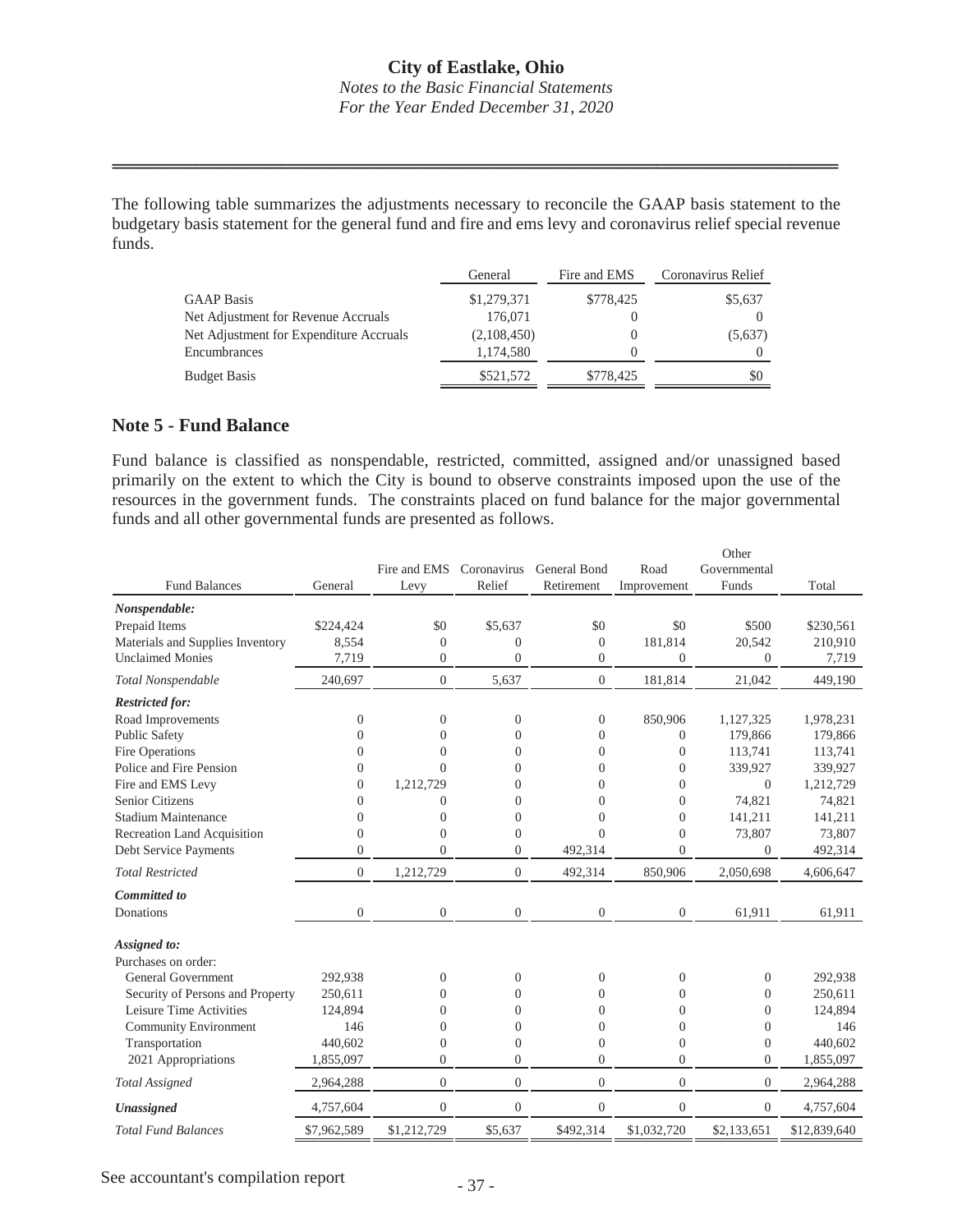*Stabilization arrangement* In addition to the above fund balance, the governing council adopted a resolution to establish and maintain a revenue stabilization reserve ("rainy day fund") in the general fund that does not meet the criteria to be classified as restricted or committed. The principal resource for this reserve is excess reserves of the general fund. The revenue will be reserved on an annual basis with a maximum of 20 percent of the annual total general fund expenses being set aside in any one year. Once the City reserve reaches the 20 percent of general fund expenditure threshold, all revenues may be appropriated for current year operations. The reserve monies can only be accessed with the governing council authority. The general fund reserve balance was \$750,000 as of December 31, 2020.

## **Note 6 - Deposits and Investments**

The City is a charter City and has adopted an investment policy through City Ordinance. The City has elected to follow the provision of State statute. State statutes classify monies held by the City into three categories.

Active deposits are public monies determined to be necessary to meet current demands upon the City treasury. Active monies must be maintained either as cash in the City treasury, in commercial accounts payable or withdrawable on demand, including negotiable order of withdrawal (NOW) accounts, or in money market deposit accounts.

Inactive deposits are public deposits that Council has identified as not required for use within the current five year period of designation of depositories. Inactive deposits must either be evidenced by certificates of deposit maturing not later than the end of the current period of designation of depositories, or by savings or deposit accounts including, but not limited to, passbook accounts.

Interim deposits are deposits of interim monies. Interim monies are those monies which are not needed for immediate use but which will be needed before the end of the current period of designation of depositories. Interim deposits must be evidenced by time certificates of deposit maturing not more than one year from the date of deposit or by savings or deposit accounts including passbook accounts.

Interim monies held by the City can be deposited or invested in the following securities:

- 1. United States Treasury bills, bonds notes, or any other obligation or security issued by the United States Treasury, or any other obligation guaranteed as to principal and interest by the United States;
- 2. Bonds, notes, debentures, or any other obligations or securities issued by any federal government agency or instrumentality, including, but not limited to, Federal National Mortgage Association, Federal Home Loan Bank, Federal Farm Credit Bank, Federal Home Loan Mortgage Corporation and Government National Mortgage Association. All federal agency securities shall be direct issuances of federal government agencies or instrumentalities;
- 3. No-load money market mutual funds consisting exclusively of obligations described in (1) or (2) and repurchase agreements secured by such obligations, provided that investments in securities described in this division are made only through eligible institutions;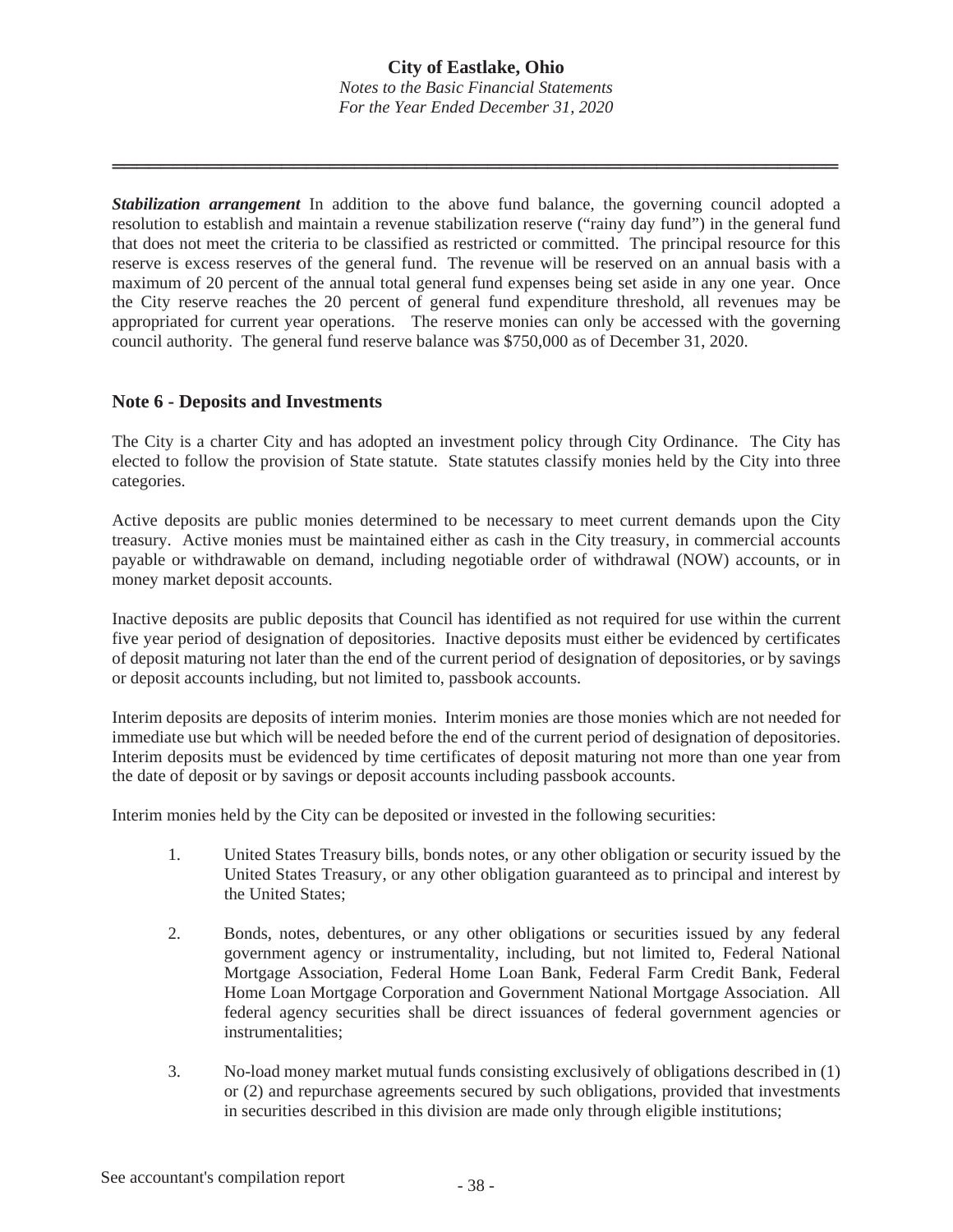- 4. Time certificates of deposit or savings or deposit accounts including, but not limited to, passbook accounts;
- 5. Bonds and other obligations of the State of Ohio, and, with certain limitations including a requirement for maturity within ten years from the date of settlement, bonds and other obligations of political subdivisions of the State of Ohio, if training requirements have been met.
- 6. The State Treasurer's investment pool (STAR Ohio);
- 7. Certain bankers' acceptances (for a period not to exceed one hundred eighty days) and commercial paper notes (for a period not to exceed two hundred seventy days) in an amount not to exceed 40 percent of the interim monies available for investment at any one time if training requirements have been met; and
- 8. Written repurchase agreements in the securities described in (1) or (2) provided the market value of the securities subject to the repurchase agreement must exceed the principal value of the agreement by at least two percent and be marked to market daily, and the term of the agreement must not exceed thirty days.

Investments in stripped principal or interest obligations, reverse repurchase agreements, and derivatives are prohibited. The issuance of taxable notes for the purpose of arbitrage, the use of leverage, and short selling are also prohibited. Except as noted above, an investment must mature within five years from the date of settlement, unless matched to a specific obligation or debt of the City, and must be purchased with the expectation that it will be held to maturity.

Investments may only be made through specified dealers and institutions located within the State of Ohio. Payment for investments may be made only upon delivery of the securities representing the investments to the treasurer or, if the securities are not represented by a certificate, upon receipt of confirmation of transfer from the custodian.

The City has passed an ordinance allowing the City to invest monies not required to be used for a period of six months or more in the following:

- 1. Bonds of the State of Ohio;
- 2. Bonds of any municipal corporation, village, county, township, or other political subdivision of this State, as to which there is no default of principal, interest or coupons; and
- 3. Obligations of the City.

### **Deposits**

*Custodial credit risk* for deposits is the risk that in the event of a bank failure, the City will not be able to recover deposits or collateral securities that are in the possession of an outside party. At December 31, 2020, \$1,905,363 of the City's total bank balance of \$7,478,383 was exposed to custodial credit risk because those deposits were uninsured and uncollateralized. One of the City's financial institutions participates in the Ohio Pooled Collateral System (OPCS) and was approved for a reduced collateral floor of 50 percent resulting in the uninsured and uncollateralized balance.

See accountant's compilation report [100] - 39 -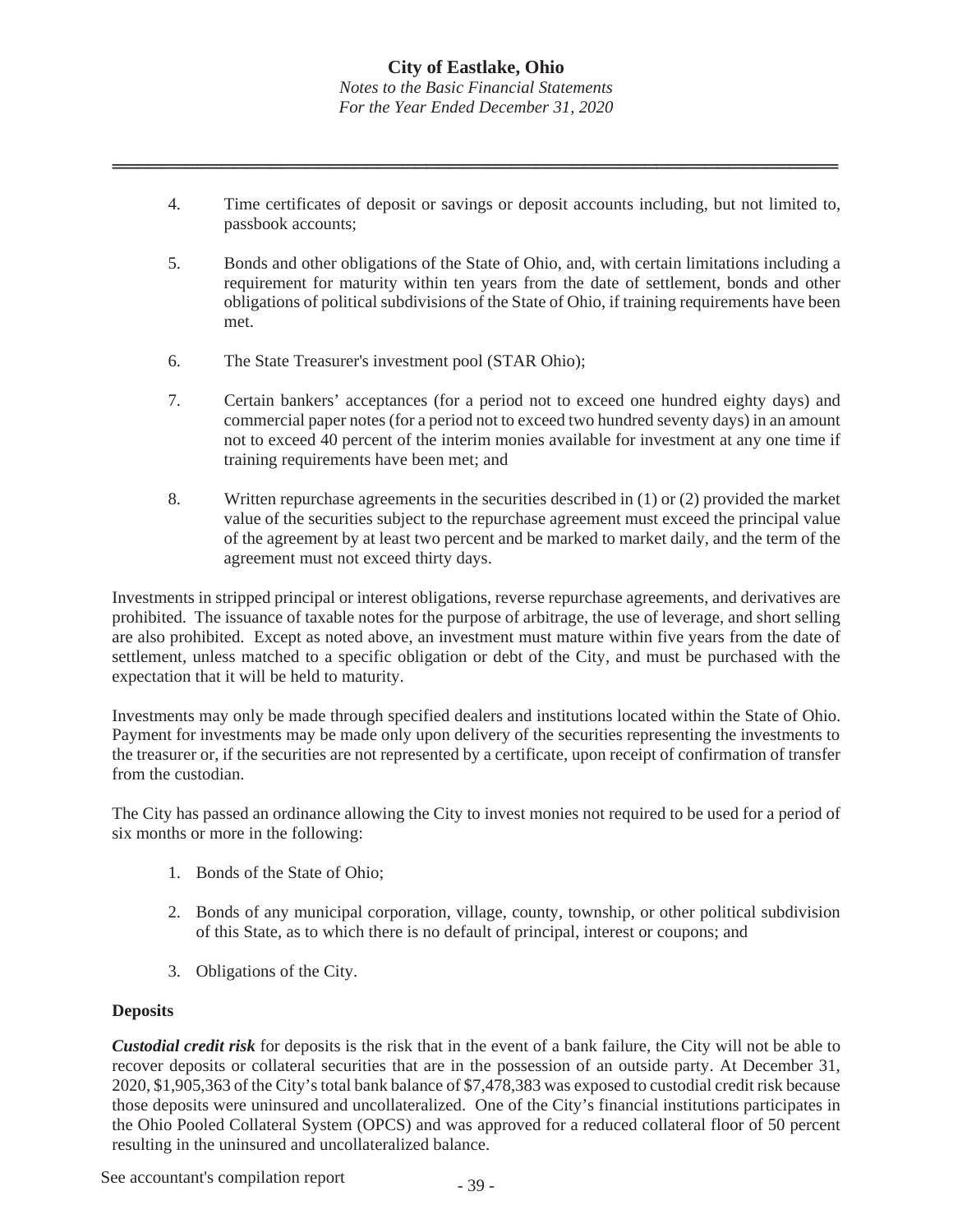# **City of Eastlake, Ohio** *Notes to the Basic Financial Statements*

*For the Year Ended December 31, 2020* 

The City has no deposit policy for custodial risk beyond the requirements of State statute. Ohio law requires that deposits either be insured or be protected by:

*őőőőőőőőőőőőőőőőőőőőőőőőőőőőőőőőőőőőőőőőőőőőőőőőőőőőőőőőőőőő*

Eligible securities pledged to the City and deposited with a qualified trustee by the financial institution as security for repayment whose market value at all times shall be at least 105 percent of the deposits being secured; or

Participation in the Ohio Pooled Collateral System (OPCS), a collateral pool of eligible securities deposited with a qualified trustee and pledged to the Treasurer of State to secure the repayment of all public monies deposited in the financial institution. OPCS requires the total market value of the securities pledged to be 102 percent of the deposits being secured or a rate set by the Treasurer of State.

#### **Investments**

At December 31, 2020, the City had \$9,091,997 invested in STAR Ohio with an average maturity of 55.8 days.

*Interest Rate Risk* As a means of limiting its exposure to fair value losses caused by rising interest rates, the City's investment policy requires that operating funds be invested primarily in investments so that securities mature to meet cash requirements for ongoing operations. The stated intent of the policy is to avoid the need to sell securities prior to maturity.

*Credit Risk* Ohio law requires that STAR Ohio maintain the highest rating provided by at least one nationally recognized standard rating service. The city has no policy that addresses credit risk.

*Concentration of Risk* The City places no limit on the amount that may be invested in any one issuer.

## **Note 7 - Receivables**

Receivables at December 31, 2020, consisted primarily of municipal income taxes, property and, permissive motor vehicle taxes, intergovernmental receivables arising from entitlements and shared revenues, special assessments, accrued interest on investments and accounts (billings for utility service).

No allowance for doubtful accounts has been recorded because uncollectible amounts are expected to be insignificant. All receivables except for delinquent property taxes and special assessments are expected to be collected within one year. Property taxes, although ultimately collectible, include some portion of delinquencies that will not be collected within one year.

Special assessments expected to be collected in more than one year amount to \$24,304 in the sanitary sewer enterprise fund.

### *Property Taxes*

Property taxes include amounts levied against all real and public utility property located in the City. Property tax revenue received during 2020 for real and public utility property taxes represents collections of the 2019 taxes.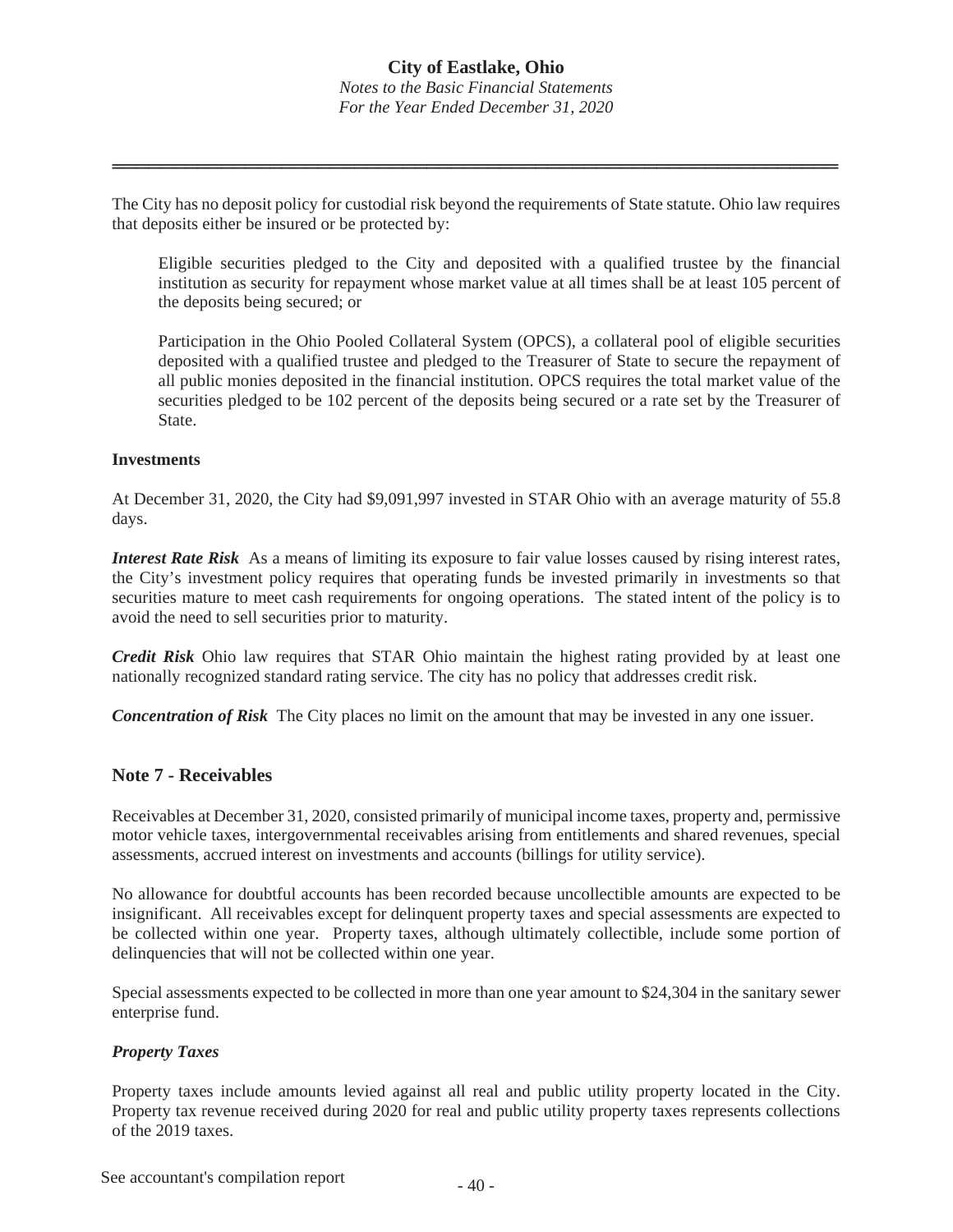*Notes to the Basic Financial Statements For the Year Ended December 31, 2020* 

2020 real property taxes are levied after October 1, 2020 on the assessed value as of January 1, 2020, the lien date. Assessed values are established by State law at 35 percent of appraised market value. 2020 real property taxes are collected in and intended to finance 2021.

*őőőőőőőőőőőőőőőőőőőőőőőőőőőőőőőőőőőőőőőőőőőőőőőőőőőőőőőőőőőő*

Real property taxes are payable annually or semi-annually. If paid annually, the payment is due December 31; if paid semi-annually, the first payment is due December 31, with the remainder payable by June 20. Under certain circumstances, State statute permits later payment dates to be established. Lake County allows the payments to be made on February 15 and July 15.

Public utility personal property currently is assessed at varying percentages of true value; public utility real property is assessed at 35 percent of true value. 2020 public utility property taxes which became a lien December 31, 2019, are levied after October 1, 2020, and are collected in 2021 with real property taxes.

The full tax rate for all City operations for the year ended December 31, 2020 was \$12.80 per \$1,000 of assessed value. The assessed values of real property and public utility property upon which 2020 property tax receipts were based are as follows:

| Category                         | <b>Assessed Value</b> |
|----------------------------------|-----------------------|
| Real Estate:                     |                       |
| Residential/Agricultural         | \$287,641,075         |
| <b>Other Real Estate</b>         | 101,256,778           |
| Public Utility Personal Property | 93,502,666            |
| Total Assessed Values            | \$482,400,519         |
|                                  |                       |

The County Treasurer collects property taxes on behalf of all taxing districts in the county, including the City. The County Auditor periodically remits to the City its portion of the taxes collected. Property taxes receivable represents real and public utility property taxes and outstanding delinquencies which were measurable as of December 31, 2020, and for which there was an enforceable legal claim. In governmental funds, the portion of the receivable not levied to finance 2020 operations is offset to deferred inflows of resources – property taxes. On the accrual basis, collectible delinquent property taxes have been recorded as a receivable and revenue while on the modified accrual basis the revenue has been reported as deferred inflows of resources – unavailable revenue.

### *Income Taxes*

The City levies a municipal income tax of two percent on substantially all income earned within the City; in addition, residents are required to pay tax on income earned outside the City. The City allows a credit of two percent for income tax paid to another municipality up to the total amount owed to the City. The Regional Income Tax Agency administers and collects income taxes for the City. Employers within the City are required to withhold income tax on employee earnings and remit the tax to the Regional Income Tax Agency (RITA) at least quarterly. Corporations and other individual taxpayers are required to pay their estimated tax at least quarterly and file a final return annually. Taxes collected by RITA in one month are remitted to the City on the first and tenth business days of the following month net of collection fees of approximately 3 percent. All income tax received is recorded in the general fund.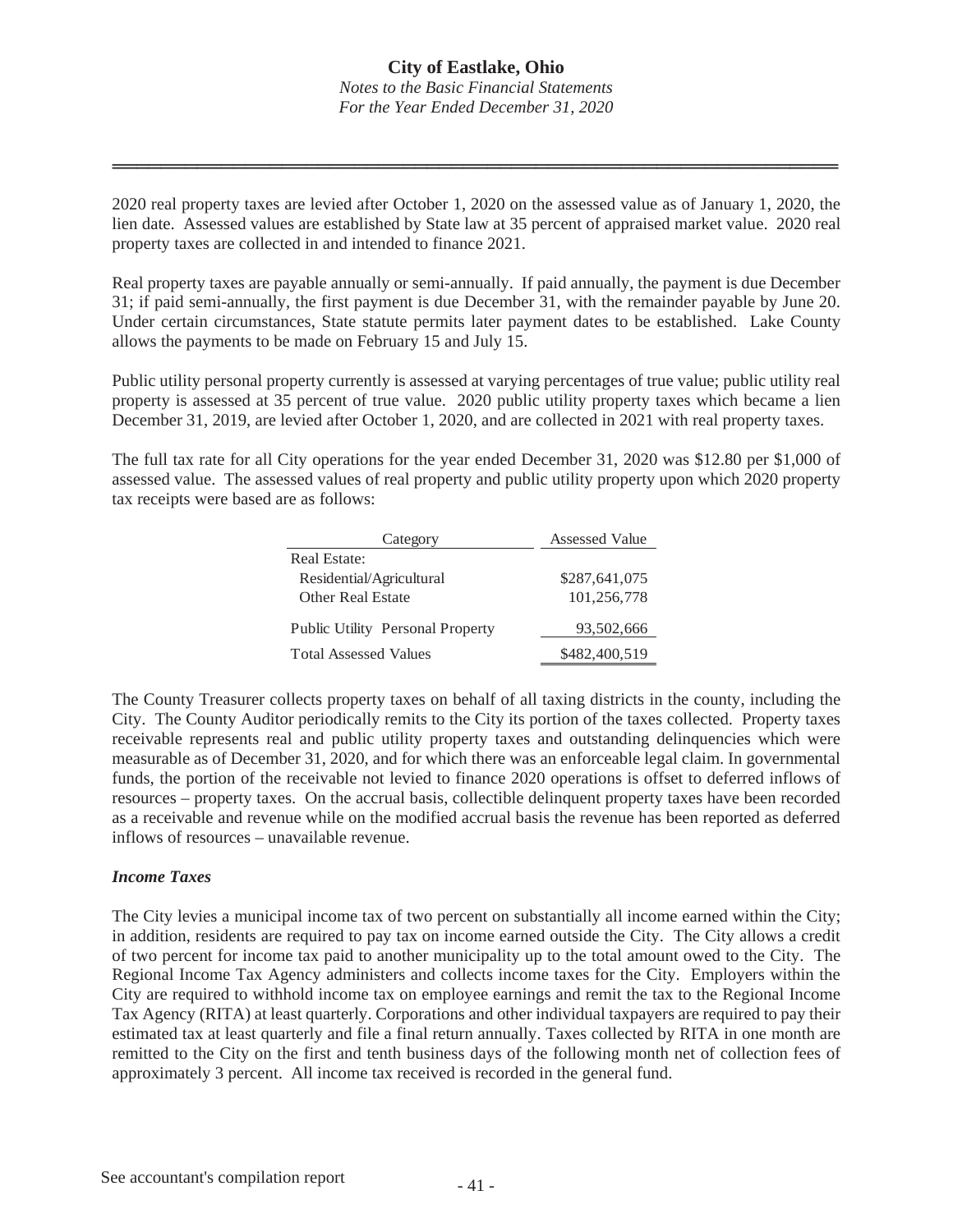*Notes to the Basic Financial Statements For the Year Ended December 31, 2020* 

*őőőőőőőőőőőőőőőőőőőőőőőőőőőőőőőőőőőőőőőőőőőőőőőőőőőőőőőőőőőő*

#### *Intergovernmental Receivable*

A summary of the principal items of intergovernmental receivables follows:

|                                            | Amount      |
|--------------------------------------------|-------------|
| <b>Governmental Activities:</b>            |             |
| <b>Local Government</b>                    | \$545,181   |
| Gasoline Tax                               | 425.944     |
| Homestead and Rollback                     | 163,055     |
| <b>Auto Registration</b>                   | 52,017      |
| Lake County Auditor - Estate Tax           | 819         |
| Road Improvements                          | 95,657      |
| City of Willoughby                         | 5,876       |
| VOCA                                       | 4,963       |
| <b>Ohio Bureau of Workers Compensation</b> | 2,396       |
| Total                                      | \$1,295,908 |
| <b>Business-Type Activities:</b>           |             |
| <b>Plymouth County Reimbursement</b>       | 362,590     |
| Galalina Pump Reimbursement                | 376,040     |
| Total                                      | \$738,630   |

### **Note 8 - Tax Abatements**

As of December 31, 2020, the City provides tax abatements through Community Reinvestment Area (CRA) Tax Abatements the Municipal Income Tax Incentive Program.

### *Community Reinvestment Area (CRA)*

Pursuant to Ohio Revised Code Chapter 5709, the City established four Community Reinvestment Areas to provide property tax abatements to stimulate redevelopment by improvements and rehabilitation of properties located on Vine Street. Abatements are obtained through application by the property owner meeting a set of established goals outlined in the City of Eastlake Community Reinvestment Area Guidelines. The amount of the abatement is deducted from the recipient's tax bill. In 2020, the values of taxes being abated total \$4,366.

### *Municipal Income Tax Incentive Program*

The City of Eastlake created the Municipal Tax Incentive Program in 2007. The purpose of the program is to maintain Eastlake's competitiveness as a site for location of new businesses and the expansion of existing businesses. Pursuant to Ohio Revised Code Chapter 718 and City ordinance, the City provides an incentive to businesses based on the business' new gross annual payroll. The abatement is administered as a refund based on the business' payroll taxes. The time period in years is based on the business' amount of new gross payroll created. During 2020, the cap on the incentive was 50 percent of the business' 2 percent City payroll tax with an incentive period of no more than 7 years. In 2020, the taxes abated under this program were \$138,872.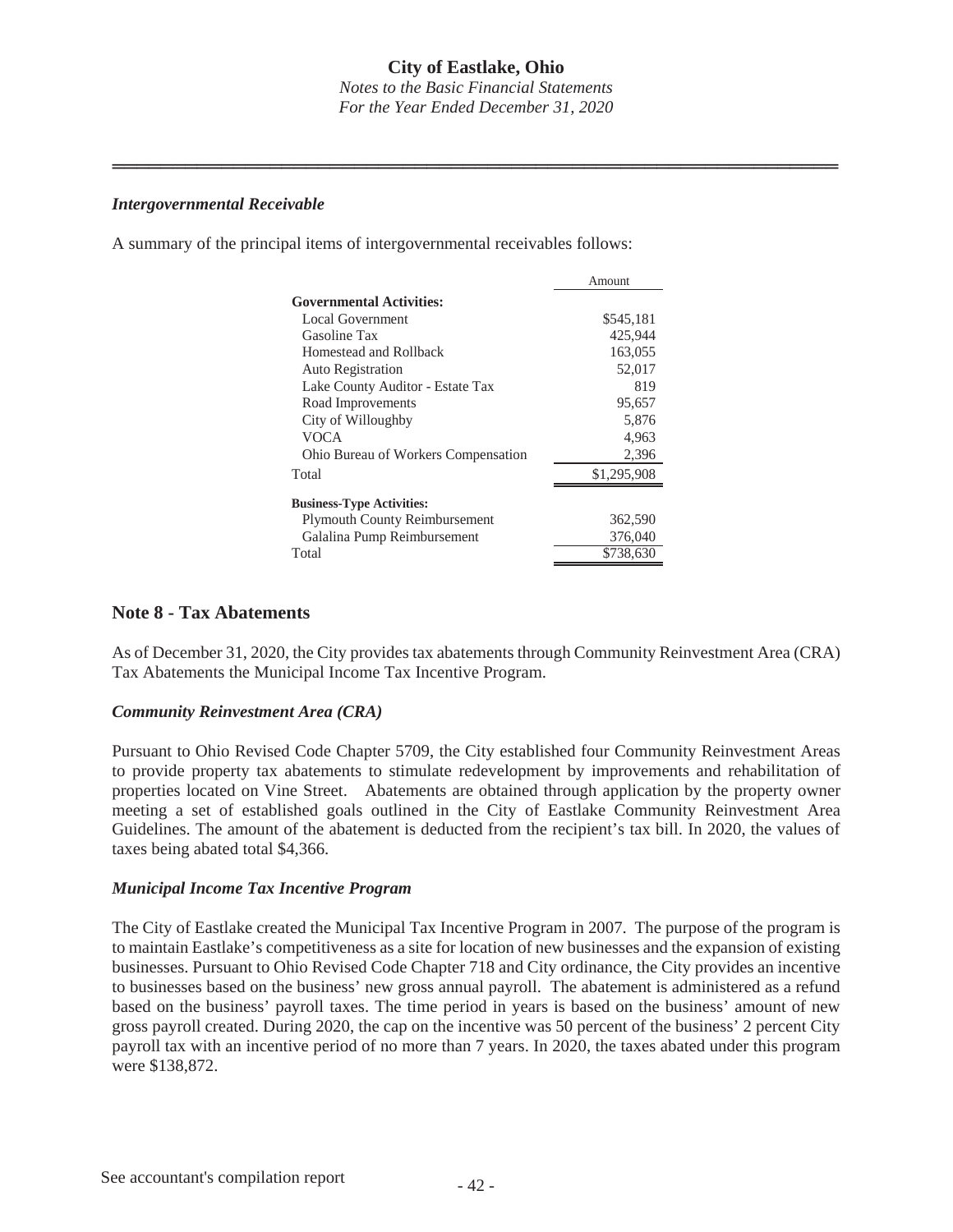### **Note 9 - Interfund Transactions**

### *Interfund Transfers*

During 2020, the general fund transferred \$845,000 to the general bond retirement debt service fund as debt payments came due, \$250,000 to the road improvement capital projects fund to cover the City's portion of Stevens Boulevard and \$260,810 to other governmental funds to provide additional resources for current operations. The sanitary sewer enterprise fund transferred \$3,127 to the road improvement capital projects fund for debt payments.

#### *Internal Balances – Change in Proportionate Share*

The City uses an internal proportionate share to allocate its net pension/OPEB liability and corresponding deferred outflows/inflows of resources and pension/OPEB expense to its various funds. This allocation creates a change in internal proportionate share. The effects of the internal proportionate share are eliminated from the pension/OPEB deferred outflows/inflows of resources in the governmental and business-type activities columns of the statement of net position, except for any net residual amounts between governmental and business-type activities. These residual amounts are eliminated in the total column of the entity wide statement of net position, thus allowing the total column to present the change in proportionate share for the City as a whole. Eliminations made in the total column of the entity wide statement of net position related to pension include deferred outflows of resources for the business-type activities related to the sanitary sewer enterprise fund and deferred inflows of resources for the governmental type activities in the amount of \$96,271. Eliminations made in the total column of the entity wide statement of net position related to OPEB include deferred outflows of resources for the business-type activities related to the sanitary sewer enterprise fund and deferred inflows of resources for the governmental type activities in the amount of \$61,589.

### **Note 10 - Contingencies**

#### *Litigation*

The City is a party to various legal proceedings which seek damages or injunctive relief generally incidental to its operations and pending projects. The City's management is of the opinion that the ultimate disposition of various claims and legal proceedings will not have a material effect, if any, on the financial condition of the City.

As to the *Ohio Department of Transportation vs. Eastlake Development Company* court case, the matter was settled. However, there was no agreed payment plan. Instead, the parties agreed to further negotiate any payment terms and ODOT agreed that there would be no execution against the City on the judgment unless a number of conditions which evidence a significant improvement in the City's financial health occur. The City has not met those conditions and likely will not in the foreseeable future.

#### *Grants*

For the period January 1, 2020 to December 31, 2020 the City received Federal and State grants for specific purposes that are subject to review and audit by the grantor agencies or their designees. Such audits could lead to a request for reimbursement to the grantor agency for expenditures disallowed under the terms of the grant. Based on prior experience, the City believes such disallowances, if any, would be immaterial.

See accountant's compilation report  $-43$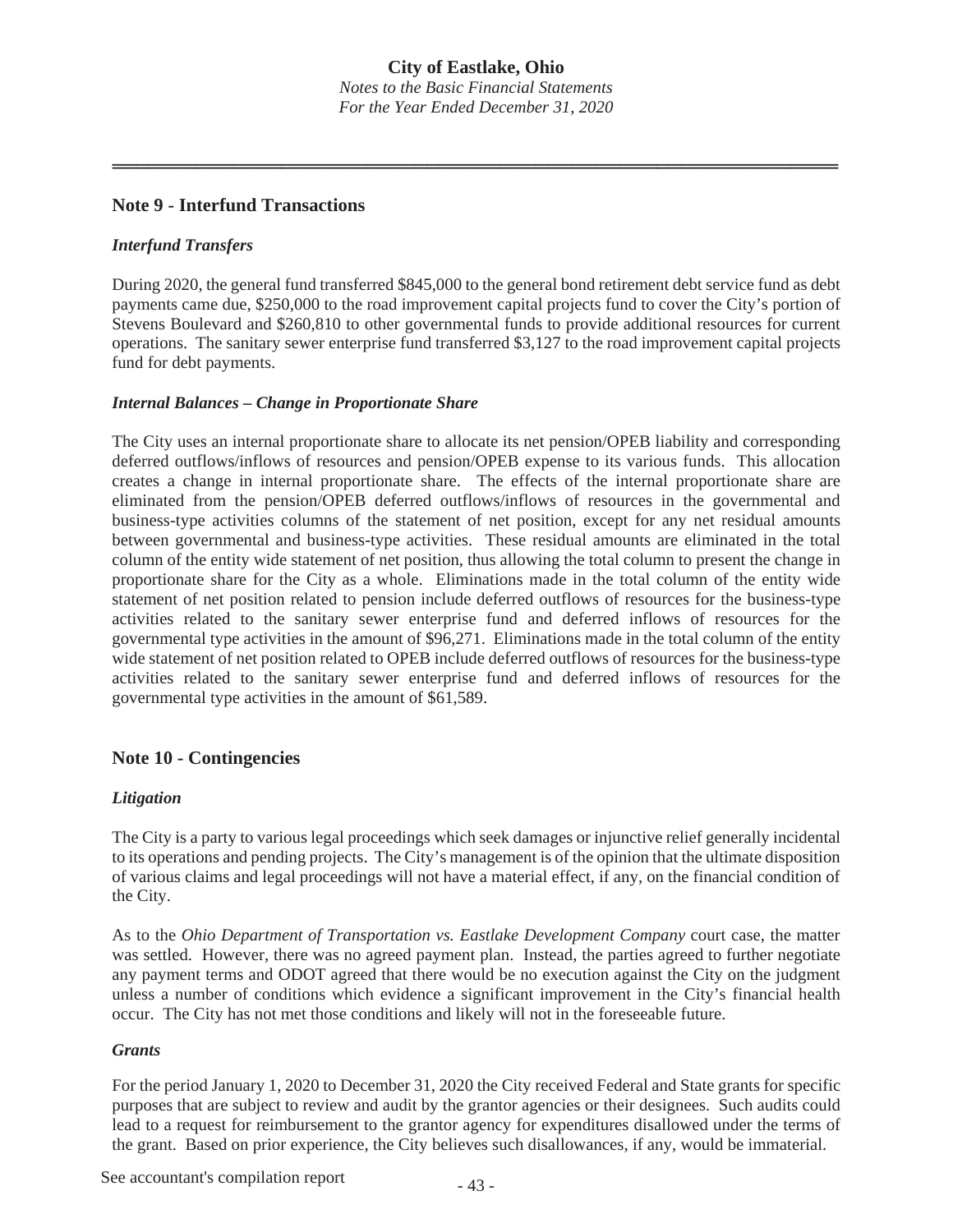*Notes to the Basic Financial Statements For the Year Ended December 31, 2020* 

*őőőőőőőőőőőőőőőőőőőőőőőőőőőőőőőőőőőőőőőőőőőőőőőőőőőőőőőőőőőő*

# **Note 11 - Capital Assets**

A summary of changes in capital assets during 2020 follows:

|                                          | <b>Balance</b> |             |               | <b>Balance</b> |
|------------------------------------------|----------------|-------------|---------------|----------------|
|                                          | 12/31/2019     | Additions   | Deletions     | 12/31/2020     |
| <b>Governmental Activities:</b>          |                |             |               |                |
| Nondepreciable Capital Assets:           |                |             |               |                |
| Land                                     | \$7,442,984    | \$350,000   | \$0           | \$7,792,984    |
| Construction in Progress                 | 1,373,964      | 2,251,074   | (1,285,661)   | 2,339,377      |
| Total Nondepreciable Capital Assets      | 8,816,948      | 2,601,074   | (1, 285, 661) | 10,132,361     |
| Depreciable Capital Assets:              |                |             |               |                |
| <b>Land Improvements</b>                 | 18,082,049     | 47,188      | (8,054)       | 18, 121, 183   |
| <b>Buildings and Improvements</b>        | 9,897,865      | 470,803     | (381, 885)    | 9,986,783      |
| Machinery and Equipment                  | 4,832,186      | 698,875     | (41,321)      | 5,489,740      |
| Computer Software                        | $\theta$       | 287,197     | $\Omega$      | 287,197        |
| Vehicles                                 | 4,466,034      | 1,941,781   | (249,766)     | 6,158,049      |
| Infrastructure                           |                |             |               |                |
| Streets, Curbs, Gutters, Sidewalks, etc. | 27,808,425     | 1,285,661   | $\theta$      | 29,094,086     |
| Total Depreciable Capital Assets         | 65,086,559     | 4,731,505   | (681, 026)    | 69,137,038     |
| Less Accumulated Depreciation:           |                |             |               |                |
| <b>Land Improvements</b>                 | (6, 579, 139)  | (361, 306)  | 1,614         | (6,938,831)    |
| <b>Buildings and Improvements</b>        | (6,052,857)    | (195, 575)  | 356,646       | (5,891,786)    |
| Machinery and Equipment                  | (3,195,922)    | (254, 326)  | 9,553         | (3,440,695)    |
| Vehicles                                 | (2,587,267)    | (280, 206)  | 216,731       | (2,650,742)    |
| Infrastructure                           |                |             |               |                |
| Streets, Curbs, Gutters, Sidewalks, etc. | (21, 362, 997) | (415, 746)  | $\theta$      | (21, 778, 743) |
| <b>Total Accumulated Depreciation</b>    | (39, 778, 182) | (1,507,159) | 584,544       | (40,700,797)   |
| Total Depreciable Capital Assets, Net    | 25,308,377     | 3,224,346   | (96, 482)     | 28,436,241     |
| Total Governmental Capital Assets, Net   | \$34,125,325   | \$5,825,420 | (\$1,382,143) | \$38,568,602   |

Depreciation expense was charged to governmental functions as follows:

| <b>General Government</b>        | \$49,727    |
|----------------------------------|-------------|
| Security of Persons and Property | 267,323     |
| Transportation                   | 543.548     |
| <b>Basic Utility Services</b>    | 415,746     |
| Leisure Time Activities          | 230,815     |
| Total                            | \$1,507,159 |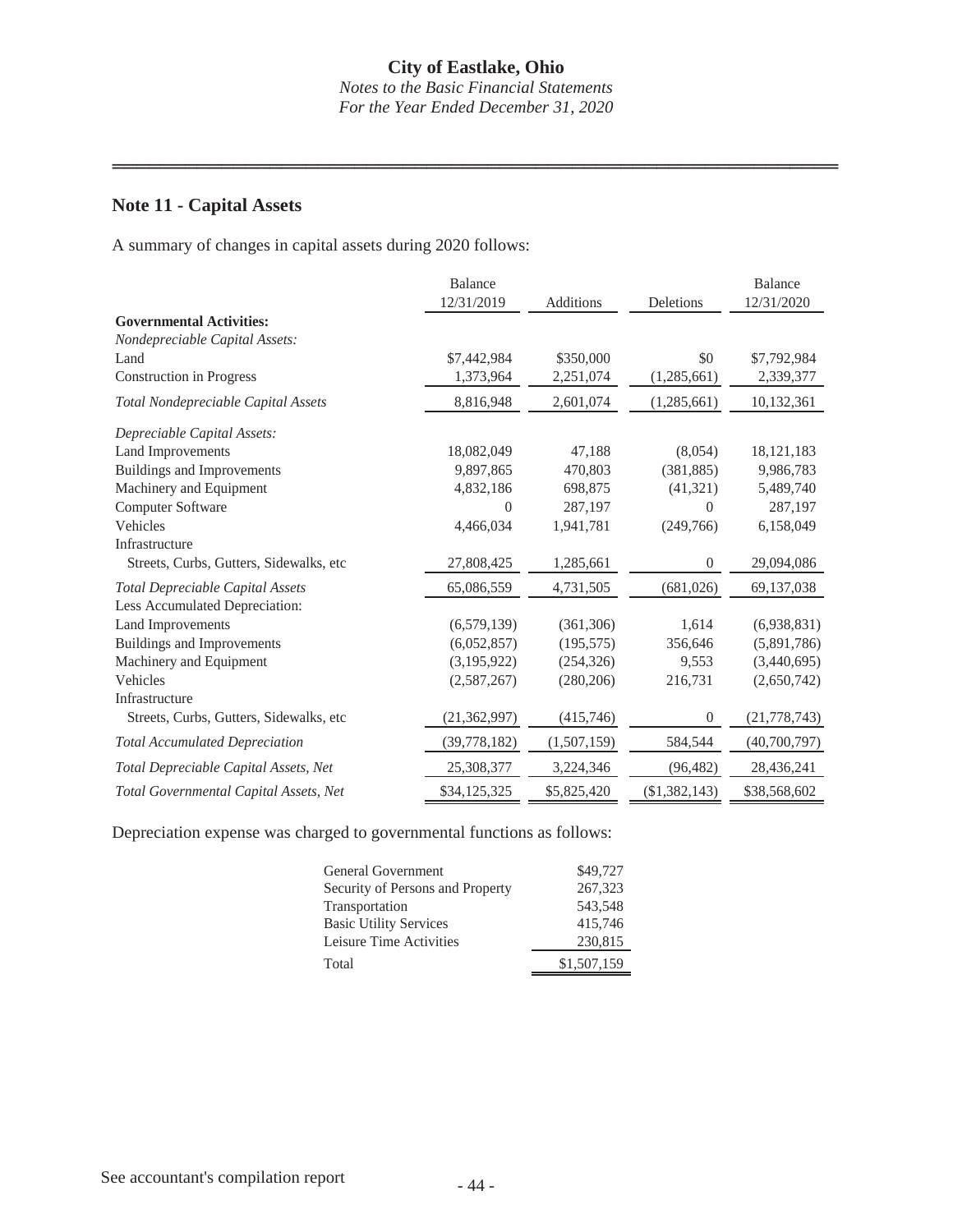*Notes to the Basic Financial Statements For the Year Ended December 31, 2020* 

|                                                    | <b>Balance</b><br>12/31/2019 | Additions   | Deletions        | Balance<br>12/31/2020 |
|----------------------------------------------------|------------------------------|-------------|------------------|-----------------------|
| <b>Business-Type Activities:</b>                   |                              |             |                  |                       |
| Nondepreciable Capital Assets:                     |                              |             |                  |                       |
| Land                                               | \$75,556                     | \$0         | \$0              | \$75,556              |
| <b>Construction</b> in Progress                    | 6,427,549                    | 2,012,356   | (7,321,093)      | 1,118,812             |
| Total Nondepreciable Capital Assets                | 6,503,105                    | 2,012,356   | (7,321,093)      | 1,194,368             |
| Depreciable Capital Assets:                        |                              |             |                  |                       |
| <b>Buildings and Improvements</b>                  | 2,909,307                    | 7,321,093   | $\Omega$         | 10,230,400            |
| Machinery and Equipment                            | 1,059,636                    | 69,288      | (33, 671)        | 1,095,253             |
| Vehicles                                           | 442,758                      | 9,703       | $\overline{0}$   | 452,461               |
| Infrastructure                                     |                              |             |                  |                       |
| <b>Sewers</b>                                      | 9,615,247                    | $\Omega$    | $\Omega$         | 9,615,247             |
| <b>Total Depreciable Capital Assets</b>            | 14,026,948                   | 7,400,084   | (33, 671)        | 21,393,361            |
| Less Accumulated Depreciation:                     |                              |             |                  |                       |
| Buildings and Improvements                         | (1,313,916)                  | (94, 344)   | $\Omega$         | (1,408,260)           |
| Machinery and Equipment                            | (367, 458)                   | (59, 810)   | 2,245            | (425, 023)            |
| Vehicles                                           | (311, 489)                   | (14,601)    | $\overline{0}$   | (326,090)             |
| Infrastructure                                     |                              |             |                  |                       |
| Sewers                                             | (7,903,903)                  | (58,600)    | $\boldsymbol{0}$ | (7,962,503)           |
| <b>Total Accumulated Depreciation</b>              | (9,896,766)                  | (227, 355)  | 2,245            | (10, 121, 876)        |
| Total Depreciable Capital Assets, Net              | 4,130,182                    | 7,172,729   | (31, 426)        | 11,271,485            |
| Total Business-Type Activities Capital Assets, Net | \$10,633,287                 | \$9,185,085 | $(\$7,352,519)$  | \$12,465,853          |

## **Note 12 - Risk Management**

The City is exposed to various risks of loss related to torts; theft of, damage to, and destruction of assets; errors and omissions; injuries to employees; and natural disasters.

During 2020, the City participated in NORMA (Note 19), an insurance pool, for the following types of insurance:

| Type                                  | Coverage     |
|---------------------------------------|--------------|
| Property                              | \$50,720,688 |
| <b>Inland Marine</b>                  | 8,000,000    |
| General Liability                     | 1,000,000    |
| Automobile Liability                  | 1,000,000    |
| Law Enforcement Liability             | 1,000,000    |
| Public Officials Liability            | 1,000,000    |
| <b>Employment Practices Liability</b> | 1,000,000    |
| Umbrella                              | 15,000,000   |

Claims have not exceeded this coverage in any of the past three years and there have been no significant reductions in overall commercial coverage in any of the past three years.

### *Workers' Compensation*

The City pays the State Workers' Compensation System a premium based on a rate per \$100 of salaries. This rate is calculated based on accident history and administrative costs.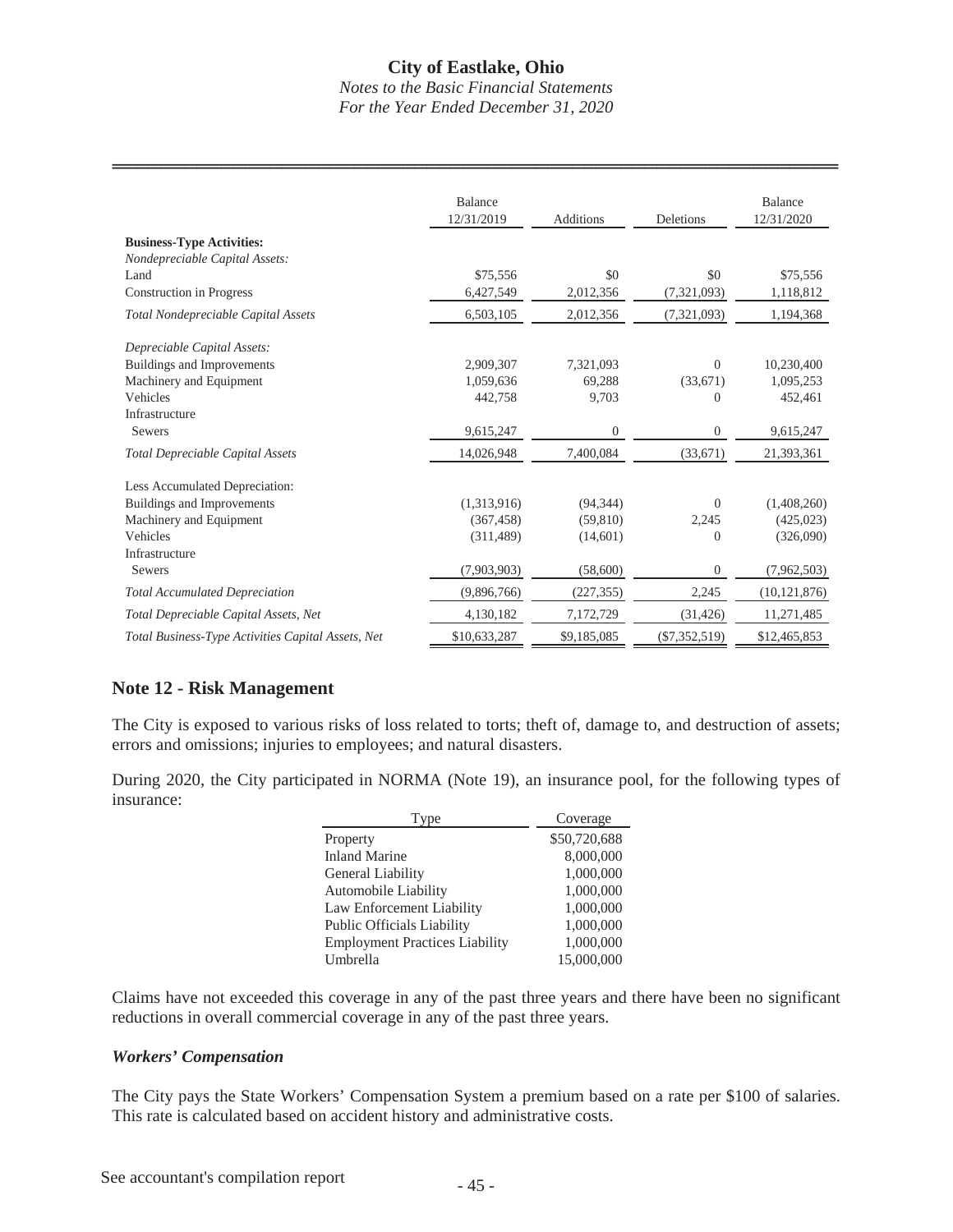### **Note 13 - Defined Benefit Pension Plans**

The Statewide retirement systems provide both pension benefits and other postemployment benefits (OPEB).

#### *Net Pension Liability/Net OPEB Liability*

The net pension liability and the net OPEB liability reported on the statement of net position represent liabilities to employees for pensions and OPEB, respectively. Pensions/OPEB are a component of exchange transactions – between an employer and its employees – of salaries and benefits for employee services. Pensions/OPEB are provided to an employee – on a deferred-payment basis – as part of the total compensation package offered by an employer for employee services each financial period. The obligation to sacrifice resources for pensions is a present obligation because it was created as a result of employment exchanges that already have occurred.

The net pension/OPEB liabilities represent the City's proportionate share of each pension/OPEB plans' collective actuarial present value of projected benefit payments attributable to past periods of service, net of each pension/OPEB plans' fiduciary net position. The net pension/OPEB liabilities calculations are dependent on critical long-term variables, including estimated average life expectancies, earnings on investments, cost of living adjustments and others. While these estimates use the best information available, unknowable future events require adjusting these estimates annually.

Ohio Revised Code (ORC) limits the City's obligation for these liabilities to annually required payments. The City cannot control benefit terms or the manner in which pensions are financed; however, the City does receive the benefit of employees' services in exchange for compensation including pension and OPEB.

GASB 68/75 assume the liabilities are solely the obligation of the employer, because (1) they benefit from employee services; and (2) State statute requires funding to come from these employers. All pension contributions to date have come solely from these employers (which also includes pension costs paid in the form of withholdings from employees). The retirement systems may allocate a portion of the employer contributions to provide for these OPEB benefits. In addition, health care plan enrollees pay a portion of the health care costs in the form of a monthly premium. State statute requires the retirement systems to amortize unfunded pension liabilities within 30 years. If the pension amortization period exceeds 30 years, each retirement system's board must propose corrective action to the State legislature. Any resulting legislative change to benefits or funding could significantly affect the net pension/OPEB liabilities. Resulting adjustments to the net pension/OPEB liabilities would be effective when the changes are legally enforceable. The ORC permits, but does not require the retirement systems to provide healthcare to eligible benefit recipients.

The proportionate share of each plan's unfunded benefits is presented as a long-term *net pension/OBEB liability* on the accrual basis of accounting. Any liability for the contractually-required pension/OPEB contribution outstanding at the end of the year is included in *intergovernmental payable* on both the accrual and modified accrual bases of accounting. The remainder of this note includes the required pension disclosures. See Note 14 for the required OPEB disclosures.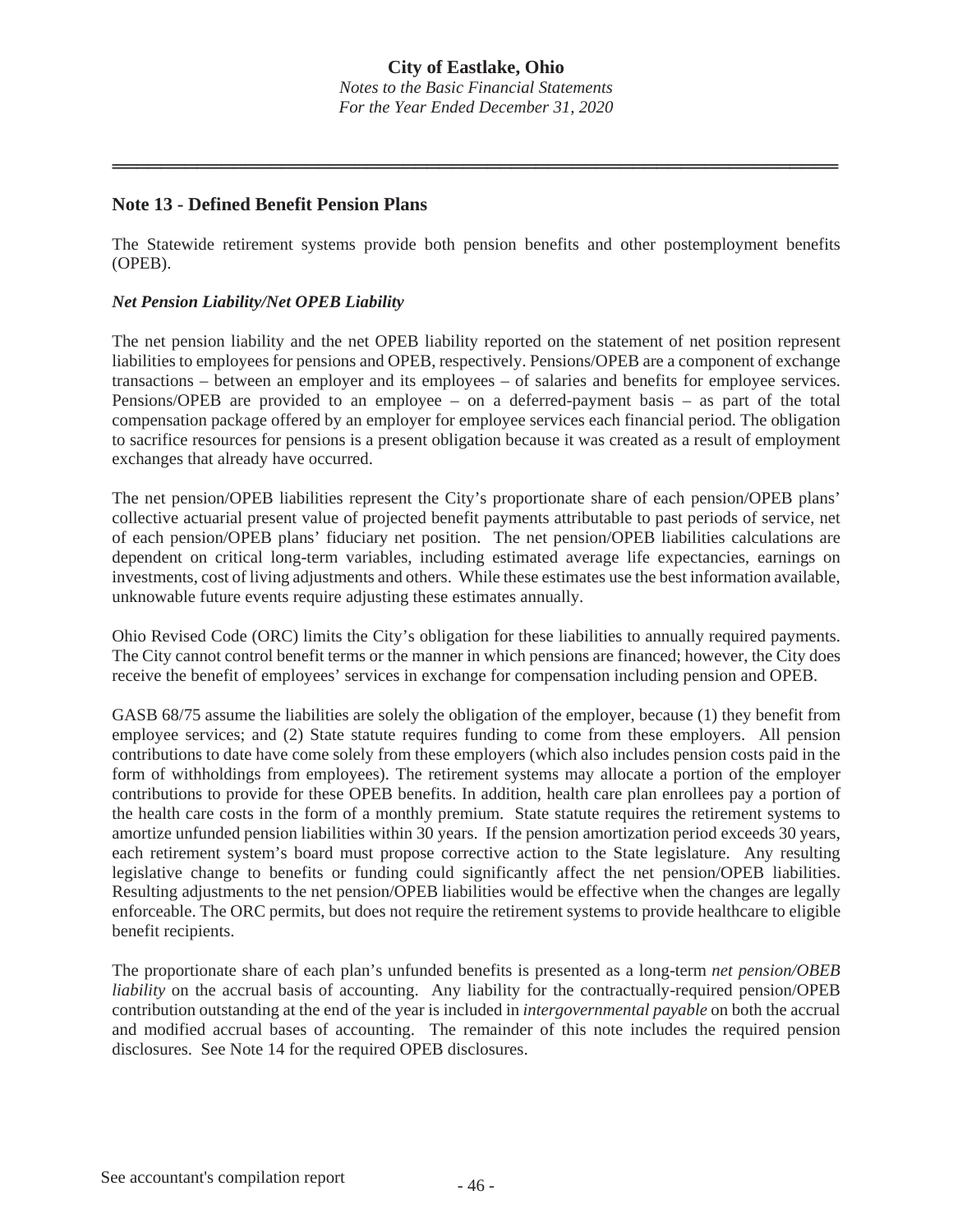#### *Plan Description – Ohio Public Employees Retirement System*

Plan Description – City employees, other than full-time police and firefighters, participate in the Ohio Public Employees Retirement System (OPERS). OPERS administers three separate pension plans. The traditional pension plan is a cost-sharing, multiple-employer defined benefit pension plan. The memberdirected plan is a defined contribution plan and the combined plan is a combination cost-sharing, multipleemployer defined benefit/defined contribution pension plan. The City does not have any employees that contribute to the combined plan.

OPERS provides retirement, disability, survivor and death benefits, and annual cost of living adjustments (COLA) to members of the traditional and combined plans. Authority to establish and amend benefits is provided by Chapter 145 of the Ohio Revised Code (ORC). The OPERS issues a stand-alone financial report that includes financial statements, required supplementary information and detailed information about OPERS' fiduciary net position that may be obtained by visiting https://www.opers.org/financial/reports.shtml, by writing to the Ohio Public Employees Retirement System, 277 East Town Street, Columbus, Ohio 43215-4642, or by calling (800) 222-7377.

Senate Bill (SB) 343 was enacted into law with an effective date of January 7, 2013. In the legislation, members in the traditional and combined plans were categorized into three groups with varying provisions of the law applicable to each group. The following table provides age and service requirements for retirement and the retirement formula applied to final average salary (FAS) for the three member groups under the traditional and combined plans as per the reduced benefits adopted by SB 343 (see OPERS' annual financial report referenced previously for additional information, including requirements for reduced and unreduced benefits):

| <b>Group A</b>                            | <b>Group B</b>                            | Group C                                  |
|-------------------------------------------|-------------------------------------------|------------------------------------------|
| Eligible to retire prior to               | 20 years of service credit prior to       | Members not in other Groups              |
| January 7, 2013 or five years             | January 7, 2013 or eligible to retire     | and members hired on or after            |
| after January 7, 2013                     | ten years after January 7, 2013           | January 7, 2013                          |
| <b>State and Local</b>                    | <b>State and Local</b>                    | <b>State and Local</b>                   |
| Age and Service Requirements:             | Age and Service Requirements:             | Age and Service Requirements:            |
| Age 60 with 60 months of service credit   | Age 60 with 60 months of service credit   | Age 57 with 25 years of service credit   |
| or Age 55 with 25 years of service credit | or Age 55 with 25 years of service credit | or Age 62 with 5 years of service credit |
| <b>Traditional Plan Formula:</b>          | <b>Traditional Plan Formula:</b>          | <b>Traditional Plan Formula:</b>         |
| 2.2% of FAS multiplied by years of        | 2.2% of FAS multiplied by years of        | 2.2% of FAS multiplied by years of       |
| service for the first 30 years and 2.5%   | service for the first 30 years and 2.5%   | service for the first 35 years and 2.5%  |
| for service years in excess of 30         | for service years in excess of 30         | for service years in excess of 35        |

Final Average Salary (FAS) represents the average of the three highest years of earnings over a member's career for Groups A and B. Group C is based on the average of the five highest years of earnings over a member's career.

Members who retire before meeting the age and years of service credit requirement for unreduced benefits receive a percentage reduction in the benefit amount. The initial amount of a member's pension benefit is vested upon receipt of the initial benefit payment for calculation of an annual cost-of-living adjustment.

When a traditional plan benefit recipient has received benefits for 12 months, current law provides for an COLA. This COLA is calculated on the base retirement benefit at the date of retirement and is not compounded. Members retiring under the combined plan receive a COLA on the defined benefit portion of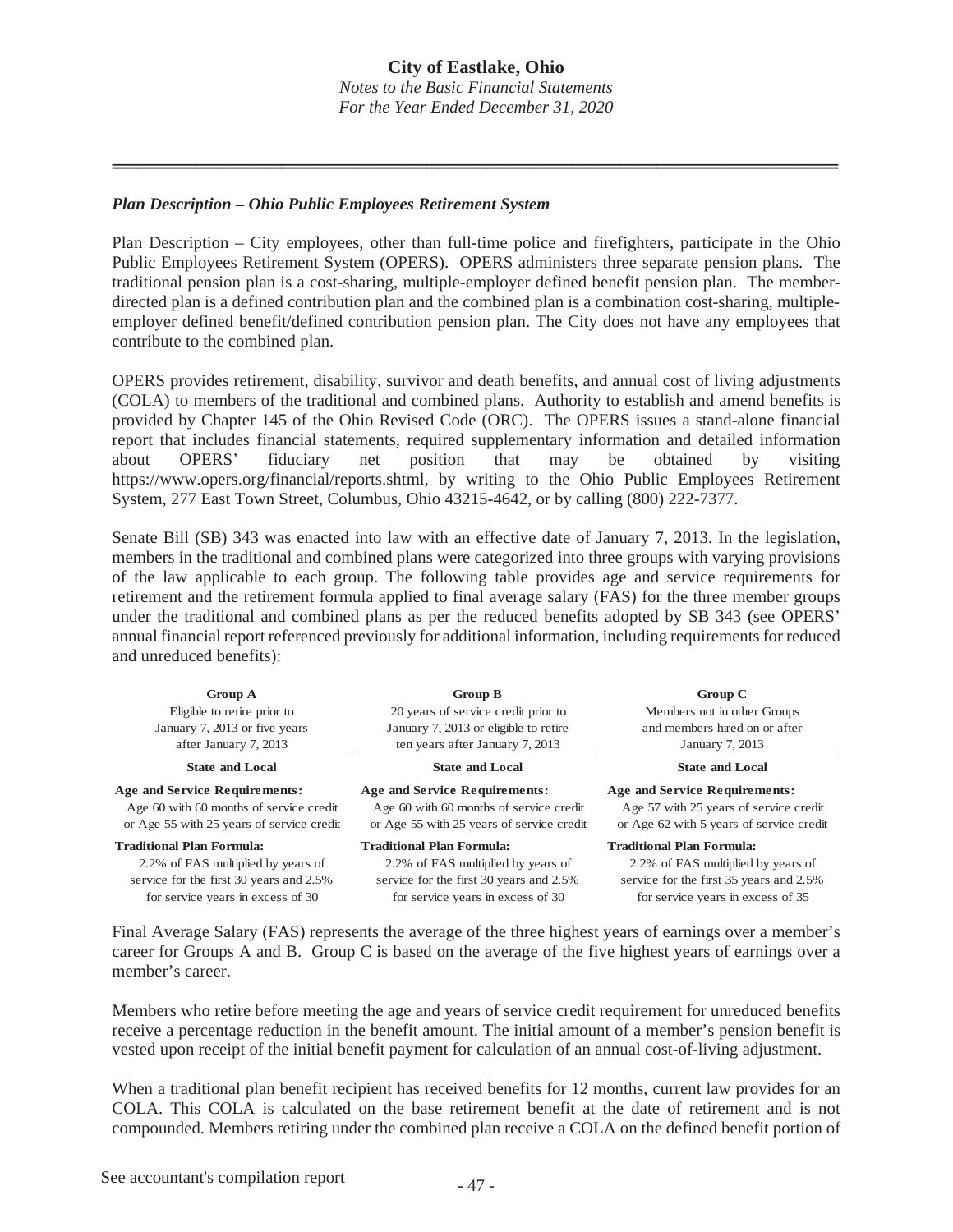their pension benefit. For those retiring prior to January 7, 2013, current law provides for a 3 percent COLA. For those retiring subsequent to January 7, 2013, beginning in calendar year 2019, current law provides that the COLA will be based on the average percentage increase in the Consumer Price Index, capped at 3 percent.

*őőőőőőőőőőőőőőőőőőőőőőőőőőőőőőőőőőőőőőőőőőőőőőőőőőőőőőőőőőőő*

Defined contribution plan benefits are established in the plan documents, which may be amended by the Board. Member-directed plan and combined plan members who have met the retirement eligibility requirements may apply for retirement benefits. The amount available for defined contribution benefits in the combined plan consists of the member's contributions plus or minus the investment gains or losses resulting from the member's investment selections. Combined plan members wishing to receive benefits must meet the requirements for both the defined benefit and defined contribution plans. Member-directed participants must have attained the age of 55, have money on deposit in the defined contribution plan and have terminated public service to apply for retirement benefits. The amount available for defined contribution benefits in the member-directed plan consists of the members' contributions, vested employer contributions and investment gains or losses resulting from the members' investment selections. Employer contributions and associated investment earnings vest over a five-year period, at a rate of 20 percent each year. At retirement, members may select one of several distribution options for payment of the vested balance in their individual OPERS accounts. Options include the annuitization of the benefit (which includes joint and survivor options), partial lump-sum payments (subject to limitations), a rollover of the vested account balance to another financial institution, receipt of entire account balance, net of taxes withheld, or a combination of these options.

Funding Policy – The ORC provides statutory authority for member and employer contributions as follows:

|                                                  | State                 |  |  |  |
|--------------------------------------------------|-----------------------|--|--|--|
|                                                  | and Local             |  |  |  |
| <b>2020 Statutory Maximum Contribution Rates</b> |                       |  |  |  |
| Employer                                         | 14.0%                 |  |  |  |
| Employee *                                       | 10.0%                 |  |  |  |
| 2020 Actual Contribution Rates                   |                       |  |  |  |
| Employer:                                        |                       |  |  |  |
| Pension **                                       | 14.0%                 |  |  |  |
| Post-employment Health Care Benefits **          | 0.0                   |  |  |  |
| <b>Total Employer</b>                            | 14.0                  |  |  |  |
| Employee                                         | 10.0<br>$\frac{0}{0}$ |  |  |  |

\* Member contributions within the combined plan are not used to fund the defined benefit retirement allowance.

\*\* These pension and employer health care rates are for the traditional and combined plans The employer contributions rate for the member-directed plan is allocated 4 percent for health care with the remainder going to pension.

Employer contribution rates are actuarially determined and are expressed as a percentage of covered payroll.

For 2020, the City's contractually required contribution was \$368,340 for the traditional plan and \$0 for the member-directed plan. Of these amounts, \$10,755 is reported as an intergovernmental payable for the traditional plan.

See accountant's compilation report  $-48$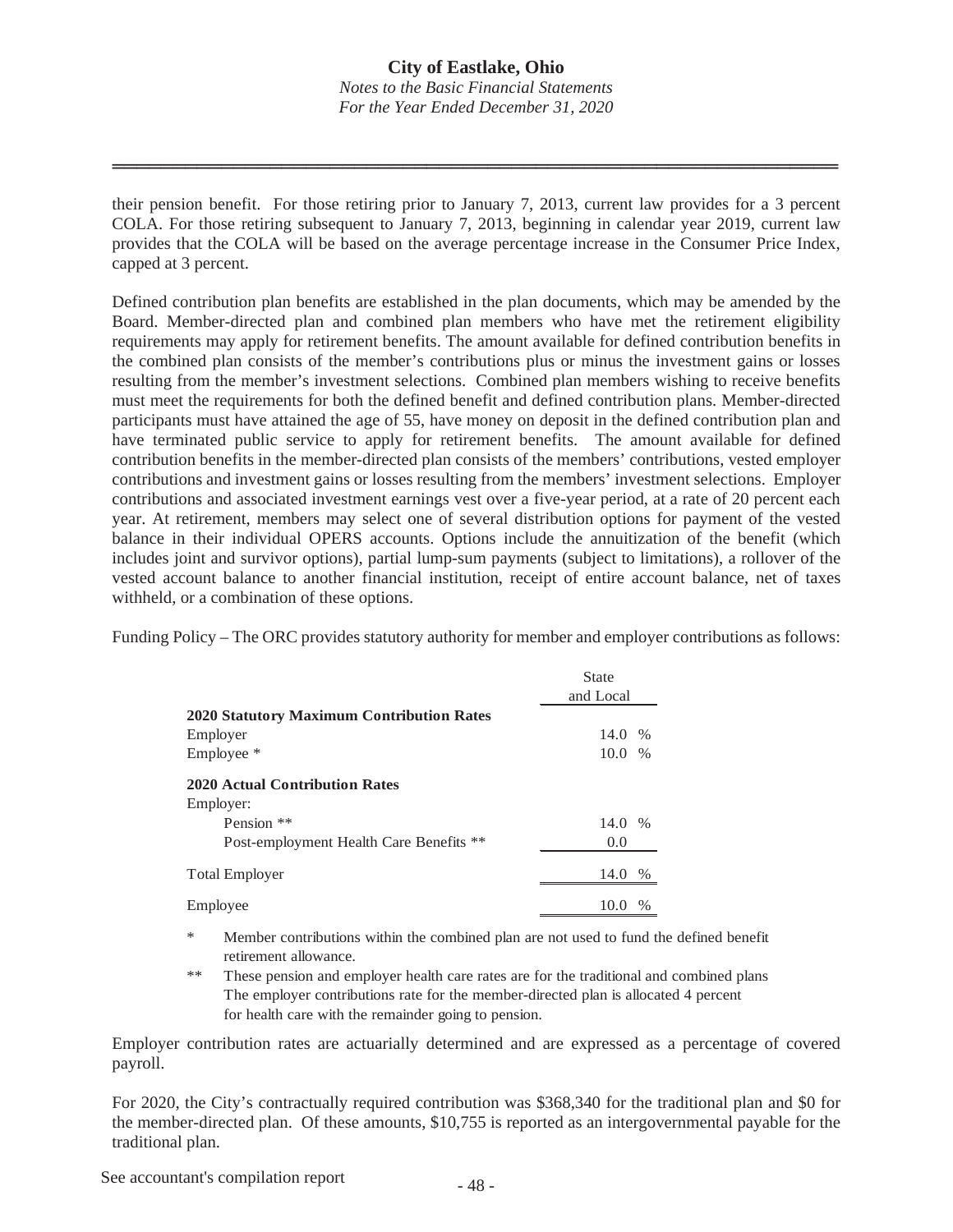### *Plan Description – Ohio Police & Fire Pension Fund*

Plan Description – City full-time police and firefighters participate in Ohio Police and Fire Pension Fund (OP&F), a cost-sharing, multiple-employer defined benefit pension plan administered by OP&F. OP&F provides retirement and disability pension benefits, annual cost of living adjustments (COLA), and death benefits to plan members and beneficiaries. Benefit provisions are established by the Ohio State Legislature and are codified in Chapter 742 of the Ohio Revised Code (ORC). OP&F issues a publicly available financial report that includes financial information and required supplementary information and detailed information about OP&F fiduciary net position. The report that may be obtained by visiting the OP&F website at www.op-f.org or by writing to the Ohio Police and Fire Pension Fund, 140 East Town Street, Columbus, Ohio 43215-5164.

Upon attaining a qualifying age with sufficient years of service, a member of OP&F may retire and receive a lifetime monthly pension. OP&F offers four types of service retirement: normal, service commuted, age/service commuted and actuarially reduced. Each type has different eligibility guidelines and is calculated using the member's average annual salary. The following discussion of the pension formula relates to normal service retirement.

For members hired after July 1, 2013, the minimum retirement age is 52 for normal service retirement with at least 25 years of service credit. For members hired on or before after July 1, 2013, the minimum retirement age is 48 for normal service retirement with at least 25 years of service credit.

The annual pension benefit for normal service retirement is equal to a percentage of the allowable average annual salary. The percentage equals 2.5 percent for each of the first 20 years of service credit, 2.0 percent for each of the next five years of service credit and 1.5 percent for each year of service credit in excess of 25 years. The maximum pension of 72 percent of the allowable average annual salary is paid after 33 years of service credit (see OP&F's annual financial report referenced previously for additional information, including requirements for Deferred Retirement Option Plan (DROP) provisions and reduced and unreduced benefits).

Under normal service retirement, retired members who are at least 55 years old and have been receiving OP&F benefits for at least one year may be eligible for a COLA. The age 55 provision for receiving a COLA does not apply to those who are receiving a permanent and total disability benefit, surviving beneficiaries, and statutory survivors. Members participating in the DROP program have separate eligibility requirements related to COLA.

Members retiring under normal service retirement, with less than 15 years of service credit on July 1, 2013, will receive a COLA equal to either 3 percent or the percent increase, if any, in the Consumer Price Index over the 13 month period ending on September  $30<sup>th</sup>$  of the immediately preceding year, whichever is less. The COLA amount for members with at least 15 years of service credit as of July 1, 2013, is equal to 3 percent of their base pension or disability benefit.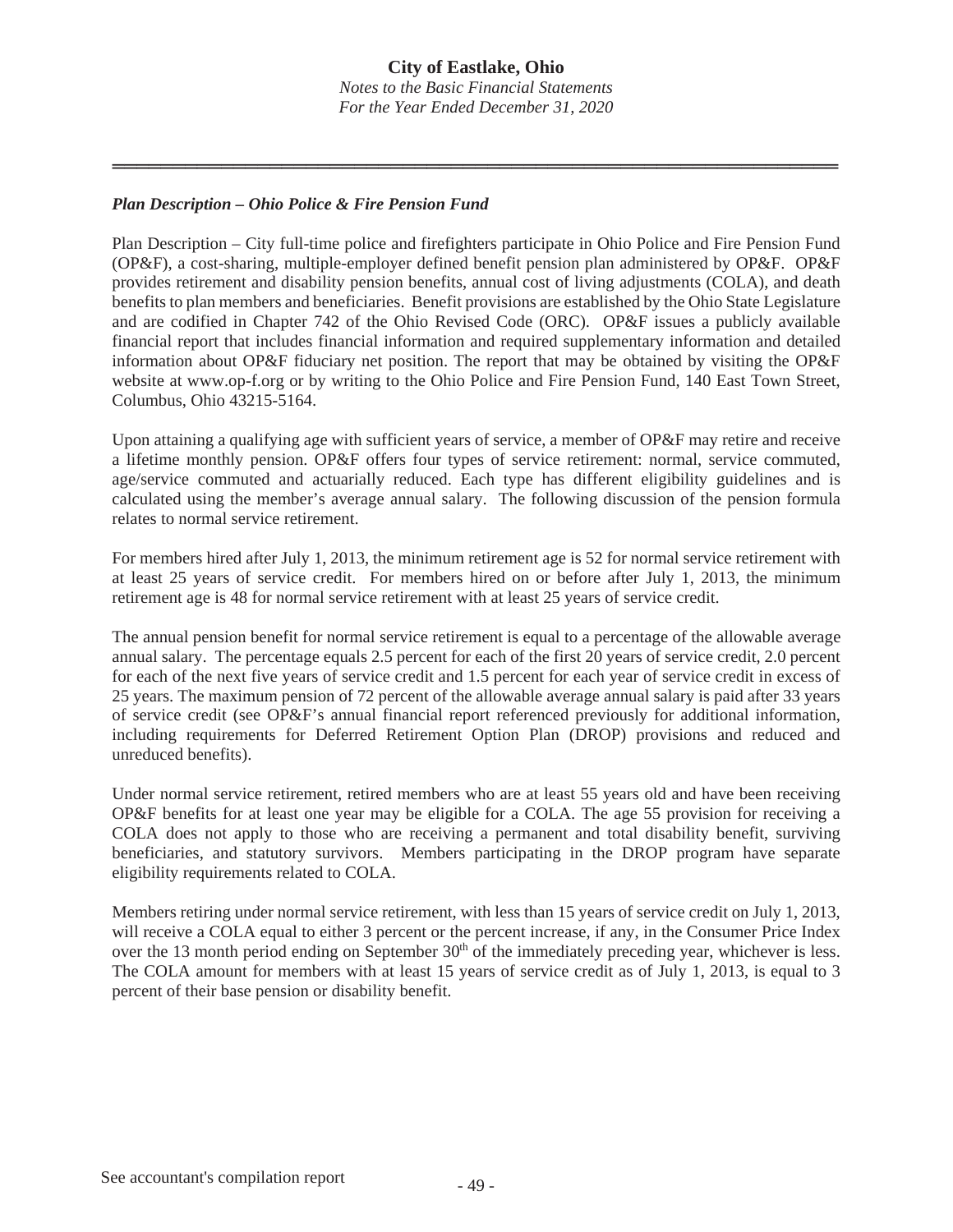*Notes to the Basic Financial Statements For the Year Ended December 31, 2020* 

Funding Policy – The ORC provides statutory authority for member and employer contributions as follows:

*őőőőőőőőőőőőőőőőőőőőőőőőőőőőőőőőőőőőőőőőőőőőőőőőőőőőőőőőőőőő*

|                                           | Police        | Firefighters  |
|-------------------------------------------|---------------|---------------|
| 2020 Statutory Maximum Contribution Rates |               |               |
| Employer                                  | 19.50 %       | 24.00 %       |
| Employee                                  | $12.25\%$     | 12.25 %       |
| 2020 Actual Contribution Rates            |               |               |
| Employer:                                 |               |               |
| Pension                                   | $19.00\%$     | 23.50 %       |
| Post-employment Health Care Benefits      | 0.50          | 0.50          |
| <b>Total Employer</b>                     | 19.50%        | 24.00 %       |
| Employee                                  | 12.25<br>$\%$ | 12.25<br>$\%$ |

Employer contribution rates are expressed as a percentage of covered payroll. The City's contractually required contribution to OP&F was \$906,426 for 2020. Of this amount, \$24,084 is reported as an intergovernmental payable.

### *Pension Liabilities, Pension Expense, and Deferred Outflows of Resources and Deferred Inflows of Resources Related to Pensions*

The net pension liability for OPERS was measured as of December 31, 2019, and the total pension liability used to calculate the net pension liability was determined by an actuarial valuation as of that date. OP&F's total pension liability was measured as of December 31, 2019, and was determined by rolling forward the total pension liability as of January 1, 2019, to December 31, 2019. The City's proportion of the net pension liability was based on the City's share of contributions to the pension plan relative to the contributions of all participating entities. Following is information related to the proportionate share and pension expense of the City's defined benefit pension plans:

|                                 | <b>OPERS</b>            |              |              |
|---------------------------------|-------------------------|--------------|--------------|
|                                 | <b>Traditional Plan</b> | OP&F         | Total        |
| Proportion of the Net Pension   |                         |              |              |
| Liability/Asset:                |                         |              |              |
| <b>Current Measurement Date</b> | 0.0174930\%             | 0.1717945%   |              |
| <b>Prior Measurement Date</b>   | 0.0168430%              | 0.1708640%   |              |
| Change in Proportionate Share   | 0.0006500%              | 0.0009305%   |              |
| Proportionate Share of the:     |                         |              |              |
| Net Pension Liability           | \$3,457,609             | \$11,572,996 | \$15,030,605 |
| Pension Expense                 | \$701.193               | \$1,446,295  | \$2,147,488  |

2020 pension expense for the member-directed defined contribution plan was \$0. The aggregate pension expense for all pension plans was \$2,147,488.

At December 31, 2020, the City reported deferred outflows of resources and deferred inflows of resources related to defined benefit pensions from the following sources: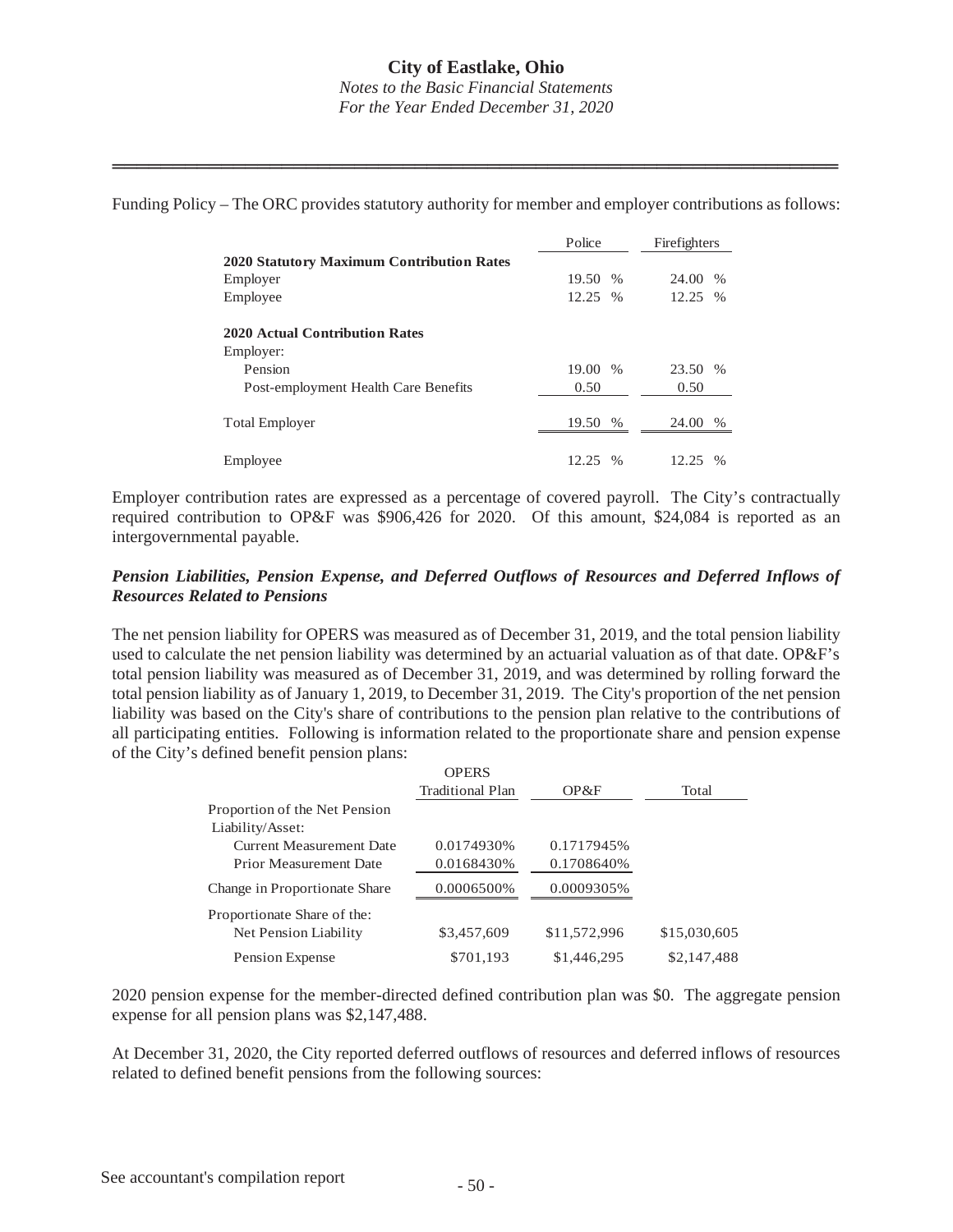*Notes to the Basic Financial Statements For the Year Ended December 31, 2020* 

*őőőőőőőőőőőőőőőőőőőőőőőőőőőőőőőőőőőőőőőőőőőőőőőőőőőőőőőőőőőő*

|                                             | <b>OPERS</b>            |             |             |
|---------------------------------------------|-------------------------|-------------|-------------|
|                                             | <b>Traditional Plan</b> | OP&F        | Total       |
| <b>Deferred Outflows of Resources</b>       |                         |             |             |
| Differences between expected and            |                         |             |             |
| actual experience                           | \$0                     | \$438,075   | \$438,075   |
| Changes of assumptions                      | 184,676                 | 284,087     | 468,763     |
| Changes in proportion and differences       |                         |             |             |
| between City contributions and              |                         |             |             |
| proportionate share of contributions        | 161,223                 | 218,748     | 379,971     |
| City contributions subsequent to the        |                         |             |             |
| measurement date                            | 368,340                 | 906,426     | 1,274,766   |
| <b>Total Deferred Outflows of Resources</b> | \$714,239               | \$1,847,336 | \$2,561,575 |
| <b>Deferred Inflows of Resources</b>        |                         |             |             |
| Differences between expected and            |                         |             |             |
| actual experience                           | \$43,716                | \$596,866   | \$640,582   |
| Net difference between projected            |                         |             |             |
| and actual earnings on pension              |                         |             |             |
| plan investments                            | 689,716                 | 559,069     | 1,248,785   |
| Changes in proportion and differences       |                         |             |             |
| between City contributions and              |                         |             |             |
| proportionate share of contributions        | $\Omega$                | 241,724     | 241,724     |
| <b>Total Deferred Inflows of Resources</b>  | \$733,432               | \$1,397,659 | \$2,131,091 |

\$1,274,766 reported as deferred outflows of resources related to pension resulting from City contributions subsequent to the measurement date will be recognized as a reduction of the net pension liability in 2020. Other amounts reported as deferred outflows of resources and deferred inflows of resources related to pension will be recognized in pension expense as follows:

|                          | <b>OPERS</b>   |             |              |
|--------------------------|----------------|-------------|--------------|
|                          | Traditional    |             |              |
|                          | Plan           | OP&F        | Total        |
| Year Ending December 31: |                |             |              |
|                          |                |             |              |
| 2021                     | \$49,937       | (\$148,399) | $(\$98,462)$ |
| 2022                     | (192, 168)     | (31,376)    | (223, 544)   |
| 2023                     | 28,561         | 263,832     | 292,393      |
| 2024                     | (273, 863)     | (494, 018)  | (767, 881)   |
| 2025                     | $\overline{0}$ | (46,788)    | (46,788)     |
| Thereafter               | 0              |             | $\theta$     |
| Total                    | $(\$387,533)$  | (\$456,749) | (\$844,282)  |

#### *Actuarial Assumptions - OPERS*

Actuarial valuations of an ongoing plan involve estimates of the values of reported amounts and assumptions about the probability of occurrence of events far into the future. Examples include assumptions about future employment, mortality, and cost trends. Actuarially determined amounts are subject to continual review or modification as actual results are compared with past expectations and new estimates are made about the future.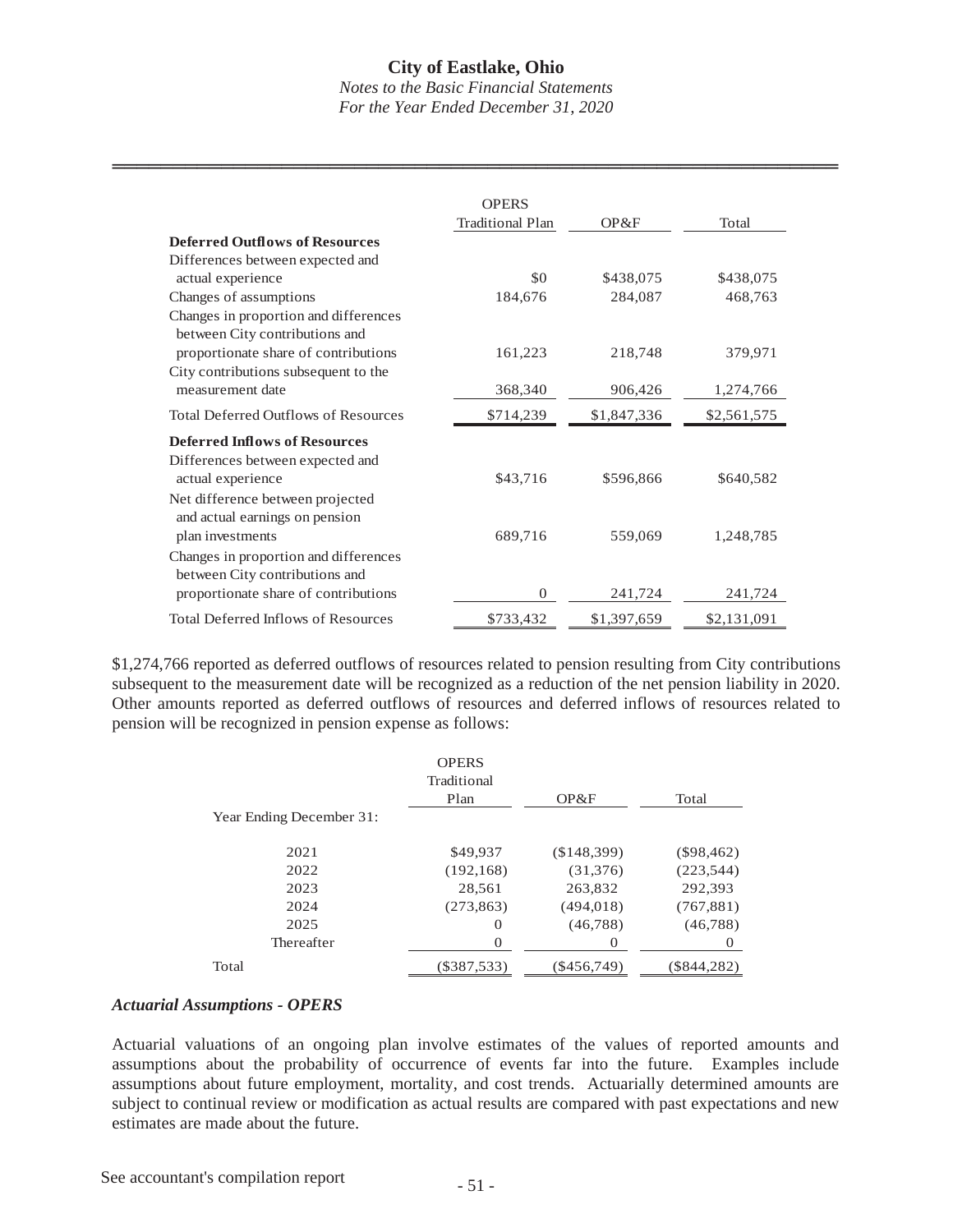*Notes to the Basic Financial Statements For the Year Ended December 31, 2020* 

*őőőőőőőőőőőőőőőőőőőőőőőőőőőőőőőőőőőőőőőőőőőőőőőőőőőőőőőőőőőő*

Projections of benefits for financial reporting purposes are based on the substantive plan (the plan as understood by the employers and plan members) and include the types of benefits provided at the time of each valuation. The total pension liability was determined by an actuarial valuation as of December 31, 2019, using the following actuarial assumptions applied to all periods included in the measurement in accordance with the requirements of GASB 67. Key methods and assumptions used in the latest actuarial valuation, reflecting experience study results, prepared as of December 31, 2019, are presented as follows:

|                               | <b>OPERS</b> Traditional Plan     |
|-------------------------------|-----------------------------------|
|                               |                                   |
| Wage Inflation                | 3.25 percent                      |
| Future Salary Increases,      | 3.25 to 10.75 percent             |
| including inflation           | including wage inflation          |
| COLA or Ad Hoc COLA:          |                                   |
| Pre-January 7, 2013 Retirees  | 3 percent, simple                 |
| Post-January 7, 2013 Retirees | 1.4 percent, simple through 2020, |
|                               | then 2.15 percent, simple         |
| Investment Rate of Return     | 7.2 percent                       |
| Actuarial Cost Method         | Individual Entry Age              |

In October 2019, the OPERS Board adopted a change in COLA for Post-January 7, 2013 retirees, changing it from 3 percent simple through 2018 then 2.15 simple to 1.4 percent simple through 2020 the 2.15 percent simple.

Pre-retirement mortality rates are based on the RP-2014 Employees mortality table for males and females, adjusted for mortality improvement back to the observation period base year of 2006. The base year for males and females was then established to be 2015 and 2010, respectively. Post-retirement mortality rates are based on the RP-2014 Healthy Annuitant mortality table for males and females, adjusted for mortality improvement back to the observation period base year of 2006. The base year for males and females was then established to be 2015 and 2010, respectively. Post-retirement mortality rates for disabled retirees are based on the RP-2014 Disabled mortality table for males and females, adjusted for mortality improvement back to the observation period base year of 2006. The base year for males and females was then established to be 2015 and 2010, respectively. Mortality rates for a particular calendar year are determined by applying the MP-2015 mortality improvement scale to all of the above described tables.

The most recent experience study was completed for the five year period ended December 31, 2015.

During 2019, OPERS managed investments in three investment portfolios: the Defined Benefit portfolio, the Health Care portfolio, and the Defined Contribution portfolio. The Defined Benefit portfolio contains the investment assets for the Traditional Pension Plan, the defined benefit component of the Combined Plan and the annuitized accounts of the Member-Directed Plan. Within the Defined Benefit portfolio, contributions into the plans are all recorded at the same time, and benefit payments all occur on the first of the month. Accordingly, the money-weighted rate of return is considered to be the same for all plans within the portfolio. The annual money-weighted rate of return expressing investment performance, net of investment expenses and adjusted for the changing amounts actually invested, for the Defined Benefit portfolio was 17.2 percent for 2019.

The allocation of investment assets with the Defined Benefit portfolio is approved by the Board of Trustees as outlined in the annual investment plan. Plan assets are managed on a total return basis with a long-term objective of achieving and maintaining a fully funded status for the benefits provided through the defined

See accountant's compilation report  $-52$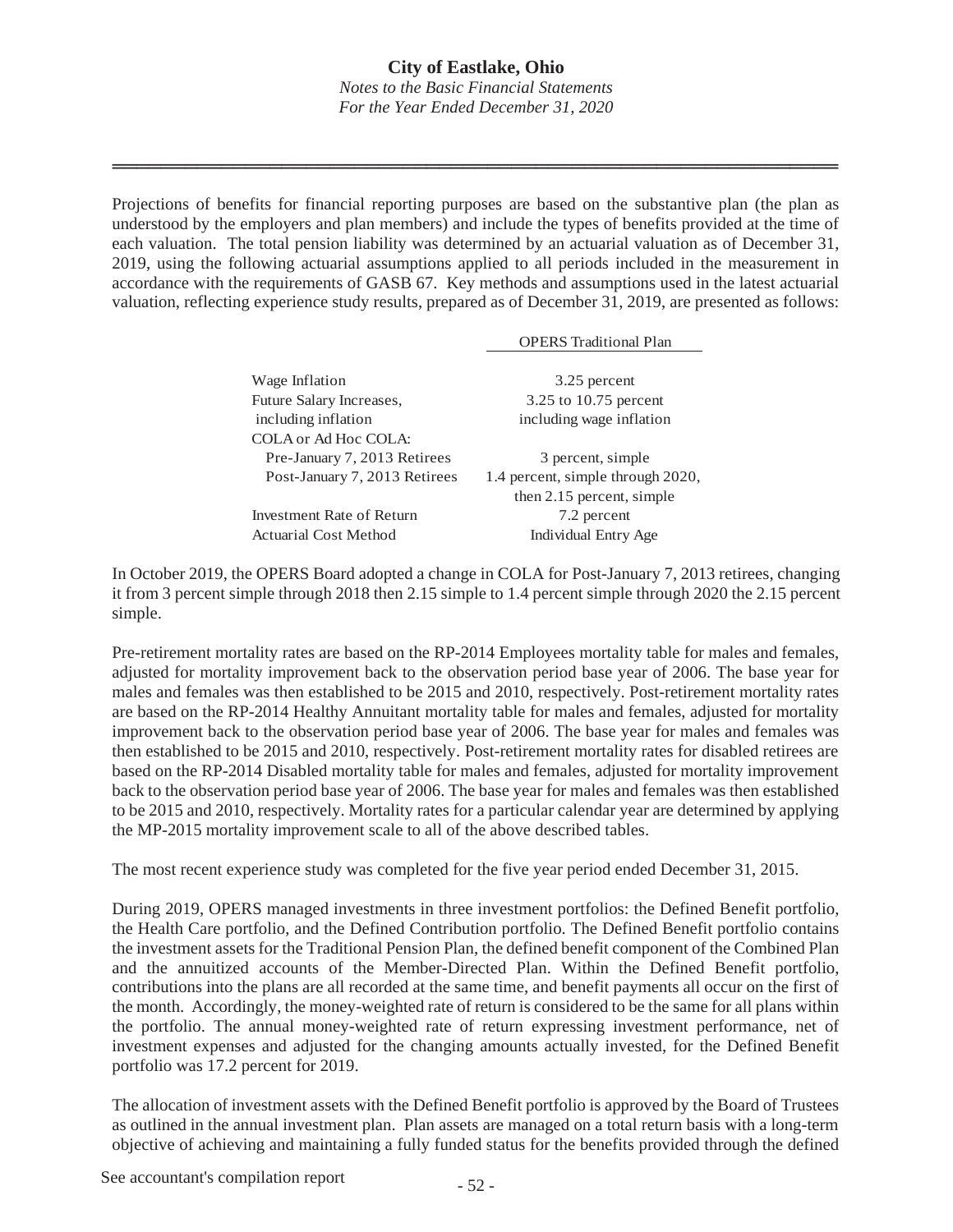*Notes to the Basic Financial Statements For the Year Ended December 31, 2020* 

*őőőőőőőőőőőőőőőőőőőőőőőőőőőőőőőőőőőőőőőőőőőőőőőőőőőőőőőőőőőő*

benefit pension plans. The long-term expected rate of return on defined benefit investment assets was determined using a building-block method in which best-estimate ranges of expected future real rates of return are developed for each major asset class. These ranges are combined to produce the long-term expected real rate of return by weighting the expected future real rates of return by the target asset allocation percentage, adjusted for inflation. Best estimates of arithmetic real rates of return were provided by the Board's investment consultant. For each major asset class that is included in the Defined Benefit portfolio's target asset allocation as of December 31, 2019, these best estimates are summarized in the following table:

|                               |                         | Weighted Average    |
|-------------------------------|-------------------------|---------------------|
|                               |                         | Long-Term Expected  |
|                               | Target                  | Real Rate of Return |
| Asset Class                   | Allocation              | (Arithmetic)        |
| Fixed Income                  | 25.00 %                 | 1.83<br>$\%$        |
| Domestic Equities             | 19.00                   | 5.75                |
| <b>Real Estate</b>            | 10.00                   | 5.20                |
| Private Equity                | 12.00                   | 10.70               |
| <b>International Equities</b> | 21.00                   | 7.66                |
| Other investments             | 13.00                   | 4.98                |
| Total                         | 100.00<br>$\frac{0}{0}$ | $\%$<br>5.61        |

*Discount Rate* The discount rate used to measure the total pension liability was 7.2 percent for the traditional plan and the combined plan. The projection of cash flows used to determine the discount rate assumed that contributions from plan members and those of the contributing employers are made at the contractually required rates, as actuarially determined. Based on those assumptions, the pension plan's fiduciary net position was projected to be available to make all projected future benefits payments of current plan members. Therefore, the long-term expected rate of return on pension plan investments for the traditional pension plan, combined plan and member-directed plan was applied to all periods of projected benefit payments to determine the total pension liability.

*Sensitivity of the City's Proportionate Share of the Net Pension Liability (Asset) to Changes in the Discount Rate* The following table presents the City's proportionate share of the net pension liability (asset) calculated using the current period discount rate assumption of 7.2 percent, as well as what the City's proportionate share of the net pension liability (asset) would be if it were calculated using a discount rate that is one-percentage-point lower (6.2 percent) or one-percentage-point higher (8.2 percent) than the current rate:

|                               | Current                                                                   |             |             |
|-------------------------------|---------------------------------------------------------------------------|-------------|-------------|
|                               | Discount Rate<br>1\% Increase<br>1\% Decrease<br>$(6.20\%)$<br>$(7.20\%)$ |             |             |
|                               |                                                                           |             | $(8.20\%)$  |
| City's proportionate share    |                                                                           |             |             |
| of the net pension liability  |                                                                           |             |             |
| <b>OPERS</b> Traditional Plan | \$5,702,718                                                               | \$3,457,609 | \$1,439,324 |

### *Actuarial Assumptions – OP&F*

OP&F's total pension liability as of December 31, 2019, is based on the results of an actuarial valuation date of January 1, 2019, and rolled-forward using generally accepted actuarial procedures. The total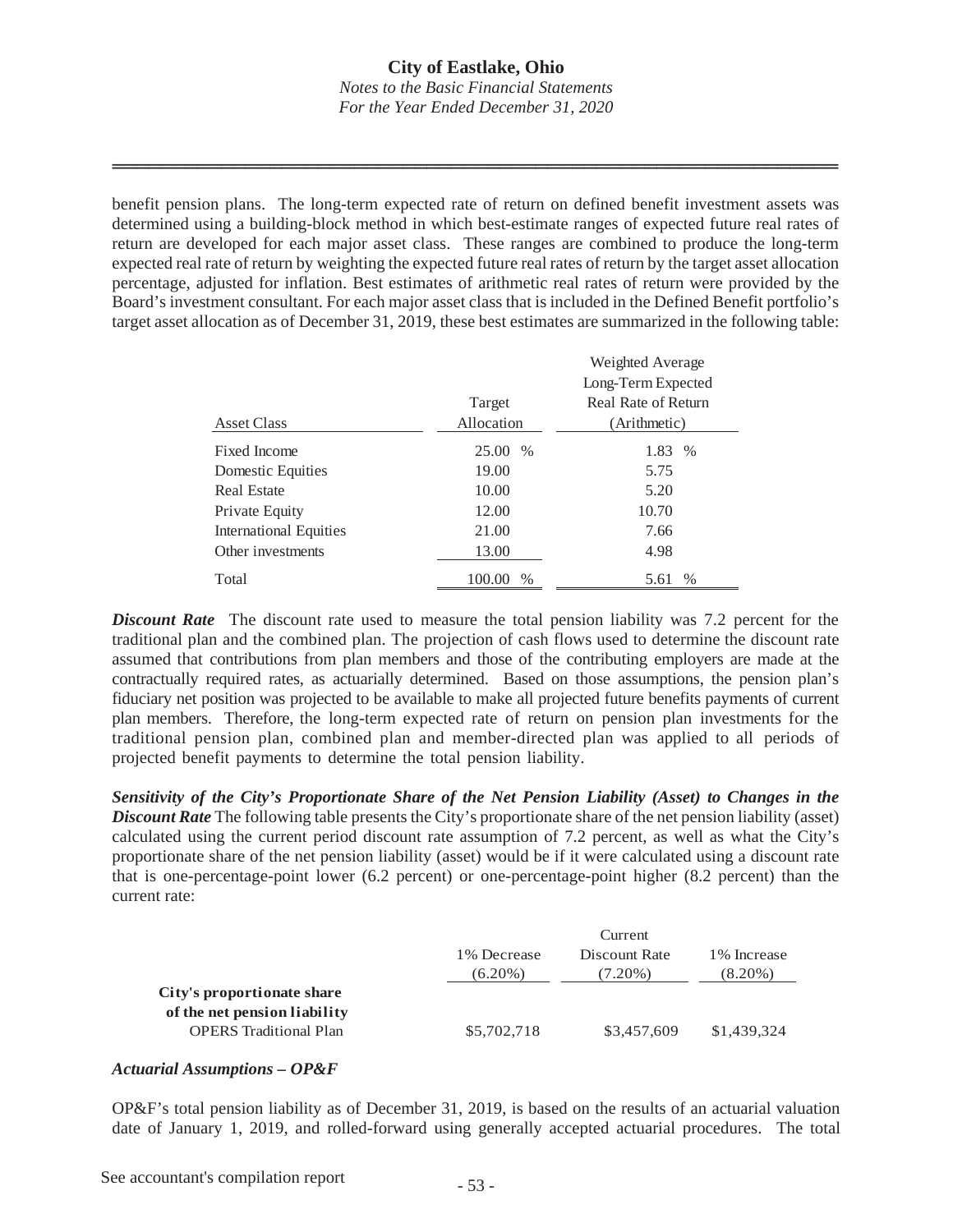*Notes to the Basic Financial Statements For the Year Ended December 31, 2020* 

*őőőőőőőőőőőőőőőőőőőőőőőőőőőőőőőőőőőőőőőőőőőőőőőőőőőőőőőőőőőő*

pension liability is determined by OP&F's actuaries in accordance with GASB Statement No. 67, as part of their annual valuation. Actuarial valuations of an ongoing plan involve estimates of the value of reported amounts and assumptions about probability of occurrence of events far into the future. Examples include assumptions about future employment mortality, salary increases, disabilities, retirements and employment terminations. Actuarially determined amounts are subject to continual review and potential modifications, as actual results are compared with past expectations and new estimates are made about the future. Assumptions considered were: withdrawal rates, disability retirement, service retirement, DROP elections, mortality, percent married and forms of the payment, DROP interest rate, CPI-based COLA, investment returns, salary increases and payroll growth.

Key methods and assumptions used in the latest actuarial valuation, reflecting experience study results, prepared as of January 1, 2019, are presented below.

| <b>Valuation Date</b>             | January 1, 2019, with actuarial liabilities |
|-----------------------------------|---------------------------------------------|
|                                   | rolled forward to December 31, 2019         |
| Actuarial Cost Method             | Entry Age Normal                            |
| Investment Rate of Return         | 8.0 percent                                 |
| <b>Projected Salary Increases</b> | 3.75 percent to 10.5 percent                |
| Payroll Growth                    | 3.25 percent per annum,                     |
|                                   | compounded annually, consisting of          |
|                                   | Inflation rate of 2.75 percent plus         |
|                                   | productivity increase rate of 0.5 percent   |
| Cost of Living Adjustments        | 3.00 percent simple; 2.2 percent simple     |
|                                   | for increases based on the lesser of the    |
|                                   | increase in CPI and 3 percent               |

Mortality for non-disabled participants is based on the RP-2014 Total Employee and Healthy Annuitant Mortality Tables rolled back to 2006, adjusted according to the rates in the following table, and projected with the Buck Modified 2016 Improvement Scale. Rates for surviving beneficiaries are adjusted by 120 percent.

| Age        | Police | Fire |
|------------|--------|------|
|            |        |      |
| 67 or less | 77 %   | 68 % |
| 68-77      | 105    | 87   |
| 78 and up  | 115    | 120  |

Mortality for disabled retirees is based on the RP-2014 Disabled Mortality Tables rolled back to 2006, adjusted according to the rates in the following table, and projected with the Buck Modified 2016 Improvement Scale.

| Age        | Police | Fire |
|------------|--------|------|
|            |        |      |
| 59 or less | 35 %   | 35 % |
| 60-69      | 60     | 45   |
| $70-79$    | 75     | 70   |
| 80 and up  | 100    | 90   |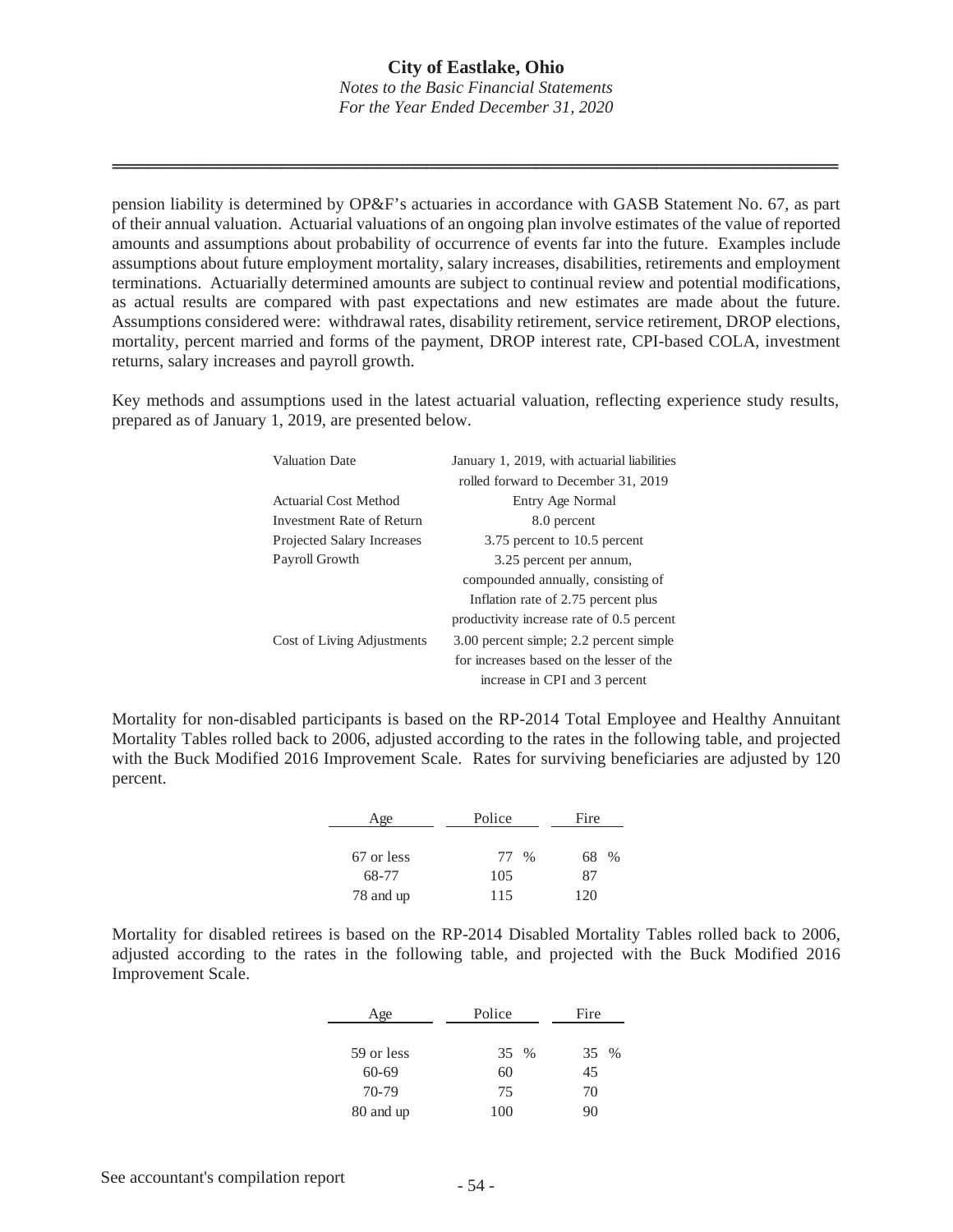The most recent experience study was completed for the five year period ended December 31, 2016.

The long-term expected rate of return on pension plan investments was determined using a building-block approach and assumes a time horizon, as defined in the Statement of Investment Policy. A forecasted rate of inflation serves as the baseline for the return expected. Various real return premiums over the baseline inflation rate have been established for each asset class. The long-term expected nominal rate of return has been determined by calculating a weighted averaged of the expected real return premiums for each asset class, adding the projected inflation rate and adding the expected return from rebalancing uncorrelated asset classes. Best estimates of the long-term expected geometric real rates of return for each major asset class included in OP&F's target asset allocation as of December 31, 2019, are summarized below:

|                                  | Target         | Long-Term Expected  |
|----------------------------------|----------------|---------------------|
| <b>Asset Class</b>               | Allocation     | Real Rate of Return |
|                                  |                |                     |
| Cash and Cash Equivalents        | $\%$           | 1.00<br>$\%$        |
| Domestic Equity                  | 16.00          | 5.40                |
| Non-US Equity                    | 16.00          | 5.80                |
| <b>Private Markets</b>           | 8.00           | 8.00                |
| Core Fixed Income *              | 23.00          | 2.70                |
| High Yield Fixed Income          | 7.00           | 4.70                |
| Private Credit                   | 5.00           | 5.50                |
| U.S. Inflation Linked Bonds*     | 17.00          | 2.50                |
| Master Limited Partnerships      | 8.00           | 6.60                |
| <b>Real Assets</b>               | 8.00           | 7.40                |
| Private Real Estate              | 12.00          | 6.40                |
| Total                            | 120.00<br>$\%$ |                     |
| Note: Assumptions are geometric. |                |                     |

\* levered 2x

OP&F's Board of Trustees has incorporated the risk parity concept into OP&F's asset liability valuation with the goal of reducing equity risk exposure, which reduces overall Total Portfolio risk without sacrificing return, and creating a more risk-balanced portfolio based on their relationship between asset classes and economic environments. From the notional portfolio perspective above, the Total Portfolio may be levered up to 1.2 times due to the application of leverage in certain fixed income asset classes.

*Discount Rate* The total pension liability was calculated using the discount rate of 8.00 percent. The projection of cash flows used to determine the discount rate assumed the contributions from employers and from the members would be computed based on contribution requirements as stipulated by State statute. Projected inflows from investment earning were calculated using the longer-term assumed investment rate of return of 8.00 percent. Based on those assumptions, the plan's fiduciary net position was projected to be available to make all future benefit payments of current plan members. Therefore, a long-term expected rate of return on pension plan investments was applied to all periods of projected benefits to determine the total pension liability.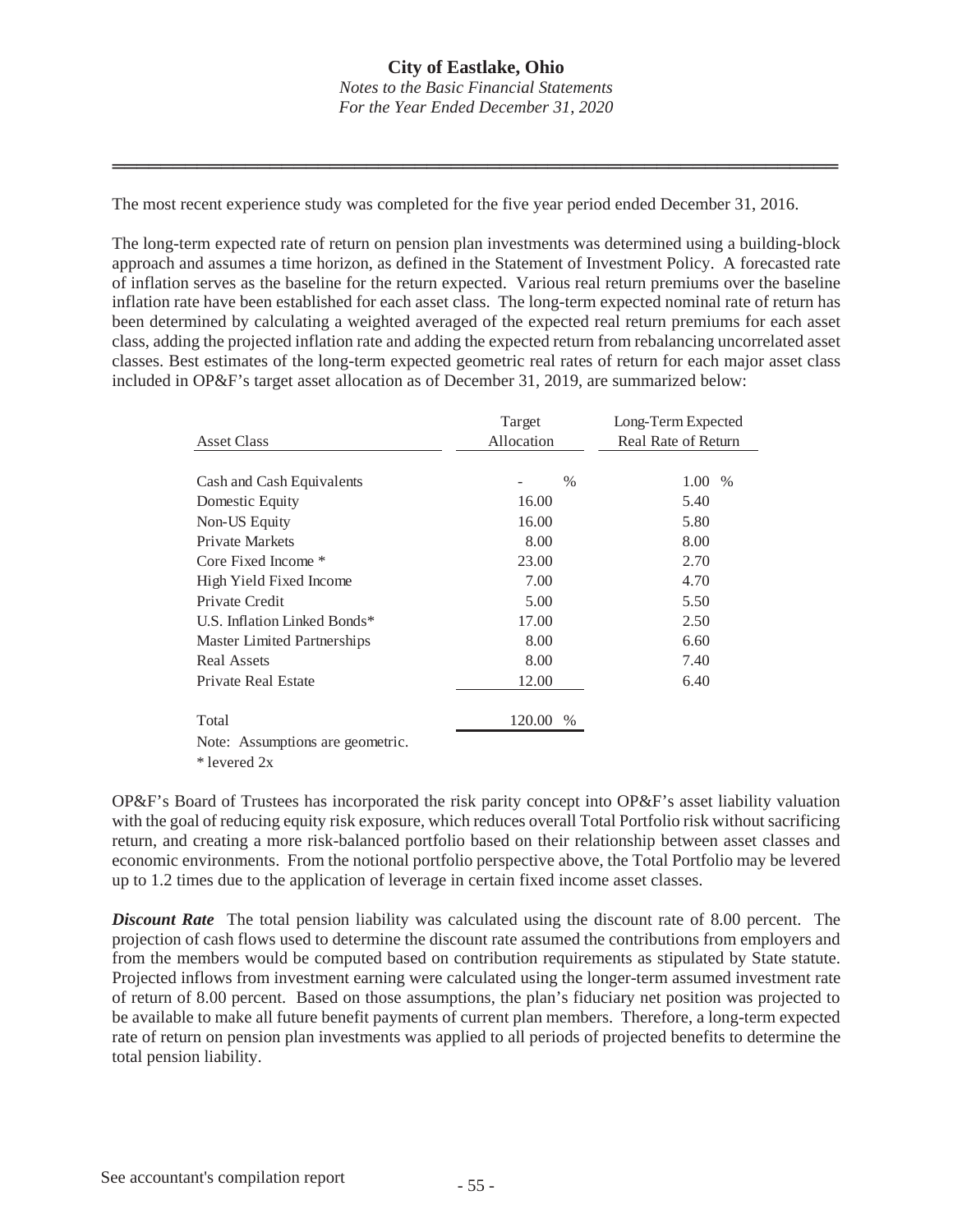*Notes to the Basic Financial Statements For the Year Ended December 31, 2020* 

*őőőőőőőőőőőőőőőőőőőőőőőőőőőőőőőőőőőőőőőőőőőőőőőőőőőőőőőőőőőő*

*Sensitivity of the City's Proportionate Share of the Net Pension Liability to Changes in the Discount Rate* Net pension liability is sensitive to changes in the discount rate, and to illustrate the potential impact, the following table presents the net pension liability calculated using the discount rate of 8.00 percent, as well as what the net pension liability would be if it were calculated using a discount rate that is one percentage point lower (7.00 percent), or one percentage point higher (9.00 percent) than the current rate.

|                              | Current                   |                             |                           |  |
|------------------------------|---------------------------|-----------------------------|---------------------------|--|
|                              | 1% Decrease<br>$(7.00\%)$ | Discount Rate<br>$(8.00\%)$ | 1% Increase<br>$(9.00\%)$ |  |
| City's proportionate share   |                           |                             |                           |  |
| of the net pension liability | \$16,039,769              | \$11,572,996                | \$7,836,982               |  |

# **Note 14 – Defined Benefit OPEB Plans**

See Note 13 for a description of the net OPEB liability

### *Plan Description – Ohio Public Employees Retirement System*

Plan Description – The Ohio Public Employees Retirement System (OPERS) administers three separate pension plans: the traditional pension plan, a cost-sharing, multiple-employer defined benefit pension plan; the member-directed plan, a defined contribution plan; and the combined plan, a cost-sharing, multipleemployer defined benefit pension plan that has elements of both a defined benefit and defined contribution plan. The City does not have any employees that contribute to the combined plan.

OPERS maintains a cost-sharing, multiple-employer defined benefit post-employment health care trust, which funds multiple health care plans including medical coverage, prescription drug coverage and deposits to a Health Reimbursement Arrangement to qualifying benefit recipients of both the traditional pension and the combined plans. This trust is also used to fund health care for member-directed plan participants, in the form of a Retiree Medical Account (RMA). At retirement or refund, member directed plan participants may be eligible for reimbursement of qualified medical expenses from their vested RMA balance.

In order to qualify for postemployment health care coverage, age and service retirees under the traditional pension and combined plans must have twenty or more years of qualifying Ohio service credit with a minimum age of 60, or generally 30 years of qualifying service at any age. Health care coverage for disability benefit recipients and qualified survivor benefit recipients is available. The health care coverage provided by OPERS meets the definition of an Other Post Employment Benefit (OPEB) as described in GASB Statement No. 75. See OPERS' annual financial report referenced later for additional information.

The Ohio Revised Code (ORC) permits, but does not require, OPERS to provide health care to its eligible benefit recipients. Authority to establish and amend health care coverage is provided to the Board in Chapter 145 of the ORC.

Disclosures for the health care plan are presented separately in the OPERS' annual financial report. Interested parties may obtain a copy by visiting https://www.opers.org/financial/reports.shtml, by writing to OPERS, 277 East Town Street, Columbus, Ohio 43215-4642, or by calling (614) 222-5601 or (800) 222- 7377.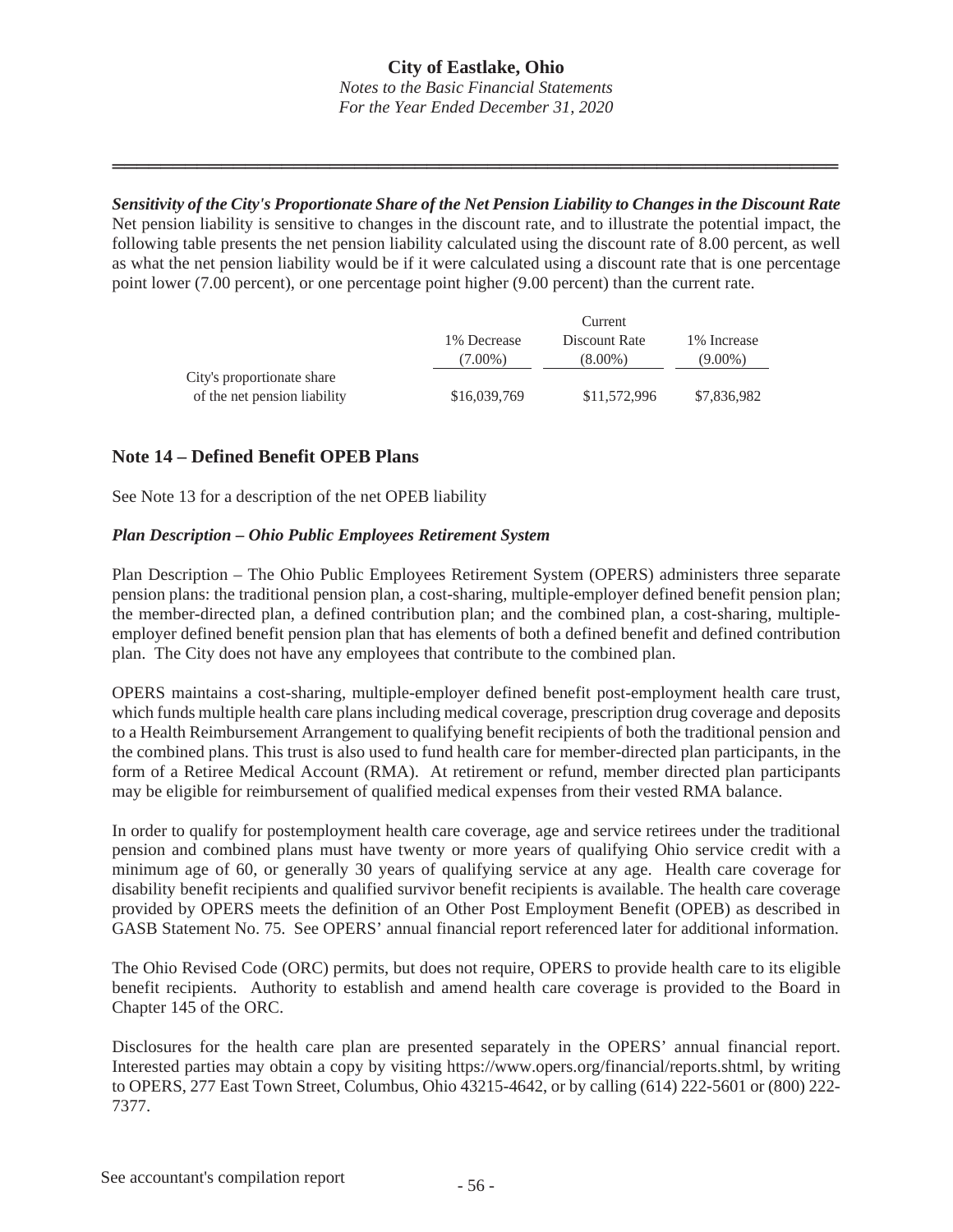Funding Policy - The Ohio Revised Code provides the statutory authority allowing public employers to fund postemployment health care through their contributions to OPERS. When funding is approved by OPERS' Board of Trustees, a portion of each employer's contribution to OPERS is set aside to fund OPERS health care plans. Beginning in 2018, OPERS no longer allocated a portion of its employer contributions to health care for the traditional plan.

*őőőőőőőőőőőőőőőőőőőőőőőőőőőőőőőőőőőőőőőőőőőőőőőőőőőőőőőőőőőő*

Employer contribution rates are expressed as a percentage of the earnable salary of active members. In 2020, state and local employers contributed at a rate of 14.0 percent of earnable salary and public safety and law enforcement employers contributed at 18.1 percent. These are the maximum employer contribution rates permitted by the Ohio Revised Code. Active member contributions do not fund health care.

Each year, the OPERS Board determines the portion of the employer contribution rate that will be set aside to fund health care plans. For 2020, OPERS did not allocate any employer contribution to health care for members in the Traditional Pension Plan and Combined Plan. The OPERS Board is also authorized to establish rules for the retiree or their surviving beneficiaries to pay a portion of the health care provided. Payment amounts vary depending on the number of covered dependents and the coverage selected. The employer contribution as a percentage of covered payroll deposited into the RMA for participants in the member-directed plan for 2020 was 4.0 percent.

Employer contribution rates are actuarially determined and are expressed as a percentage of covered payroll. The City's contractually required contribution was \$4 for 2019. Of this amount, \$1 is reported as an intergovernmental payable.

## *Plan Description – Ohio Police & Fire Pension Fund*

Plan Description **–** The City contributes to the Ohio Police and Fire Pension Fund (OP&F) sponsored healthcare program, a cost-sharing, multiple-employer defined post-employment health care plan administered by a third-party provider. This program is not guaranteed and is subject to change at any time upon action of the Board of Trustees. On January 1, 2019, OP&F implemented a new model for health care. Under this new model, OP&F provides eligible retirees with a fixed stipend earmarked to pay for health care and Medicare Part B reimbursements.

A retiree is eligible for the OP&F health care stipend unless they have access to any other group coverage including employer and retirement coverage. The eligibility of spouses and dependent children could increase the stipend amount. If the spouse or dependents have access to any other group coverage including employer or retirement coverage, they are not eligible for stipend support from OP&F. Even if an OP&F member or their dependents are not eligible for a stipend, they can use the services of the third-party administrator to select and enroll in a plan. The stipend provided by OP&F meets the definition of an Other Post Employment Benefit (OPEB) as described in Governmental Accounting Standards Board (GASB) Statement No. 75.

The Ohio Revised Code allows, but does not mandate, OP&F to provide OPEB benefits. Authority for the OP&F Board of Trustees to provide health care coverage to eligible participants and to establish and amend benefits is codified in Chapter 742 of the Ohio Revised Code.

OP&F issues a publicly available financial report that includes financial information and required supplementary information for the plan. The report may be obtained by visiting the OP&F website at www.op-f.org or by writing to the Ohio Police and Fire Pension Fund, 140 East Town Street, Columbus, Ohio 43215-5164.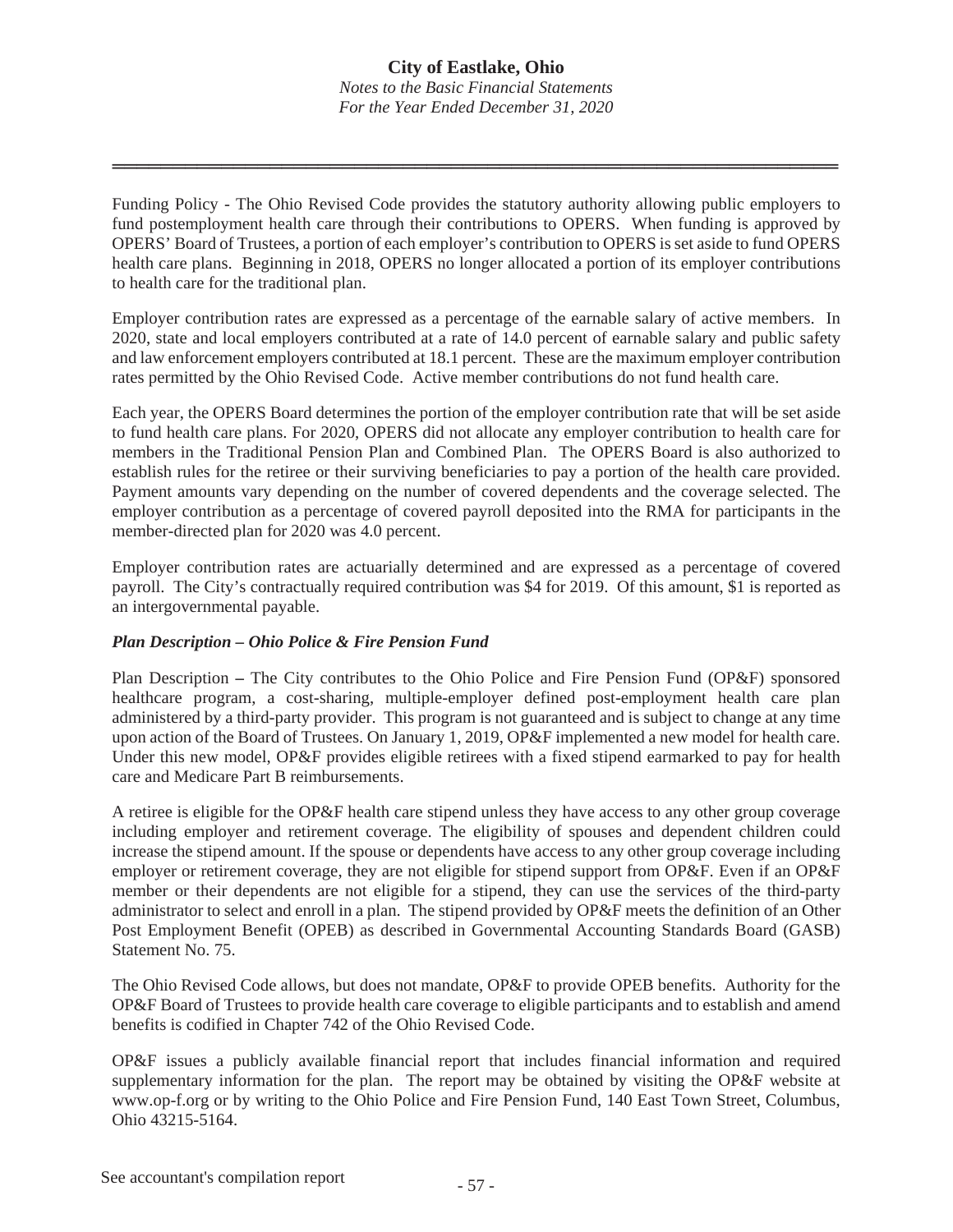Funding Policy **–** The Ohio Revised Code provides for contribution requirements of the participating employers and of plan members to the OP&F defined benefit pension plan. Participating employers are required to contribute to the pension plan at rates expressed as percentages of the payroll of active pension plan members, currently 19.5 percent and 24 percent of covered payroll for police and fire employer units, respectively. The Ohio Revised Code states that the employer contribution may not exceed 19.5 percent of covered payroll for police employer units and 24 percent of covered payroll for fire employer units. Active members do not make contributions to the OPEB Plan.

The Board of Trustees is authorized to allocate a portion of the total employer contributions for retiree health care benefits. For 2020, the portion of employer contributions allocated to health care was 0.5 percent of covered payroll. The amount of employer contributions allocated to the health care plan each year is subject to the Trustees' primary responsibility to ensure that pension benefits are adequately funded.

The OP&F Board of Trustees is also authorized to establish requirements for contributions to the health care plan by retirees and their eligible dependents or their surviving beneficiaries. Payment amounts vary depending on the number of covered dependents and the coverage selected.

The City's contractually required contribution to OP&F was \$21,123 for 2020. Of this amount, \$569 is reported as an intergovernmental payable.

### *OPEB Liabilities, OPEB Expense, and Deferred Outflows of Resources and Deferred Inflows of Resources Related to OPEB*

The net OPEB liability and total OPEB liability for OPERS were determined by an actuarial valuation as of December 31, 2018, rolled forward to the measurement date of December 31, 2019, by incorporating the expected value of health care cost accruals, the actual health care payment, and interest accruals during the year. OP&F's total OPEB liability was measured as of December 31, 2019, and was determined by rolling forward the total OPEB liability as of January 1, 2019, to December 31, 2019. The City's proportion of the net OPEB liability was based on the City's share of contributions to the retirement plan relative to the contributions of all participating entities. Following is information related to the proportionate share and OPEB expense:

|                                       | <b>OPERS</b> | OP&F        |             |
|---------------------------------------|--------------|-------------|-------------|
| Proportion of the Net OPEB Liability: |              |             |             |
| <b>Current Measurement Date</b>       | 0.0162920%   | 0.1717945%  |             |
| <b>Prior Measurement Date</b>         | 0.0157000%   | 0.1708640%  |             |
|                                       |              |             |             |
| Change in Proportionate Share         | 0.0005920%   | 0.0009305%  |             |
|                                       |              |             | Total       |
| Proportionate Share of the Net        |              |             |             |
| <b>OPEB</b> Liability                 | \$2,250,349  | \$1,696,940 | \$3,947,289 |
|                                       |              |             |             |
| <b>OPEB</b> Expense                   | \$389,640    | \$183,078   | \$572,718   |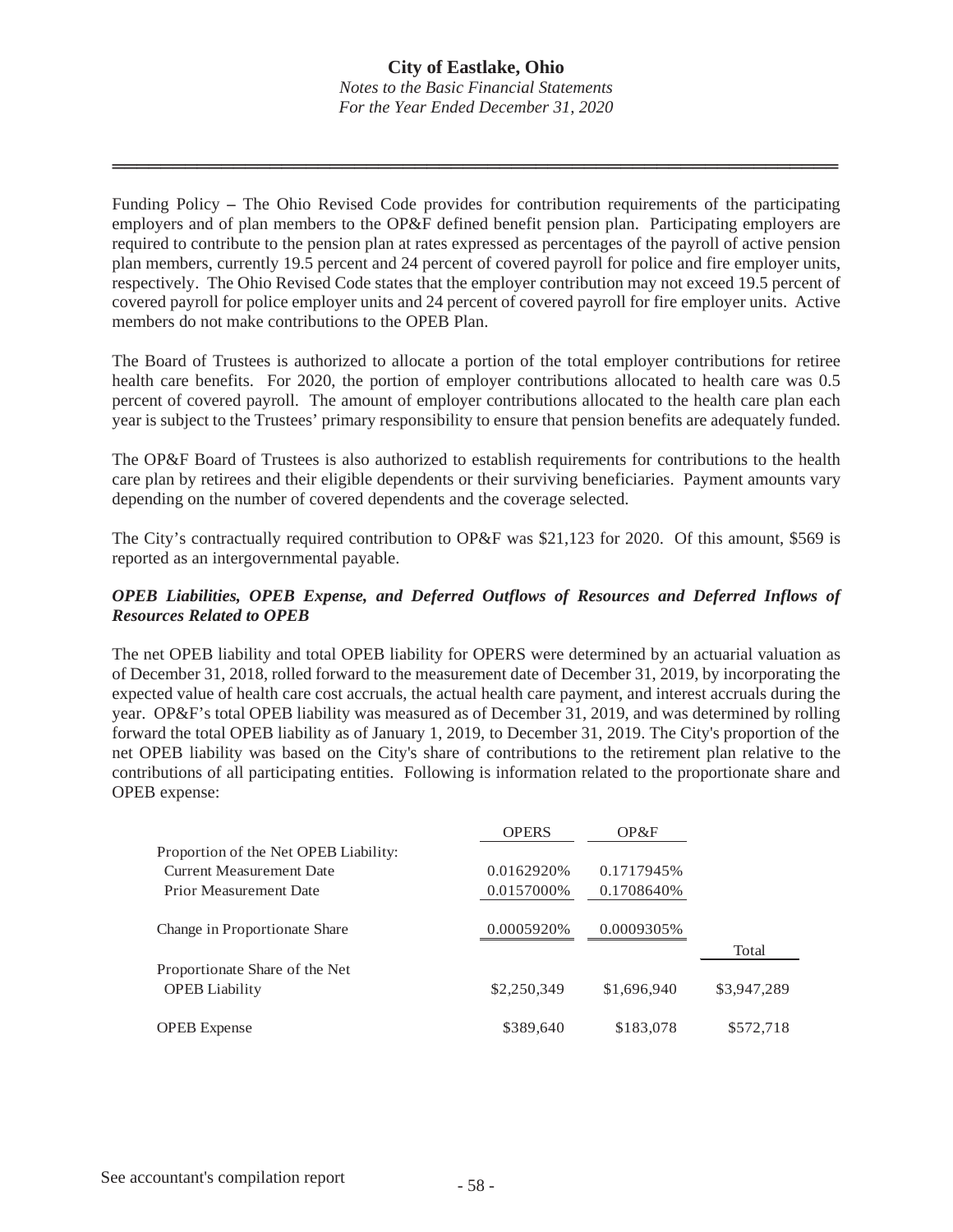*Notes to the Basic Financial Statements For the Year Ended December 31, 2020* 

At December 31, 2020, the City reported deferred outflows of resources and deferred inflows of resources related to OPEB from the following sources:

*őőőőőőőőőőőőőőőőőőőőőőőőőőőőőőőőőőőőőőőőőőőőőőőőőőőőőőőőőőőő*

|                                              | <b>OPERS</b> | OP&F        | Total       |
|----------------------------------------------|--------------|-------------|-------------|
| <b>Deferred Outflows of Resources</b>        |              |             |             |
| Differences between expected and             |              |             |             |
| actual experience                            | \$60         | \$0         | \$60        |
| Changes of assumptions                       | 356,206      | 992,097     | 1,348,303   |
| Changes in proportion and differences        |              |             |             |
| between City contributions and               |              |             |             |
| proportionate share of contributions         | 98,156       | 174,584     | 272,740     |
| City contributions subsequent to the         |              |             |             |
| measurement date                             | $\theta$     | 21,123      | 21,123      |
|                                              |              |             |             |
| <b>Total Deferred Outflows of Resources</b>  | \$454,422    | \$1,187,804 | \$1,642,226 |
|                                              |              |             |             |
| <b>Deferred Inflows of Resources</b>         |              |             |             |
| Differences between expected and             |              |             |             |
| actual experience                            | \$205,804    | \$182,489   | \$388,293   |
| Changes of assumptions                       | $\theta$     | 361,643     | 361,643     |
| Net difference between projected and         |              |             |             |
| actual earnings on OPEB plan investments     | 114,587      | 78,087      | 192,674     |
| Changes in proportion and differences        |              |             |             |
| between City contributions and proportionate |              |             |             |
| share of contributions                       | $\theta$     | 111,777     | 111,777     |
|                                              |              |             |             |
| <b>Total Deferred Inflows of Resources</b>   | \$320,391    | \$733,996   | \$1,054,387 |

\$21,123 reported as deferred outflows of resources related to OPEB resulting from City contributions subsequent to the measurement date will be recognized as a reduction of the net OPEB liability in 2021. Other amounts reported as deferred outflows of resources and deferred inflows of resources related to OPEB will be recognized in OPEB expense as follows:

|                          | <b>OPERS</b> | OP&F      | Total     |
|--------------------------|--------------|-----------|-----------|
| Year Ending December 31: |              |           |           |
| 2021                     | \$136,206    | \$76,513  | \$212,719 |
| 2022                     | 46,697       | 76,513    | 123,210   |
| 2023                     | 92           | 92,531    | 92,623    |
| 2024                     | (48,964)     | 67,279    | 18,315    |
| 2025                     | 0            | 80,360    | 80,360    |
| Thereafter               | $\Omega$     | 39,489    | 39,489    |
| Total                    | \$134,031    | \$432,685 | \$566,716 |

#### *Actuarial Assumptions - OPERS*

Actuarial valuations of an ongoing plan involve estimates of the values of reported amounts and assumptions about the probability of occurrence of events far into the future. Examples include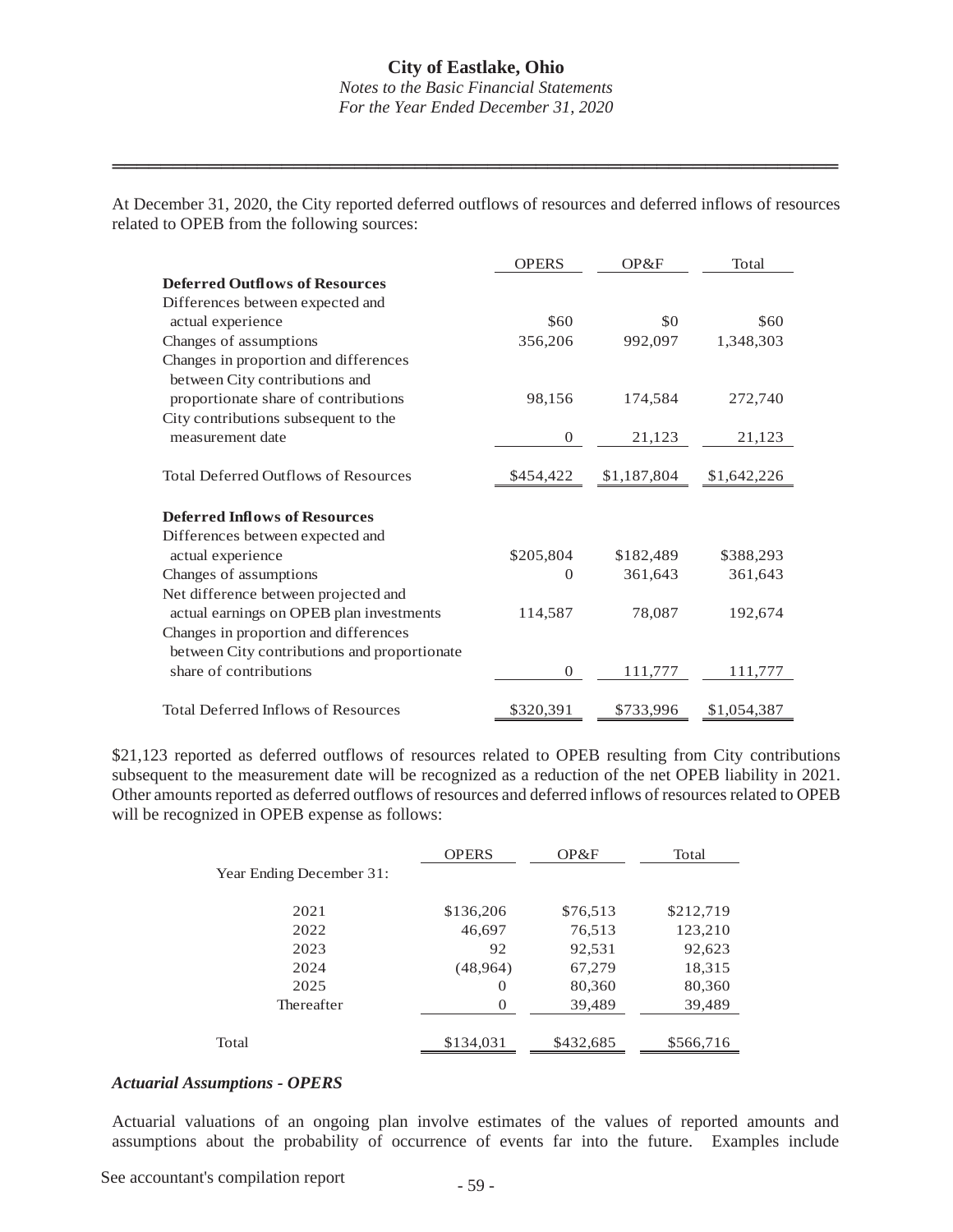*Notes to the Basic Financial Statements For the Year Ended December 31, 2020* 

assumptions about future employment, mortality, and cost trends. Actuarially determined amounts are subject to continual review or modification as actual results are compared with past expectations and new estimates are made about the future.

*őőőőőőőőőőőőőőőőőőőőőőőőőőőőőőőőőőőőőőőőőőőőőőőőőőőőőőőőőőőő*

Projections of health care costs for financial reporting purposes are based on the substantive plan (the plan as understood by the employers and plan members) and include the types of coverage provided at the time of each valuation and the historical pattern of sharing of costs between OPERS and plan members. The total OPEB liability was determined by an actuarial valuation as of December 31, 2018, rolled forward to the measurement date of December 31, 2019. The actuarial valuation used the following actuarial assumptions applied to all prior periods included in the measurement in accordance with the requirements of GASB 74:

| Wage Inflation               | 3.25 percent                   |
|------------------------------|--------------------------------|
| Projected Salary Increases,  | 3.25 to 10.75 percent          |
| including inflation          | including wage inflation       |
| Single Discount Rate:        |                                |
| Current measurement date     | 3.16 percent                   |
| Prior Measurement date       | 3.96 percent                   |
| Investment Rate of Return    | 6.00 percent                   |
| Municipal Bond Rate:         |                                |
| Current measurement date     | 2.75 percent                   |
| Prior Measurement date       | 3.71 percent                   |
| Health Care Cost Trend Rate: |                                |
| Current measurement date     | 10.0 percent, initial          |
|                              | 3.50 percent, ultimate in 2030 |
| Prior Measurement date       | 7.25 percent, initial          |
|                              | 3.25 percent, ultimate in 2029 |
| Actuarial Cost Method        | Individual Entry Age Normal    |

Pre-retirement mortality rates are based on the RP-2014 Employees mortality table for males and females, adjusted for mortality improvement back to the observation period base year of 2006. The base year for males and females was then established to be 2015 and 2010, respectively. Post-retirement mortality rates are based on the RP-2014 Healthy Annuitant mortality table for males and females, adjusted for mortality improvement back to the observation period base year of 2006. The base year for males and females was then established to be 2015 and 2010, respectively. Post-retirement mortality rates for disabled retirees are based on the RP-2014 Disabled mortality table for males and females, adjusted for mortality improvement back to the observation period base year of 2006. The base year for males and females was then established to be 2015 and 2010, respectively. Mortality rates for a particular calendar year are determined by applying the MP-2015 mortality improvement scale to all of the above described tables.

The most recent experience study was completed for the five year period ended December 31, 2015.

During 2019, OPERS managed investments in three investment portfolios: the Defined Benefit portfolio, the Health Care portfolio and the Defined Contribution portfolio. The Health Care portfolio includes the assets for health care expenses for the Traditional Pension Plan, Combined Plan and Member-Directed Plan eligible members. Within the Health Care portfolio, if any contribution are made into the plans, the contributions are assumed to be received continuously throughout the year based on the actual payroll payable at the time contributions are made. Health care-related payments are assumed to occur mid-year.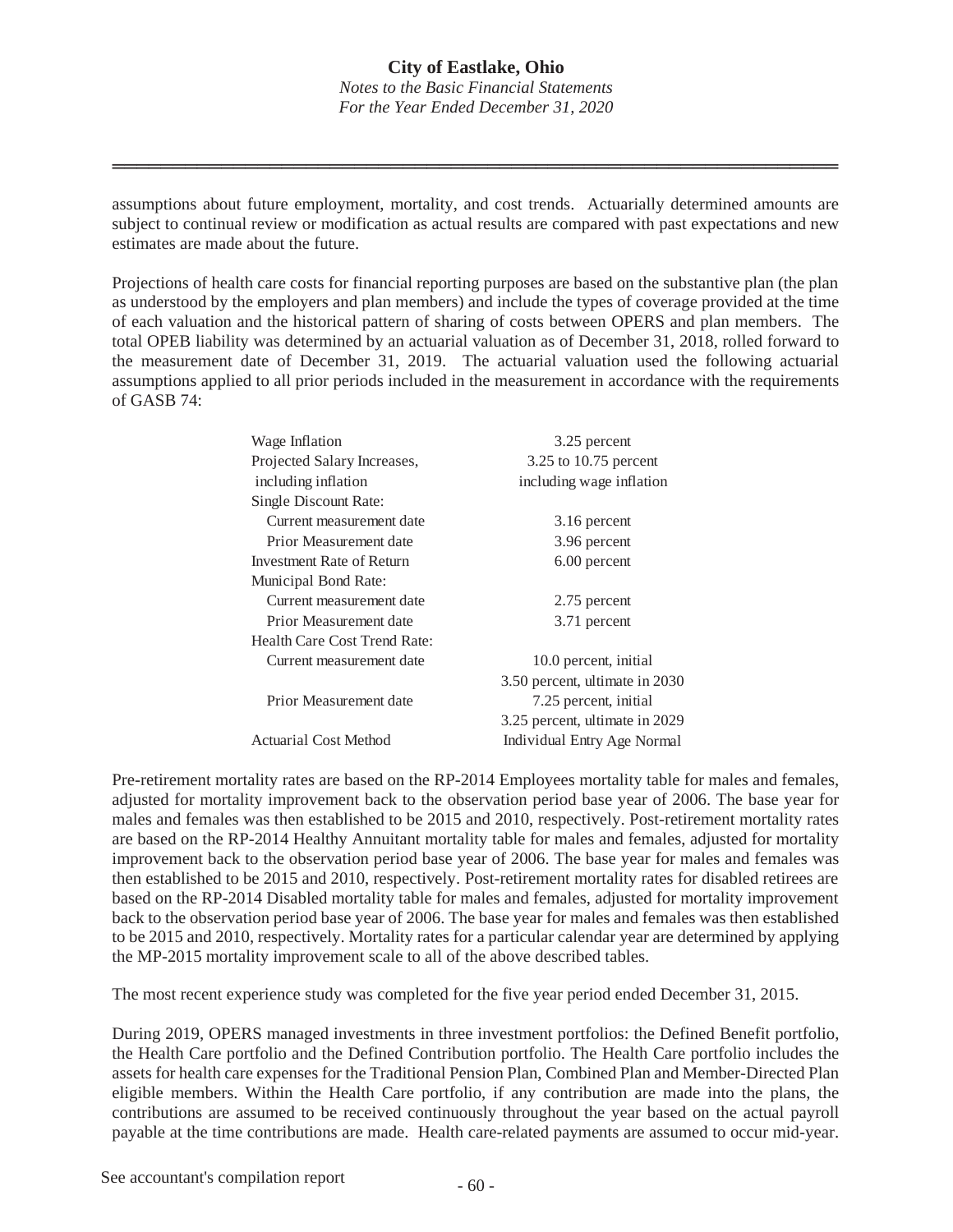*Notes to the Basic Financial Statements For the Year Ended December 31, 2020* 

*őőőőőőőőőőőőőőőőőőőőőőőőőőőőőőőőőőőőőőőőőőőőőőőőőőőőőőőőőőőő*

Accordingly, the money-weighted rate of return is considered to be the same for all plans within the portfolio. The annual money-weighted rate of return expressing investment performance, net of investment expenses and adjusted for the changing amounts actually invested, for the Health Care portfolio was 19.7 percent for 2019.

The allocation of investment assets within the Health Care portfolio is approved by the Board of Trustees as outlined in the annual investment plan. Assets are managed on a total return basis with a long-term objective of continuing to offer a sustainable health care program for current and future retirees. OPERS' primary goal is to achieve and maintain a fully funded status for the benefits provided through the defined pension plans. Health care is a discretionary benefit. The long-term expected rate of return on health care investment assets was determined using a building-block method in which best-estimate ranges of expected future real rates of return are developed for each major asset class. These ranges are combined to produce the long-term expected real rate of return by weighting the expected future real rates of return by the target asset allocation percentage, adjusted for inflation. For each major asset class that is included in the Health Care's portfolio's target asset allocation as of December 31, 2019, these best estimates are summarized in the following table:

|                                     |                         | Weighted Average    |
|-------------------------------------|-------------------------|---------------------|
|                                     |                         | Long-Term Expected  |
|                                     | Target                  | Real Rate of Return |
| <b>Asset Class</b>                  | Allocation              | (Arithmetic)        |
| Fixed Income                        | 36.00<br>$\frac{0}{0}$  | 1.53 %              |
| Domestic Equities                   | 21.00                   | 5.75                |
| <b>Real Estate Investment Trust</b> | 6.00                    | 5.69                |
| International Equities              | 23.00                   | 7.66                |
| Other investments                   | 14.00                   | 4.90                |
| Total                               | 100.00<br>$\frac{0}{0}$ | $\%$<br>4.55        |

*Discount Rate* A single discount rate of 3.16 percent was used to measure the OPEB liability on the measurement date of December 31, 2019. A single discount rate of 3.96 percent was used to measure the OPEB liability on the measurement date of December 31, 2018. Projected benefit payments are required to be discounted to their actuarial present value using a single discount rate that reflects (1) a long-term expected rate of return on OPEB plan investments (to the extent that the health care fiduciary net position is projected to be sufficient to pay benefits), and (2) tax-exempt municipal bond rate based on an index of 20-year general obligation bonds with an average AA credit rating as of the measurement date (to the extent that the contributions for use with the long-term expected rate are not met). This single discount rate was based on an expected rate of return on the health care investment portfolio of 6.00 percent and a municipal bond rate of 2.75 percent. The projection of cash flows used to determine this single discount rate assumed that employer contributions will be made at rates equal to the actuarially determined contribution rate. Based on these assumptions, the health care fiduciary net position and future contributions were sufficient to finance health care costs through 2034. As a result, the long-term expected rate of return on health care investments was applied to projected costs through the year 2034, and the municipal bond rate was applied to all health care costs after that date.

#### *Sensitivity of the City's Proportionate Share of the Net OPEB Liability to Changes in the Discount Rate* The following table presents the City's proportionate share of the net OPEB liability calculated using the single discount rate of 3.16 percent, as well as what the City's proportionate share of the net OPEB liability would be if it were calculated using a discount rate that is one-percentage-point lower (2.16 percent) or one-percentage-point higher (4.16 percent) than the current rate: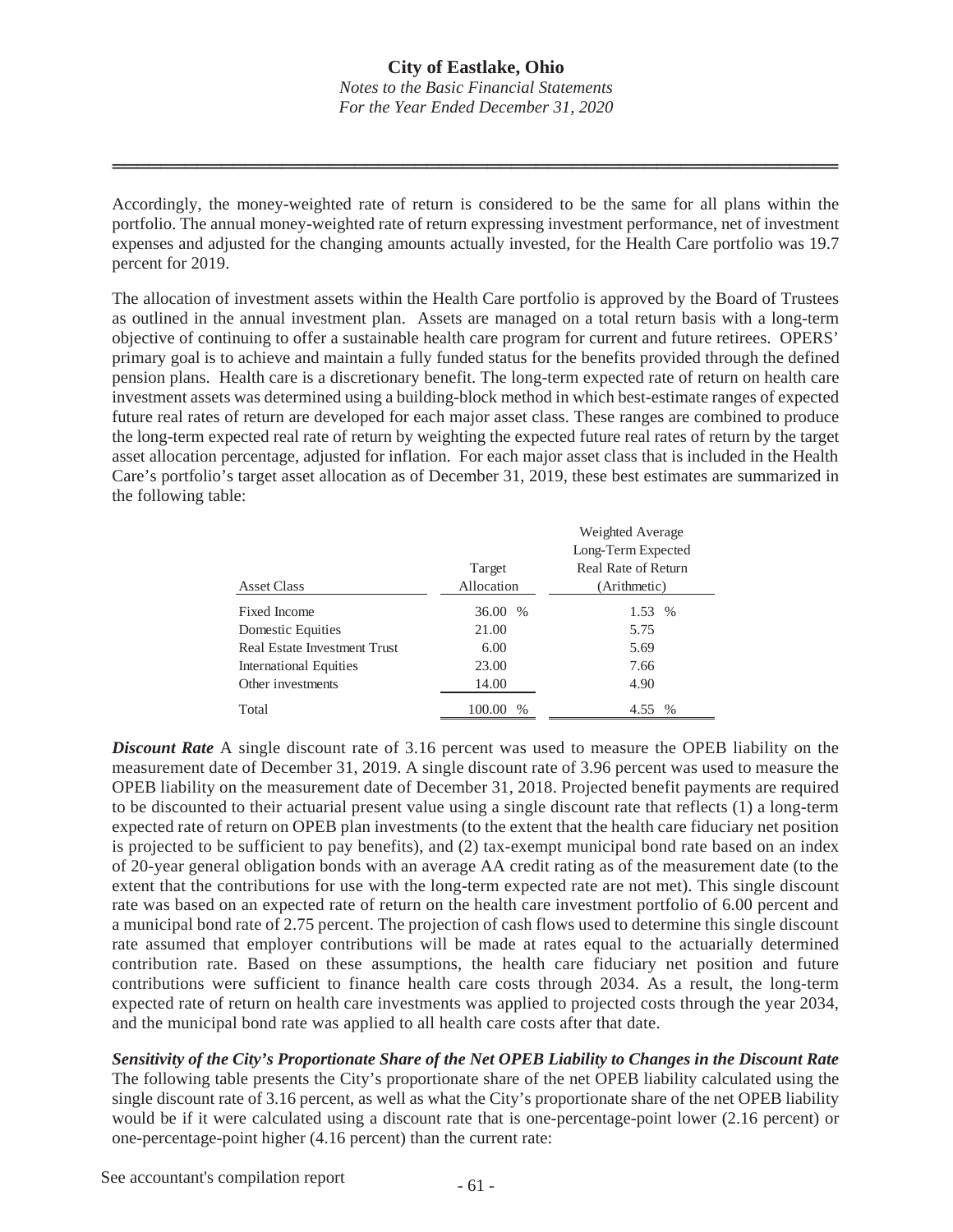*Notes to the Basic Financial Statements For the Year Ended December 31, 2020* 

*őőőőőőőőőőőőőőőőőőőőőőőőőőőőőőőőőőőőőőőőőőőőőőőőőőőőőőőőőőőő*

|                            |                           | Current                     |                           |
|----------------------------|---------------------------|-----------------------------|---------------------------|
|                            | 1% Decrease<br>$(2.16\%)$ | Discount Rate<br>$(3.16\%)$ | 1% Increase<br>$(4.16\%)$ |
| City's proportionate share |                           |                             |                           |
| of the net OPEB liability  | \$2,944,942               | \$2,250,349                 | \$1,694,205               |

*Sensitivity of the City's Proportionate Share of the Net OPEB Liability to Changes in the Health Care Cost Trend Rate* Changes in the health care cost trend rate may also have a significant impact on the net OPEB liability. The following table presents the net OPEB liability calculated using the assumed trend rates, and the expected net OPEB liability if it were calculated using a health care cost trend rate that is 1.0 percent lower or 1.0 percent higher than the current rate.

Retiree health care valuations use a health care cost-trend assumption that changes over several years built into the assumption. The near-term rates reflect increases in the current cost of health care; the trend starting in 2020 is 10.50 percent. If this trend continues for future years, the projection indicates that years from now virtually all expenditures will be for health care. A more reasonable alternative is that in the not-toodistant future, the health plan cost trend will decrease to a level at, or near, wage inflation. On this basis, the actuaries project premium rate increases will continue to exceed wage inflation for approximately the next decade, but by less each year, until leveling off at an ultimate rate, assumed to be 3.50 percent in the most recent valuation.

|                            | Current Health Care    |             |              |
|----------------------------|------------------------|-------------|--------------|
|                            | <b>Cost Trend Rate</b> |             |              |
|                            | 1% Decrease            | Assumption  | 1\% Increase |
| City's proportionate share |                        |             |              |
| of the net OPEB liability  | \$2,183,943            | \$2,250,349 | \$2,315,908  |

### *Changes between Measurement Date and Reporting Date*

On January 15, 2020, the Board approved several changes to the health care plan offered to Medicare and pre-Medicare retirees in efforts to decrease costs and increase the solvency of the health care plan. These changes are effective January 1, 2022, and include changes to base allowances and eligibility for Medicare retirees, as well as replacing OPERS-sponsored medical plans for pre-Medicare retirees with monthly allowances, similar to the program for Medicare retirees. These changes are not reflected in the current year financial statements but are expected to decrease the associated OPEB liability.

### *Actuarial Assumptions – OP&F*

OP&F's total OPEB liability as of December 31, 2019, is based on the results of an actuarial valuation date of January 1, 2019, and rolled-forward using generally accepted actuarial procedures. The total OPEB liability is determined by OP&F's actuaries in accordance with GASB Statement No. 74, as part of their annual valuation. Actuarial valuations of an ongoing plan involve estimates of the value of reported amounts and assumptions about probability of occurrence of events far into the future. Examples include assumptions about future employment, mortality, salary increases, disabilities, retirements and employment terminations. Actuarially determined amounts are subject to continual review and potential modifications, as actual results are compared with past expectations and new estimates are made about the future.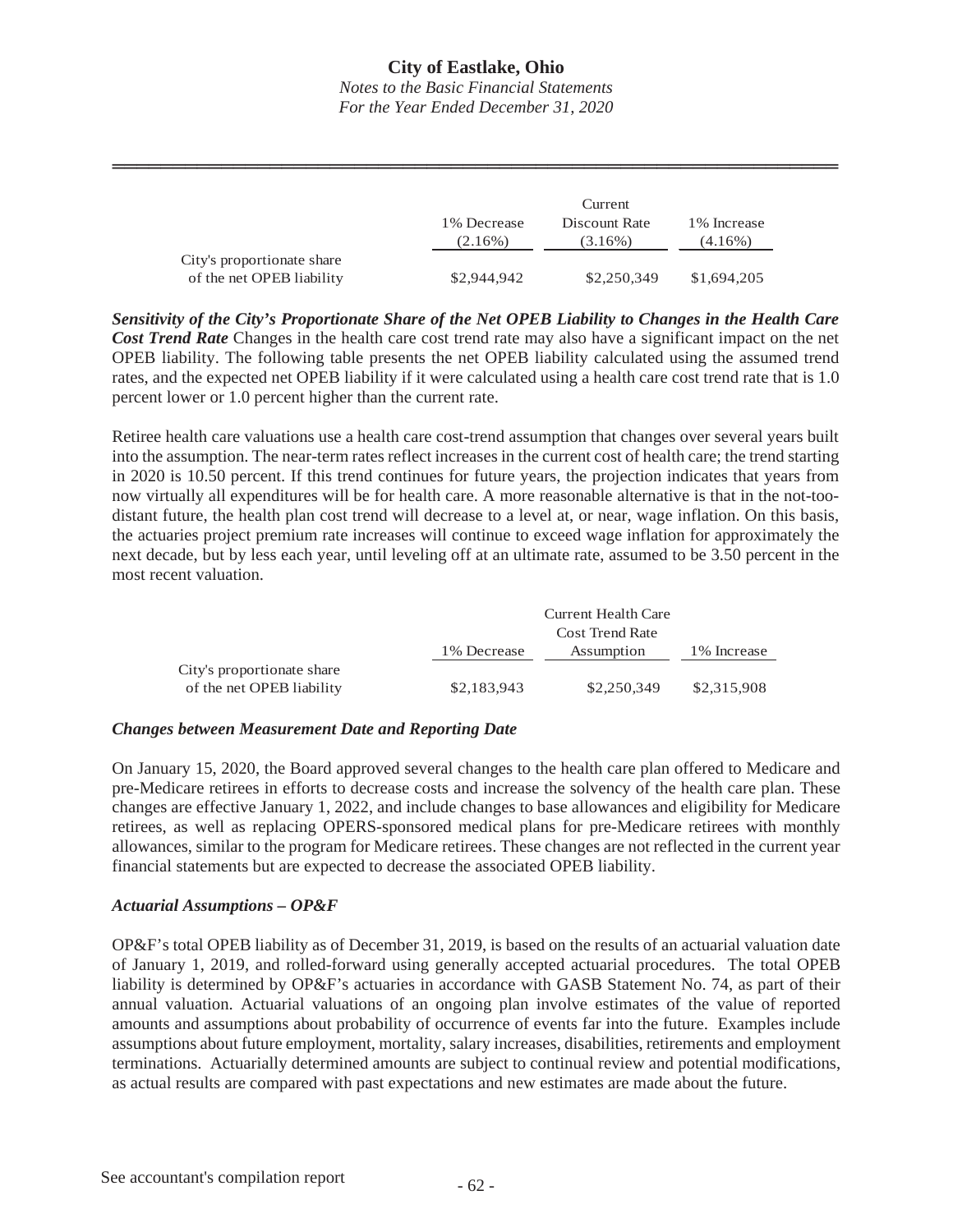*Notes to the Basic Financial Statements For the Year Ended December 31, 2020* 

*őőőőőőőőőőőőőőőőőőőőőőőőőőőőőőőőőőőőőőőőőőőőőőőőőőőőőőőőőőőő*

Projections of benefits for financial reporting purposes are based on the substantive plan (the plan as understood by the employers and plan members) and include the types of benefits provided at the time of each valuation and the historical pattern of sharing benefit costs between the employers and plan members to that point. The projection of benefits for financial reporting purposes does not explicitly incorporate the potential effects of legal or contractual funding limitations.

Actuarial calculations reflect a long-term perspective. For a newly hired employee, actuarial calculations will take into account the employee's entire career with the employer and also take into consideration the benefits, if any, paid to the employee after termination of employment until the death of the employee and any applicable contingent annuitant. In many cases, actuarial calculations reflect several decades of service with the employer and the payment of benefits after termination.

Key methods and assumptions used in the latest actuarial valuation, reflecting experience study results, are presented below.

| <b>Valuation Date</b>             | January 1, 2019, with actuarial liabilities |  |  |
|-----------------------------------|---------------------------------------------|--|--|
|                                   | rolled forward to December 31, 2019         |  |  |
| Actuarial Cost Method             | Entry Age Normal                            |  |  |
| Investment Rate of Return         | 8.0 percent                                 |  |  |
| <b>Projected Salary Increases</b> | 3.75 percent to 10.5 percent                |  |  |
| Payroll Growth                    | 3.25 percent                                |  |  |
| Single discount rate:             |                                             |  |  |
| Current measurement date          | 3.56 percent                                |  |  |
| Prior measurement date            | 4.66 percent                                |  |  |
| Cost of Living Adjustments        | 3.00 percent simple; 2.2 percent simple     |  |  |
|                                   | for increased based on the lesser of the    |  |  |
|                                   | increase in CPI and 3 percent               |  |  |

Mortality for non-disabled participants is based on the RP-2014 Total Employee and Healthy Annuitant Mortality Tables rolled back to 2006, adjusted according to the rates in the following table, and projected with the Buck Modified 2016 Improvement Scale. Rates for surviving beneficiaries are adjusted by 120 percent.

| Age        | Police | Fire |
|------------|--------|------|
|            |        |      |
| 67 or less | 77 %   | 68 % |
| 68-77      | 105    | 87   |
| 78 and up  | 115    | 120  |

Mortality for disabled retirees is based on the RP-2014 Disabled Mortality Tables rolled back to 2006, adjusted according to the rates in the following table, and projected with the Buck Modified 2016 Improvement Scale.

| Age        | Police     | Fire       |
|------------|------------|------------|
|            |            |            |
| 59 or less | 35<br>$\%$ | 35<br>$\%$ |
| 60-69      | 60         | 45         |
| $70-79$    | 75         | 70         |
| 80 and up  | 100        | 90         |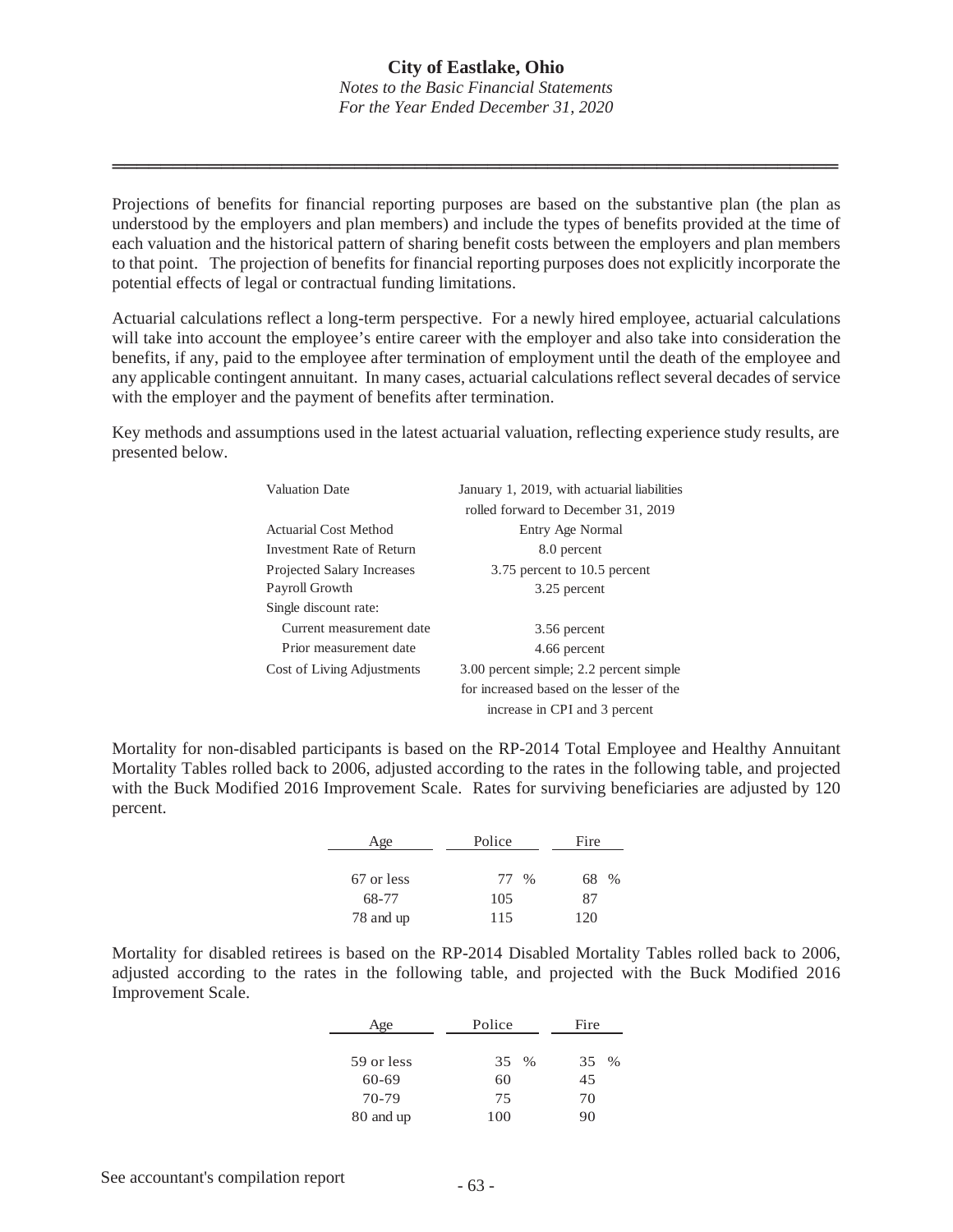The most recent experience study was completed for the five year period ended December 31, 2016.

The OP&F health care plan follows the same asset allocation and long-term expected real rate of return for each major asset class as the pension plan, see Note 13.

**Discount Rate** For 2019, the total OPEB liability was calculated using the discount rate of 3.56 percent. For 2018, the total OPEB liability was calculated using the discount rate of 4.66 percent. The projection of cash flows used to determine the discount rate assumed the contribution from employers and from members would be computed based on contribution requirements as stipulated by State statute. Projected inflows from investment earnings were calculated using the longer-term assumed investment rate of return of 8 percent. Based on those assumptions, OP&F's fiduciary net position was projected to not be able to make all future benefit payments of current plan members. Therefore, a municipal bond rate of 2.75 percent at December 31, 2019 and 4.13 percent at December 31, 2018, was blended with the long-term rate of 8 percent, which resulted in a blended discount rate of 3.56 percent for 2019 and 4.66 percent for 2018. The municipal bond rate was determined using the Bond Buyers General Obligation 20-year Municipal Bond Index Rate. The OPEB plan's fiduciary net position was projected to be available to make all projected OPEB payments until 2034. The long-term expected rate of return on health care investments was applied to projected costs through 2034, and the municipal bond rate was applied to all health care costs after that date.

*Sensitivity of the City's Proportionate Share of the Net OPEB Liability to Changes in the Discount Rate* Net OPEB liability is sensitive to changes in the discount rate, and to illustrate the potential impact the following table presents the net OPEB liability calculated using the discount rate of 3.56 percent, as well as what the net OPEB liability would be if it were calculated using a discount rate that is one percentage point lower (2.56 percent), or one percentage point higher (4.56 percent) than the current rate.

|                            |             | Current       |              |  |  |
|----------------------------|-------------|---------------|--------------|--|--|
|                            | 1% Decrease | Discount Rate | 1\% Increase |  |  |
|                            | $(3.66\%)$  | $(4.66\%)$    | $(5.66\%)$   |  |  |
| City's proportionate share |             |               |              |  |  |
| of the net OPEB liability  | \$2,104,096 | \$1,696,940   | \$1,358,622  |  |  |

*Sensitivity of the City's Proportionate Share of the Net OPEB Liability to Changes in the Health Care Cost Trend Rate* The total OPEB liability is based on a medical benefit that is a flat dollar amount; therefore, it is unaffected by a health care cost trend rate. An increase or decrease in the trend rate would have no effect on the total OPEB liability.

## **Note 15 - Compensated Absences**

The criteria for determining vacation and sick leave benefits are derived from negotiated agreements and State laws. Employees earn vacation at different rates which are affected by length of service. At the time of separation the employee is entitled to payment for any earned but unused vacation. Sick leave is accrued at the rate of 4.6 hours for each 80 hours of completed service, including paid holidays and paid vacation, with a maximum accumulation at rates negotiated in the various union contracts or set by Council. After 10 years of service with the City, upon retirement, employees are paid a percentage of all the sick days they have accumulated.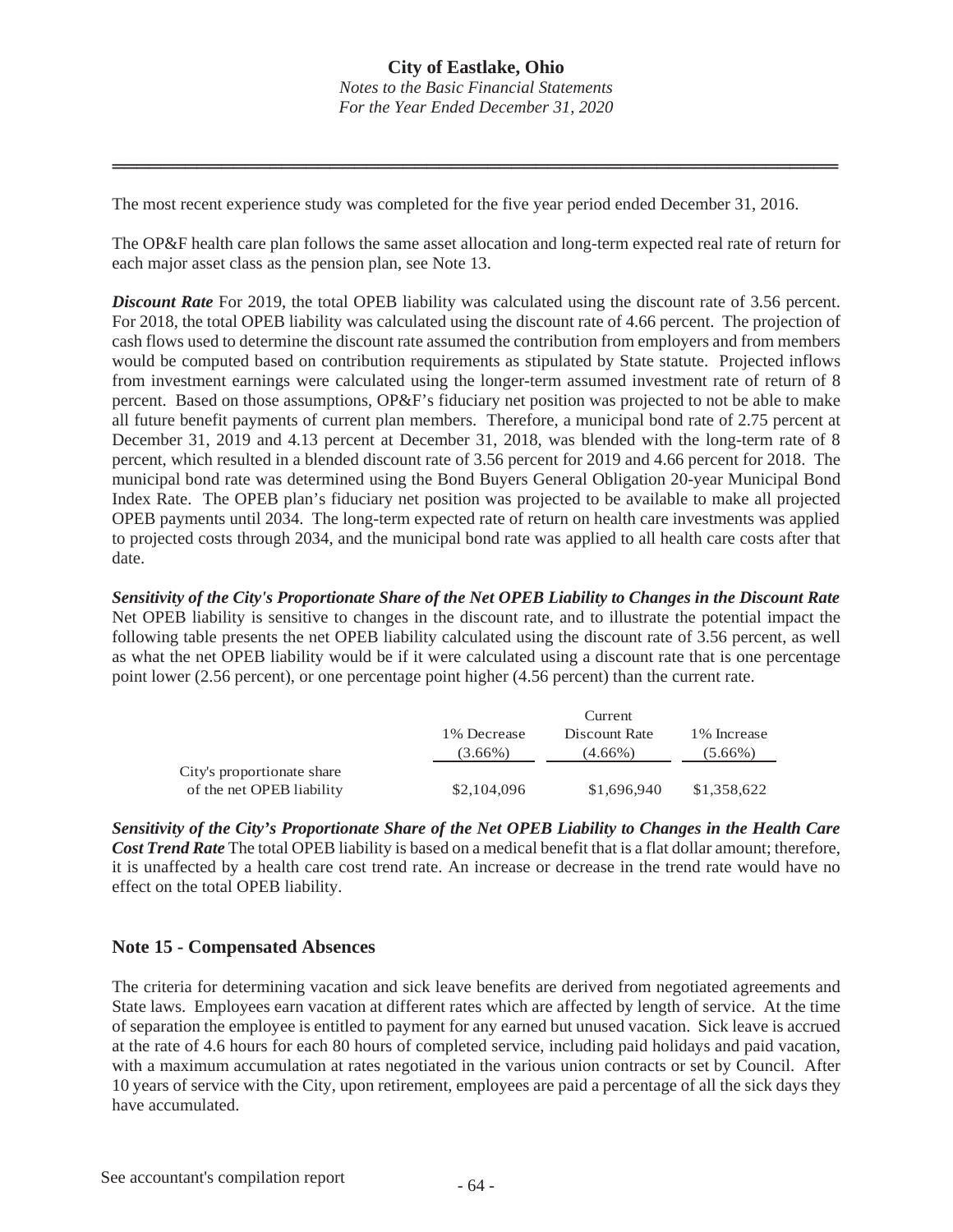*Notes to the Basic Financial Statements For the Year Ended December 31, 2020* 

*őőőőőőőőőőőőőőőőőőőőőőőőőőőőőőőőőőőőőőőőőőőőőőőőőőőőőőőőőőőő*

# **Note 16 - Long-term Obligations**

The original issuance amounts for the City's long-term obligations are as follows:

| Debt Issue                                      | Interest<br>Rate | Original<br><b>Issue Amount</b> | Year of<br>Maturity |
|-------------------------------------------------|------------------|---------------------------------|---------------------|
| <b>Governmental Activities:</b>                 |                  |                                 |                     |
| <b>General Obligation Bonds:</b>                |                  |                                 |                     |
| 2004 Various Purpose Bonds                      | $2.5 - 5%$       | \$60,000                        | 2031                |
| 2011 Tax Exempt Various Purpose Refunding Bonds | $2 - 4$          | 9,995,000                       | 2027                |
| 2013 Capital Facilities Refunding Bonds         | $5.125 - 5.75$   | 4,025,000                       | 2031                |
| 2020 Tax Exempt Refunding of 2011 Bonds         | 1.30             | 4,960,000                       | 2027                |
| 2020 Taxable Refunding of 2013 Bonds            | 1.76             | 2,785,000                       | 2027                |
| <b>OPWC</b> Loans from Direct Borrowings:       |                  |                                 |                     |
| Parkland Drive Road and Sewer                   | $\overline{0}$   | 24,907                          | 2021                |
| Stevens Boulevard Road and Sewer                | $\overline{0}$   | 49,138                          | 2021                |
| East Overlook Road, Storm and Sanitary Sewer    | $\overline{0}$   | 26,254                          | 2023                |
| Roberts Road Improvements                       | $\Omega$         | 150,000                         | 2025                |
| Plymouth Road and Sewer                         | $\Omega$         | 58,200                          | 2025                |
| Roberts Road Improvements - Phase 2             | $\Omega$         | 96,508                          | 2031                |
| Edison and Mondamin Storm Sewer                 | $\theta$         | 37,646                          | 2032                |
| <b>Willowick Drive</b>                          | $\theta$         | 88,941                          | 2040                |
| Capital Leases:                                 |                  |                                 |                     |
| Loader                                          | 3.30             | 139,853                         | 2022                |
| Ambulance 1                                     | 3.04             | 196,519                         | 2021                |
| Ambulance 2                                     | 3.24             | 199,545                         | 2020                |
| <b>Fire Trucks</b>                              | 3.58             | 1,023,014                       | 2026                |
| <b>Police Tasers</b>                            | 0.00             | 48,063                          | 2022                |
| <b>Business-Type Activities:</b>                |                  |                                 |                     |
| From Direct Borrowings:                         |                  |                                 |                     |
| <b>OPWC</b> Loans:                              |                  |                                 |                     |
| Robin/Forest/King Drive Pump Stations           | $\mathbf{0}$     | 50,000                          | 2030                |
| Quentin Road Pump Station                       | $\overline{0}$   | 100,292                         | 2032                |
| Plymouth Drive Storm Outfall                    | $\Omega$         | 11,390                          | N/A                 |
| <b>OWDA</b> Loans:                              |                  |                                 |                     |
| <b>Waverly Relief Sewer</b>                     | 1.66-2.08        | 4,807,731                       | N/A                 |
| Galalina Storm Sewer                            | 1.12             | 23,509                          | N/A                 |
| Plymouth Drive Storm Sewer                      | 0.92             | 532,289                         | N/A                 |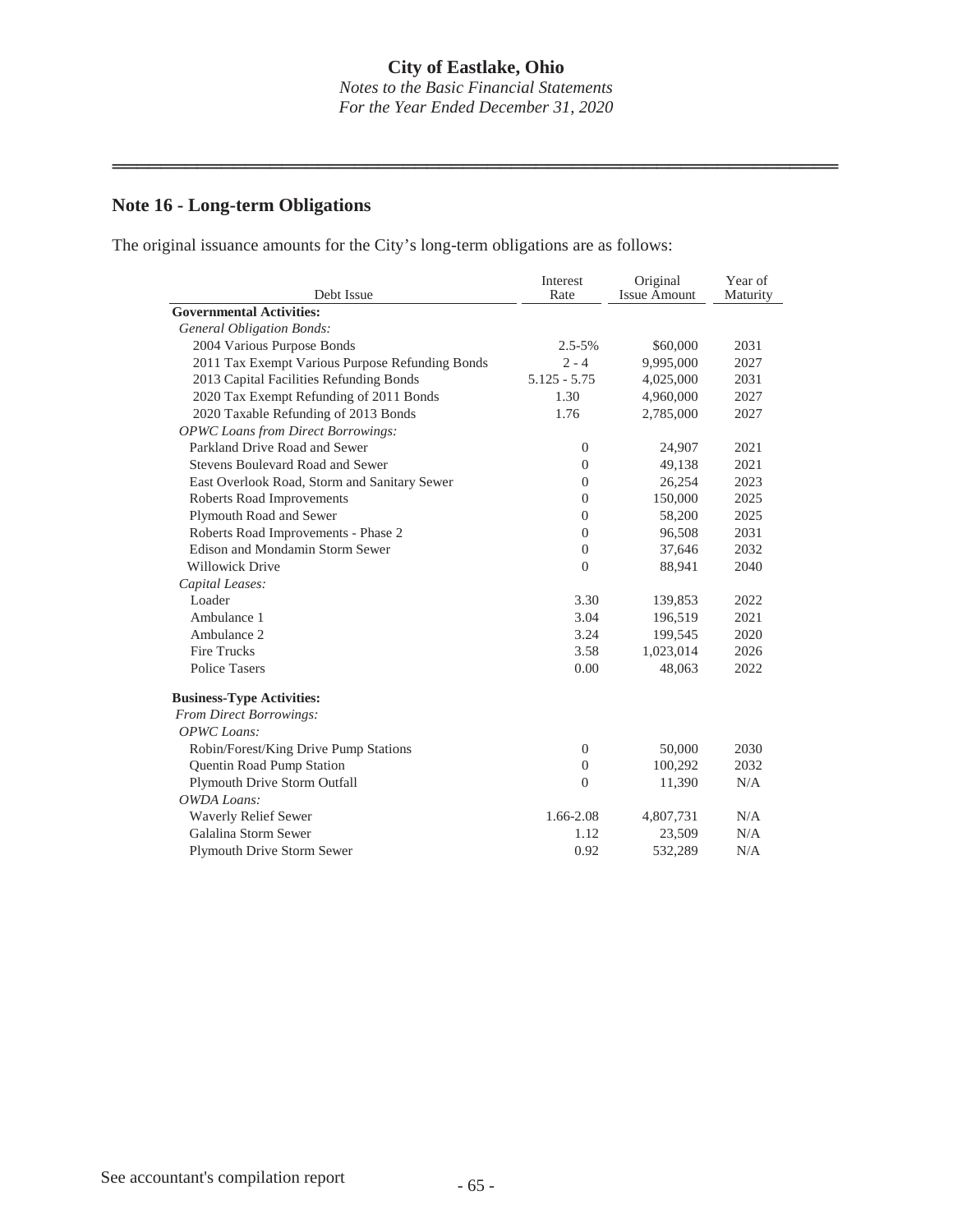*Notes to the Basic Financial Statements For the Year Ended December 31, 2020* 

*őőőőőőőőőőőőőőőőőőőőőőőőőőőőőőőőőőőőőőőőőőőőőőőőőőőőőőőőőőőő*

Changes in long-term obligations of the City during 2020 were as follows:

|                                                  | <b>Balance</b>   |                  |                  | <b>Balance</b>   | <b>Amounts</b> Due |
|--------------------------------------------------|------------------|------------------|------------------|------------------|--------------------|
|                                                  | 12/31/2019       | Increase         | Decrease         | 12/31/2020       | in One Year        |
| <b>Governmental Activities:</b>                  |                  |                  |                  |                  |                    |
| <b>General Obligation Bonds:</b>                 |                  |                  |                  |                  |                    |
| 2004 Various Purpose Bonds - Term                | \$60,000         | \$0              | \$60,000         | \$0              | \$0                |
| 2011 Tax Exempt Various Purpose Refunding Bonds: |                  |                  |                  |                  |                    |
| Serial                                           | 4,075,000        | $\boldsymbol{0}$ | 4,075,000        | $\overline{0}$   | $\overline{0}$     |
| Term                                             | 1,375,000        | $\boldsymbol{0}$ | 1,375,000        | 0                | $\boldsymbol{0}$   |
| Total 2011 Various Purpose Bonds                 | 5,450,000        | $\boldsymbol{0}$ | 5,450,000        | $\overline{0}$   | $\overline{0}$     |
| 2013 Capital Facilities Refunding Bonds:         |                  |                  |                  |                  |                    |
| Serial                                           | 835,000          | $\boldsymbol{0}$ | 835,000          | $\boldsymbol{0}$ | $\boldsymbol{0}$   |
| Term                                             | 2,075,000        | $\boldsymbol{0}$ | 2,075,000        | $\boldsymbol{0}$ | $\boldsymbol{0}$   |
| Discount                                         | (17, 545)        | $\boldsymbol{0}$ | (17, 545)        | 0                | $\boldsymbol{0}$   |
| Total 2013 Capital Facilities Refunding Bonds    | 2,892,455        | $\boldsymbol{0}$ | 2,892,455        | $\overline{0}$   | $\theta$           |
| 2020 Tax Exempt Refunding of 2011 Bonds:         |                  |                  |                  |                  |                    |
| Term                                             | $\overline{0}$   | 4,960,000        | $\overline{0}$   | 4,960,000        | 710,000            |
| 2020 Taxable Refunding of 2013 Bonds:            |                  |                  |                  |                  |                    |
| Term                                             | $\boldsymbol{0}$ | 2,785,000        | $\boldsymbol{0}$ | 2,785,000        | 365,000            |
| <b>Total General Obligation Bonds</b>            | 8,402,455        | 7,745,000        | 8,402,455        | 7,745,000        | 1,075,000          |
| <b>OPWC Loans from Direct Borrowings:</b>        |                  |                  |                  |                  |                    |
| Parkland Drive Road and Sewer                    | 1,247            | $\boldsymbol{0}$ | 1,247            | $\boldsymbol{0}$ | $\overline{0}$     |
| <b>Stevens Boulevard Road and Sewer</b>          | 2,457            | $\overline{0}$   | 2,457            | $\theta$         | $\Omega$           |
| East Overlook Road, Storm and Sanitary Sewer     | 4,595            | $\overline{0}$   | 1,313            | 3,282            | 1,313              |
| Roberts Road Improvements                        | 37,500           | $\overline{0}$   | 7,500            | 30,000           | 7,500              |
| Plymouth Road and Sewer                          | 17,460           | $\theta$         | 2,910            | 14,550           | 2,910              |
| Roberts Road Improvements-Phase 2                | 55,493           | $\overline{0}$   | 4,825            | 50,668           | 4,825              |
| Edison and Mondamin Storm Sewer                  | 22,589           | $\theta$         | 1,883            | 20,706           | 1,882              |
| <b>Willowick Drive</b>                           | 88,941           | 17,006           | 5,294            | 100,653          | 5,294              |
| <b>Total OPWC Loans</b>                          | 230,282          | 17,006           | 27,429           | 219,859          | 23,724             |
| <b>Capital Leases:</b>                           |                  |                  |                  |                  |                    |
| Loader                                           | 65,264           | $\boldsymbol{0}$ | 27,971           | 37,293           | 27,971             |
| Ambulance 1                                      | 81,574           | $\boldsymbol{0}$ | 81,574           | 0                | $\overline{0}$     |
| Ambulance 2                                      | 68,647           | $\theta$         | 68,647           | $\overline{0}$   | $\Omega$           |
| <b>Fire Trucks</b>                               | $\overline{0}$   | 1,023,014        | 131,184          | 891,830          | 135,881            |
| <b>Police Tasers</b>                             | 29,625           | $\boldsymbol{0}$ | 9,875            | 19,750           | 9,875              |
| <b>Total Capital Leases</b>                      | \$245,110        | \$1,023,014      | \$319,251        | \$948,873        | \$173,727          |

(continued)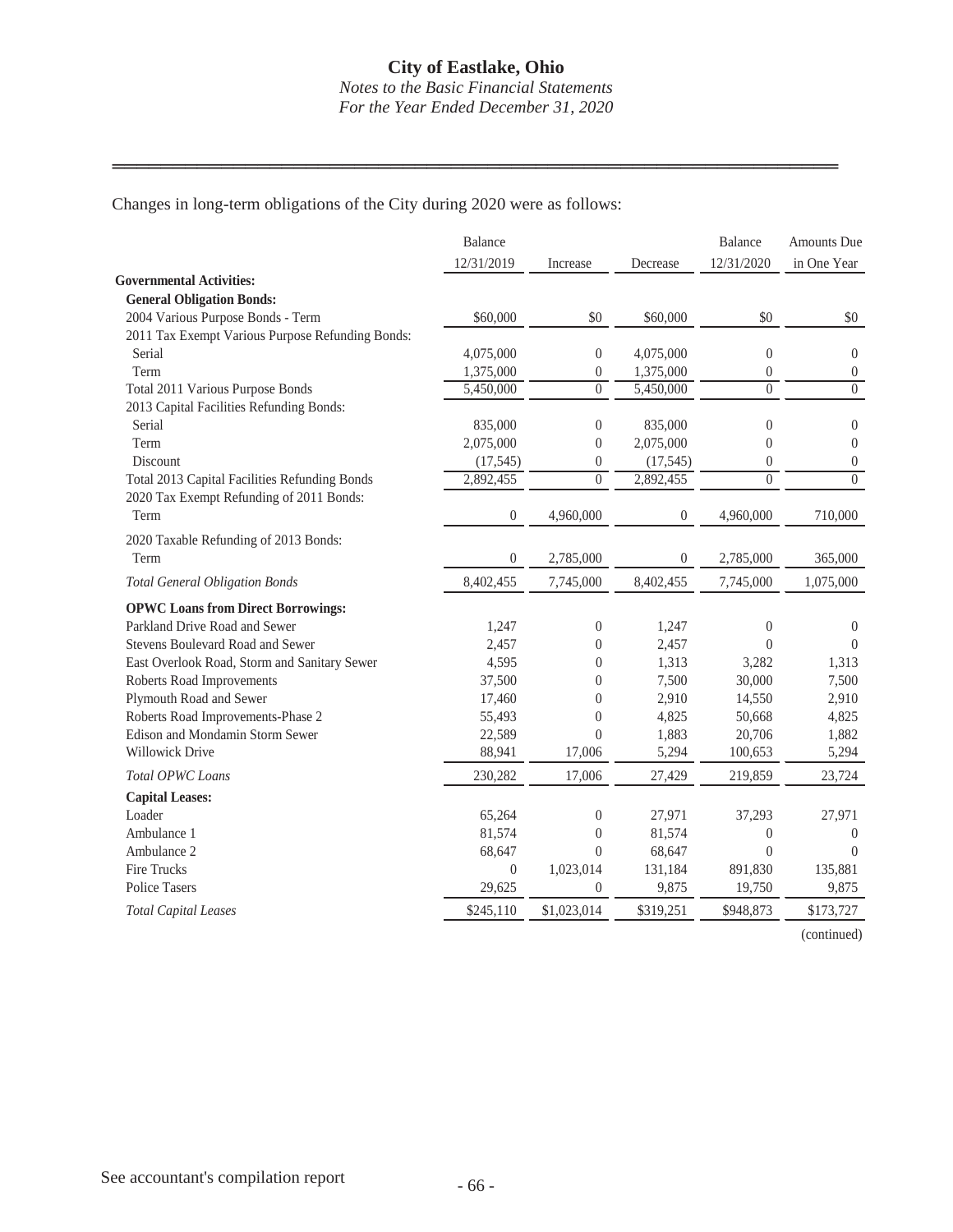*Notes to the Basic Financial Statements For the Year Ended December 31, 2020* 

*őőőőőőőőőőőőőőőőőőőőőőőőőőőőőőőőőőőőőőőőőőőőőőőőőőőőőőőőőőőő*

|                                             | Balance        |                  |                  | Balance      | Amounts Due        |
|---------------------------------------------|----------------|------------------|------------------|--------------|--------------------|
|                                             | 12/31/2019     | Increase         | Decrease         | 12/31/2020   | in One Year        |
| <b>Governmental Activities (continued):</b> |                |                  |                  |              |                    |
| <b>Other Long-Term Obligations:</b>         |                |                  |                  |              |                    |
| <b>Asset Retirement Obligations</b>         | \$86,499       | \$0              | \$0              | \$86,499     | \$0                |
| Compensated Absences Payable                | 1,333,958      | 259,886          | 261,876          | 1,331,968    | 274,991            |
| Workers' Compensation Liability             | 1,250          | $\boldsymbol{0}$ | 1,250            | 0            | $\overline{0}$     |
| Total Other Long-Term Obligations           | 1,421,707      | 259,886          | 263,126          | 1,418,467    | 274,991            |
| <b>Net Pension Liability:</b>               |                |                  |                  |              |                    |
| <b>OPERS</b>                                | 4,382,307      | $\boldsymbol{0}$ | 1,166,729        | 3,215,578    | $\overline{0}$     |
| OP&F                                        | 13,947,018     | $\boldsymbol{0}$ | 2,374,022        | 11,572,996   | $\boldsymbol{0}$   |
| <b>Total Net Pension Liability</b>          | 18,329,325     | $\boldsymbol{0}$ | 3,540,751        | 14,788,574   | $\boldsymbol{0}$   |
| <b>Net OPEB Liability:</b>                  |                |                  |                  |              |                    |
| <b>OPERS</b>                                | 1,944,565      | 148,260          | $\boldsymbol{0}$ | 2,092,825    | $\theta$           |
| OP&F                                        | 1,555,978      | 140,962          | $\boldsymbol{0}$ | 1,696,940    | $\boldsymbol{0}$   |
| Total Net OPEB Liability                    | 3,500,543      | 289,222          | $\boldsymbol{0}$ | 3,789,765    | $\theta$           |
| <b>Total Governmental Activities</b>        | \$32,129,422   | \$9,334,128      | \$12,553,012     | \$28,910,538 | \$1,547,442        |
|                                             |                |                  |                  |              |                    |
|                                             | <b>Balance</b> |                  |                  | Balance      | <b>Amounts</b> Due |
|                                             | 12/31/2019     | Increase         | Decrease         | 12/31/2020   | in One Year        |
| <b>Business-Type Activities:</b>            |                |                  |                  |              |                    |
| <b>OPWC Loans from Direct Borrowings:</b>   |                |                  |                  |              |                    |
| Robin/Forest/King Drive Pump Stations       | \$25,000       | \$0              | \$2,500          | \$22,500     | \$2,500            |
| Quentin Road Pump Station                   | 62,680         | $\overline{0}$   | 5,015            | 57,665       | 5,015              |
| Plymouth Drive Storm Outfall                | $\overline{0}$ | 11,390           | $\theta$         | 11,390       | $\overline{0}$     |
| Total OPWC Loans                            | 87,680         | 11,390           | 7,515            | 91,555       | 7,515              |
| <b>OWDA Loans from Direct Borrowings:</b>   |                |                  |                  |              |                    |
| Waverly Relief Sewer                        | 4,705,050      | 469,962          | 214,301          | 4,960,711    | $\mathbf{0}$       |
| Galalina Storm Sewer                        | $\theta$       | 388,159          | $\boldsymbol{0}$ | 388,159      | $\boldsymbol{0}$   |
| Plymouth Drive Storm Outfall                | $\overline{0}$ | 156,249          | $\mathbf{0}$     | 156,249      | $\boldsymbol{0}$   |
| Total OWDA Loans                            | 4,705,050      | 1,014,370        | 214,301          | 5,505,119    | $\overline{0}$     |
| <b>Other Long-Term Obligations:</b>         |                |                  |                  |              |                    |
| <b>Asset Retirement Obligation</b>          | 2,570,000      | $\theta$         | $\Omega$         | 2,570,000    | $\Omega$           |
| Compensated Absences Payable                | 37,409         | 18,688           | 19,734           | 36,363       | 21,872             |
| Total Other Long-Term Obligations           | 2,607,409      | 18,688           | 19,734           | 2,606,363    | 21,872             |
| <b>Net Pension Liability:</b>               |                |                  |                  |              |                    |
| <b>OPERS</b>                                | 230,648        | 11,383           | $\boldsymbol{0}$ | 242,031      | $\boldsymbol{0}$   |
| <b>Net OPEB Liability:</b>                  |                |                  |                  |              |                    |
| <b>OPERS</b>                                | 102,345        | 55,179           | $\boldsymbol{0}$ | 157,524      | $\boldsymbol{0}$   |
|                                             |                |                  |                  |              |                    |
| <b>Total Business-Type Activities</b>       | \$7,733,132    | \$1,111,010      | \$241,550        | \$8,602,592  | \$29,387           |

*General Obligation Bonds* General obligation bonds are direct obligations of the City for which its full faith and credit are pledged for repayment. General obligation bonds are to be repaid from both voted and unvoted general property taxes levied on all taxable property located within the City as well as municipal income taxes. Tax monies will be received in and the debt will be retired from the general obligation bond retirement debt service and road improvement capital projects funds.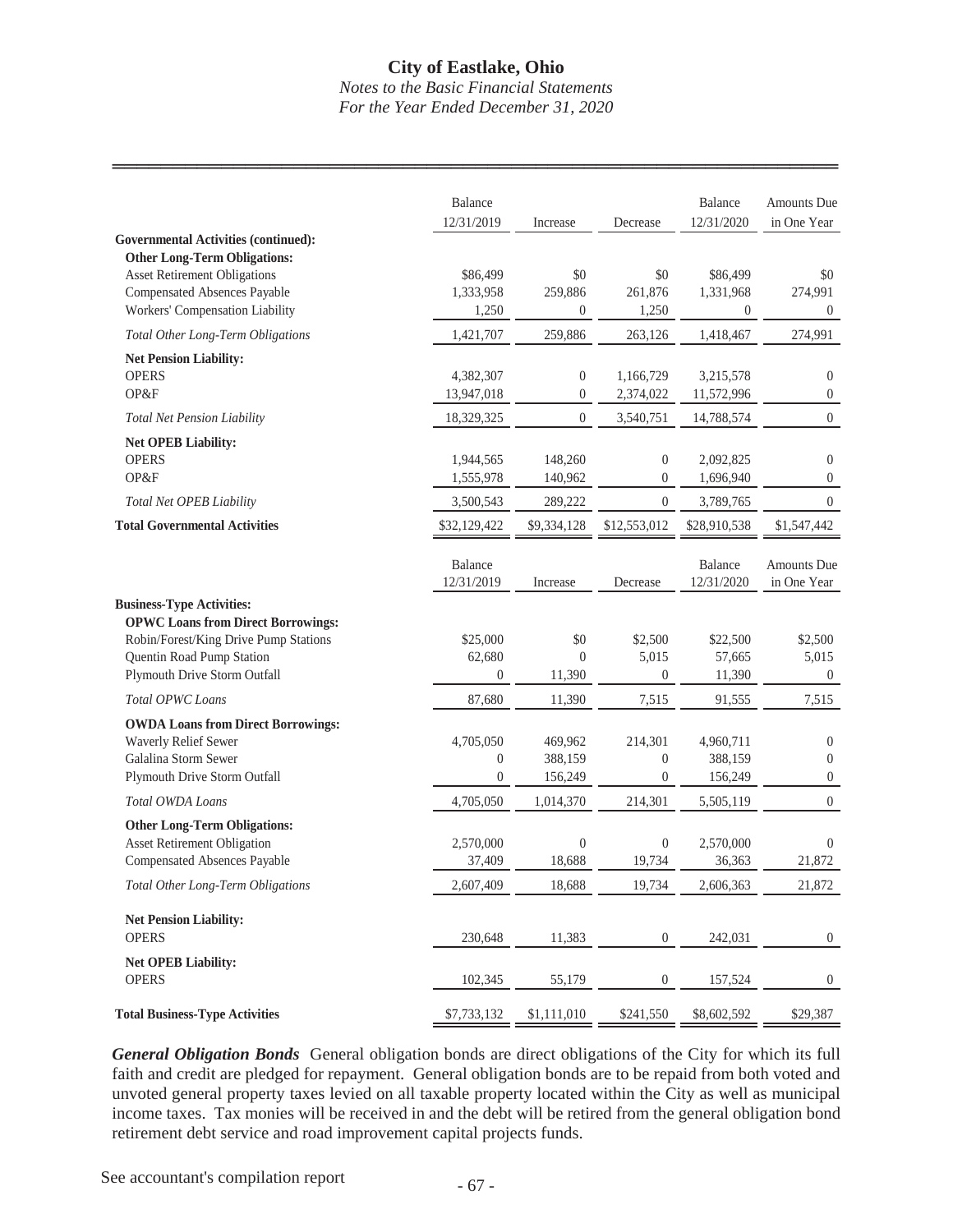*2004 Various Purpose Bonds* In 2004, the City issued \$60,000 in various purpose term bonds with interest rates varying from 2.5 percent to 5 percent. Proceeds were used for capital facilities. These bonds were fully retired during 2020.

*őőőőőőőőőőőőőőőőőőőőőőőőőőőőőőőőőőőőőőőőőőőőőőőőőőőőőőőőőőőő*

*2011 Refunded Bonds* On December 15, 2011, the City issued \$9,995,000 in general obligation refunding bonds, to partially refund bonds previously issued in 2002 and 2004 for construction of the stadium. The bonds were issued with interest rates varying from 2 percent to 4 percent. The bonds were issued for a 16 year period with final maturity during 2027. The bonds will be retired through the general obligation bond retirement debt service fund.

Proceeds were deposited in an irrevocable trust with an escrow agent to provide for all future debt payments on the refunded 2002 and 2004 tax exempt bonds. As a result, \$9,340,000 of these bonds were considered defeased and the liability for the refunded bonds has been removed from the City's financial statements. These bonds were fully refunded during 2020.

*2013 Refunded Bonds* In 2013, the City issued general obligation bonds, in the amount of \$4,025,000, to refund bonds previously issued in 2004 for capital facilities in the full amount. The remaining \$420,000 was used to pay the remaining interest and fiscal charges of the unrefunded bonds. The bonds were issued with interest rates varying from 5.125 percent to 5.750 percent. The bonds were issued for a 18 year period with final maturity during 2031. The bonds were fully refunded during 2020.

*2020 Refunding Bonds* During 2020, the City issued tax exempt term bonds, in the amount of \$4,960,000, to refund bonds previously issued in 2011 to refund bonds issued for construction of the stadium. The bonds were issued for a 7 year period with final maturity on December 1, 2027 and an interest rate of 1.3 percent. The bonds will be retired through the general bond retirement debt service fund.

|                                           | 2011 Tax Exempt<br><b>Refunding Bonds</b> |
|-------------------------------------------|-------------------------------------------|
| Outstanding at December 31, 2019          | \$5,450,000                               |
| Amount Refunded                           | (4,815,000)                               |
| Principal Payment on Non-Refunded Portion | (635,000)                                 |
| Outstanding at December 31, 2020          | 80                                        |

Net proceeds of \$4,896,323 (after payment of \$63,677 in issuance costs) were deposited in an irrevocable trust with an escrow agent to provide for all future debt payments on the refunded 2011 tax exempt bonds. As a result, \$4,815,000 of these bonds were considered defeased and the liability for the refunded bonds has been removed from the City's financial statements. Accordingly, the trust account assets and liabilities for the defeased bonds are not included in the City's financial statements.

|                                         | 2011 Tax Exempt<br>Refunding Bonds |
|-----------------------------------------|------------------------------------|
| Serial Bonds                            | \$3,440,000                        |
| Term Bonds                              | 1,375,000                          |
| Loss on Refunded Bonds                  | (166, 602)                         |
| Total 2011 Tax Exempt Refunding Bonds   | 4.648.398                          |
| Payment to Refunded Bond Escrow Agent - |                                    |
| Other Financing Use                     | (4,896,323)                        |
| 2020 Refunding Accounting Loss          | (S247.925)                         |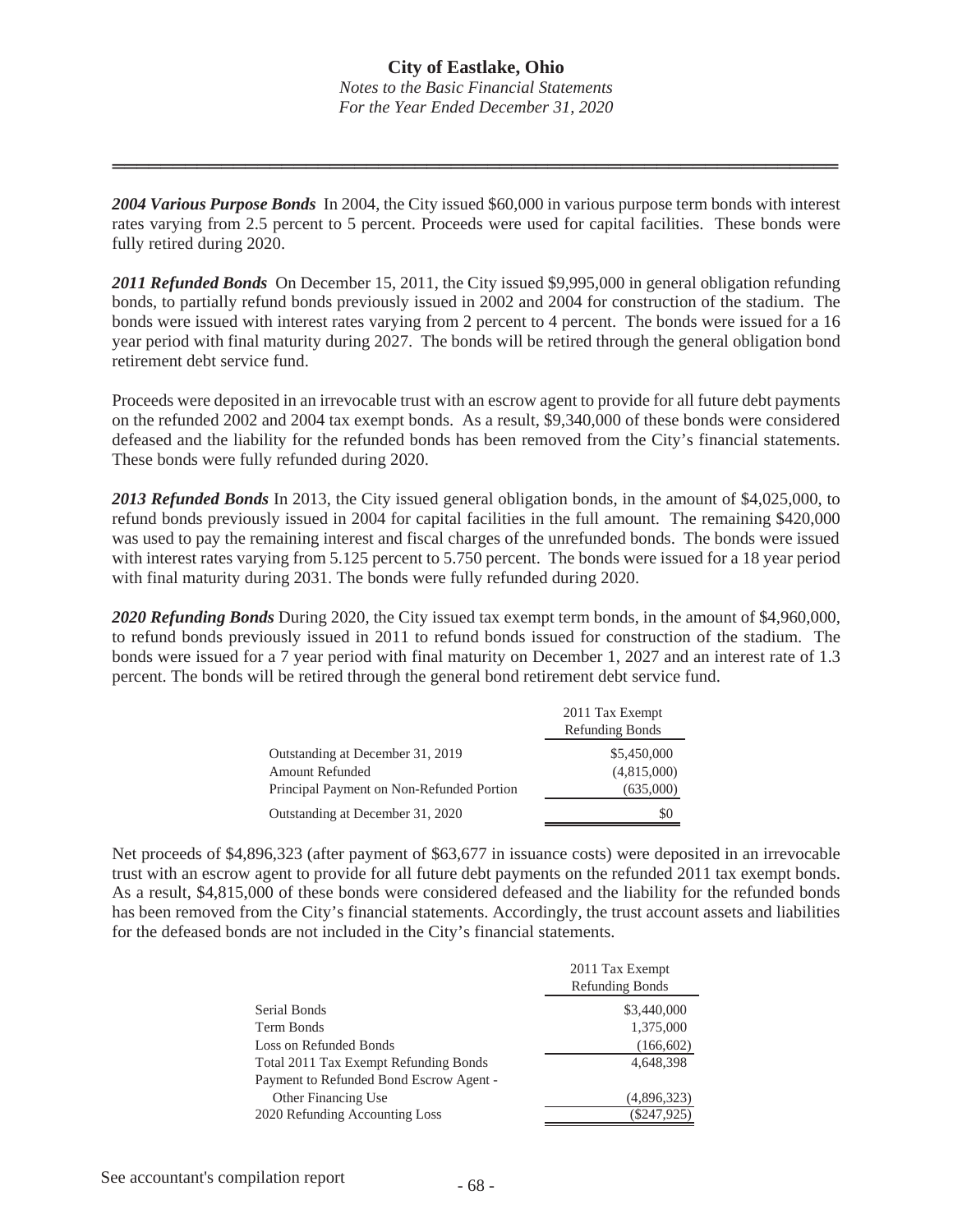*Notes to the Basic Financial Statements For the Year Ended December 31, 2020* 

The refunding resulting in the recognition of an accounting loss of \$247,925. The City in effect decreased its aggregated debt service payments by \$242,552 over the next seven years and obtained an economic gain (difference between the present values of the old and new debt service payments) of \$230,007.

*őőőőőőőőőőőőőőőőőőőőőőőőőőőőőőőőőőőőőőőőőőőőőőőőőőőőőőőőőőőő*

The term bonds maturing on December 1, 2027 are subject to mandatory sinking fund redemption at a redemption price of 100 percent of the principal amount to be redeemed, plus accrued interest to the date of redemption, on December 1 in the years and in the respective principal amounts as follows:

|                                | <b>Issue</b> |
|--------------------------------|--------------|
| Year                           | \$4,960,000  |
| 2021                           | \$710,000    |
| 2022                           | 720,000      |
| 2023                           | 740,000      |
| 2024                           | 750,000      |
| 2025                           | 750,000      |
| 2026                           | 765,000      |
| <b>Total Mandatory Sinking</b> |              |
| <b>Fund Payments</b>           | 4,435,000    |
| Amount Due at Stated Maturity  | 525,000      |
| Total                          | \$4,960,000  |
| <b>Stated Maturity</b>         | 12/1/2027    |

During 2020, the City issued taxable term bonds, in the amount of \$4,960,000, to refund bonds previously issued in 2011 to refund bonds issued for construction of the stadium. The bonds were issued for a 7 year period with final maturity on December 1, 2027 and an interest rate of 1.76 percent. The bonds will be retired through the general bond retirement debt service fund.

|                                            | 2013 Taxable<br>Refunding Bonds |
|--------------------------------------------|---------------------------------|
| Outstanding at December 31, 2019           | \$2,892,455                     |
| Amount of Principal Refunded               | (2,705,000)                     |
| Amount of Discount Refunded                | 16.309                          |
| Principal Payment on Non-Refunded Portion  | (205,000)                       |
| Discount Amortized on Non-Refunded Portion | 1,236                           |
| Outstanding at December 31, 2020           | SC                              |

Net proceeds of \$2,741,354 (after payment of \$43,646 in issuance costs) were deposited in an irrevocable trust with an escrow agent to provide for all future debt payments on the refunded 2011 tax exempt bonds. As a result, \$2,705,000 of these bonds were considered defeased and the liability for the refunded bonds has been removed from the City's financial statements. Accordingly, the trust account assets and liabilities for the defeased bonds are not included in the City's financial statements.

|                                         | 2013 Taxable<br>Refunding Bonds |
|-----------------------------------------|---------------------------------|
| Serial Bonds                            | \$630,000                       |
| Term Bonds                              | 2,075,000                       |
| Discount on Bonds                       | (16,309)                        |
| Loss on Refunded Bonds                  | (168, 632)                      |
| Total 2011 Tax Exempt Refunding Bonds   | 2,520,059                       |
| Payment to Refunded Bond Escrow Agent - |                                 |
| Other Financing Use                     | (2,741,354)                     |
| 2020 Refunding Accounting Loss          | $(\$221, 295)$                  |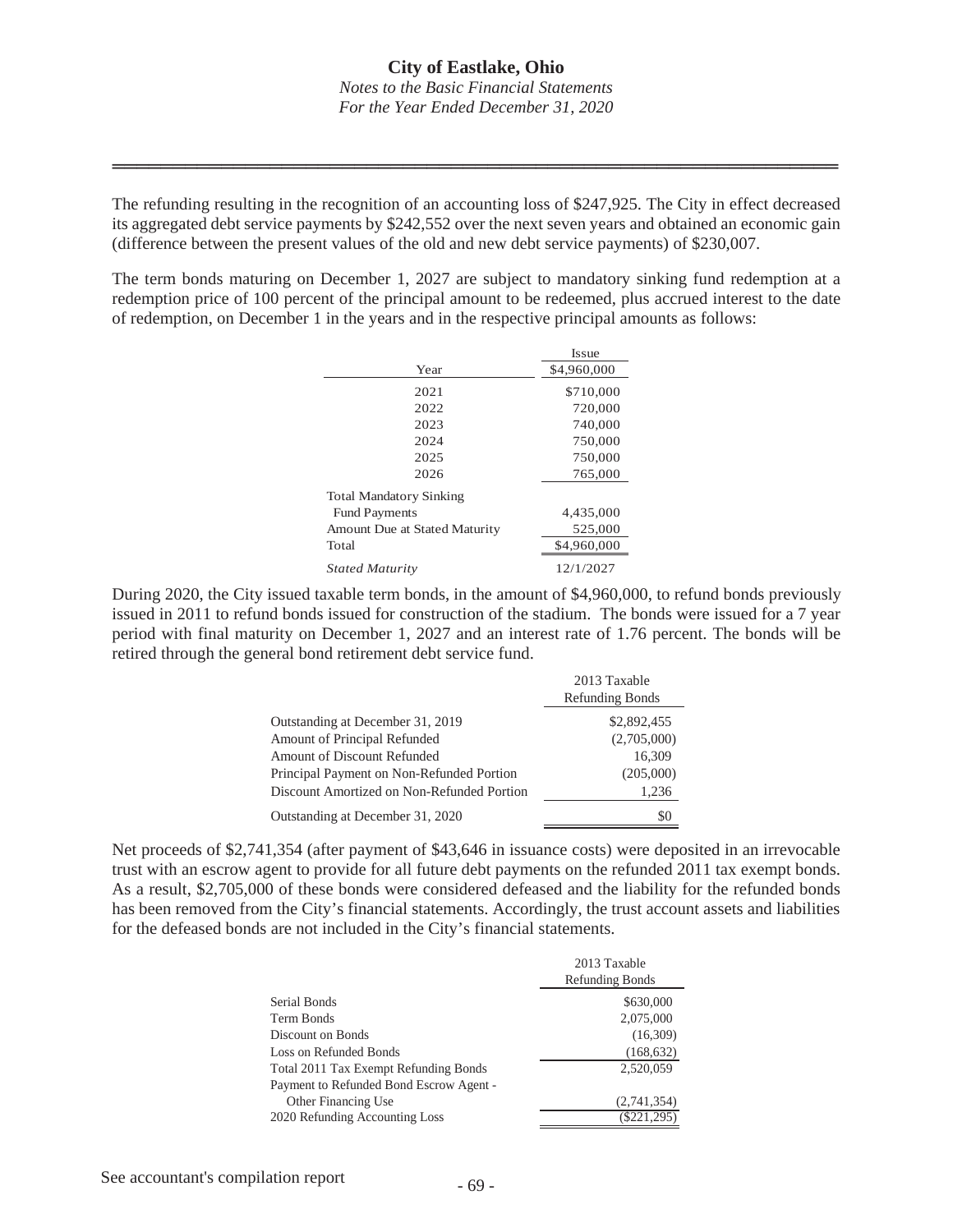*Notes to the Basic Financial Statements For the Year Ended December 31, 2020* 

The refunding resulting in the recognition of an accounting loss of \$221,295. The City in effect decreased its aggregated debt service payments by \$414,685 over the next seven years and obtained an economic gain (difference between the present values of the old and new debt service payments) of \$279,757.

*őőőőőőőőőőőőőőőőőőőőőőőőőőőőőőőőőőőőőőőőőőőőőőőőőőőőőőőőőőőő*

The term bonds maturing on December 1, 2027 are subject to mandatory sinking fund redemption at a redemption price of 100 percent of the principal amount to be redeemed, plus accrued interest to the date of redemption, on December 1 in the years and in the respective principal amounts as follows:

|                                | <b>Issue</b> |  |
|--------------------------------|--------------|--|
| Year                           | \$2,785,000  |  |
| 2021                           | \$365,000    |  |
| 2022                           | 375,000      |  |
| 2023                           | 385,000      |  |
| 2024                           | 405,000      |  |
| 2025                           | 410,000      |  |
| 2026                           | 415,000      |  |
| <b>Total Mandatory Sinking</b> |              |  |
| <b>Fund Payments</b>           | 2.355,000    |  |
| Amount Due at Stated           |              |  |
| Maturity                       | 430,000      |  |
| Total                          | \$2,785,000  |  |
| <b>Stated Maturity</b>         | 12/1/2027    |  |

*OPWC Loans* OPWC loans consist of money owed to the Ohio Public Works Commission (OPWC) for road improvements and for sanitary sewer improvements. The loans are interest free. OPWC loans will be paid from the road improvement capital projects fund and sewer project funds.

The City's outstanding OPWC loans from direct borrowings related to governmental activities of \$219,859 and business-type activities of \$91,555 contain provisions that in the event of default (1) OPWC may apply late fees of 8 percent per year, (2) loans more than 60 days late will be turned over to the Attorney General's office for collection, and as provided by law, OPWC may require that such payment be taken from the City's share of the county undivided local government fund, and (3) the outstanding amounts shall, at OPWC's option, become immediately due and payable.

A line of credit has been established with the OPWC for the Plymouth Drive and Quentin Road storm outfall emergency repair. Since the loan repayment schedule has not yet been finalized, a repayment schedule is not included in the schedule of debt service requirements. Until a final repayment schedule is available, the City is paying based on estimates. The balance of this loan at December 31, 2020 is \$11,390.

*OWDA Loan* The City has entered into a contractual agreement for a construction loan from the Ohio Water Development Authority (OWDA). Under the terms of this agreement, the OWDA will reimburse, advance or directly pay the construction costs of the approved project. The OWDA will capitalize administrative costs and construction interest and then add them to the total amount of the final loan.

The City's outstanding OWDA loan from direct borrowings of \$5,505,119 related to business-type activities contain provisions that in an event of default (1) the amount of such default shall bear interest at the default rate from the due date until the date of payment, (2) if any of the charges have not been paid within 30 days, in addition to the interest calculated at the default rate, a late charge of 1 percent on the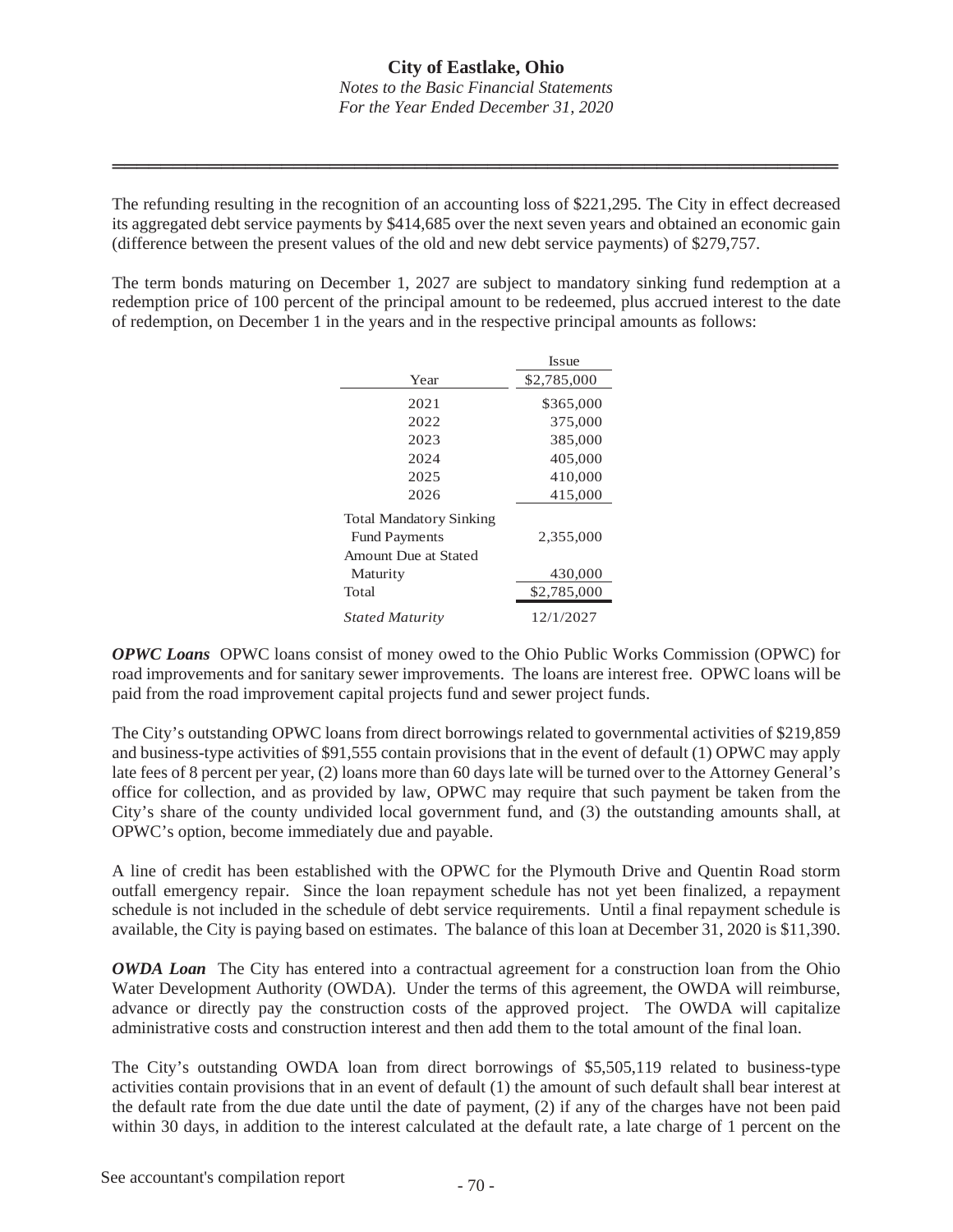amount of each default shall also be paid to the OWDA, and (3) for each additional 30 days during with the charges remain unpaid, the City shall continue to pay an additional late charge of 1 percent on the amount of the default until such charges are paid.

*őőőőőőőőőőőőőőőőőőőőőőőőőőőőőőőőőőőőőőőőőőőőőőőőőőőőőőőőőőőő*

A line of credit has been established with OWDA in the amount of \$5,034,086 to cover the costs of replacing sanitary sewer lines along Waverly Road. The loan has an interest rates ranging from 1.66 to 2.08 percent and will mature in 2039. Since the loan repayment schedule has not yet been finalized, a repayment schedule is not included in the schedule of debt service requirements. Until a final repayment schedule is available, the City is paying based on estimates. The balance of this loan at December 31, 2020 is \$4,960,711.

A line of credit has been established with OWDA in the amount of \$3,460,790 to cover the costs of replacing Galalina storm sewer. The loan has an interest rate of 1.12 percent and will mature in 2042. Since the loan repayment schedule has not yet been finalized, a repayment schedule is not included in the schedule of debt service requirements. Until a final repayment schedule is available, the City is paying based on estimates. The balance of this loan at December 31, 2020 is \$388,159.

A line of credit has been established with OWDA in the amount of \$228,436 to cover the costs of replacing storm outfalls along Plymouth Drive and Quentin Road. The loan has an interest rate of .92 percent and will mature in 2041. Since the loan repayment schedule has not yet been finalized, a repayment schedule is not included in the schedule of debt service requirements. Until a final repayment schedule is available, the City is paying based on estimates. The balance of this loan at December 31, 2020 is \$156,249.

*Capital Leases* Capital lease obligations will be paid from the fund that maintains custody of the related assets. Capital leases will be paid from the general fund, permissive motor vehicle license special revenue fund, and fire levy capital projects fund.

*Compensated Absences* The compensated absences liability will be paid from the fund from which the employees' salaries are paid. These funds include the general fund; the street construction, maintenance, and repair special revenue fund; the road improvement capital projects fund; and the sanitary sewer enterprise fund.

*Workers' Compensation*, *Net Pension Liability and Net OPEB Liability* The workers' compensation liability was paid from the general fund. There is no repayment schedule for the net pension liability and net OPEB liability. However, employer pension contributions are made from the following funds: general, street maintenance, senior citizens, road improvement, sanitary sewer, police pension and fire pension. For additional information related to the net pension liability and net OPEB liability see Notes 13 and 14.

The City's overall legal debt margin was \$37,337,547 with an unvoted debt margin of \$13,217,522 at December 31, 2020.

Principal and interest requirements to retire governmental and business-type activities long-term obligations outstanding at December 31, 2020, were as follows: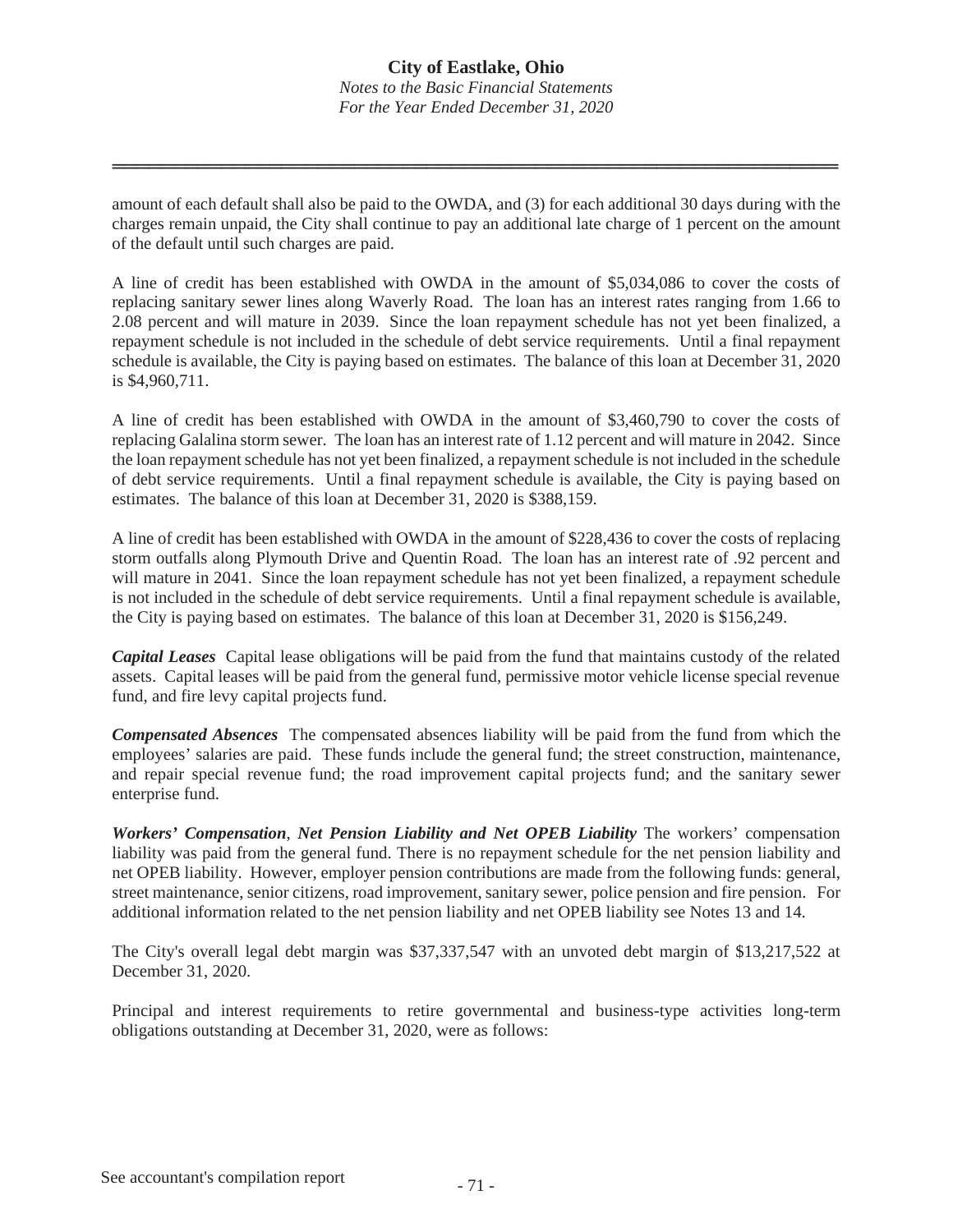*Notes to the Basic Financial Statements For the Year Ended December 31, 2020* 

*őőőőőőőőőőőőőőőőőőőőőőőőőőőőőőőőőőőőőőőőőőőőőőőőőőőőőőőőőőőő*

|           | <b>Business-Type</b><br><b>Activities</b> |           |                                         |                                         |
|-----------|-------------------------------------------|-----------|-----------------------------------------|-----------------------------------------|
|           | <b>General Obligation Bonds</b><br>Term   |           | <b>From Direct</b><br><i>Borrowings</i> | <b>From Direct</b><br><i>Borrowings</i> |
| Year      | Principal                                 | Interest  | <b>OPWC</b> Loans                       | <b>OPWC</b> Loans                       |
| 2021      | \$1,075,000                               | \$121,693 | \$23,724                                | \$7,515                                 |
| 2022      | 1,095,000                                 | 97,842    | 23,729                                  | 7,514                                   |
| 2023      | 1,125,000                                 | 81,882    | 23,072                                  | 7,515                                   |
| 2024      | 1,155,000                                 | 65,486    | 22,416                                  | 7,514                                   |
| 2025      | 1.160.000                                 | 48,608    | 14.916                                  | 7,515                                   |
| 2026-2030 | 2,135,000                                 | 46,036    | 60,028                                  | 35,071                                  |
| 2031-2035 |                                           | 0         | 30,783                                  | 7,521                                   |
| 2036-2040 |                                           | 0         | 21,191                                  |                                         |
| Total     | \$7,745,000                               | \$461,547 | \$219,859                               | \$80,165                                |

# **Note 17 – Capital Leases**

In prior years, the City entered into capitalized leases for a loader, ambulances, fire trucks and police tasers. These leases meet the criteria for a capital lease and have been recorded on the governmental-wide statements. The original amount capitalized for the capital leases and the book value as of December 31, 2020 follows:

|                                      | Governmental |
|--------------------------------------|--------------|
|                                      | Activities   |
| Equipment                            | \$187,916    |
| Vehicles                             | 1,023,014    |
| Leased property, total value         | 1,210,930    |
| Less: Accumulated Depreciation       | (123, 143)   |
| Leased property, net of depreciation | \$1,087,787  |

The following is a schedule of the future minimum lease payments required under the capital leases and the present value of the minimum lease payments as of December 31, 2020.

|                                         | Governmental<br>Activities |
|-----------------------------------------|----------------------------|
| 2021                                    | \$207,681                  |
| 2022                                    | 187,680                    |
| 2023                                    | 167,808                    |
| 2024                                    | 167,808                    |
| 2025-2026                               | 335,616                    |
| Total minimum lease payments            | 1,066,593                  |
| Less: amount representing interest      | (117,720)                  |
| Present value of minimum lease payments | \$948,873                  |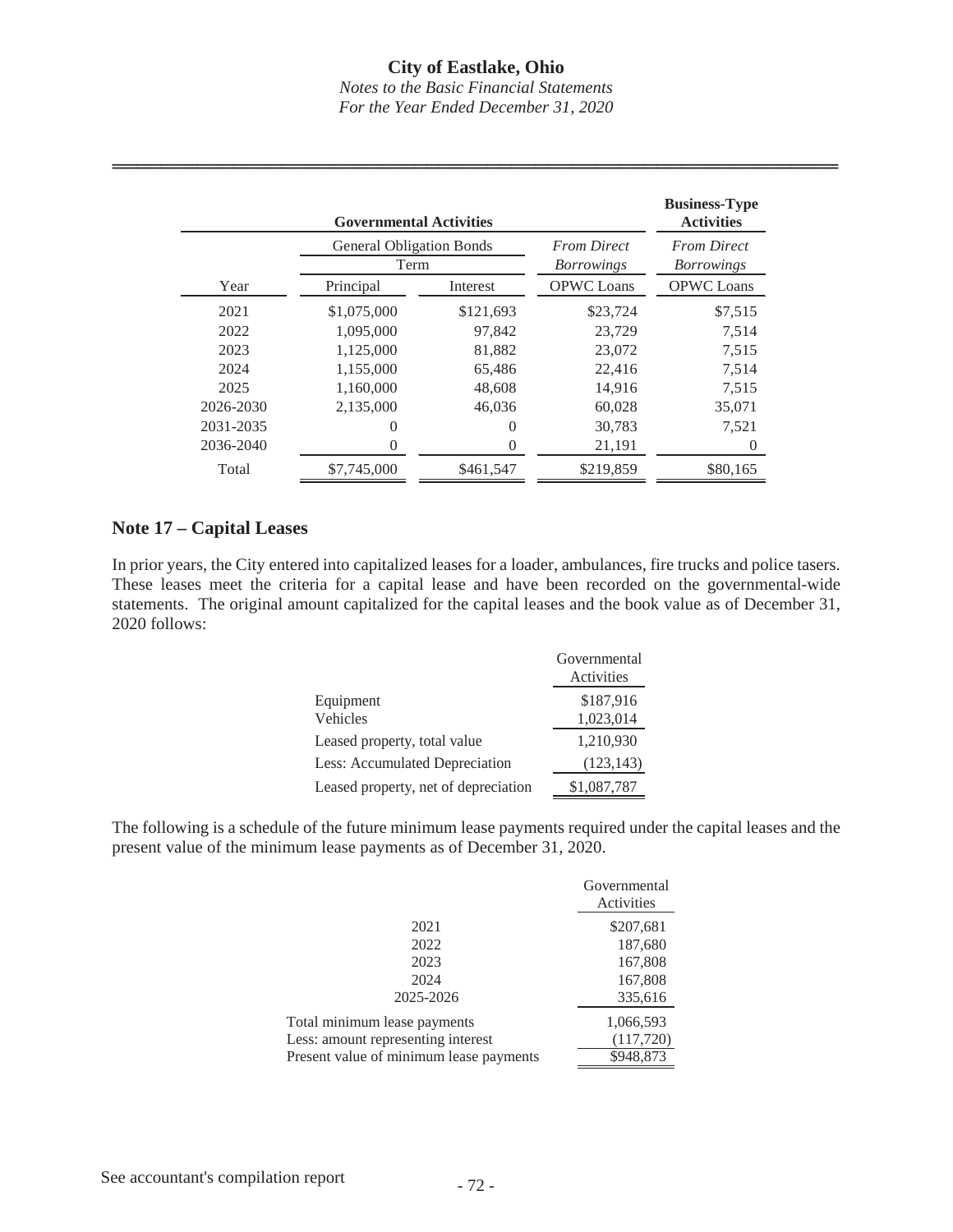# **Note 18 - Jointly Governed Organization**

### *Northeast Ohio Public Energy Council*

The City is a member of the Northeast Ohio Public Energy Council (NOPEC). NOPEC is a regional council of governments formed under Chapter 167 of the Ohio Revised Code. NOPEC was formed to serve as a vehicle for communities wishing to proceed jointly with an aggregation program for the purchase of electricity. NOPEC is currently comprised of over 200 communities who have been authorized by ballot to purchase energy on behalf of their citizens. The intent of NOPEC is to provide electricity at the lowest possible rates while at the same time ensuring stability in prices by entering into long-term contracts with suppliers to provide electricity to the citizens of its member communities.

NOPEC is governed by a General Assembly made up of one representative from each member community. The representatives from each county then elect one person to serve on the eight-member NOPEC Board of Directors. In 2020, the City made no contributions. The Board oversees and manages the operation of the aggregation program. The degree of control exercised by any participating government is limited to its representation in the General Assembly and on the Board. Financial information can be obtained by contacting Ron McVoy, the Board Chairman, at 31360 Solon Road, Suite 33, Solon, Ohio, 44139 or at the website www.nopecinfo.org.

## *Regional Income Tax Agency*

The Regional Income Tax Agency (RITA) is a regional council of governments formed to establish a central collection facility for the purpose of administering the income tax laws of the members and for the purpose of collection income taxes on behalf of each member. RITA currently has approximately 350 members in the council of governments. Each member has one representative to the council of governments and is entitled to one vote on items under consideration. RITA is administered by a nine-member board of trustees elected by the members of the council of governments. The board exercises total control over RITA's operation including budgeting, appropriating, contracting and designating management. Each participant's degree of control is limited to its representation on the council. For 2020, the City paid RITA \$298,419 for income tax collection services.

### *Lake County Communities Energy Special Improvement District*

The Lake County Communities Energy Special Improvement District (the "District") is a jointly governed organization that is to enhance the value of properties, within the District and improve the environment by developing and assisting in developing the District special energy improvement projects. For 2020, the City did not contribute to the District. For more information, contact National Registered Agents, Inc., 4400 Easton Commons Way, Suite 125, Columbus, Ohio 43219.

### *Lake County Communities Shoreline Special Improvement District*

The Lake County Communities Shoreline Special Improvement District (the "District") is a jointly governed organization that is to enhance the value of properties, within the District and improve the environment by developing and assisting in developing and implementing shoreline improvement projects that abate the erosion of the shoreline. For 2020, the City did not contribute to the District. For more information, contact Kevin Butler, 600 Superior Avenue, East, Suite 2100, Cleveland, Ohio 44114.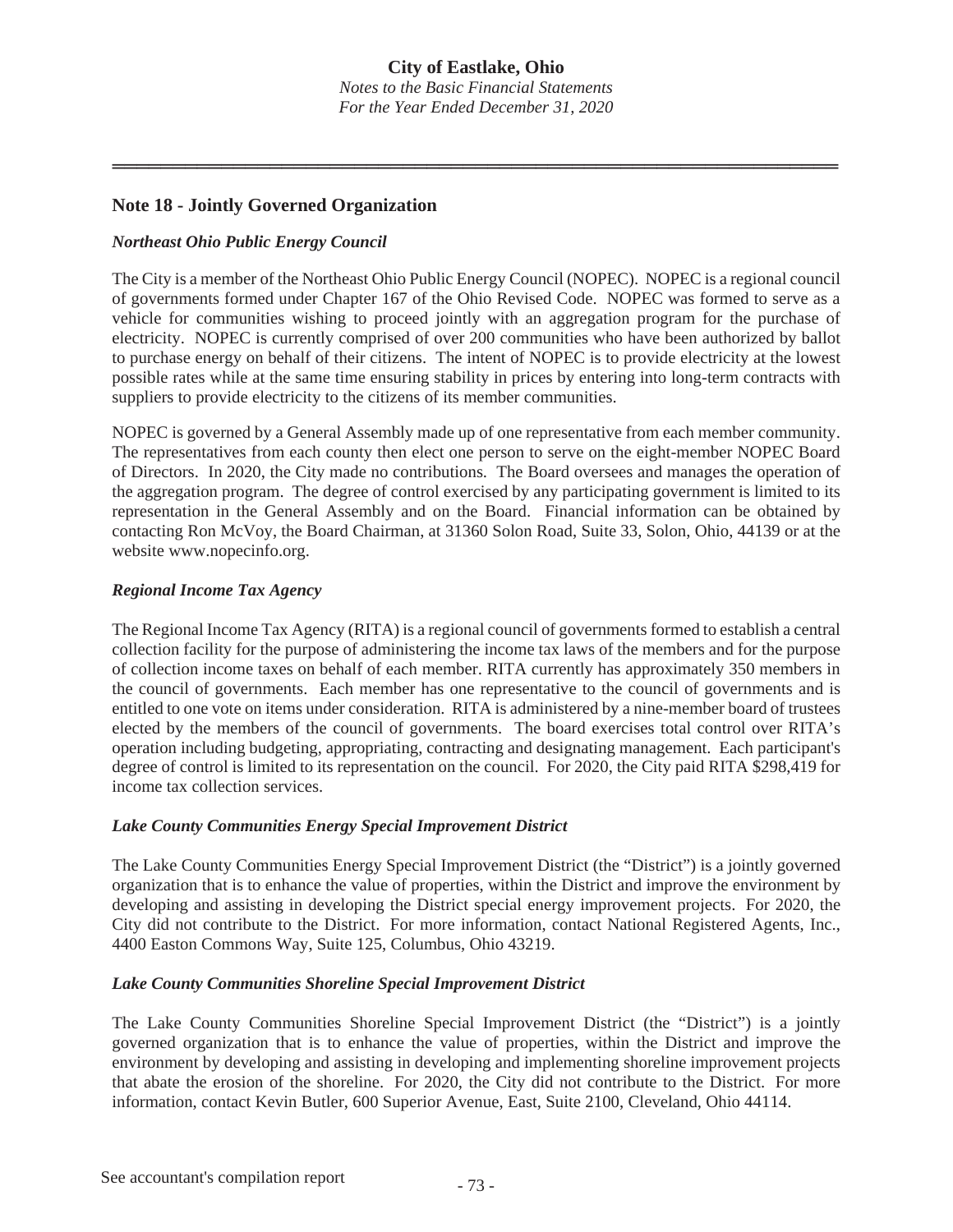## **Note 19 - Shared Risk Pool**

The Northern Ohio Risk Management Association (NORMA) is a shared risk pool comprised of the Cities of Bedford Heights, Beachwood, Eastlake, Highland Heights, Hudson, Maple Heights, Mayfield Heights, Richmond Heights, Solon, South Euclid, the Village of Chagrin Falls and University Heights. NORMA was formed to enable its members to obtain property and liability insurance, including vehicles, and provide for a formalized, jointly administered self-insurance fund. The members formed a not-for-profit corporation known as NORMA, Inc. to administer the pool. NORMA is governed by a board of trustees that consists of the Mayor from each of the participating members.

Each entity must remain a member for at least three years from the commencement date of October 1, 1987, with the exception of the Cities of Eastlake and Solon whose commencement date is October 1, 1989, and the City of Maple Heights, whose commencement date is October, 1, 1993 and the City of University Heights whose commencement date is October 1, 2008. After the initial three years, each City may extend its term in three-year increments.

Each member provides operating resources to NORMA based on actuarially determined rates. In the event of losses, the first \$2,500 of any valid claim will be paid by the member. The next payment, generally a maximum of \$100,000 per occurrence, will come from the self-insurance pool with any excess paid from the stop-loss coverage carried by the pool. Any loss over these amounts would be the obligation of the individual member. If the aggregate claims paid by the pool exceed the available resources, the pool may require the members to make additional supplementary payments up to a maximum of the regular annual payment.

In 2020, the City of Eastlake paid \$184,483 in premiums from the general fund, which represents 6.90 percent of the total premiums paid by all members. Financial information can be obtained by contacting Jeffrey Knoblauch, 1140 Terex Road, Hudson, Ohio 44236.

# **Note 20 - Related Organization**

The Eastlake Port Authority was created under the Ohio Revised Code and conducts port development and operations. The Authority is governed by a seven member Board of Directors which consists of five members appointed by the Mayor and two appointed by City Council. The City's accountability does not extend beyond appointing board members.

# **Note 21 – Willoughby-Eastlake Joint Sewer Treatment Facility**

In 1955, the City entered into an agreement with the City of Willoughby for the purpose of financing and constructing a joint sewer treatment facility. The agreement has been amended 15 times since. The joint sewer treatment facility includes a sewer plant, outfalls and joint sewers. The sewer plant and improvements were constructed by the City of Willoughby. The outflows were constructed and financed by the City of Eastlake and conveyed to the City of Willoughby upon completion. The joint sewers were constructed by the City of Willoughby and financed jointly by both cities. The City of Willoughby holds legal title to the sewer plant and improvements made to the facility, outflows and joint sewers. The City of Willoughby operates and manages the plant and joint sewers. Each city is responsible for all sewer lines constructed within their corporate limits with connection to the joint sewer facility. The City of Willoughby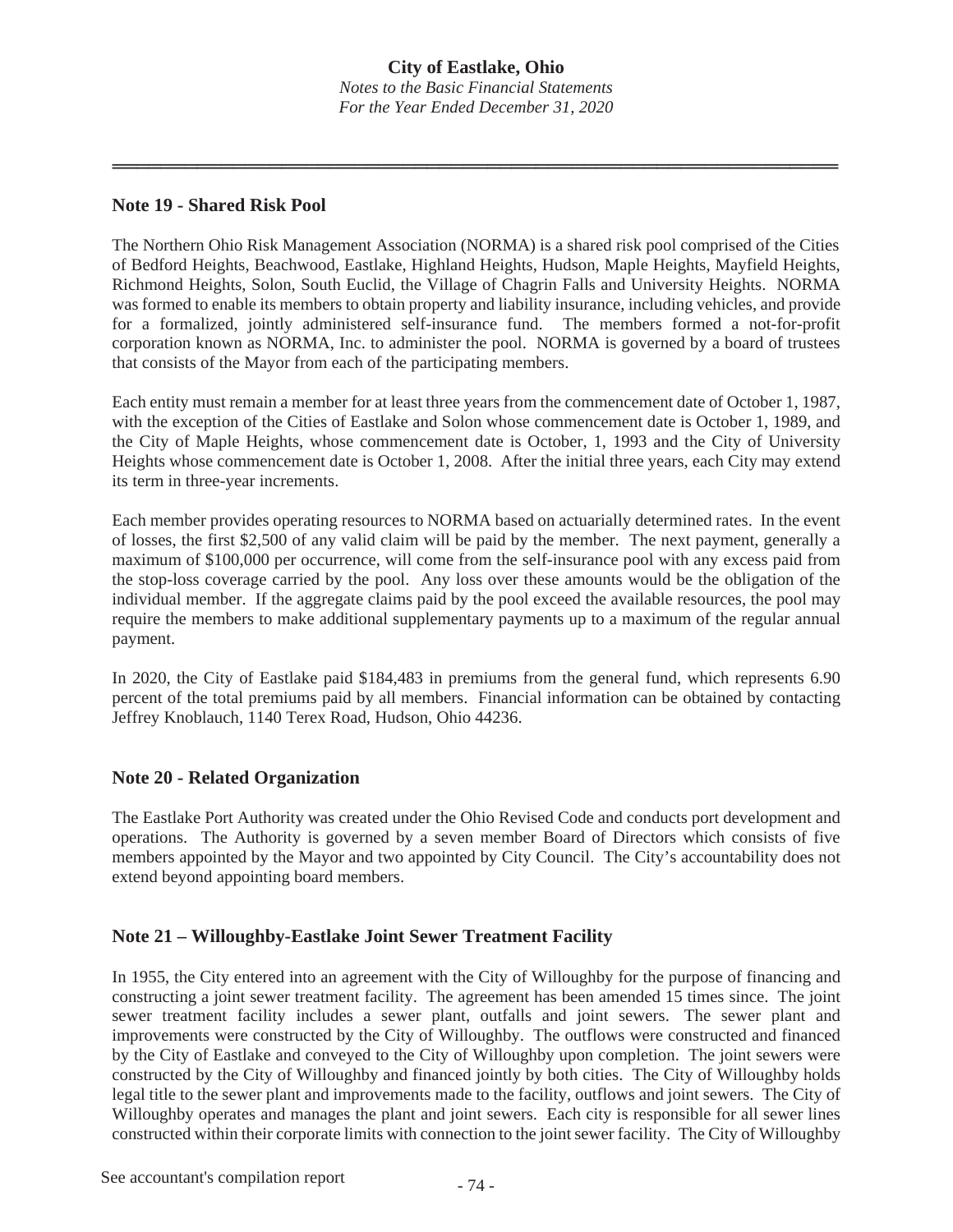### **City of Eastlake, Ohio** *Notes to the Basic Financial Statements For the Year Ended December 31, 2020*

*őőőőőőőőőőőőőőőőőőőőőőőőőőőőőőőőőőőőőőőőőőőőőőőőőőőőőőőőőőőő*

bills the City of Eastlake on a monthly basis for services provided, maintenance and construction improvements of the joint sewer facilities. The billing is based upon flow measured by meters and includes a contribution for future capital improvements to the joint sewer treatment facility. The agreement has been amended for the City to contribute an amount equal to fifty percent of all costs associated with the capital improvement projects. Although the joint sewer treatment facility is managed by the Willoughby-Eastlake Joint Sewer Advisory Committee appointed by the cities of Willoughby and Eastlake, ultimately the joint sewer treatment facility is part of the City of Willoughby's reporting entity. The City paid \$1,644,748 to the City of Willoughby for the joint sewer treatment facility in 2020 which is accounted for in the City's sewer enterprise fund.

# **Note 22 - Encumbrances**

Encumbrances are commitments related to unperformed contracts for goods or services. Encumbrance accounting is utilized to the extent necessary to assure effective budgetary control and accountability and to facilitate effective cash planning and control. At year end the amount of encumbrances expected to be honored upon performance by the vendor in the next year were as follows:

| <b>Governmental Funds:</b>      |             |
|---------------------------------|-------------|
| General                         | \$1,174,580 |
| Road Improvements               | 90,723      |
| Other Governmental Funds        | 74,042      |
| <b>Total Governmental Funds</b> | 1,339,345   |
| <b>Proprietary Fund:</b>        |             |
| <b>Sanitary Sewer</b>           | 26,159      |
| <b>Storm Water Management</b>   | 11,383      |
| <b>Total Proprietary Funds</b>  | 37,542      |
| <b>Total Encumbrances</b>       | \$1,376,887 |

# **Note 23 – Asset Retirement Obligations**

Ohio Revised Code Section 6111.44 requires the City to submit any changes to their sewerage system to the Ohio EPA for approval. Through this review process, the City would be responsible to address any public safety issues associated with their waste water treatment facilities. These public safety issues would include removing/filling any tankage, cleaning/removing certain equipment, and backfilling certain exposed areas. This asset retirement obligation (ARO) of \$2,570,000 associated with the City's waste water treatment facilities were estimated by the City engineer. The remaining useful life of these facilities is 13 years.

State and/or federal laws and regulation require a City classified as an "owner" or "operator," to remove from the ground any underground storage tank (UST) that is not in use for a year or more. A permit must first be obtained for that year it is not being used. Once the UST is removed, the soil in the UST cavity and excavated material must be tested for contamination. This assets retirement obligations (ARO) of \$67,500 associated with the City's underground storage tanks was estimated by the City engineer. The USTs have been fully depreciated. The City maintains insurance related to any potential pollution remediation associated with the USTs.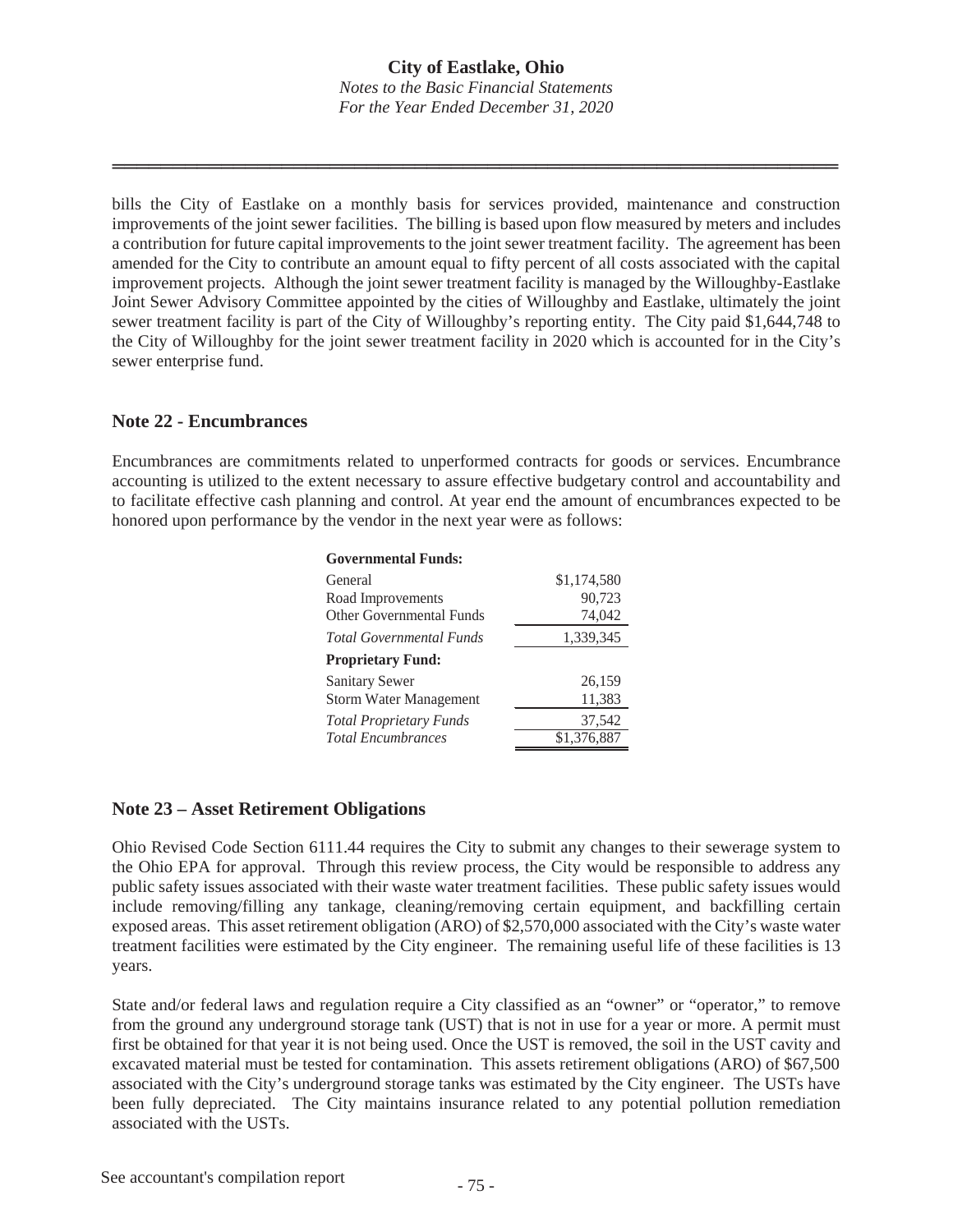Local City laws and regulation require an "owner" or "operator," to remove from the ground any concrete swimming pools that are not in use for a year or more. A permit must first be obtained for that year it is not being used. Once the swimming pool is removed, the soil in the ground cavity and excavated material must be tested for contamination. This assets retirement obligations (ARO) of \$18,999 associated with the City's swimming pool was estimated by the City engineer. The remaining useful life of the swimming pool is 39 years.

# **Note 24 – COVID-19**

The United States and the State of Ohio declared a state of emergency in March of 2020 due to the COVID-19 pandemic. The financial impact of COVID-19 and the continuing emergency measures will impact subsequent periods of the City. The City's investment portfolio fluctuates with market conditions, and due to market volatility, the amount of gains or losses that will be realized in subsequent periods, if any, cannot be determined. In addition, the impact on the City's future operating costs, revenues, and additional recovery from emergency funding, either federal or state, cannot be estimated. Additional funding will be available through the Consolidated Appropriations Act, 2021, passed by Congress on December 21, 2020 and/or the American Rescue Plan Act, passed by Congress on March 11, 2021.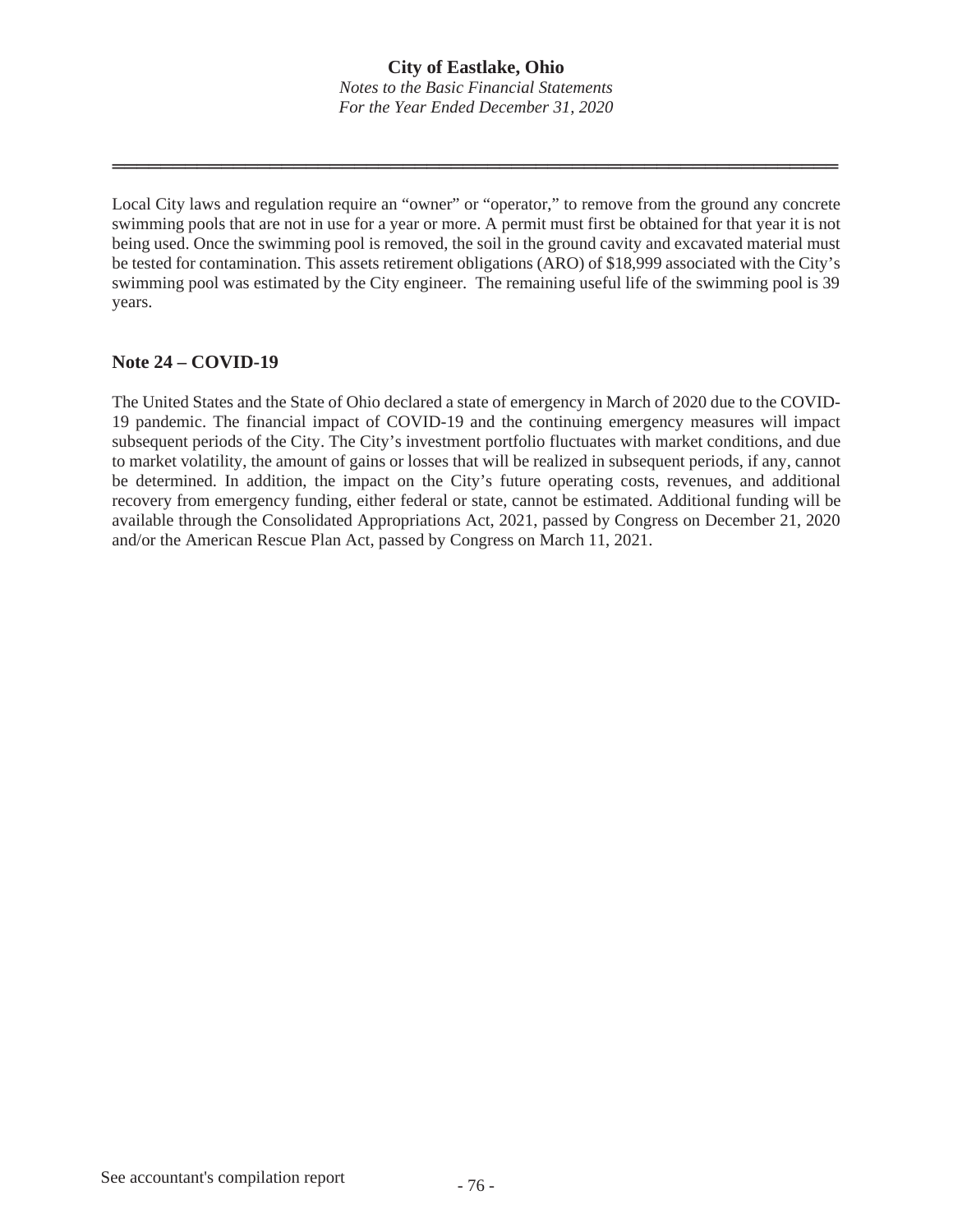**Required Supplementary Information**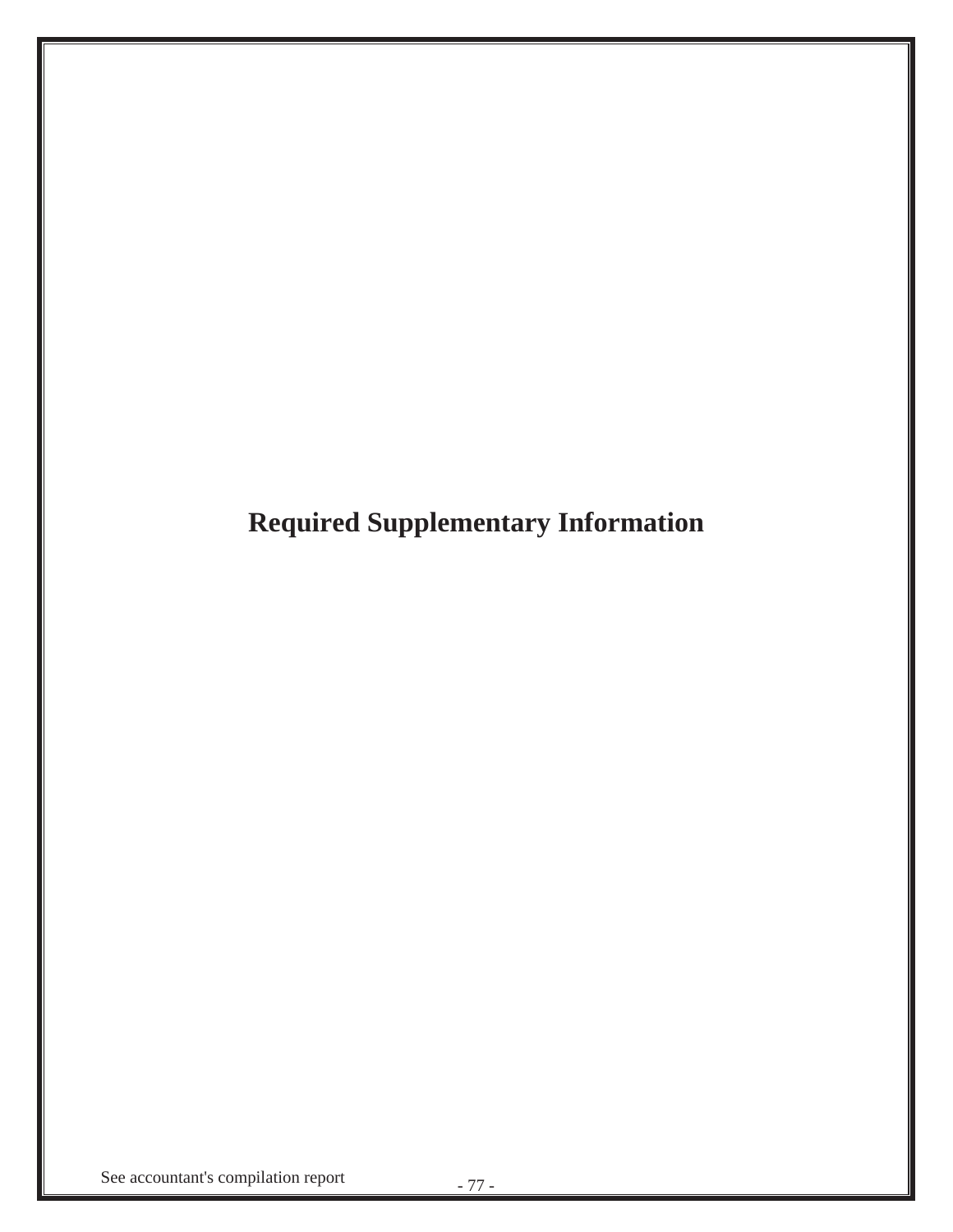#### *Last Seven Years (1) Required Supplementary Information Schedule of the City's Proportionate Share of the Net Pension Liability Ohio Public Employees Retirement System - Traditional Plan*

|                                                                                                      | 2020        | 2019        | 2018        | 2017        |
|------------------------------------------------------------------------------------------------------|-------------|-------------|-------------|-------------|
| City's Proportion of the Net Pension<br>Liability                                                    | 0.0174930\% | 0.0168430\% | 0.0154430\% | 0.0154640\% |
| City's Proportionate Share of the Net<br>Pension Liability                                           | \$3,457,609 | \$4,612,955 | \$2,422,708 | \$3,511,613 |
| City's Covered Payroll                                                                               | \$2,461,214 | \$2,274,986 | \$2,040,854 | \$1,999,008 |
| City's Proportionate Share of the Net<br>Pension Liability as a Percentage<br>of its Covered Payroll | 140.48%     | 202.77%     | 118.71%     | 175.67%     |
| Plan Fiduciary Net Position as a<br>Percentage of the Total Pension<br>Liability                     | 82.17%      | 74.70%      | 84.66%      | 77.25%      |

(1) Although this schedule is intended to reflect information for ten years, information prior to 2014 is not available. An additional column will be added each year.

 Amounts presented for each year were determined as of the City's measurement date which is the prior year end.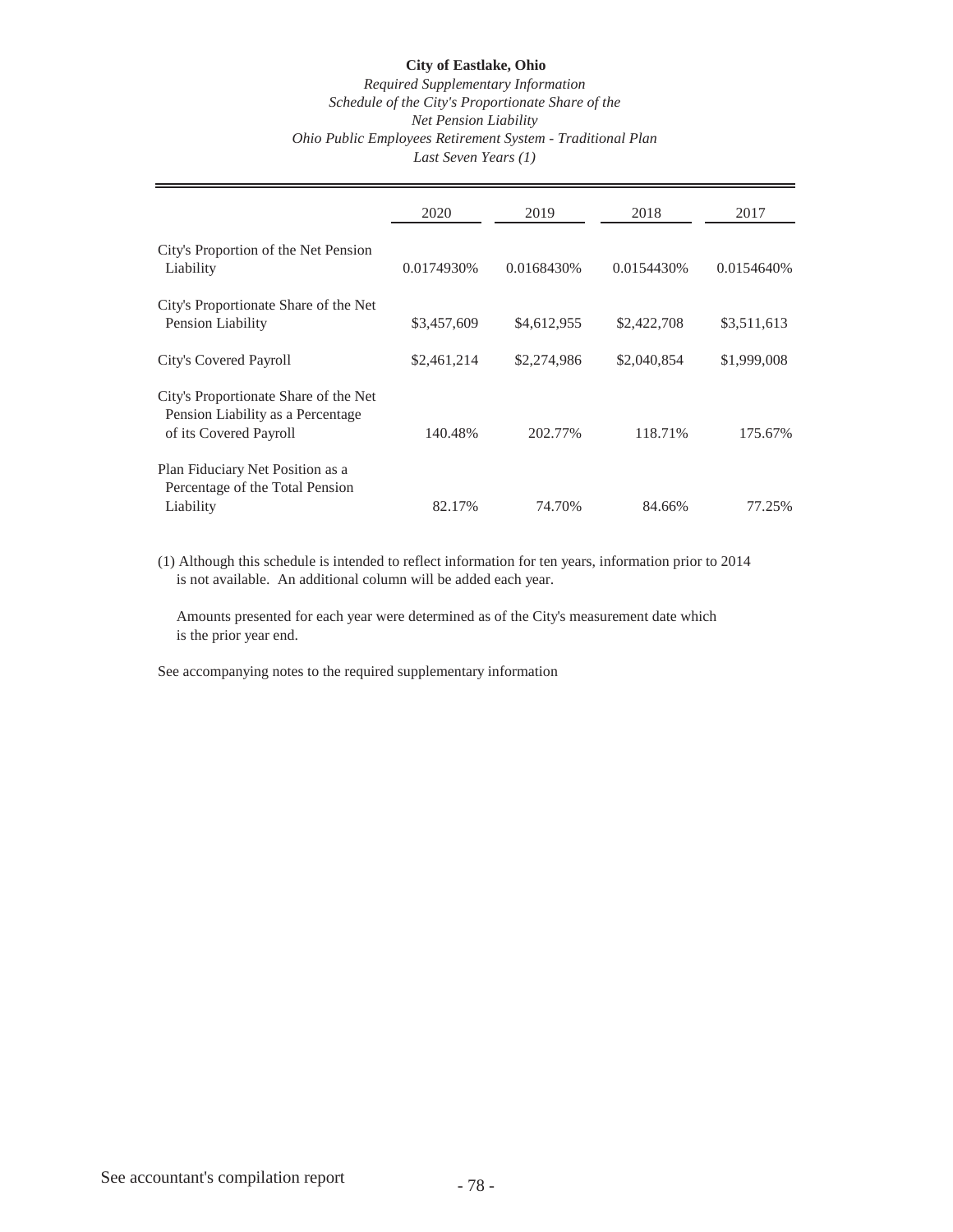| 2016        | 2015        | 2014        |
|-------------|-------------|-------------|
| 0.0160150%  | 0.0194010%  | 0.0194010%  |
| \$2,773,999 | \$2,339,977 | \$2,287,125 |
| \$1,993,250 | \$2,378,625 | \$2,522,631 |
| 139.17%     | 98.38%      | 90.66%      |
| 81.08%      | 86.45%      | 86.36%      |

 $\overline{\phantom{a}}$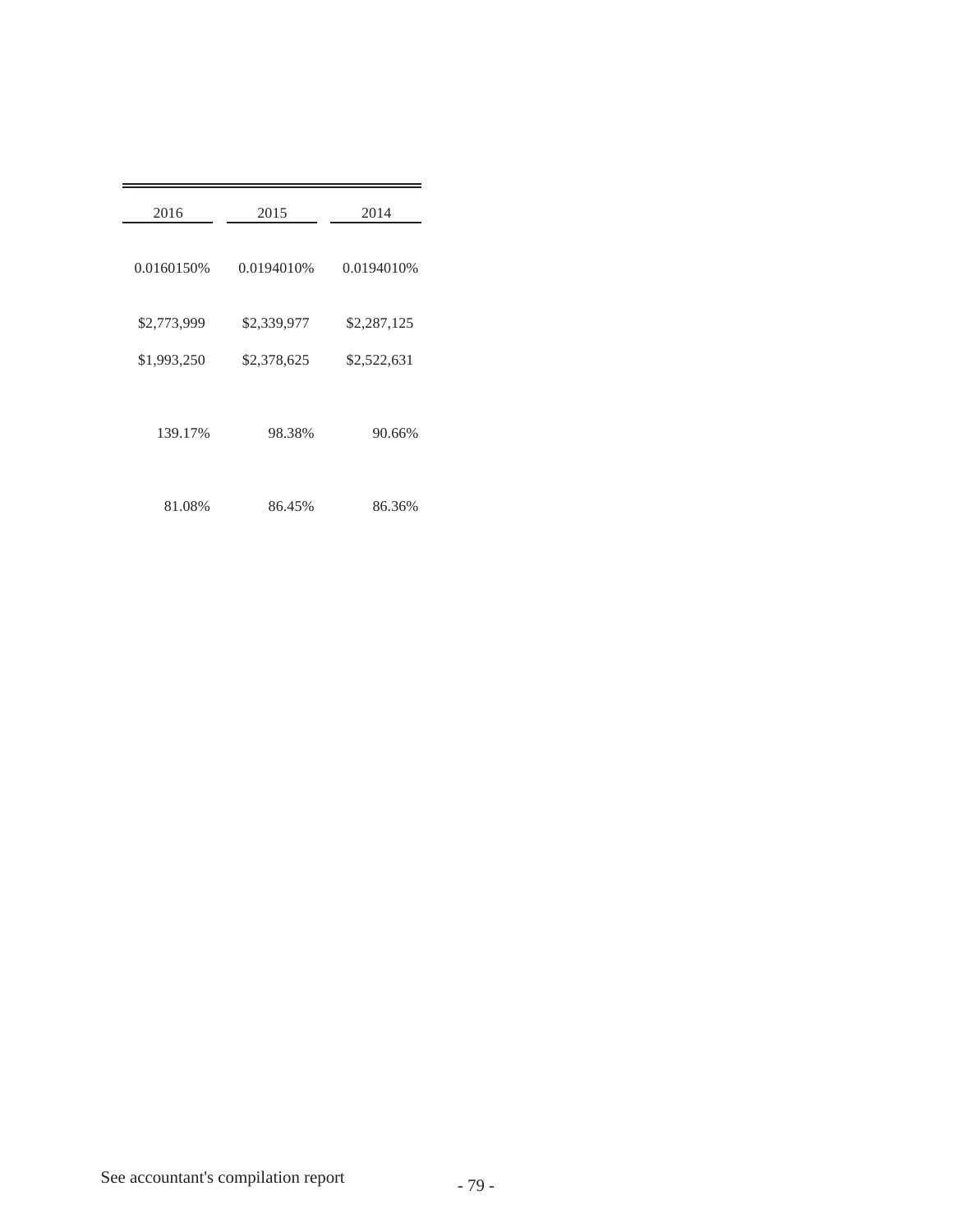#### *Last Four Years (1) Required Supplementary Information Schedule of the City's Proportionate Share of the Net OPEB Liability Ohio Public Employees Retirement System - OPEB Plan*

|                                                                                                          | 2020        | 2019        | 2018        | 2017        |
|----------------------------------------------------------------------------------------------------------|-------------|-------------|-------------|-------------|
| City's Proportion of the Net OPEB<br>Liability                                                           | 0.0162920\% | 0.0157000%  | 0.0144200\% | 0.0124000\% |
| City's Proportionate Share of the Net<br><b>OPEB</b> Liability                                           | \$2,250,349 | \$2,046,910 | \$1,565,906 | \$1,252,442 |
| City's Covered Payroll                                                                                   | \$2,461,314 | \$2,277,236 | \$2,553,004 | \$2,998,508 |
| City's Proportionate Share of the Net<br><b>OPEB</b> Liability as a Percentage<br>of its Covered Payroll | 91.43%      | 89.89%      | 61.34%      | 41.77%      |
| Plan Fiduciary Net Position as a<br>Percentage of the Total OPEB<br>Liability                            | 47.80%      | 46.33%      | 54.14%      | 54.04%      |

(1) Although this schedule is intended to reflect information for ten years, information prior to 2017 is not available. An additional column will be added each year.

 Amounts presented for each year were determined as of the City's measurement date which is the prior year end.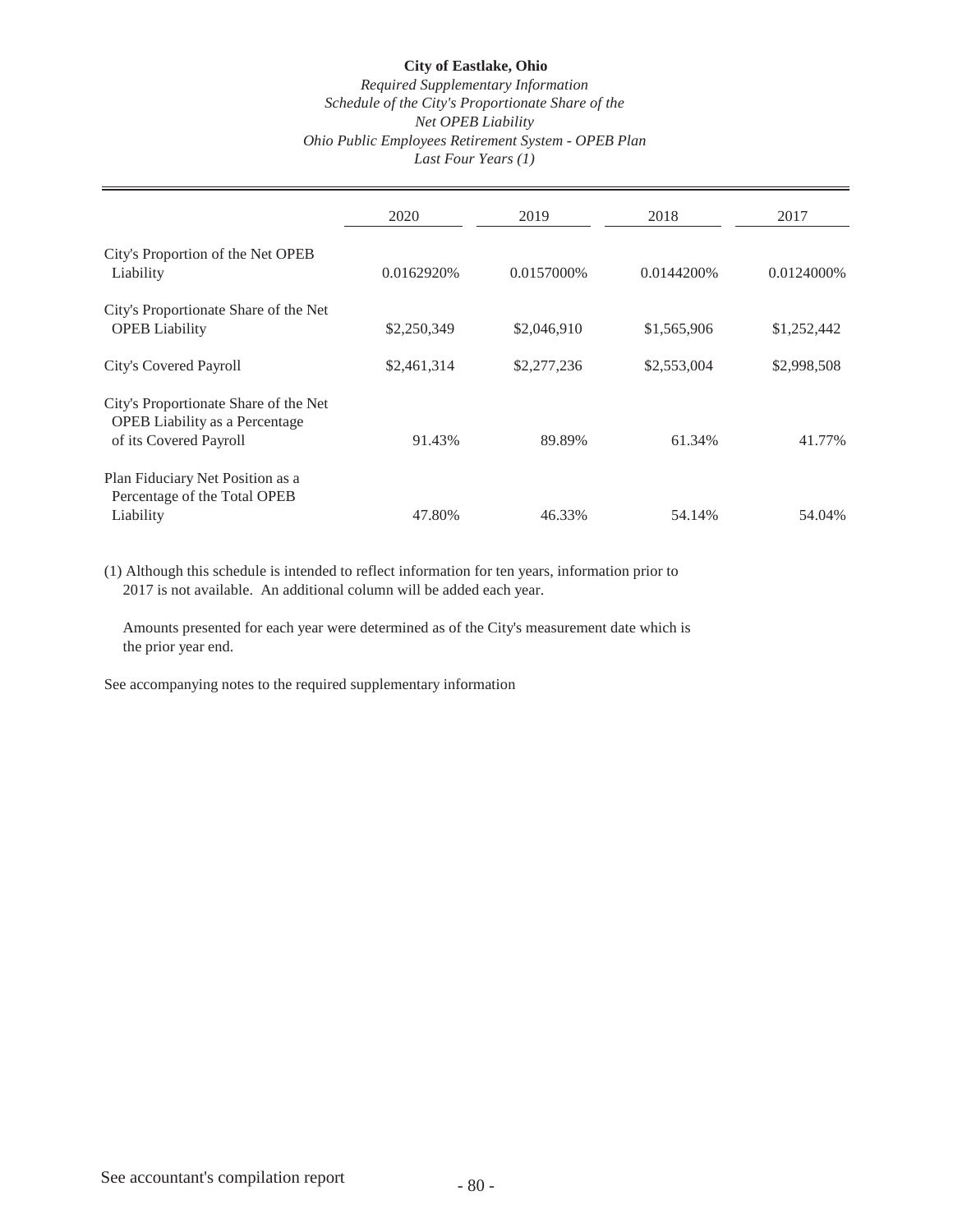*(This Page Intentionally Left Blank)*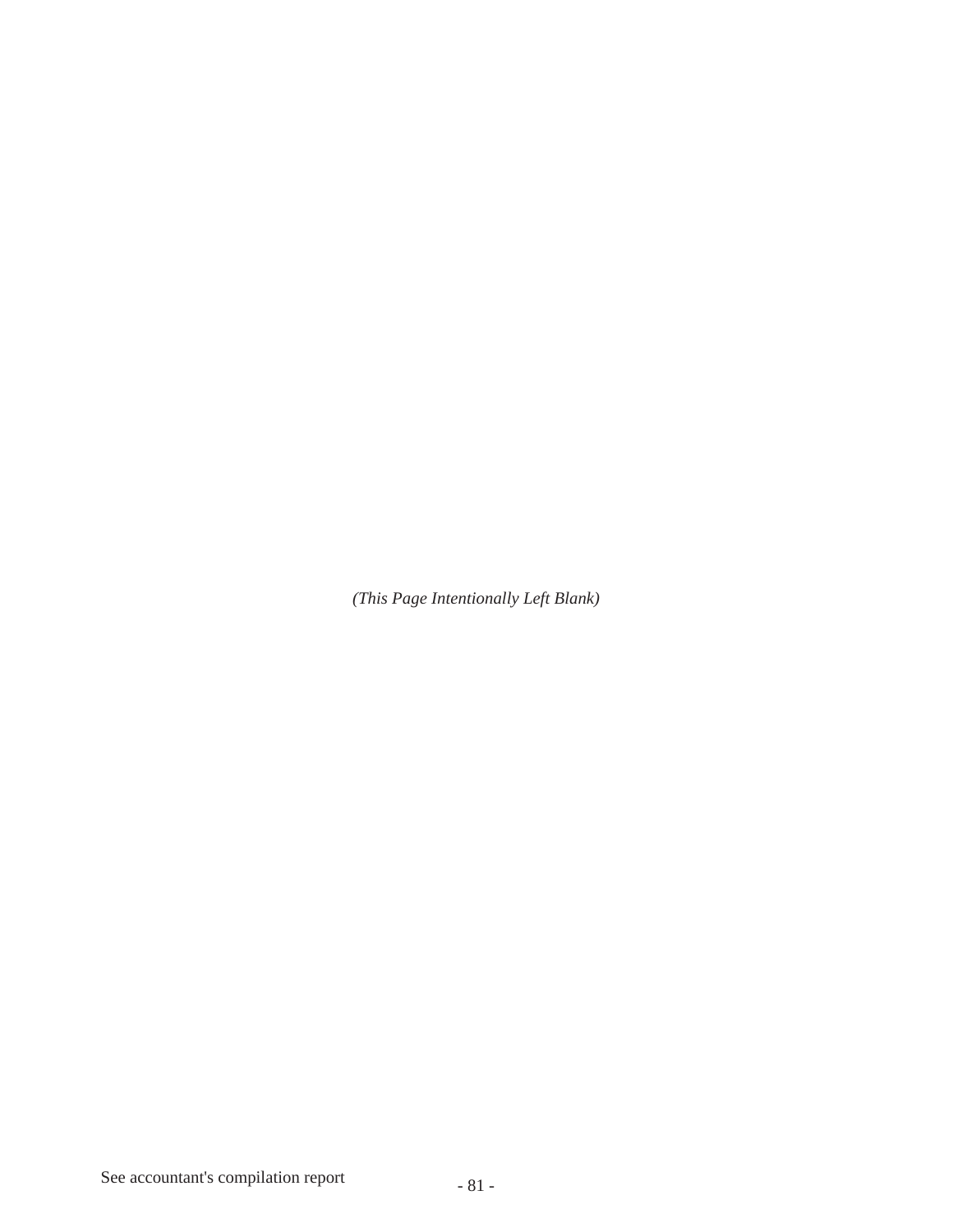#### *Last Seven Years (1) Required Supplementary Information Schedule of the City's Proportionate Share of the Net Pension Liability Ohio Police and Fire Pension Fund*

|                                                                                                      | 2020         | 2019         | 2018         | 2017         |
|------------------------------------------------------------------------------------------------------|--------------|--------------|--------------|--------------|
| City's Proportion of the Net Pension<br>Liability                                                    | 0.1717945%   | 0.1708640\%  | 0.1662910%   | 0.1698210\%  |
| City's Proportionate Share of the Net<br>Pension Liability                                           | \$11,572,996 | \$13,947,018 | \$10,206,031 | \$10,756,292 |
| City's Covered Payroll                                                                               | \$3,987,448  | \$4,064,518  | \$3,321,193  | \$3,598,541  |
| City's Proportionate Share of the Net<br>Pension Liability as a Percentage<br>of its Covered Payroll | 290.24%      | 343.14%      | 307.30%      | 298.91%      |
| Plan Fiduciary Net Position as a<br>Percentage of the Total Pension<br>Liability                     | 69.89%       | 63.07%       | 70.91%       | 68.36%       |

(1) Although this schedule is intended to reflect information for ten years, information prior to 2014 is not available. An additional column will be added each year

 Amounts presented for each year were determined as of the City's measurement date which is the prior year end.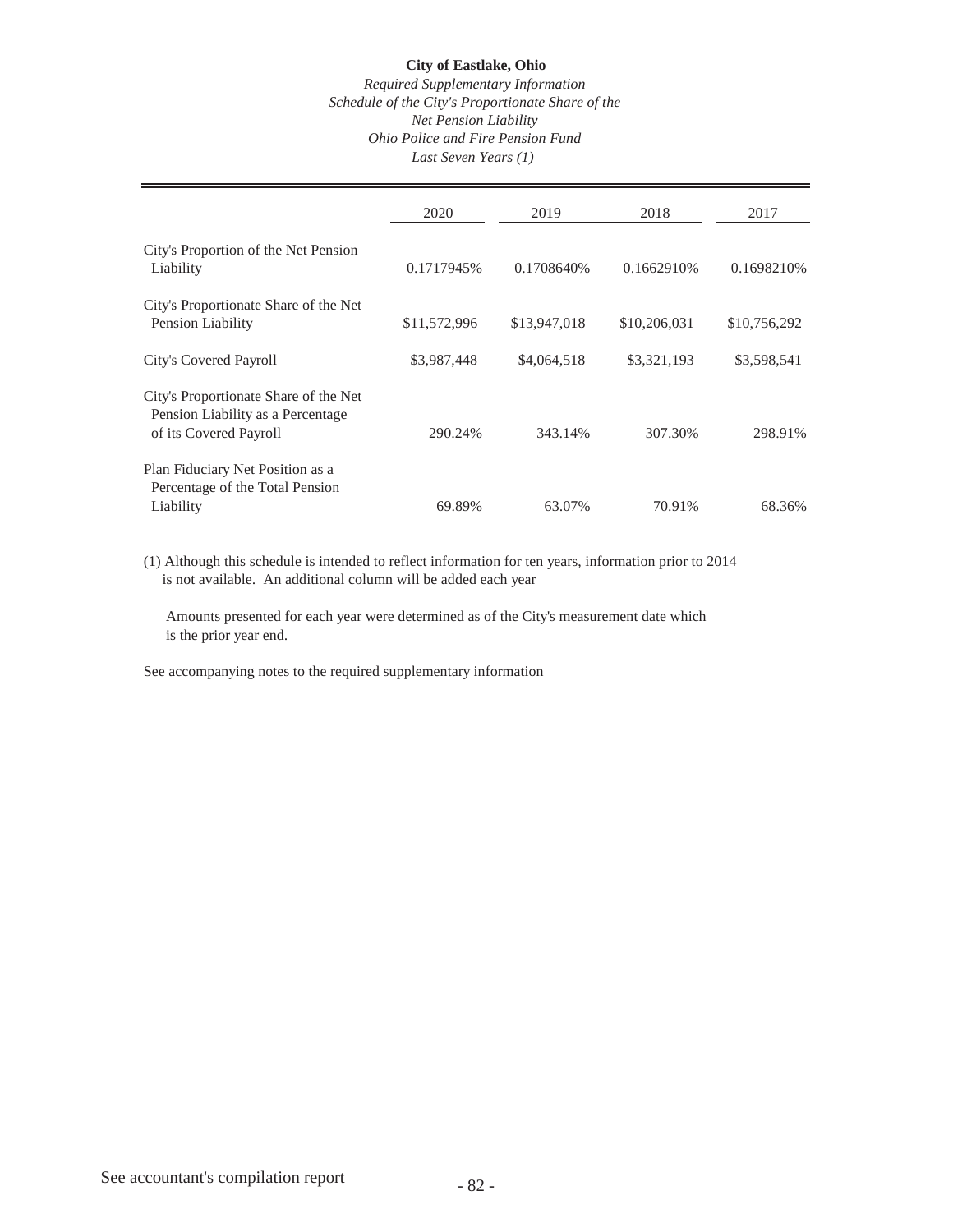| 2016         | 2015        | 2014        |
|--------------|-------------|-------------|
| 0.1735800%   | 0.1820268%  | 0.1820270%  |
| \$11,166,524 | \$9,429,747 | \$8,865,276 |
| \$3,734,429  | \$3,566,749 | \$3,396,064 |
| 299.02%      | 264.38%     | 261.05%     |
| 66.77%       | 71.71%      | 73.00%      |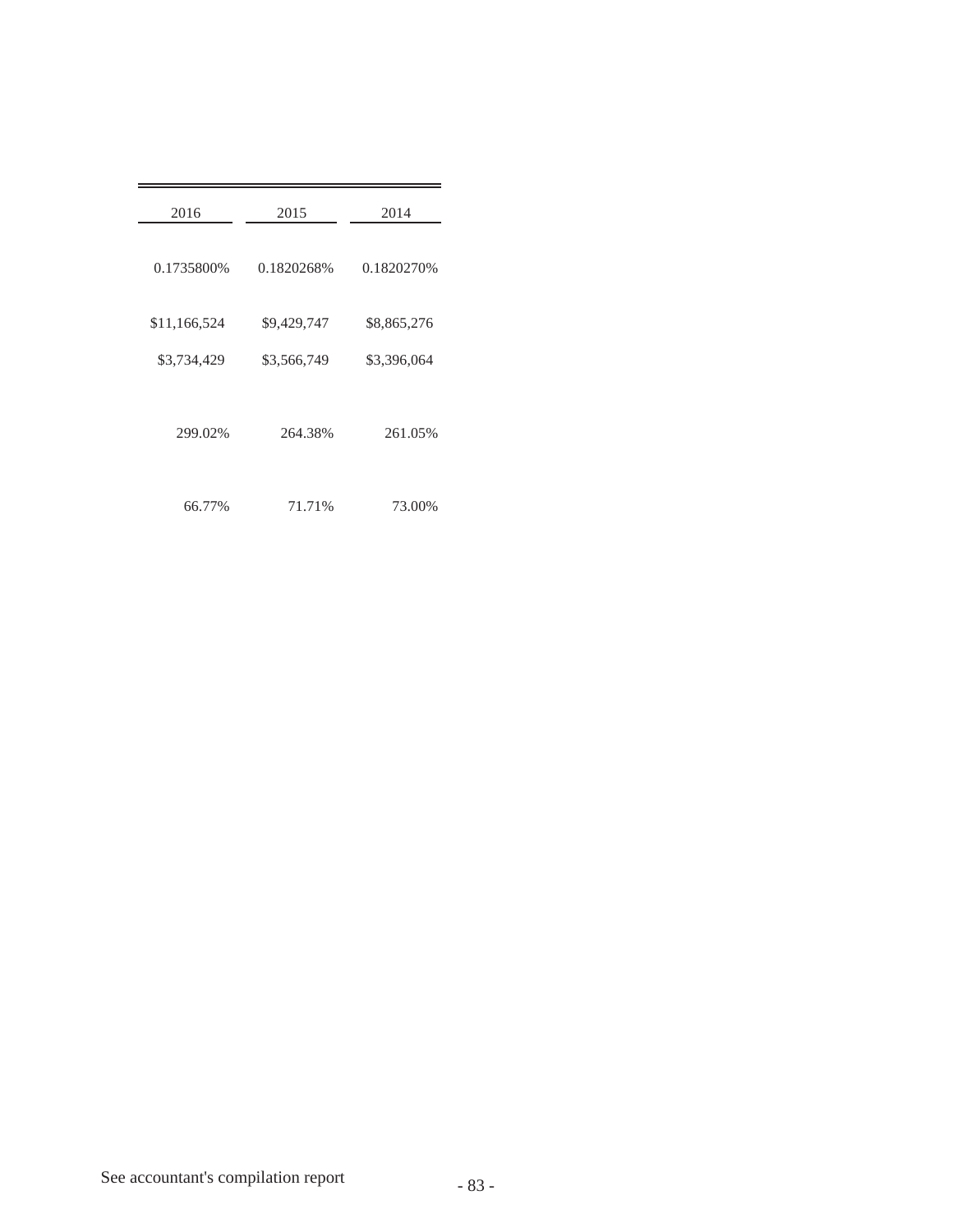#### *Last Four Years (1) Required Supplementary Information Schedule of the City's Proportionate Share of the Net OPEB Liability Ohio Police and Fire Pension Fund*

|                                                                                                          | 2020        | 2019        | 2018        | 2017        |
|----------------------------------------------------------------------------------------------------------|-------------|-------------|-------------|-------------|
| City's Proportion of the Net OPEB<br>Liability                                                           | 0.1717945%  | 0.1708640%  | 0.1662910%  | 0.1698210\% |
| City's Proportionate Share of the Net<br><b>OPEB</b> Liability                                           | \$1,696,940 | \$1,555,978 | \$9,421,814 | \$8,061,021 |
| City's Covered Payroll                                                                                   | \$3,987,448 | \$4,064,518 | \$3,321,193 | \$3,598,541 |
| City's Proportionate Share of the Net<br><b>OPEB</b> Liability as a Percentage<br>of its Covered Payroll | 42.56%      | 38.28%      | 283.69%     | 224.01%     |
| Plan Fiduciary Net Position as a<br>Percentage of the Total OPEB<br>Liability                            | 47.08%      | 46.57%      | 14.13%      | 15.96%      |

(1) Although this schedule is intended to reflect information for ten years, information prior to 2017 is not available. An additional column will be added each year.

 Amounts presented for each year were determined as of the City's measurement date which is the prior year end.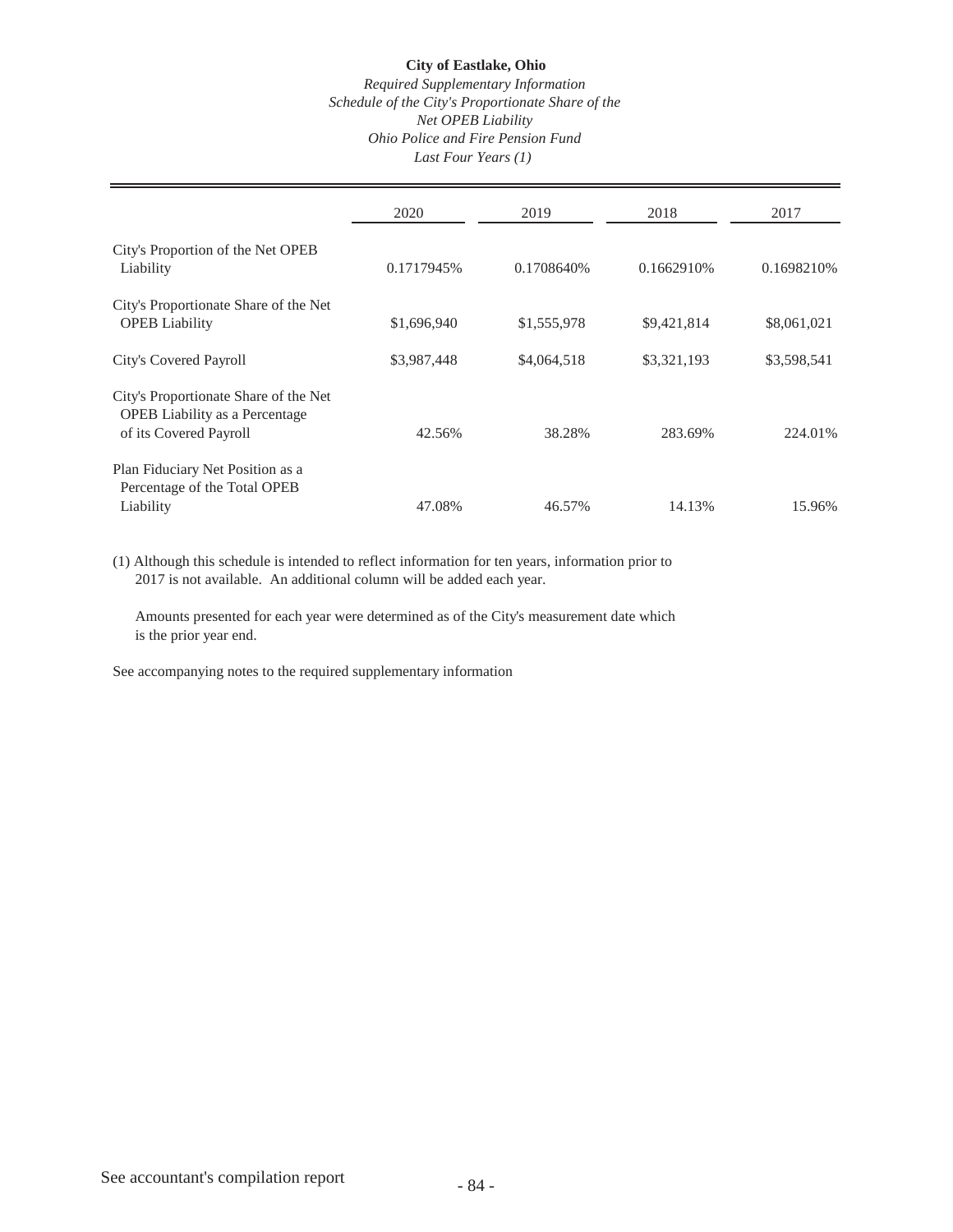*(This Page Intentionally Left Blank)*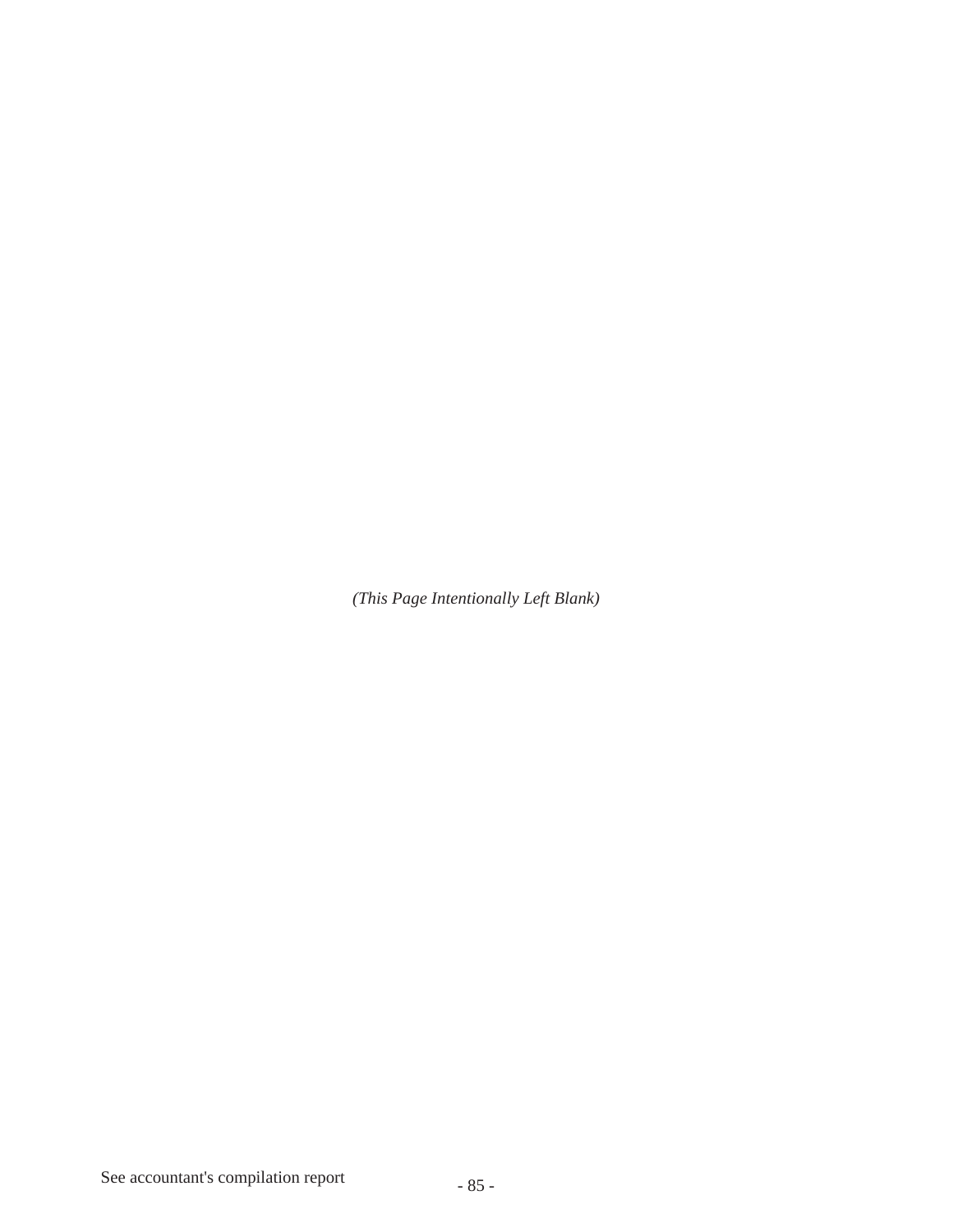### *Required Supplementary Information Schedule of the City's Contributions Ohio Public Employees Retirement System Last Eight Years (1) (2)*

|                                                                                | 2020        | 2019        | 2018        | 2017        |
|--------------------------------------------------------------------------------|-------------|-------------|-------------|-------------|
| <b>Net Pension Liability - Traditional Plan</b>                                |             |             |             |             |
| <b>Contractually Required Contribution</b>                                     | \$368,340   | \$344,570   | \$318,498   | \$265,311   |
| Contributions in Relation to the<br><b>Contractually Required Contribution</b> | (368, 340)  | (344, 570)  | (318, 498)  | (265,311)   |
| Contribution Deficiency (Excess)                                               | \$0         | \$0         | \$0         | \$0         |
| <b>City Covered Payroll</b>                                                    | \$2,631,000 | \$2,461,214 | \$2,274,986 | \$2,040,854 |
| Pension Contributions as a Percentage of<br>Covered Payroll                    | 14.00%      | 14.00%      | 14.00%      | 13.00%      |
| Net OPEB Liability - OPEB Plan (2)                                             |             |             |             |             |
| <b>Contractually Required Contribution</b>                                     | \$0         | \$4         | \$90        | \$40,895    |
| Contributions in Relation to the<br><b>Contractually Required Contribution</b> | $\Omega$    | (4)         | (90)        | (40, 895)   |
| Contribution Deficiency (Excess)                                               | \$0         | \$0         | \$0         | \$0         |
| City Covered Payroll (3)                                                       | \$2,631,000 | \$2,461,214 | \$2,277,236 | \$2,553,004 |
| OPEB Contributions as a Percentage of<br><b>Covered Payroll</b>                | 0.00%       | $0.00\%$    | 0.00%       | 1.60%       |

(1) Information prior to 2013 is not available.

(2) Beginning in 2016, OPERS used one trust fund as the funding vehicle for all health care plans; therefore, information prior to 2016 is not presented.

(3) The OPEB plan includes the members from the traditional plan and the member directed plan. The member directed pension plan is a defined contribution pension plan; therefore, the pension side is not included above.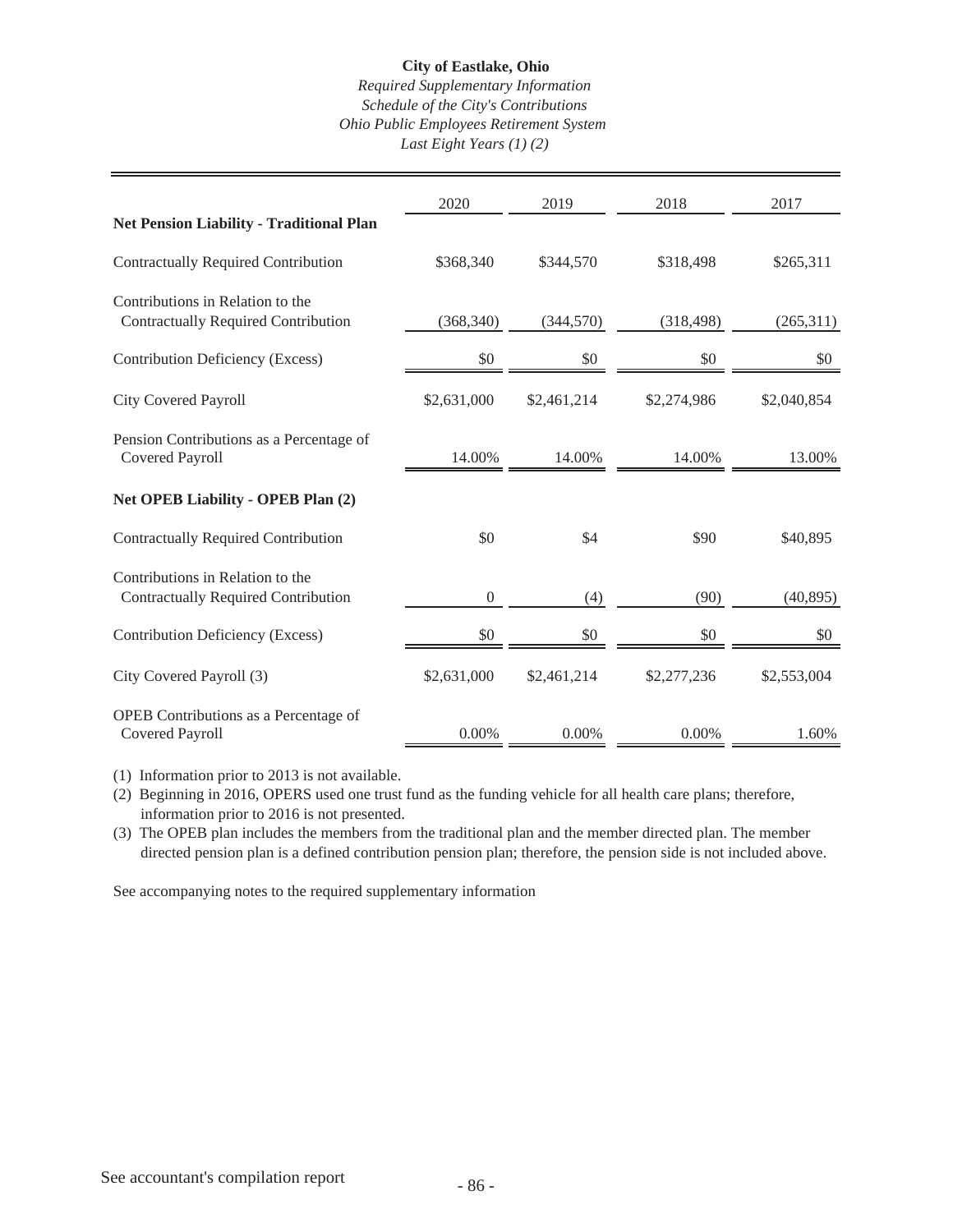| 2016        | 2015        | 2014        | 2013        |
|-------------|-------------|-------------|-------------|
| \$239,881   | \$239,190   | \$285,435   | \$327,942   |
| (239, 881)  | (239, 190)  | (285, 435)  | (327, 942)  |
| \$0         | \$0         | \$0         | \$0         |
| \$1,999,008 | \$1,993,250 | \$2,378,625 | \$2,522,631 |
| 12.00%      | 12.00%      | 12.00%      | 13.00%      |

\$79,960

(79,960)

\$0

\$2,998,508

2.67%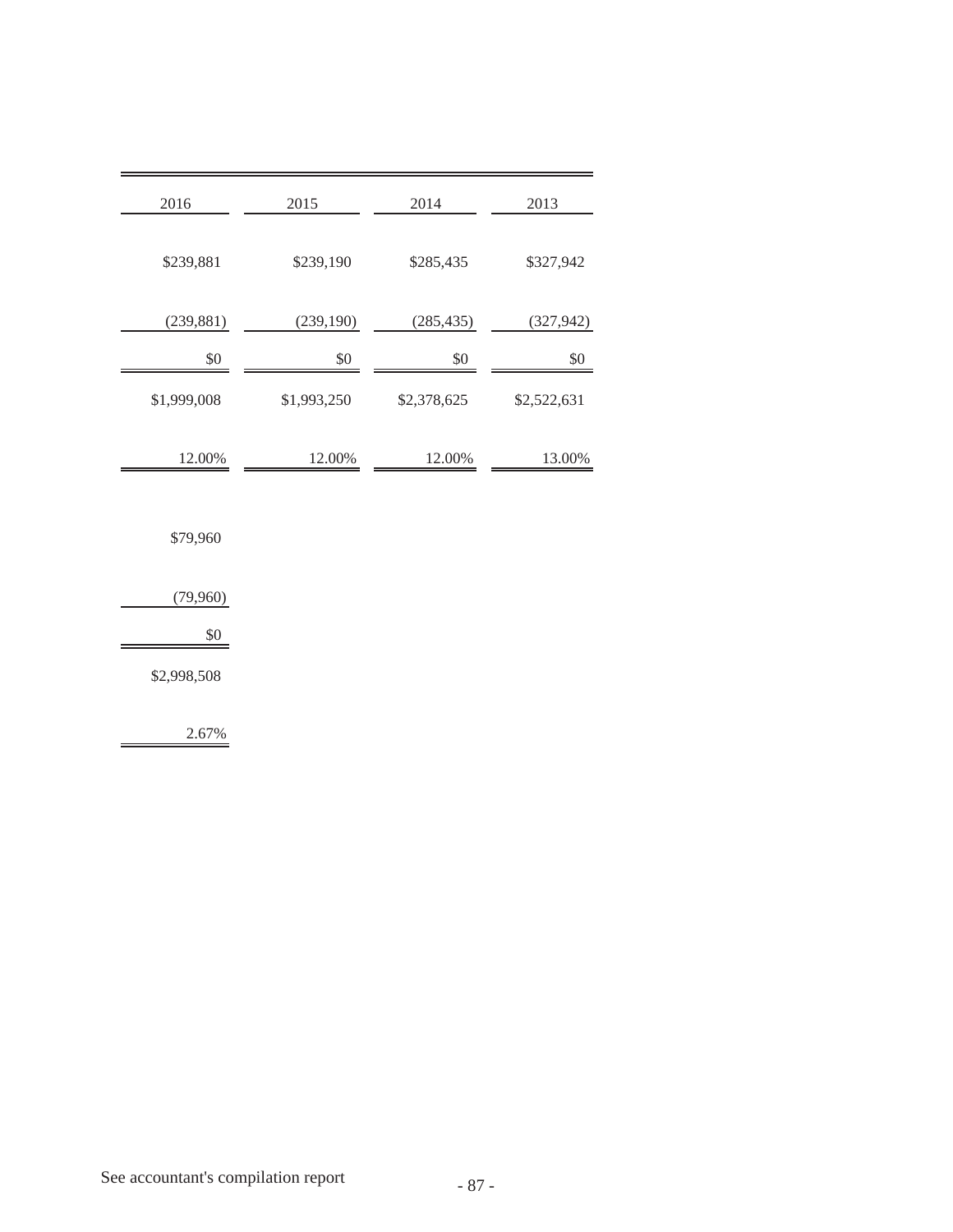#### *Required Supplementary Information Schedule of the City's Contributions Ohio Police and Fire Pension Fund*

*Last Ten Years*

|                                                                                | 2020        | 2019        | 2018        | 2017        |
|--------------------------------------------------------------------------------|-------------|-------------|-------------|-------------|
| <b>Net Pension Liability</b>                                                   |             |             |             |             |
| <b>Contractually Required Contribution</b>                                     | \$906,426   | \$857,583   | \$874,338   | \$712,177   |
| Contributions in Relation to the<br><b>Contractually Required Contribution</b> | (906, 426)  | (857, 583)  | (874, 338)  | (712, 177)  |
| Contribution Deficiency (Excess)                                               | \$0         | \$0         | \$0         | \$0         |
| City Covered Payroll (1)                                                       | \$4,224,613 | \$3,987,448 | \$4,064,518 | \$3,321,193 |
| Pension Contributions as a Percentage of<br>Covered Payroll                    | 21.46%      | 21.51%      | 21.51%      | 21.44%      |
| <b>Net OPEB Liability</b>                                                      |             |             |             |             |
| <b>Contractually Required Contribution</b>                                     | \$21,123    | \$19,938    | \$20,322    | \$16,606    |
| Contributions in Relation to the<br>Contractually Required Contribution        | (21, 123)   | (19,938)    | (20, 322)   | (16,606)    |
| Contribution Deficiency (Excess)                                               | \$0         | \$0         | \$0         | \$0         |
| OPEB Contributions as a Percentage of<br>Covered Payroll                       | 0.50%       | 0.50%       | 0.50%       | 0.50%       |
| Total Contributions as a Percentage of<br>Covered Payroll                      | 21.96%      | 22.01%      | 22.01%      | 21.94%      |

(1) The City's Covered payroll is the same for Pension and OPEB.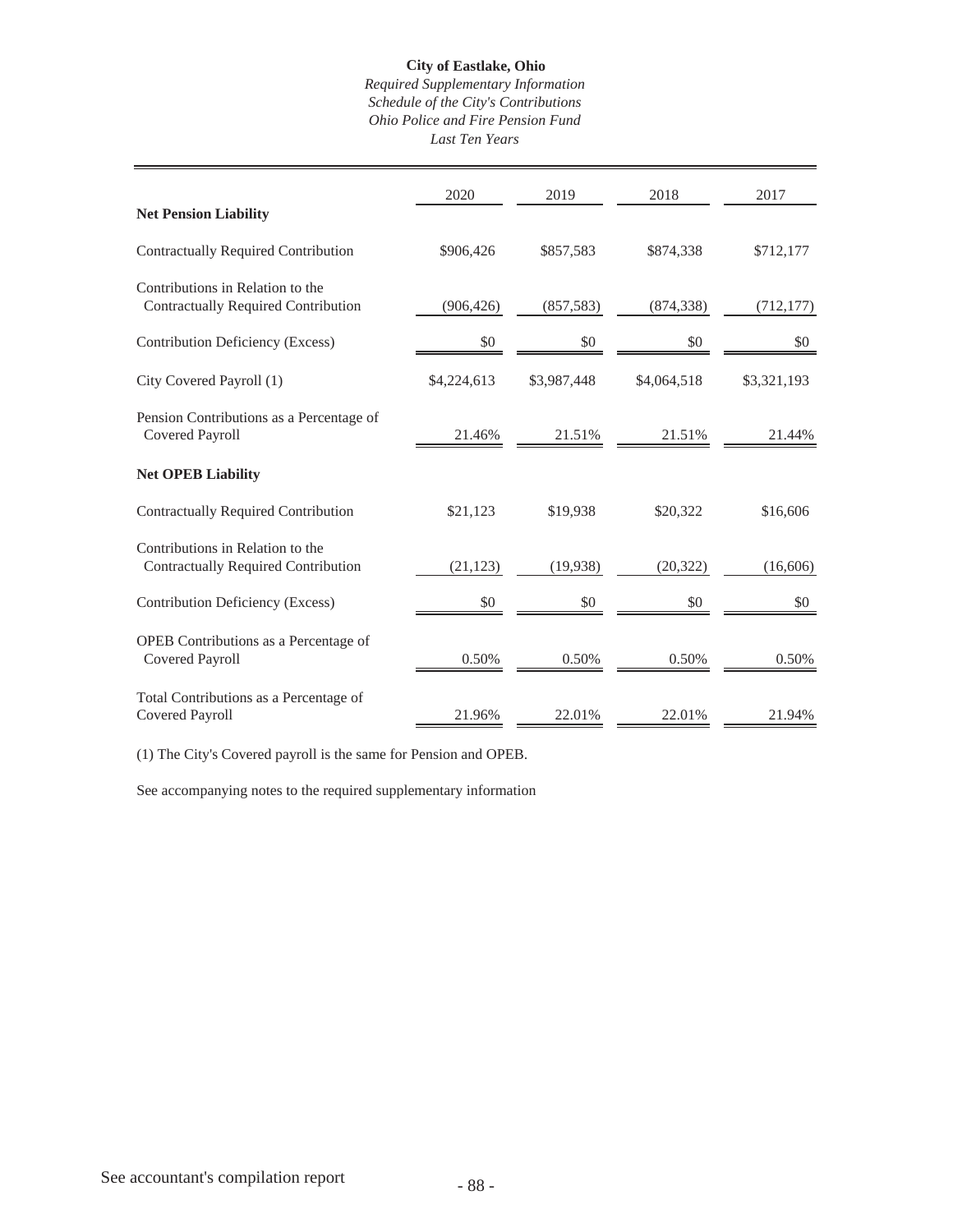| 2016        | 2015        | 2014        | 2013        | 2012        | 2011        |
|-------------|-------------|-------------|-------------|-------------|-------------|
| \$772,472   | \$797,325   | \$761,770   | \$612,833   | \$527,697   | \$645,508   |
| (772, 472)  | (797, 325)  | (761, 770)  | (612, 833)  | (527, 697)  | (645,508)   |
| $\$0$       | \$0         | \$0         | \$0         | $\$0$       | \$0         |
| \$3,598,541 | \$3,734,429 | \$3,566,749 | \$3,396,064 | \$3,542,262 | \$4,356,623 |
| 21.47%      | 21.35%      | 21.36%      | 18.05%      | 14.90%      | 14.82%      |
| \$17,993    | \$18,672    | \$17,834    | \$122,824   | \$239,103   | \$294,072   |
| (17,993)    | (18,672)    | (17, 834)   | (122, 824)  | (239, 103)  | (294, 072)  |
| \$0         | \$0         | \$0         | \$0         | \$0         | \$0         |
| 0.50%       | 0.50%       | 0.50%       | 3.62%       | 6.75%       | 6.75%       |
| 21.97%      | 21.85%      | 21.86%      | 21.67%      | 21.65%      | 21.57%      |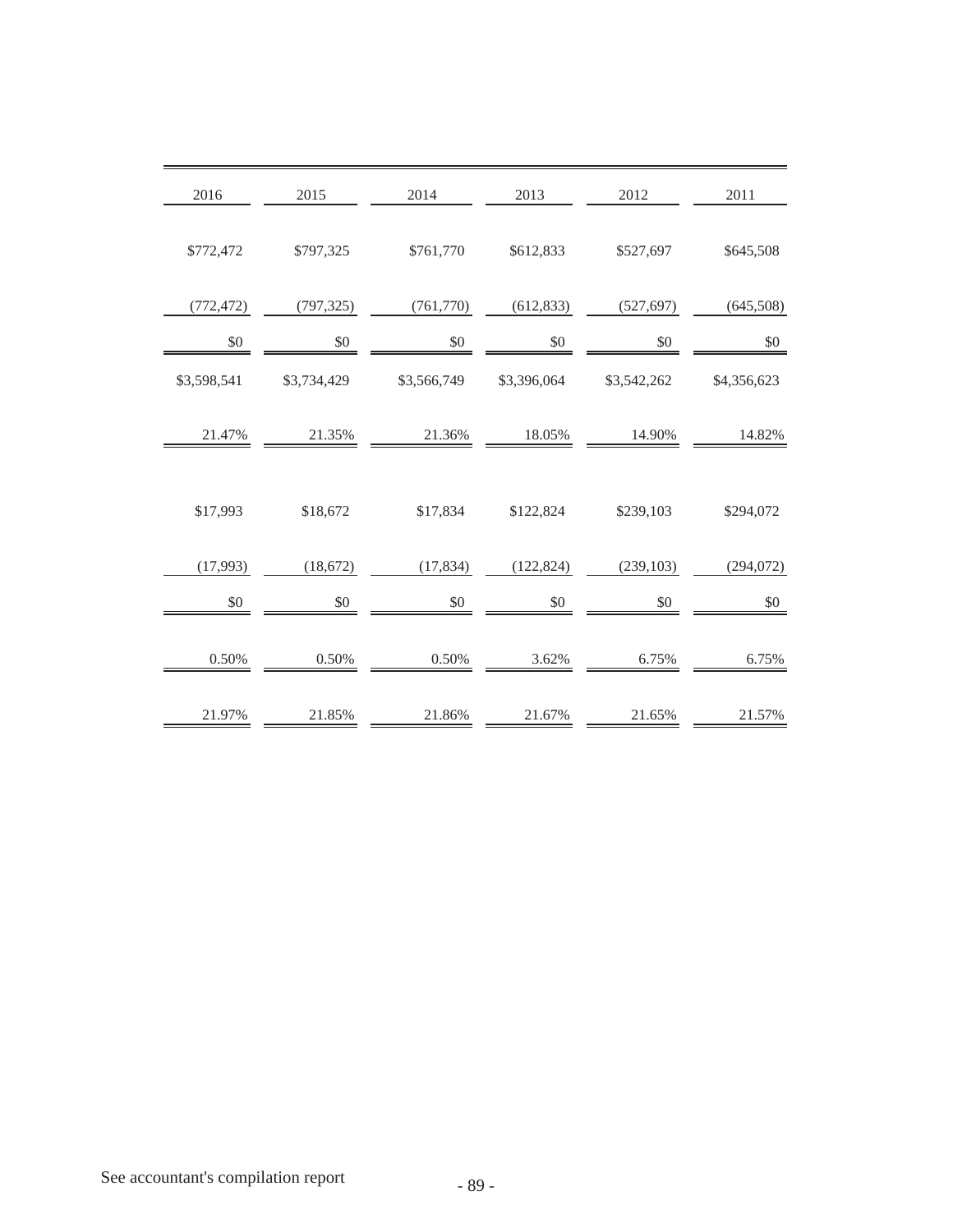### **Changes in Assumptions – OPERS Pension– Traditional Plan**

Amounts reported beginning in 2019 incorporate changes in assumptions used by OPERS in calculating the total pension liability in the latest actuarial valuation. These new assumptions compared with those used in prior years are presented below:

|                                  | 2019                        | 2018 and 2017               | 2016 and prior              |
|----------------------------------|-----------------------------|-----------------------------|-----------------------------|
|                                  |                             |                             |                             |
| Wage Inflation                   | 3.25 percent                | 3.25 percent                | 3.75 percent                |
| Future Salary Increases,         | 3.25 to 10.75 percent       | 3.25 to 10.75 percent       | $4.25$ to 10.05 percent     |
| including inflation              | including wage inflation    | including wage inflation    | including wage inflation    |
| COLA or Ad Hoc COLA:             |                             |                             |                             |
| Pre-January 7, 2013 Retirees     | 3 percent, simple           | 3 percent, simple           | 3 percent, simple           |
| Post-January 7, 2013 Retirees    | see below                   | see below                   | see below                   |
| <b>Investment Rate of Return</b> | 7.2 percent                 | 7.5 percent                 | 8 percent                   |
| <b>Actuarial Cost Method</b>     | <b>Individual Entry Age</b> | <b>Individual Entry Age</b> | <b>Individual Entry Age</b> |

The assumptions related COLA or Ad Hoc COLA for Post-January 7, 2013 Retirees are as follows:

COLA or Ad Hoc COLA, Post-January 7, 2013 Retirees:

| 2020              | 1.4 percent, simple through 2020                              |
|-------------------|---------------------------------------------------------------|
| 2017 through 2019 | then 2.15 percent, simple<br>3.0 percent, simple through 2018 |
|                   | then 2.15 percent, simple                                     |
| 2016 and prior    | 3.0 percent, simple through 2018                              |
|                   | then 2.80 percent, simple                                     |

Amounts reported beginning in 2017 use mortality rates based on the RP-2014 Healthy Annuitant mortality table. For males, Healthy Annuitant Mortality tables were used, adjusted for mortality improvement back to the observation period base of 2006 and then established the base year as 2015. For females, Healthy Annuitant Mortality tables were used, adjusted for mortality improvements back to the observation period base year of 2006 and then established the base year as 2010. The mortality rates used in evaluating disability allowances were based on the RP-2014 Disabled mortality tables, adjusted for mortality improvement back to the observation base year of 2006 and then established the base year as 2015 for males and 2010 for females. Mortality rates for a particular calendar year for both healthy and disabled retiree mortality tables are determined by applying the MP-2015 mortality improvement scale to the above described tables.

Amounts reported for 2016 and prior use mortality rates based on the RP-2000 Mortality Table projected 20 years using Projection Scale AA. For males, 105 percent of the combined healthy male mortality rates were used. For females, 100 percent of the combined healthy female mortality rates were used. The mortality rates used in evaluating disability allowances were based on the RP-2000 mortality table with no projections. For males 120 percent of the disabled female mortality rates were used set forward two years. For females, 100 percent of the disabled female mortality rates were used.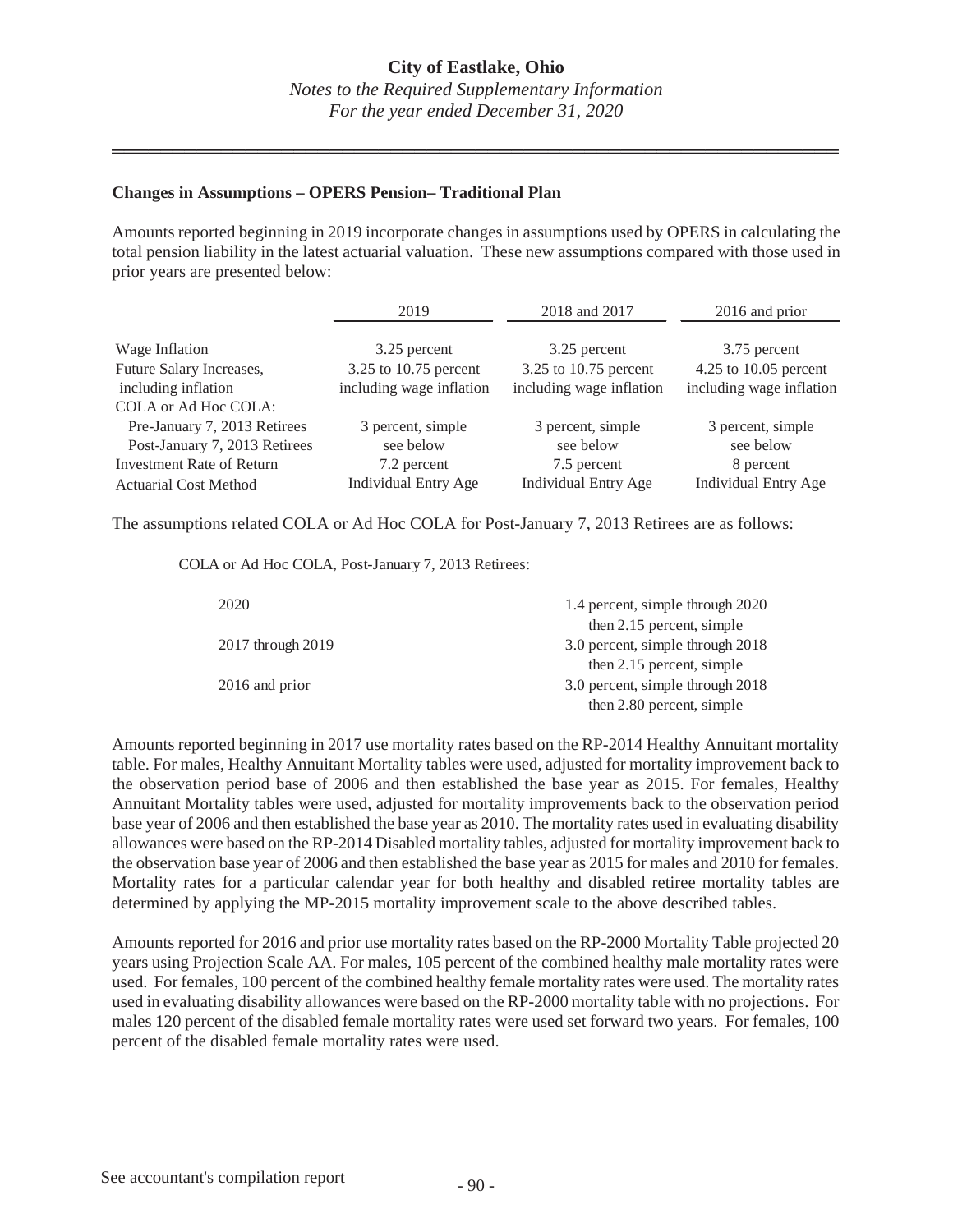### **Changes in Assumptions – OPERS Pension – Combined Plan**

For 2020, the Combined Plan had the same change in COLA or Ad Hoc COLA for Post-January 2, 2013 retirees as the Traditional Plan. For 2019, the investment rate of return changed from 7.5 percent to 7.2 percent.

#### **Changes in Assumptions – OP&F Pension**

Amounts reported beginning in 2018 incorporate changes in assumptions used by OP&F in calculating the total pension liability in the latest actuarial valuation. These new assumptions compared with those used in 2017 and prior are presented below:

|                              | Beginning in 2018                           | 2017 and Prior                              |
|------------------------------|---------------------------------------------|---------------------------------------------|
| <b>Valuation Date</b>        | January 1, 2017, with actuarial liabilities | January 1, 2016, with actuarial liabilities |
|                              | rolled forward to December 31, 2017         | rolled forward to December 31, 2016         |
| <b>Actuarial Cost Method</b> | Entry Age Normal                            | Entry Age Normal                            |
| Investment Rate of Return    | 8.0 percent                                 | 8.25 percent                                |
| Projected Salary Increases   | 3.75 percent to 10.5 percent                | 4.25 percent to 11 percent                  |
| Payroll Growth               | Inflation rate of 2.75 percent plus         | Inflation rate of 3.25 percent plus         |
|                              | productivity increase rate of 0.5 percent   | productivity increase rate of 0.5 percent   |
| Cost of Living Adjustments   | 3.00 percent simple; 2.2 percent simple     | 3.00 percent simple; 2.6 percent simple     |
|                              | for increased based on the lesser of the    | for increased based on the lesser of the    |
|                              | increase in CPI and 3 percent               | increase in CPI and 3 percent               |

Amounts reported beginning in 2018 use valuation, mortality for non-disabled participants is based on the RP-2014 Total Employee and Healthy Annuitant Mortality Tables rolled back to 2006, adjusted according to the rates in the following table, and projected with the Buck/Conduent Modified 2016 Improvement Scale. Rates for surviving beneficiaries are adjusted by 120 percent.

| Age        | Police | Fire        |
|------------|--------|-------------|
|            |        |             |
| 67 or less | 77 %   | 68.<br>$\%$ |
| 68-77      | 105    | 87          |
| 78 and up  | 115    | 120         |

Amounts reported beginning in 2018 use valuation, mortality for disabled retirees is based on the RP-2014 Disabled Mortality Tables rolled back to 2006, adjusted according to the rates in the following table, and projected with the Buck/Conduent Modified 2016 Improvement Scale.

| Age        | Police | Fire |  |
|------------|--------|------|--|
|            |        |      |  |
| 59 or less | $35\%$ | 35 % |  |
| $60 - 69$  | 60     | 45   |  |
| $70-79$    | 75     | 70   |  |
| 80 and up  | 100    | 90   |  |